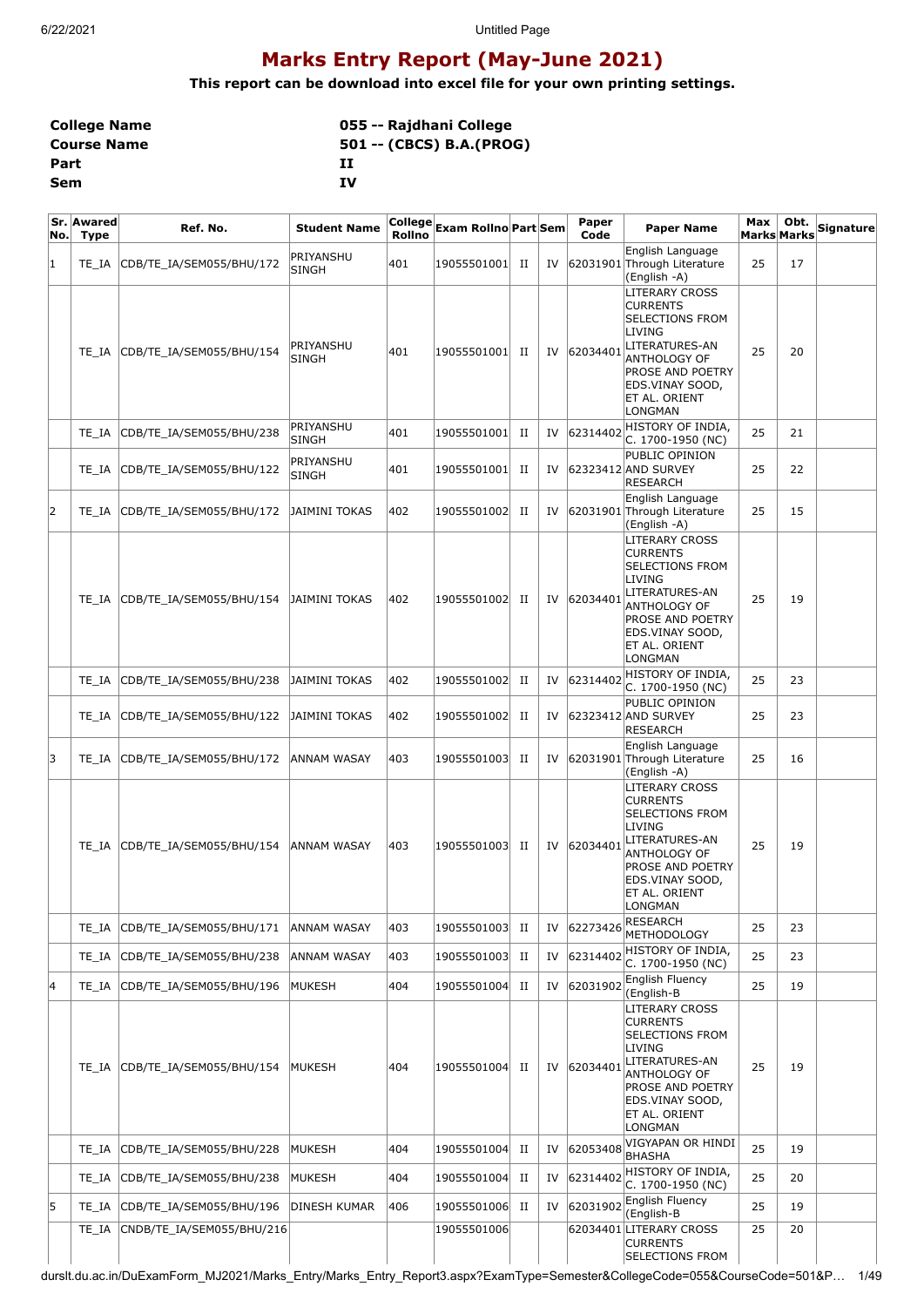|    |       |                                |                                  |     |             |             |    |                  | LIVING<br>LITERATURES-AN<br>ANTHOLOGY OF<br>PROSE AND POETRY<br>EDS.VINAY SOOD,<br>ET AL. ORIENT<br>LONGMAN                                                                |    |    |  |
|----|-------|--------------------------------|----------------------------------|-----|-------------|-------------|----|------------------|----------------------------------------------------------------------------------------------------------------------------------------------------------------------------|----|----|--|
|    | TE IA | CDB/TE_IA/SEM055/BHU/238       | DINESH KUMAR                     | 406 | 19055501006 | П           | IV | 62314402         | HISTORY OF INDIA,<br>C. 1700-1950 (NC)                                                                                                                                     | 25 | 19 |  |
|    | TE IA | CDB/TE_IA/SEM055/BHU/122       | DINESH KUMAR                     | 406 | 19055501006 | п           | IV |                  | PUBLIC OPINION<br>62323412 AND SURVEY<br><b>RESEARCH</b>                                                                                                                   | 25 | 21 |  |
| 6  | TE_IA | CDB/TE_IA/SEM055/BHU/124       | RAHUL                            | 408 | 19055501007 | П           | IV | 62031903 ENGLISH | ENGLISH C:<br>PROFICIENCY                                                                                                                                                  | 25 | 00 |  |
|    | TE IA | CDB/TE_IA/SEM055/BHU/154       | RAHUL                            | 408 | 19055501007 | П           | IV | 62034401         | LITERARY CROSS<br><b>CURRENTS</b><br>SELECTIONS FROM<br>LIVING<br>LITERATURES-AN<br>ANTHOLOGY OF<br>PROSE AND POETRY<br>EDS.VINAY SOOD,<br>ET AL. ORIENT<br>LONGMAN        | 25 | 19 |  |
|    | TE IA | CDB/TE_IA/SEM055/BHU/238       | RAHUL                            | 408 | 19055501007 | П           | IV | 62314402         | HISTORY OF INDIA,<br>C. 1700-1950 (NC)                                                                                                                                     | 25 | 21 |  |
|    | TE IA | CDB/TE IA/SEM055/BHU/122       | RAHUL                            | 408 | 19055501007 | П           | IV |                  | PUBLIC OPINION<br>62323412 AND SURVEY<br><b>RESEARCH</b>                                                                                                                   | 25 | 19 |  |
| 17 | TE IA | CDB/TE IA/SEM055/BHU/196       | <b>SANCHIT</b><br><b>GANGOLY</b> | 411 | 19055501008 | П           | IV | 62031902         | English Fluency<br>(English-B                                                                                                                                              | 25 | 21 |  |
|    | TE IA | CDB/TE_IA/SEM055/BHU/154       | <b>SANCHIT</b><br><b>GANGOLY</b> | 411 | 19055501008 | П           | IV | 62034401         | LITERARY CROSS<br><b>CURRENTS</b><br>SELECTIONS FROM<br>LIVING<br>LITERATURES-AN<br>ANTHOLOGY OF<br>PROSE AND POETRY<br>EDS.VINAY SOOD,<br>ET AL. ORIENT<br>LONGMAN        | 25 | 20 |  |
|    | TE IA | CDB/TE_IA/SEM055/BHU/219       | <b>SANCHIT</b><br><b>GANGOLY</b> | 411 | 19055501008 | П           | IV | 62313465         | History and<br>Archaeology                                                                                                                                                 | 25 | 21 |  |
|    | TE IA | CDB/TE_IA/SEM055/BHU/238       | <b>SANCHIT</b><br><b>GANGOLY</b> | 411 | 19055501008 | П           | IV | 62314402         | HISTORY OF INDIA,<br>C. 1700-1950 (NC)                                                                                                                                     | 25 | 22 |  |
| 8  | TE_IA | CDB/TE IA/SEM055/BHU/196       | KIRAN                            | 412 | 19055501009 | П           | IV | 62031902         | <b>English Fluency</b><br>(English-B                                                                                                                                       | 25 | 19 |  |
|    |       | TE IA CDB/TE IA/SEM055/BHU/154 | KIRAN                            | 412 | 19055501009 | П           | IV | 62034401         | <b>LITERARY CROSS</b><br><b>CURRENTS</b><br>SELECTIONS FROM<br>LIVING<br>LITERATURES-AN<br>ANTHOLOGY OF<br>PROSE AND POETRY<br>EDS.VINAY SOOD,<br>ET AL. ORIENT<br>LONGMAN | 25 | 21 |  |
|    | TE IA | CDB/TE_IA/SEM055/BHU/228       | KIRAN                            | 412 | 19055501009 | П           | IV | 62053408         | VIGYAPAN OR HINDI<br><b>BHASHA</b>                                                                                                                                         | 25 | 19 |  |
|    | TE_IA | CDB/TE_IA/SEM055/BHU/238       | KIRAN                            | 412 | 19055501009 | П           | IV | 62314402         | HISTORY OF INDIA,<br>C. 1700-1950 (NC)                                                                                                                                     | 25 | 21 |  |
| 9  | TE_IA | CDB/TE_IA/SEM055/BHU/123       | ANJALI<br>KAINTURA               | 413 | 19055501010 | П           | IV | 12033909         | Literature in Social<br>Spaces                                                                                                                                             | 25 | 19 |  |
|    |       | TE_IA CDB/TE_IA/SEM055/BHU/172 | ANJALI<br>KAINTURA               | 413 | 19055501010 | П           | IV |                  | English Language<br>62031901 Through Literature<br>(English -A)                                                                                                            | 25 | 16 |  |
|    | TE IA | CDB/TE_IA/SEM055/BHU/154       | ANJALI<br><b>KAINTURA</b>        | 413 | 19055501010 | п           | IV | 62034401         | LITERARY CROSS<br><b>CURRENTS</b><br>SELECTIONS FROM<br>LIVING<br>LITERATURES-AN<br>ANTHOLOGY OF<br>PROSE AND POETRY<br>EDS.VINAY SOOD,<br>ET AL. ORIENT<br>LONGMAN        | 25 | 22 |  |
|    | TE IA | CDB/TE_IA/SEM055/BHU/191       | ANJALI<br><b>KAINTURA</b>        | 413 | 19055501010 | $_{\rm II}$ | IV | 62074412         | LANGUAGE, MIND<br>AND BRAIN                                                                                                                                                | 25 | 18 |  |
| 10 | TE IA | CDB/TE_IA/SEM055/BHU/123       | HIMANSHU                         | 414 | 19055501011 | П           | IV | 12033909         | Literature in Social<br>Spaces                                                                                                                                             | 25 | 16 |  |
|    | TE IA | CDB/TE_IA/SEM055/BHU/172       | HIMANSHU                         | 414 | 19055501011 | П           | IV |                  | English Language<br>62031901 Through Literature<br>(English -A)                                                                                                            | 25 | 18 |  |
|    | TE IA | CDB/TE_IA/SEM055/BHU/154       | HIMANSHU                         | 414 | 19055501011 | П           | IV |                  | 62034401 LITERARY CROSS<br><b>CURRENTS</b><br>SELECTIONS FROM<br>LIVING                                                                                                    | 25 | 19 |  |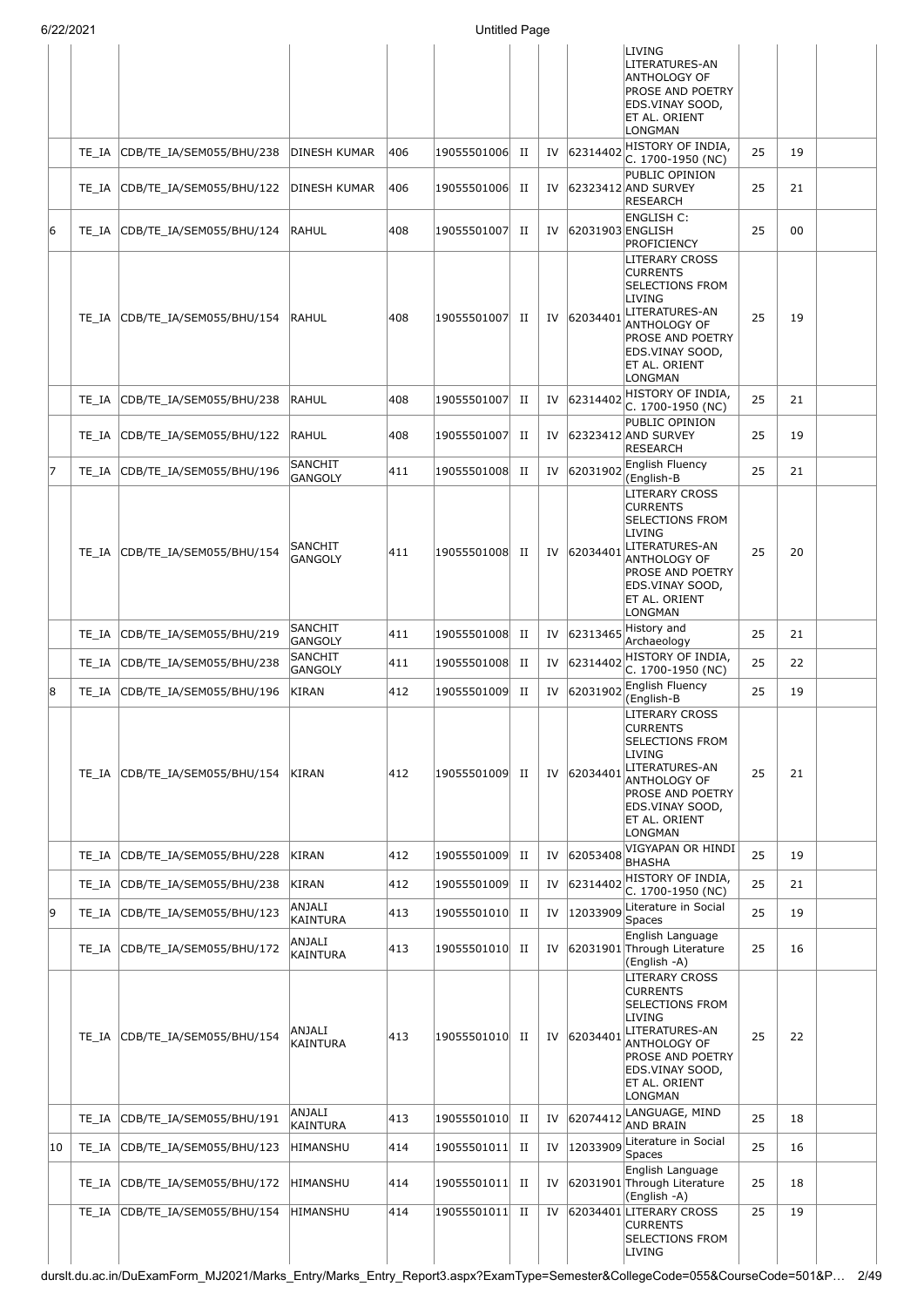|    | 6/22/2021 |                                     |                              |     | <b>Untitled Page</b> |             |    |              |                                                                                                                                                                                                 |    |    |  |
|----|-----------|-------------------------------------|------------------------------|-----|----------------------|-------------|----|--------------|-------------------------------------------------------------------------------------------------------------------------------------------------------------------------------------------------|----|----|--|
|    |           |                                     |                              |     |                      |             |    |              | LITERATURES-AN<br>ANTHOLOGY OF<br><b>PROSE AND POETRY</b><br>EDS.VINAY SOOD,<br>ET AL. ORIENT<br><b>LONGMAN</b>                                                                                 |    |    |  |
|    | TE IA     | CDB/TE_IA/SEM055/BHU/191            | HIMANSHU                     | 414 | 19055501011          | П           |    | IV 62074412  | LANGUAGE, MIND<br>AND BRAIN                                                                                                                                                                     | 25 | 01 |  |
| 11 |           | TE_IA CDB/TE_IA/SEM055/BHU/172      | MS. PREETI<br><b>SHEORAN</b> | 415 | 19055501012          | П           |    |              | English Language<br>IV 62031901 Through Literature<br>(English -A)                                                                                                                              | 25 | 16 |  |
|    | TE IA     | CDB/TE_IA/SEM055/BHU/154            | MS. PREETI<br>SHEORAN        | 415 | 19055501012          | П           |    | IV 62034401  | <b>LITERARY CROSS</b><br><b>CURRENTS</b><br><b>SELECTIONS FROM</b><br>LIVING<br>LITERATURES-AN<br>ANTHOLOGY OF<br>PROSE AND POETRY<br>EDS.VINAY SOOD,<br>ET AL. ORIENT<br><b>LONGMAN</b>        | 25 | 20 |  |
|    | TE IA     | CDB/TE_IA/SEM055/BHU/191            | MS. PREETI<br><b>SHEORAN</b> | 415 | 19055501012          | П           | IV | 62074412     | LANGUAGE, MIND<br><b>AND BRAIN</b>                                                                                                                                                              | 25 | 14 |  |
|    | TE_IA     | CDB/TE_IA/SEM055/BHU/219            | MS. PREETI<br>SHEORAN        | 415 | 19055501012          | П           | IV | 62313465     | History and<br>Archaeology                                                                                                                                                                      | 25 | 19 |  |
| 12 | TE_IA     | CDB/TE_IA/SEM055/BHU/172            | <b>DEEPIKA</b><br>KARMAKAR   | 416 | 19055501013          | П           | IV |              | English Language<br>62031901 Through Literature<br>(English -A)                                                                                                                                 | 25 | 15 |  |
|    | TE IA     | CDB/TE_IA/SEM055/BHU/154            | DEEPIKA<br><b>KARMAKAR</b>   | 416 | 19055501013          | П           |    | IV 62034401  | <b>LITERARY CROSS</b><br><b>CURRENTS</b><br><b>SELECTIONS FROM</b><br>LIVING<br>LITERATURES-AN<br>ANTHOLOGY OF<br><b>PROSE AND POETRY</b><br>EDS.VINAY SOOD,<br>ET AL. ORIENT<br>LONGMAN        | 25 | 20 |  |
|    | TE IA     | CDB/TE_IA/SEM055/BHU/191            | <b>DEEPIKA</b><br>KARMAKAR   | 416 | 19055501013          | $_{\rm II}$ | IV | 62074412     | LANGUAGE, MIND<br><b>AND BRAIN</b>                                                                                                                                                              | 25 | 09 |  |
|    | TE_IA     | CDB/TE_IA/SEM055/BHU/219            | DEEPIKA<br>KARMAKAR          | 416 | 19055501013          | $_{\rm II}$ | IV |              | $62313465$ History and<br>Archaeology                                                                                                                                                           | 25 | 21 |  |
| 13 | TE_IA     | CDB/TE_IA/SEM055/BHU/123            | <b>ARYAN HANS</b>            | 417 | 19055501014          | П           | IV | 12033909     | Literature in Social<br><b>Spaces</b>                                                                                                                                                           | 25 | 17 |  |
|    | TE_IA     | CDB/TE IA/SEM055/BHU/172            | ARYAN HANS                   | 417 | 19055501014          | $_{\rm II}$ | IV |              | English Language<br>62031901 Through Literature<br>(English -A)                                                                                                                                 | 25 | 15 |  |
|    | TE IA     | CDB/TE_IA/SEM055/BHU/154 ARYAN HANS |                              | 417 | 19055501014          | П           |    | IV 62034401  | <b>LITERARY CROSS</b><br><b>CURRENTS</b><br><b>SELECTIONS FROM</b><br>LIVING<br>LITERATURES-AN<br>ANTHOLOGY OF<br>PROSE AND POETRY<br>EDS.VINAY SOOD,<br>ET AL. ORIENT<br>LONGMAN               | 25 | 21 |  |
|    | TE IA     | CDB/TE_IA/SEM055/BHU/191            | <b>ARYAN HANS</b>            | 417 | 19055501014          | $_{\rm II}$ |    | IV 62074412  | LANGUAGE, MIND<br><b>AND BRAIN</b>                                                                                                                                                              | 25 | 08 |  |
| 14 | TE IA     | CDB/TE_IA/SEM055/BHU/123            | NIRAJ KUMAR                  | 418 | 19055501015          | П           | IV | 12033909     | Literature in Social<br>Spaces                                                                                                                                                                  | 25 | 18 |  |
|    | TE IA     | CDB/TE IA/SEM055/BHU/172            | NIRAJ KUMAR                  | 418 | 19055501015          | П           | IV |              | English Language<br>62031901 Through Literature<br>(English -A)                                                                                                                                 | 25 | 19 |  |
|    | TE IA     | CDB/TE_IA/SEM055/BHU/154            | NIRAJ KUMAR                  | 418 | 19055501015          | П           |    | IV 62034401  | <b>LITERARY CROSS</b><br><b>CURRENTS</b><br><b>SELECTIONS FROM</b><br><b>LIVING</b><br>LITERATURES-AN<br>ANTHOLOGY OF<br>PROSE AND POETRY<br>EDS.VINAY SOOD,<br>ET AL. ORIENT<br><b>LONGMAN</b> | 25 | 22 |  |
|    | $TE\_IA$  | CDB/TE_IA/SEM055/BHU/191            | NIRAJ KUMAR                  | 418 | 19055501015          | П           |    | IV 62074412  | LANGUAGE, MIND<br><b>AND BRAIN</b>                                                                                                                                                              | 25 | 08 |  |
| 15 |           | TE_IA CDB/TE_IA/SEM055/BHU/123      | KANAK SOLANKI 419            |     | 19055501016          | $_{\rm II}$ |    | IV  12033909 | Literature in Social<br><b>Spaces</b>                                                                                                                                                           | 25 | 20 |  |
|    |           | TE_IA CDB/TE_IA/SEM055/BHU/172      | KANAK SOLANKI 419            |     | 19055501016          | П           |    |              | English Language<br>IV 62031901 Through Literature<br>(English -A)                                                                                                                              | 25 | 15 |  |
|    | TE IA     | CDB/TE_IA/SEM055/BHU/154            | KANAK SOLANKI 419            |     | 19055501016          | $_{\rm II}$ | IV |              | 62034401 LITERARY CROSS<br><b>CURRENTS</b><br><b>SELECTIONS FROM</b><br>LIVING<br>LITERATURES-AN<br>ANTHOLOGY OF<br><b>PROSE AND POETRY</b>                                                     | 25 | 21 |  |

durslt.du.ac.in/DuExamForm\_MJ2021/Marks\_Entry/Marks\_Entry\_Report3.aspx?ExamType=Semester&CollegeCode=055&CourseCode=501&P… 3/49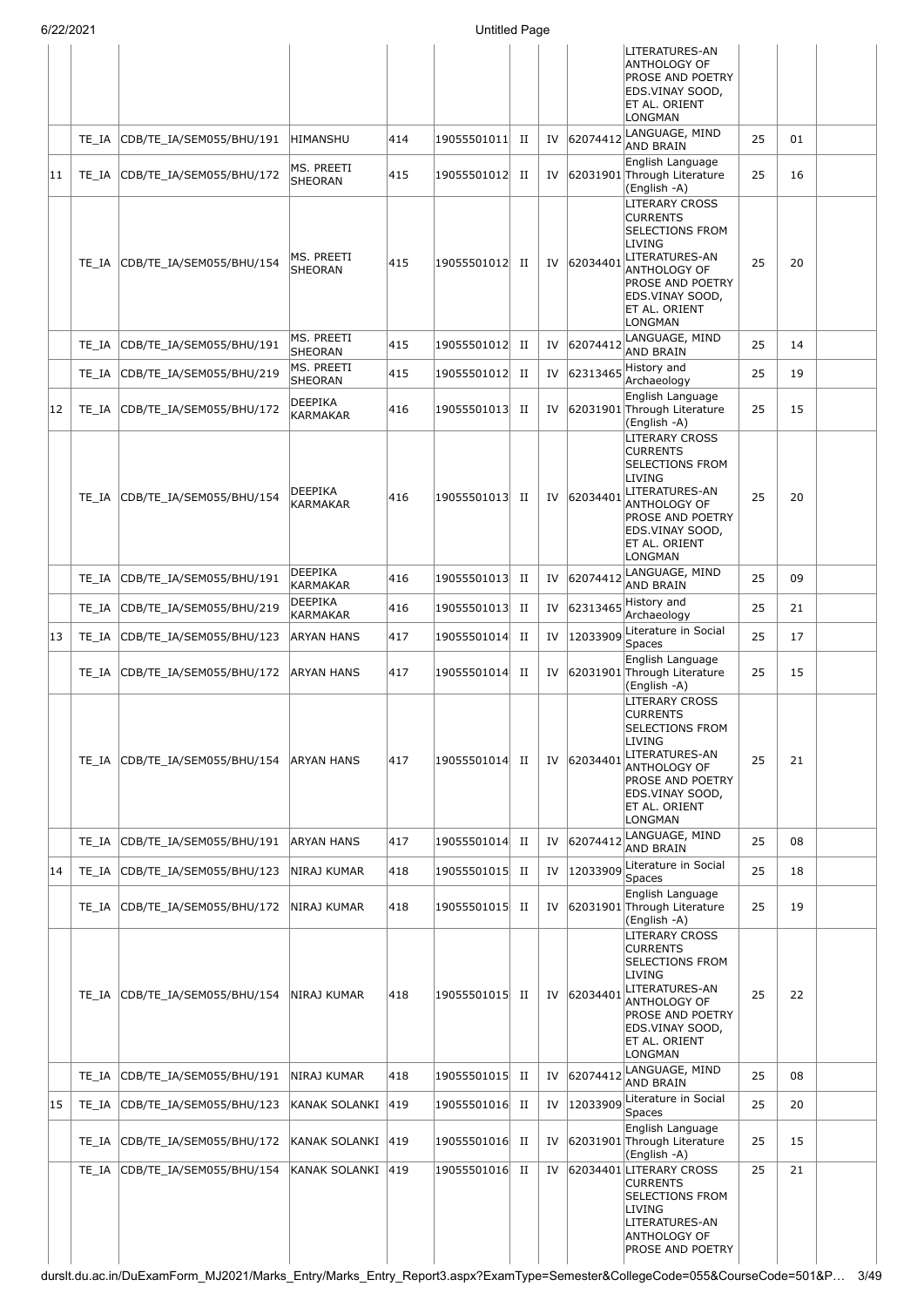|    | 6/22/2021 |                                 | <b>Untitled Page</b>          |     |                |             |    |             |                                                                                                                                                                                          |    |    |  |
|----|-----------|---------------------------------|-------------------------------|-----|----------------|-------------|----|-------------|------------------------------------------------------------------------------------------------------------------------------------------------------------------------------------------|----|----|--|
|    |           |                                 |                               |     |                |             |    |             | EDS.VINAY SOOD,<br>ET AL. ORIENT<br>LONGMAN                                                                                                                                              |    |    |  |
|    | TE IA     | CDB/TE_IA/SEM055/BHU/191        | KANAK SOLANKI 419             |     | 19055501016    | $_{\rm II}$ |    | IV 62074412 | LANGUAGE, MIND<br><b>AND BRAIN</b>                                                                                                                                                       | 25 | 21 |  |
| 16 | TE IA     | CDB/TE_IA/SEM055/BHU/172        | VERSHA KHATRI                 | 420 | 19055501017    | П           | IV |             | English Language<br>62031901 Through Literature<br>(English -A)                                                                                                                          | 25 | 15 |  |
|    | TE IA     | CDB/TE IA/SEM055/BHU/154        | lversha khatri                | 420 | 19055501017    | п           | IV | 62034401    | <b>LITERARY CROSS</b><br><b>CURRENTS</b><br><b>SELECTIONS FROM</b><br>LIVING<br>LITERATURES-AN<br>ANTHOLOGY OF<br><b>PROSE AND POETRY</b><br>EDS.VINAY SOOD,<br>ET AL. ORIENT<br>LONGMAN | 25 | 17 |  |
|    | TE IA     | CDB/TE_IA/SEM055/BHU/191        | VERSHA KHATRI                 | 420 | 19055501017    | П           | IV | 62074412    | LANGUAGE, MIND<br><b>AND BRAIN</b>                                                                                                                                                       | 25 | 09 |  |
|    | TE IA     | CDB/TE_IA/SEM055/BHU/219        | <b>VERSHA KHATRI</b>          | 420 | 19055501017    | П           | IV | 62313465    | History and<br>Archaeology                                                                                                                                                               | 25 | 19 |  |
| 17 | TE IA     | CDB/TE IA/SEM055/BHU/123        | AMOGH SINGH<br><b>CHAUHAN</b> | 421 | 19055501018    | H           | IV | 12033909    | Literature in Social<br>Spaces                                                                                                                                                           | 25 | 00 |  |
|    | TE IA     | CDB/TE_IA/SEM055/BHU/172        | AMOGH SINGH<br>CHAUHAN        | 421 | 19055501018    | П           |    |             | English Language<br>IV 62031901 Through Literature<br>(English -A)                                                                                                                       | 25 | 16 |  |
|    | TE IA     | CDB/TE_IA/SEM055/BHU/154        | AMOGH SINGH<br><b>CHAUHAN</b> | 421 | 19055501018    | $_{\rm II}$ | IV | 62034401    | LITERARY CROSS<br><b>CURRENTS</b><br><b>SELECTIONS FROM</b><br>LIVING<br>LITERATURES-AN<br>ANTHOLOGY OF<br><b>PROSE AND POETRY</b><br>EDS.VINAY SOOD,<br>ET AL. ORIENT<br>LONGMAN        | 25 | 20 |  |
|    | TE IA     | CDB/TE_IA/SEM055/BHU/191        | <b>AMOGH SINGH</b><br>CHAUHAN | 421 | 19055501018    | П           | IV | 62074412    | LANGUAGE, MIND<br><b>AND BRAIN</b>                                                                                                                                                       | 25 | 01 |  |
| 18 | TE_IA     | CDB/TE_IA/SEM055/BHU/123        | <b>SNEHA</b>                  | 422 | 19055501019    | П           | IV | 12033909    | Literature in Social<br>Spaces                                                                                                                                                           | 25 | 18 |  |
|    | TE IA     | CDB/TE_IA/SEM055/BHU/172        | <b>SNEHA</b>                  | 422 | 19055501019    | П           | IV |             | English Language<br>62031901 Through Literature<br>(English -A)                                                                                                                          | 25 | 16 |  |
|    |           | TE_IA CDB/TE_IA/SEM055/BHU/154  | <b>SNEHA</b>                  | 422 | 19055501019 II |             |    | IV 62034401 | <b>LITERARY CROSS</b><br><b>CURRENTS</b><br>SELECTIONS FROM<br>LIVING<br>LITERATURES-AN<br><b>ANTHOLOGY OF</b><br>PROSE AND POETRY<br>EDS.VINAY SOOD,<br>ET AL. ORIENT<br>LONGMAN        | 25 | 21 |  |
|    |           | TE_IA CDB/TE_IA/SEM055/BHU/191  | <b>SNEHA</b>                  | 422 | 19055501019    | $_{\rm II}$ | IV |             | 62074412 LANGUAGE, MIND<br><b>AND BRAIN</b>                                                                                                                                              | 25 | 15 |  |
| 19 |           | TE IA CDB/TE IA/SEM055/BHU/123  | RASHMI VOHRA                  | 423 | 19055501020    | П           | IV | 12033909    | Literature in Social<br><b>Spaces</b>                                                                                                                                                    | 25 | 20 |  |
|    |           | TE IA CDB/TE IA/SEM055/BHU/172  | RASHMI VOHRA                  | 423 | 19055501020 II |             | IV |             | English Language<br>62031901 Through Literature<br>(English -A)                                                                                                                          | 25 | 15 |  |
|    |           | TE_IA CDB/TE_IA/SEM055/BHU/154  | RASHMI VOHRA                  | 423 | 19055501020 II |             |    | IV 62034401 | <b>LITERARY CROSS</b><br><b>CURRENTS</b><br>SELECTIONS FROM<br>LIVING<br>LITERATURES-AN<br>ANTHOLOGY OF<br>PROSE AND POETRY<br>EDS.VINAY SOOD,<br>ET AL. ORIENT<br>LONGMAN               | 25 | 19 |  |
|    | TE IA     | CDB/TE_IA/SEM055/BHU/191        | RASHMI VOHRA                  | 423 | 19055501020    | П           | IV | 62074412    | LANGUAGE, MIND<br><b>AND BRAIN</b>                                                                                                                                                       | 25 | 22 |  |
| 20 |           | TE_IA CDB/TE_IA/SEM055/BHU/123  | RIYA DATTA                    | 424 | 19055501021    | $_{\rm II}$ | IV | 12033909    | Literature in Social<br>Spaces                                                                                                                                                           | 25 | 16 |  |
|    |           | TE_IA  CDB/TE_IA/SEM055/BHU/172 | RIYA DATTA                    | 424 | 19055501021    | П           | IV |             | English Language<br>62031901 Through Literature<br>(English -A)                                                                                                                          | 25 | 15 |  |
|    | TE IA     | CDB/TE_IA/SEM055/BHU/154        | <b>RIYA DATTA</b>             | 424 | 19055501021    | П           |    | IV 62034401 | LITERARY CROSS<br><b>CURRENTS</b><br><b>SELECTIONS FROM</b><br>LIVING<br>LITERATURES-AN<br>ANTHOLOGY OF<br>PROSE AND POETRY<br>EDS.VINAY SOOD,<br>ET AL. ORIENT<br>LONGMAN               | 25 | 22 |  |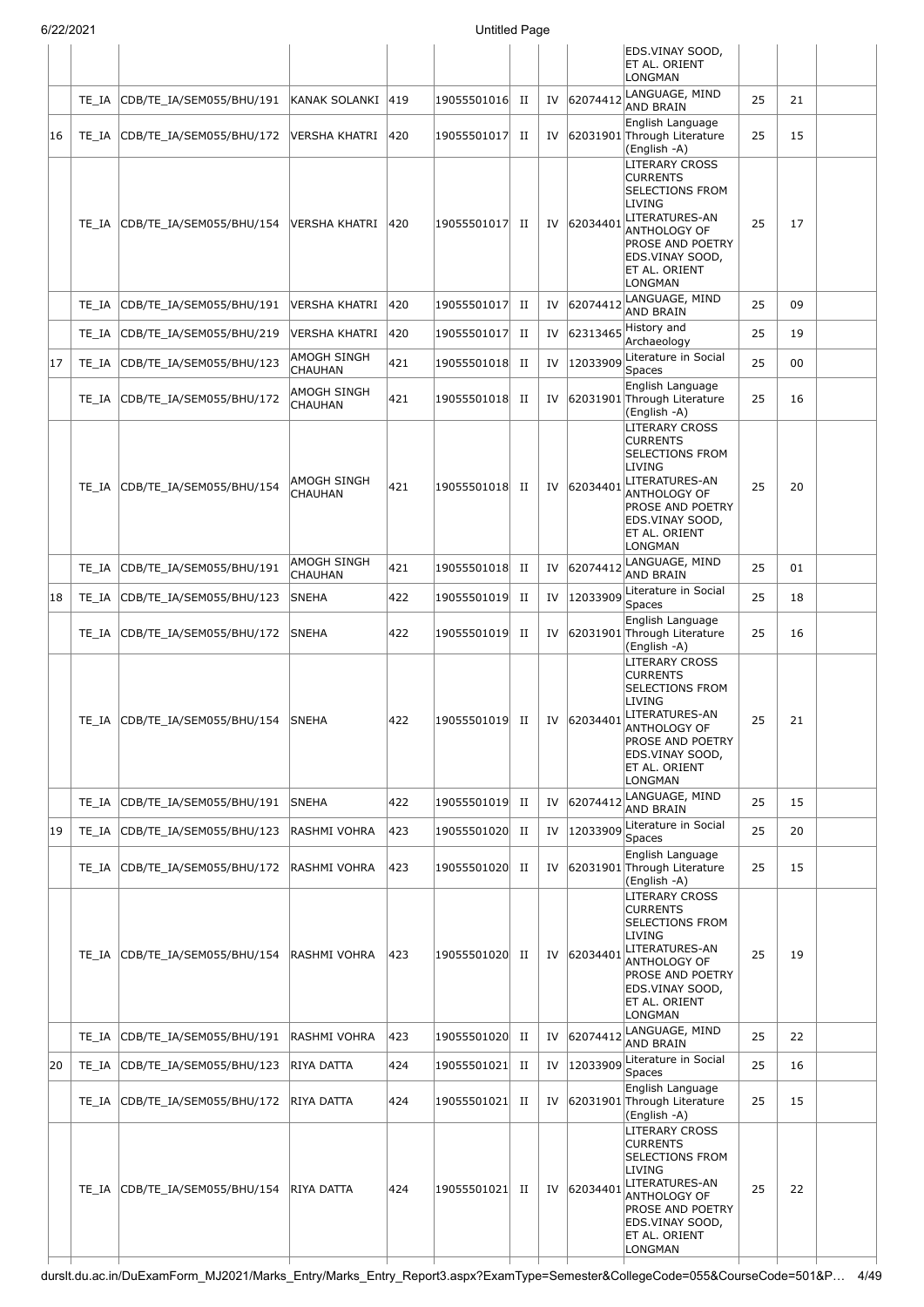| <b>Untitled Page</b><br>6/22/2021 |    |       |                                |                              |     |                 |             |    |          |                                                                                                                                                                                                                   |    |    |  |
|-----------------------------------|----|-------|--------------------------------|------------------------------|-----|-----------------|-------------|----|----------|-------------------------------------------------------------------------------------------------------------------------------------------------------------------------------------------------------------------|----|----|--|
|                                   |    |       | TE_IA CDB/TE_IA/SEM055/BHU/191 | <b>RIYA DATTA</b>            | 424 | 19055501021  II |             | IV |          | 62074412 LANGUAGE, MIND<br><b>AND BRAIN</b>                                                                                                                                                                       | 25 | 07 |  |
|                                   | 21 |       | TE_IA CDB/TE_IA/SEM055/BHU/172 | PUSHPA YADAV                 | 425 | 19055501022     | H           | IV |          | English Language<br>62031901 Through Literature<br>(English -A)                                                                                                                                                   | 25 | 15 |  |
|                                   |    | TE IA | CDB/TE IA/SEM055/BHU/154       | <b>PUSHPA YADAV</b>          | 425 | 19055501022 II  |             | IV | 62034401 | <b>LITERARY CROSS</b><br><b>CURRENTS</b><br><b>SELECTIONS FROM</b><br>LIVING<br>LITERATURES-AN<br><b>ANTHOLOGY OF</b><br>PROSE AND POETRY<br>EDS.VINAY SOOD,<br>ET AL. ORIENT<br><b>LONGMAN</b>                   | 25 | 21 |  |
|                                   |    | TE IA | CDB/TE_IA/SEM055/BHU/191       | PUSHPA YADAV                 | 425 | 19055501022     | П           | IV | 62074412 | LANGUAGE, MIND<br><b>AND BRAIN</b>                                                                                                                                                                                | 25 | 11 |  |
|                                   |    | TE IA | CDB/TE_IA/SEM055/BHU/219       | PUSHPA YADAV                 | 425 | 19055501022     | П           | IV | 62313465 | History and<br>Archaeology                                                                                                                                                                                        | 25 | 23 |  |
|                                   | 22 | TE_IA | CDB/TE_IA/SEM055/BHU/123       | RIYA RAWAT                   | 428 | 19055501023     | П           | IV | 12033909 | Literature in Social<br>Spaces                                                                                                                                                                                    | 25 | 20 |  |
|                                   |    |       | TE_IA CDB/TE_IA/SEM055/BHU/172 | RIYA RAWAT                   | 428 | 19055501023 II  |             | IV |          | English Language<br>62031901 Through Literature<br>(English -A)                                                                                                                                                   | 25 | 17 |  |
|                                   |    | TE IA | CDB/TE_IA/SEM055/BHU/154       | RIYA RAWAT                   | 428 | 19055501023 II  |             | IV | 62034401 | <b>LITERARY CROSS</b><br><b>CURRENTS</b><br><b>SELECTIONS FROM</b><br>LIVING<br>LITERATURES-AN<br><b>ANTHOLOGY OF</b><br><b>PROSE AND POETRY</b><br>EDS.VINAY SOOD,<br>ET AL. ORIENT<br><b>LONGMAN</b>            | 25 | 19 |  |
|                                   |    | TE IA | CDB/TE_IA/SEM055/BHU/191       | RIYA RAWAT                   | 428 | 19055501023     | П           | IV | 62074412 | LANGUAGE, MIND<br><b>AND BRAIN</b>                                                                                                                                                                                | 25 | 19 |  |
|                                   | 23 | TE_IA | CDB/TE_IA/SEM055/BHU/123       | KHUSHI KAUSHIK 429           |     | 19055501024     | $_{\rm II}$ | IV | 12033909 | Literature in Social<br>Spaces                                                                                                                                                                                    | 25 | 17 |  |
|                                   |    | TE IA | CDB/TE_IA/SEM055/BHU/172       | KHUSHI KAUSHIK 429           |     | 19055501024     | П           | IV |          | English Language<br>62031901 Through Literature<br>(English -A)                                                                                                                                                   | 25 | 21 |  |
|                                   |    | TE IA | CDB/TE IA/SEM055/BHU/154       | KHUSHI KAUSHIK 429           |     | 19055501024     | П           | IV | 62034401 | <b>LITERARY CROSS</b><br><b>CURRENTS</b><br><b>SELECTIONS FROM</b><br>LIVING<br>LITERATURES-AN<br><b>ANTHOLOGY OF</b><br><b>PROSE AND POETRY</b><br>EDS.VINAY SOOD,<br>ET AL. ORIENT<br><b>LONGMAN</b>            | 25 | 22 |  |
|                                   |    | TE IA | CDB/TE_IA/SEM055/BHU/191       | KHUSHI KAUSHIK 429           |     | 19055501024     | $_{\rm II}$ | IV | 62074412 | LANGUAGE, MIND<br><b>AND BRAIN</b>                                                                                                                                                                                | 25 | 10 |  |
|                                   | 24 | TE IA | CDB/TE_IA/SEM055/BHU/172       | MANISHA<br><b>AHLAWAT</b>    | 430 | 19055501025     | H           | IV |          | English Language<br>62031901 Through Literature<br>(English -A)                                                                                                                                                   | 25 | 18 |  |
|                                   |    | TE IA | CDB/TE_IA/SEM055/BHU/154       | MANISHA<br>AHLAWAT           | 430 | 19055501025     | П           | IV | 62034401 | <b>LITERARY CROSS</b><br><b>CURRENTS</b><br><b>SELECTIONS FROM</b><br>LIVING<br>LITERATURES-AN<br><b>ANTHOLOGY OF</b><br><b>PROSE AND POETRY</b><br>EDS.VINAY SOOD,<br>ET AL. ORIENT<br>LONGMAN                   | 25 | 20 |  |
|                                   |    | TE IA | CDB/TE_IA/SEM055/BHU/191       | <b>MANISHA</b><br>AHLAWAT    | 430 | 19055501025     | П           | IV | 62074412 | LANGUAGE, MIND<br><b>AND BRAIN</b>                                                                                                                                                                                | 25 | 20 |  |
|                                   |    | TE IA | CDB/TE_IA/SEM055/BHU/219       | MANISHA<br><b>AHLAWAT</b>    | 430 | 19055501025     | $_{\rm II}$ | IV | 62313465 | History and<br>Archaeology                                                                                                                                                                                        | 25 | 21 |  |
|                                   | 25 | TE_IA | CDB/TE_IA/SEM055/BHU/123       | ANUKOOL<br><b>PANDEY</b>     | 431 | 19055501026     | П           | IV | 12033909 | Literature in Social<br>Spaces                                                                                                                                                                                    | 25 | 19 |  |
|                                   |    | TE IA | CDB/TE_IA/SEM055/BHU/172       | ANUKOOL<br><b>PANDEY</b>     | 431 | 19055501026 II  |             | IV |          | English Language<br>62031901 Through Literature<br>(English -A)                                                                                                                                                   | 25 | 20 |  |
|                                   |    | TE IA | CDB/TE_IA/SEM055/BHU/154       | ANUKOOL<br>PANDEY<br>ANUKOOL | 431 | 19055501026     | П           | IV | 62034401 | <b>LITERARY CROSS</b><br><b>CURRENTS</b><br><b>SELECTIONS FROM</b><br><b>LIVING</b><br>LITERATURES-AN<br><b>ANTHOLOGY OF</b><br>PROSE AND POETRY<br>EDS.VINAY SOOD,<br>ET AL. ORIENT<br>LONGMAN<br>LANGUAGE, MIND | 25 | 21 |  |
|                                   |    | TE IA | CDB/TE IA/SEM055/BHU/191       | <b>PANDEY</b>                | 431 | 19055501026     | П           | IV | 62074412 | <b>AND BRAIN</b>                                                                                                                                                                                                  | 25 | 18 |  |

durslt.du.ac.in/DuExamForm\_MJ2021/Marks\_Entry/Marks\_Entry\_Report3.aspx?ExamType=Semester&CollegeCode=055&CourseCode=501&P… 5/49

26 TE\_IA CDB/TE\_IA/SEM055/BHU/196 KISHAN PRATAP 432 19055501027 II IV 62031902 English Fluency 25 20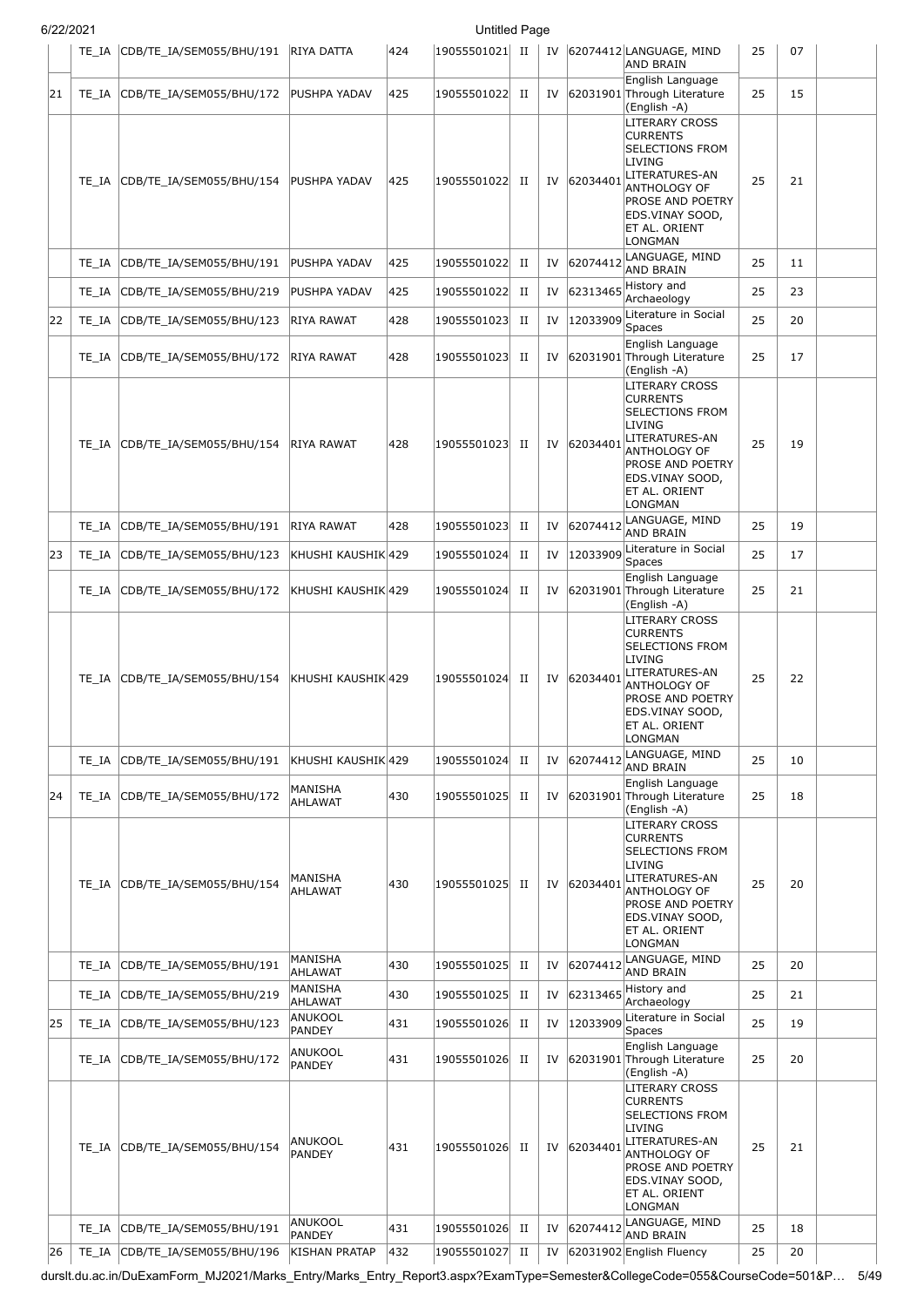|    |       |                          |                                  |     |                 |             |    |          | (English-B                                                                                                                                                                                      |    |    |  |
|----|-------|--------------------------|----------------------------------|-----|-----------------|-------------|----|----------|-------------------------------------------------------------------------------------------------------------------------------------------------------------------------------------------------|----|----|--|
|    | TE_IA | CDB/TE_IA/SEM055/BHU/154 | <b>KISHAN PRATAP</b>             | 432 | 19055501027     | П           | IV | 62034401 | <b>LITERARY CROSS</b><br><b>CURRENTS</b><br><b>SELECTIONS FROM</b><br>LIVING<br>LITERATURES-AN<br>ANTHOLOGY OF<br><b>PROSE AND POETRY</b><br>EDS.VINAY SOOD,<br><b>ET AL. ORIENT</b><br>LONGMAN | 25 | 20 |  |
|    | TE IA | CDB/TE_IA/SEM055/BHU/228 | <b>KISHAN PRATAP</b>             | 432 | 19055501027     | П           | IV | 62053408 | VIGYAPAN OR HINDI<br><b>BHASHA</b>                                                                                                                                                              | 25 | 17 |  |
|    | TE_IA | CDB/TE_IA/SEM055/BHU/191 | KISHAN PRATAP                    | 432 | 19055501027     | П           | IV | 62074412 | LANGUAGE, MIND<br>AND BRAIN                                                                                                                                                                     | 25 | 08 |  |
| 27 | TE_IA | CDB/TE_IA/SEM055/BHU/123 | PURNIMA YADAV                    | 433 | 19055501028     | П           | IV |          | 12033909 Literature in Social<br>Spaces                                                                                                                                                         | 25 | 17 |  |
|    | TE_IA | CDB/TE_IA/SEM055/BHU/172 | PURNIMA YADAV                    | 433 | 19055501028     | П           | IV |          | English Language<br>62031901 Through Literature<br>(English -A)                                                                                                                                 | 25 | 15 |  |
|    | TE_IA | CDB/TE IA/SEM055/BHU/154 | PURNIMA YADAV                    | 433 | 19055501028     | П           | IV | 62034401 | LITERARY CROSS<br><b>CURRENTS</b><br><b>SELECTIONS FROM</b><br>LIVING<br>LITERATURES-AN<br>ANTHOLOGY OF<br><b>PROSE AND POETRY</b><br>EDS.VINAY SOOD,<br><b>ET AL. ORIENT</b><br>LONGMAN        | 25 | 19 |  |
|    | TE_IA | CDB/TE_IA/SEM055/BHU/191 | PURNIMA YADAV                    | 433 | 19055501028     | П           | IV | 62074412 | LANGUAGE, MIND<br>AND BRAIN                                                                                                                                                                     | 25 | 09 |  |
| 28 | TE_IA | CDB/TE_IA/SEM055/BHU/172 | <b>BHUPENDER</b><br><b>SINGH</b> | 434 | 19055501029     | П           | IV |          | English Language<br>62031901 Through Literature<br>(English -A)                                                                                                                                 | 25 | 15 |  |
|    | TE IA | CDB/TE_IA/SEM055/BHU/154 | <b>BHUPENDER</b><br>SINGH        | 434 | 19055501029     | П           | IV | 62034401 | LITERARY CROSS<br><b>CURRENTS</b><br>SELECTIONS FROM<br>LIVING<br>LITERATURES-AN<br>ANTHOLOGY OF<br><b>PROSE AND POETRY</b><br>EDS.VINAY SOOD,<br><b>ET AL. ORIENT</b><br>LONGMAN               | 25 | 17 |  |
|    | TE_IA | CDB/TE_IA/SEM055/BHU/191 | <b>BHUPENDER</b><br><b>SINGH</b> | 434 | 19055501029     | П           | IV | 62074412 | LANGUAGE, MIND<br>AND BRAIN                                                                                                                                                                     | 25 | 08 |  |
|    | TE_IA | CDB/TE_IA/SEM055/BHU/122 | <b>BHUPENDER</b><br><b>SINGH</b> | 434 | 19055501029     | П           | IV |          | PUBLIC OPINION<br>62323412 AND SURVEY<br><b>RESEARCH</b>                                                                                                                                        | 25 | 20 |  |
| 29 | TE_IA | CDB/TE_IA/SEM055/BHU/172 | VINAY KUMAR                      | 435 | 19055501030  II |             | IV |          | English Language<br>62031901 Through Literature<br>(English -A)                                                                                                                                 | 25 | 17 |  |
|    | TE IA | CDB/TE_IA/SEM055/BHU/154 | VINAY KUMAR                      | 435 | 19055501030     | П           | IV | 62034401 | <b>LITERARY CROSS</b><br><b>CURRENTS</b><br><b>SELECTIONS FROM</b><br>LIVING<br>LITERATURES-AN<br>ANTHOLOGY OF<br><b>PROSE AND POETRY</b><br>EDS.VINAY SOOD,<br>ET AL. ORIENT<br>LONGMAN        | 25 | 19 |  |
|    | TE IA | CDB/TE_IA/SEM055/BHU/191 | VINAY KUMAR                      | 435 | 19055501030     | $_{\rm II}$ | IV | 62074412 | LANGUAGE, MIND<br>AND BRAIN                                                                                                                                                                     | 25 | 08 |  |
|    | TE_IA | CDB/TE_IA/SEM055/BHU/122 | VINAY KUMAR                      | 435 | 19055501030     | П           | IV |          | PUBLIC OPINION<br>62323412 AND SURVEY<br><b>RESEARCH</b>                                                                                                                                        | 25 | 21 |  |
| 30 | TE_IA | CDB/TE_IA/SEM055/BHU/123 | ANKIT                            | 436 | 19055501031     | П           | IV | 12033909 | Literature in Social<br>Spaces                                                                                                                                                                  | 25 | 20 |  |
|    | TE_IA | CDB/TE_IA/SEM055/BHU/196 | ANKIT                            | 436 | 19055501031     | П           | IV | 62031902 | English Fluency<br>(English-B                                                                                                                                                                   | 25 | 18 |  |
|    | TE IA | CDB/TE_IA/SEM055/BHU/154 | ANKIT                            | 436 | 19055501031     | П           | IV | 62034401 | LITERARY CROSS<br><b>CURRENTS</b><br>SELECTIONS FROM<br>LIVING<br>LITERATURES-AN<br>ANTHOLOGY OF<br><b>PROSE AND POETRY</b><br>EDS.VINAY SOOD,<br><b>ET AL. ORIENT</b><br>LONGMAN               | 25 | 19 |  |
|    | TE IA | CDB/TE_IA/SEM055/BHU/191 | ANKIT                            | 436 | 19055501031     | П           | IV | 62074412 | LANGUAGE, MIND<br><b>AND BRAIN</b>                                                                                                                                                              | 25 | 13 |  |
| 31 | TE_IA | CDB/TE_IA/SEM055/BHU/123 | SIDHARTH<br>SANKHLA              | 437 | 19055501032     | П           | IV | 12033909 | Literature in Social<br>Spaces                                                                                                                                                                  | 25 | 20 |  |
|    | TE_IA | CDB/TE_IA/SEM055/BHU/172 | SIDHARTH<br>SANKHLA              | 437 | 19055501032     | $_{\rm II}$ | IV |          | 62031901 English Language<br>Through Literature                                                                                                                                                 | 25 | 18 |  |

durslt.du.ac.in/DuExamForm\_MJ2021/Marks\_Entry/Marks\_Entry\_Report3.aspx?ExamType=Semester&CollegeCode=055&CourseCode=501&P… 6/49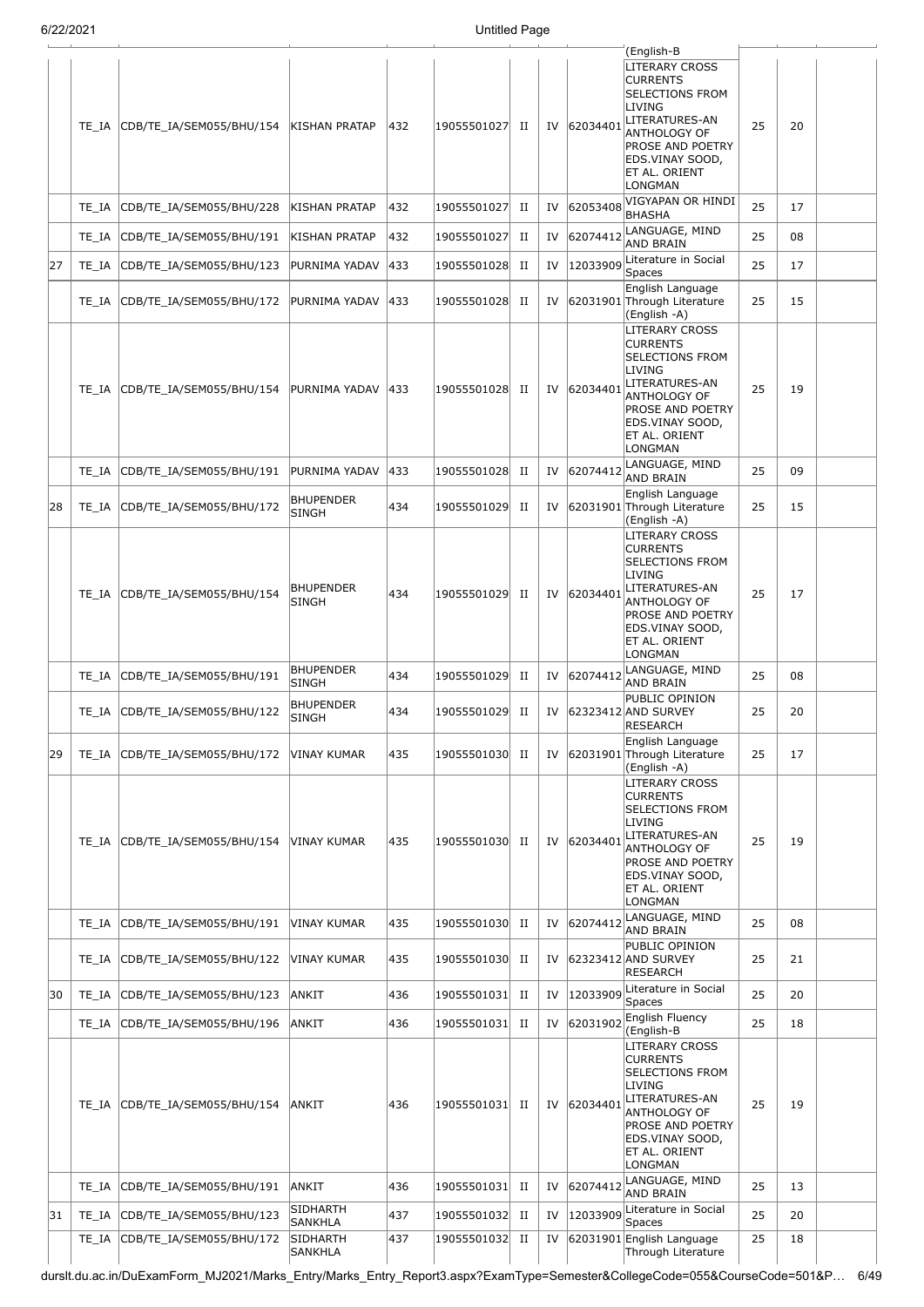|    |       |                          |                     |     |             |   |    |                  | (English -A)                                                                                                                                                                             |    |    |  |
|----|-------|--------------------------|---------------------|-----|-------------|---|----|------------------|------------------------------------------------------------------------------------------------------------------------------------------------------------------------------------------|----|----|--|
|    | TE IA | CDB/TE_IA/SEM055/BHU/154 | SIDHARTH<br>SANKHLA | 437 | 19055501032 | П | IV | 6203440          | <b>LITERARY CROSS</b><br><b>CURRENTS</b><br>SELECTIONS FROM<br>LIVING<br>LITERATURES-AN<br>ANTHOLOGY OF<br><b>PROSE AND POETRY</b><br>EDS.VINAY SOOD,<br>ET AL. ORIENT<br>LONGMAN        | 25 | 20 |  |
|    | TE_IA | CDB/TE_IA/SEM055/BHU/191 | SIDHARTH<br>SANKHLA | 437 | 19055501032 | П | IV | 62074412         | LANGUAGE, MIND<br>AND BRAIN                                                                                                                                                              | 25 | 13 |  |
| 32 | TE_IA | CDB/TE IA/SEM055/BHU/123 | <b>KOMAL</b>        | 439 | 19055501033 | П | IV | 12033909         | Literature in Social<br>Spaces                                                                                                                                                           | 25 | 17 |  |
|    | TE_IA | CDB/TE_IA/SEM055/BHU/172 | <b>KOMAL</b>        | 439 | 19055501033 | П | IV |                  | English Language<br>62031901 Through Literature<br>(English -A)                                                                                                                          | 25 | 15 |  |
|    | TE IA | CDB/TE_IA/SEM055/BHU/154 | KOMAL               | 439 | 19055501033 | П | IV | 6203440          | <b>LITERARY CROSS</b><br><b>CURRENTS</b><br><b>SELECTIONS FROM</b><br>LIVING<br>LITERATURES-AN<br>ANTHOLOGY OF<br>PROSE AND POETRY<br>EDS.VINAY SOOD,<br>ET AL. ORIENT<br><b>LONGMAN</b> | 25 | 20 |  |
|    | TE_IA | CDB/TE IA/SEM055/BHU/191 | <b>KOMAL</b>        | 439 | 19055501033 | П | IV | 6207441          | LANGUAGE, MIND<br><b>AND BRAIN</b>                                                                                                                                                       | 25 | 08 |  |
| 33 | TE_IA | CDB/TE_IA/SEM055/BHU/196 | SUMIT KUMAR         | 440 | 19055501034 | П | IV | 62031902         | English Fluency<br>(English-B                                                                                                                                                            | 25 | 19 |  |
|    | TE IA | CDB/TE_IA/SEM055/BHU/154 | SUMIT KUMAR         | 440 | 19055501034 | П | IV | 62034401         | LITERARY CROSS<br><b>CURRENTS</b><br>SELECTIONS FROM<br>LIVING<br>LITERATURES-AN<br>ANTHOLOGY OF<br><b>PROSE AND POETRY</b><br>EDS.VINAY SOOD,<br>ET AL. ORIENT<br>LONGMAN               | 25 | 19 |  |
|    | TE IA | CDB/TE_IA/SEM055/BHU/191 | SUMIT KUMAR         | 440 | 19055501034 | П | IV | 62074412         | LANGUAGE, MIND<br>AND BRAIN                                                                                                                                                              | 25 | 15 |  |
|    | TE_IA | CDB/TE IA/SEM055/BHU/219 | SUMIT KUMAR         | 440 | 19055501034 | П | IV | 62313465         | History and<br>Archaeology                                                                                                                                                               | 25 | 19 |  |
| 34 | TE_IA | CDB/TE_IA/SEM055/BHU/172 | AARTI               | 441 | 19055501035 | П | IV |                  | English Language<br>62031901 Through Literature<br>(English -A)                                                                                                                          | 25 | 17 |  |
|    | TE_IA | CDB/TE_IA/SEM055/BHU/228 | AARTI               | 441 | 19055501035 | П | IV | 62053408         | VIGYAPAN OR HINDI<br>BHASHA                                                                                                                                                              | 25 | 19 |  |
|    | TE IA | CDB/TE_IA/SEM055/BHU/225 | AARTI               | 441 | 19055501035 | П | IV | 62054408         | ANYA GADYA<br>VIDHAYEN                                                                                                                                                                   | 25 | 24 |  |
|    | TE_IA | CDB/TE_IA/SEM055/BHU/238 | AARTI               | 441 | 19055501035 | П | IV | 62314402         | HISTORY OF INDIA,<br>C. 1700-1950 (NC)                                                                                                                                                   | 25 | 22 |  |
| 35 | TE_IA | CDB/TE_IA/SEM055/BHU/124 | POOJA RANI          | 442 | 19055501036 | П | IV | 62031903 ENGLISH | <b>ENGLISH C:</b><br><b>PROFICIENCY</b>                                                                                                                                                  | 25 | 20 |  |
|    | TE_IA | CDB/TE_IA/SEM055/BHU/225 | POOJA RANI          | 442 | 19055501036 | П | IV | 62054408         | ANYA GADYA<br>VIDHAYEN                                                                                                                                                                   | 25 | 23 |  |
|    | TE_IA | CDB/TE_IA/SEM055/BHU/219 | POOJA RANI          | 442 | 19055501036 | П | IV | 62313465         | History and<br>Archaeology                                                                                                                                                               | 25 | 20 |  |
|    | TE_IA | CDB/TE_IA/SEM055/BHU/238 | POOJA RANI          | 442 | 19055501036 | П | IV | 62314402         | HISTORY OF INDIA,<br>C. 1700-1950 (NC)                                                                                                                                                   | 25 | 21 |  |
| 36 | TE_IA | CDB/TE_IA/SEM055/BHU/196 | CHINTU              | 443 | 19055501037 | П | IV | 62031902         | <b>English Fluency</b><br>(English-B                                                                                                                                                     | 25 | 00 |  |
|    | TE_IA | CDB/TE_IA/SEM055/BHU/225 | <b>CHINTU</b>       | 443 | 19055501037 | П | IV | 62054408         | ANYA GADYA<br>VIDHAYEN                                                                                                                                                                   | 25 | 21 |  |
|    | TE_IA | CDB/TE_IA/SEM055/BHU/238 | CHINTU              | 443 | 19055501037 | П | IV | 62314402         | HISTORY OF INDIA,<br>C. 1700-1950 (NC)                                                                                                                                                   | 25 | 19 |  |
|    | TE_IA | CDB/TE_IA/SEM055/BHU/122 | <b>CHINTU</b>       | 443 | 19055501037 | П | IV |                  | PUBLIC OPINION<br>62323412 AND SURVEY<br><b>RESEARCH</b>                                                                                                                                 | 25 | 20 |  |
| 37 | TE IA | CDB/TE_IA/SEM055/BHU/124 | SAVITA KUMARI       | 444 | 19055501038 | П | IV | 62031903 ENGLISH | <b>ENGLISH C:</b><br><b>PROFICIENCY</b>                                                                                                                                                  | 25 | 21 |  |
|    | TE_IA | CDB/TE_IA/SEM055/BHU/225 | SAVITA KUMARI       | 444 | 19055501038 | П | IV | 62054408         | ANYA GADYA<br>VIDHAYEN                                                                                                                                                                   | 25 | 23 |  |
|    | TE_IA | CDB/TE_IA/SEM055/BHU/219 | SAVITA KUMARI       | 444 | 19055501038 | П | IV | 62313465         | History and<br>Archaeology                                                                                                                                                               | 25 | 21 |  |
|    | TE_IA | CDB/TE_IA/SEM055/BHU/238 | SAVITA KUMARI       | 444 | 19055501038 | П | IV | 62314402         | HISTORY OF INDIA,<br>C. 1700-1950 (NC)                                                                                                                                                   | 25 | 22 |  |
| 38 | TE_IA | CDB/TE_IA/SEM055/BHU/196 | JYOTI               | 445 | 19055501039 | П | IV | 62031902         | <b>English Fluency</b><br>(English-B                                                                                                                                                     | 25 | 20 |  |
|    | TE_IA | CDB/TE_IA/SEM055/BHU/225 | JYOTI               | 445 | 19055501039 | П | IV | 62054408         | ANYA GADYA<br>VIDHAYEN                                                                                                                                                                   | 25 | 24 |  |

durslt.du.ac.in/DuExamForm\_MJ2021/Marks\_Entry/Marks\_Entry\_Report3.aspx?ExamType=Semester&CollegeCode=055&CourseCode=501&P… 7/49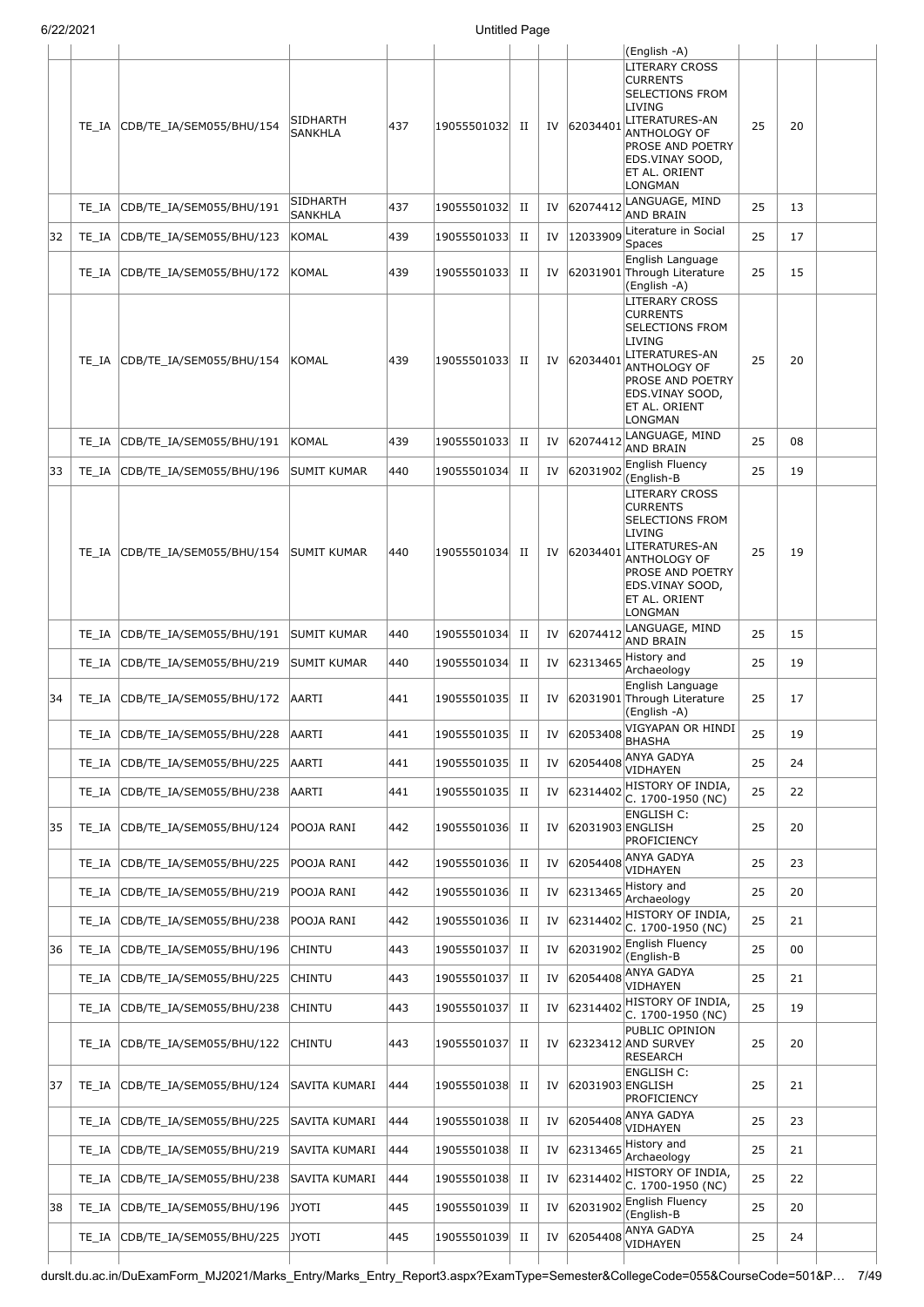| 6/22/2021 |       |                                 | <b>Untitled Page</b>            |     |                |             |    |                  |                                                                 |    |    |  |
|-----------|-------|---------------------------------|---------------------------------|-----|----------------|-------------|----|------------------|-----------------------------------------------------------------|----|----|--|
|           |       | TE_IA CDB/TE_IA/SEM055/BHU/219  | <b>JYOTI</b>                    | 445 | 19055501039 II |             |    |                  | IV 62313465 History and<br>Archaeology                          | 25 | 22 |  |
|           | TE IA | CDB/TE_IA/SEM055/BHU/238        | <b>JYOTI</b>                    | 445 | 19055501039    | $_{\rm II}$ | IV | 62314402         | HISTORY OF INDIA,<br>C. 1700-1950 (NC)                          | 25 | 21 |  |
| 39        | TE IA | CDB/TE_IA/SEM055/BHU/124        | AARTI                           | 446 | 19055501040    | П           | IV | 62031903 ENGLISH | <b>ENGLISH C:</b><br>PROFICIENCY                                | 25 | 23 |  |
|           | TE_IA | CDB/TE_IA/SEM055/BHU/225        | AARTI                           | 446 | 19055501040    | П           | IV | 62054408         | <b>ANYA GADYA</b><br>VIDHAYEN                                   | 25 | 23 |  |
|           | TE IA | CDB/TE IA/SEM055/BHU/219        | AARTI                           | 446 | 19055501040    | П           | IV | 62313465         | History and<br>Archaeology                                      | 25 | 22 |  |
|           | TE IA | CDB/TE_IA/SEM055/BHU/238        | AARTI                           | 446 | 19055501040    | п           | IV | 62314402         | HISTORY OF INDIA,<br>C. 1700-1950 (NC)                          | 25 | 21 |  |
| 40        | TE IA | CDB/TE_IA/SEM055/BHU/124        | DEEPAK KUMAR                    | 447 | 19055501041    | П           | IV | 62031903 ENGLISH | <b>ENGLISH C:</b><br><b>PROFICIENCY</b>                         | 25 | 20 |  |
|           | TE IA | CDB/TE_IA/SEM055/BHU/225        | DEEPAK KUMAR                    | 447 | 19055501041    | П           | IV | 62054408         | ANYA GADYA<br>VIDHAYEN                                          | 25 | 23 |  |
|           | TE IA | CDB/TE_IA/SEM055/BHU/238        | DEEPAK KUMAR                    | 447 | 19055501041    | $_{\rm II}$ | IV | 62314402         | HISTORY OF INDIA,<br>C. 1700-1950 (NC)                          | 25 | 22 |  |
|           | TE IA | CDB/TE_IA/SEM055/BHU/122        | DEEPAK KUMAR                    | 447 | 19055501041    | П           | IV |                  | PUBLIC OPINION<br>62323412 AND SURVEY<br><b>RESEARCH</b>        | 25 | 23 |  |
| 41        | TE IA | CDB/TE IA/SEM055/BHU/124        | DEVENDER<br><b>KUMAR</b>        | 448 | 19055501042    | П           | IV | 62031903 ENGLISH | <b>ENGLISH C:</b><br><b>PROFICIENCY</b>                         | 25 | 19 |  |
|           | TE IA | CDB/TE_IA/SEM055/BHU/225        | DEVENDER<br><b>KUMAR</b>        | 448 | 19055501042    | П           | IV | 62054408         | <b>ANYA GADYA</b><br>VIDHAYEN                                   | 25 | 22 |  |
|           | TE IA | CDB/TE IA/SEM055/BHU/238        | <b>DEVENDER</b><br><b>KUMAR</b> | 448 | 19055501042    | П           | IV | 62314402         | HISTORY OF INDIA,<br>C. 1700-1950 (NC)                          | 25 | 21 |  |
|           | TE IA | CDB/TE_IA/SEM055/BHU/122        | DEVENDER<br><b>KUMAR</b>        | 448 | 19055501042    | П           | IV |                  | PUBLIC OPINION<br>62323412 AND SURVEY<br><b>RESEARCH</b>        | 25 | 21 |  |
| 42        | TE IA | CDB/TE_IA/SEM055/BHU/124        | KARISHMA<br>KUMARI              | 449 | 19055501043    | П           | IV | 62031903 ENGLISH | <b>ENGLISH C:</b><br>PROFICIENCY                                | 25 | 21 |  |
|           | TE IA | CDB/TE_IA/SEM055/BHU/225        | KARISHMA<br>KUMARI              | 449 | 19055501043    | $_{\rm II}$ | IV | 62054408         | ANYA GADYA<br>VIDHAYEN                                          | 25 | 23 |  |
|           | TE IA | CDB/TE_IA/SEM055/BHU/219        | KARISHMA<br>KUMARI              | 449 | 19055501043    | П           | IV | 62313465         | History and<br>Archaeology                                      | 25 | 21 |  |
|           | TE IA | CDB/TE_IA/SEM055/BHU/238        | KARISHMA<br>KUMARI              | 449 | 19055501043    | $_{\rm II}$ | IV | 62314402         | HISTORY OF INDIA,<br>C. 1700-1950 (NC)                          | 25 | 21 |  |
| 43        | TE_IA | CDB/TE_IA/SEM055/BHU/172        | <b>ABHISHEK</b>                 | 450 | 19055501044    | $_{\rm II}$ | IV |                  | English Language<br>62031901 Through Literature<br>(English -A) | 25 | 00 |  |
|           |       | TE_IA  CDB/TE_IA/SEM055/BHU/179 | ABHISHEK                        | 450 | 19055501044    | П           |    |                  | HINDI GADYA :<br>IV 62051404 UDBHAV AUR VIKAS<br>(HINDI-A)      | 25 | 20 |  |
|           | TE IA | CDB/TE_IA/SEM055/BHU/238        | ABHISHEK                        | 450 | 19055501044    | П           | IV | 62314402         | HISTORY OF INDIA,<br>C. 1700-1950 (NC)                          | 25 | 00 |  |
|           | TE IA | CDB/TE_IA/SEM055/BHU/122        | ABHISHEK                        | 450 | 19055501044    | П           | IV |                  | PUBLIC OPINION<br>62323412 AND SURVEY<br>RESEARCH               | 25 | 19 |  |
| 44        | TE IA | CDB/TE_IA/SEM055/BHU/172        | ANUJ RAI                        | 451 | 19055501045    | П           | IV |                  | English Language<br>62031901 Through Literature<br>(English -A) | 25 | 21 |  |
|           | TE_IA | CDB/TE IA/SEM055/BHU/225        | <b>ANUJ RAI</b>                 | 451 | 19055501045    | $_{\rm II}$ | IV | 62054408         | ANYA GADYA<br>VIDHAYEN                                          | 25 | 24 |  |
|           | TE IA | CDB/TE_IA/SEM055/BHU/219        | ANUJ RAI                        | 451 | 19055501045    | П           | IV | 62313465         | History and<br>Archaeology                                      | 25 | 23 |  |
|           | TE IA | CDB/TE_IA/SEM055/BHU/238        | ANUJ RAI                        | 451 | 19055501045    | П           | IV | 62314402         | HISTORY OF INDIA,<br>C. 1700-1950 (NC)                          | 25 | 21 |  |
| 45        | TE IA | CDB/TE_IA/SEM055/BHU/124        | ANKIT                           | 452 | 19055501046    | П           | IV | 62031903 ENGLISH | <b>ENGLISH C:</b><br><b>PROFICIENCY</b>                         | 25 | 19 |  |
|           | TE IA | CDB/TE_IA/SEM055/BHU/225        | ANKIT                           | 452 | 19055501046    | П           | IV | 62054408         | ANYA GADYA<br>VIDHAYEN                                          | 25 | 22 |  |
|           | TE IA | CDB/TE_IA/SEM055/BHU/219        | <b>ANKIT</b>                    | 452 | 19055501046    | $_{\rm II}$ | IV | 62313465         | History and<br>Archaeology                                      | 25 | 19 |  |
|           | TE_IA | CDB/TE_IA/SEM055/BHU/238        | <b>ANKIT</b>                    | 452 | 19055501046    | П           | IV | 62314402         | HISTORY OF INDIA,<br>C. 1700-1950 (NC)                          | 25 | 21 |  |
| 46        | TE IA | CDB/TE_IA/SEM055/BHU/196        | DINESH RAI                      | 453 | 19055501047    | П           | IV | 62031902         | <b>English Fluency</b><br>(English-B                            | 25 | 19 |  |
|           | TE IA | CDB/TE_IA/SEM055/BHU/225        | DINESH RAI                      | 453 | 19055501047    | п           | IV | 62054408         | ANYA GADYA<br>VIDHAYEN                                          | 25 | 22 |  |
|           | TE IA | CDB/TE_IA/SEM055/BHU/238        | DINESH RAI                      | 453 | 19055501047    | П           | IV | 62314402         | HISTORY OF INDIA,<br>C. 1700-1950 (NC)                          | 25 | 23 |  |
|           | TE IA | CDB/TE_IA/SEM055/BHU/122        | DINESH RAI                      | 453 | 19055501047    | п           | IV |                  | PUBLIC OPINION<br>62323412 AND SURVEY<br><b>RESEARCH</b>        | 25 | 22 |  |
| 47        | TE IA | CDB/TE_IA/SEM055/BHU/124        | RANJEET SINGH                   | 455 | 19055501049    | П           | IV | 62031903 ENGLISH | <b>ENGLISH C:</b><br><b>PROFICIENCY</b>                         | 25 | 18 |  |
|           | TE_IA | CDB/TE_IA/SEM055/BHU/225        | RANJEET SINGH                   | 455 | 19055501049    | $_{\rm II}$ | IV | 62054408         | <b>ANYA GADYA</b><br>VIDHAYEN                                   | 25 | 22 |  |

durslt.du.ac.in/DuExamForm\_MJ2021/Marks\_Entry/Marks\_Entry\_Report3.aspx?ExamType=Semester&CollegeCode=055&CourseCode=501&P… 8/49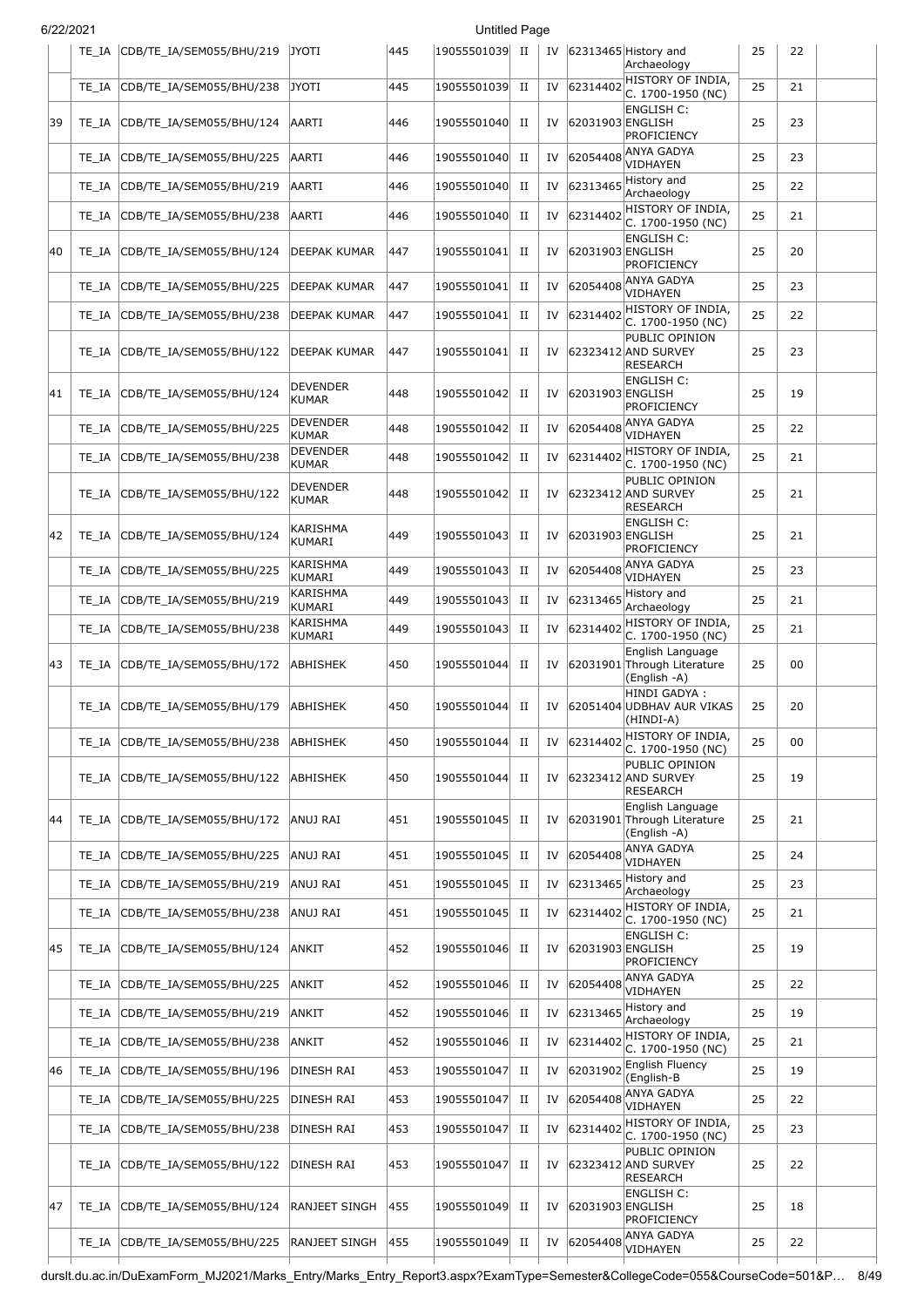| 6/22/2021<br><b>Untitled Page</b> |       |                          |                      |     |                |             |    |                  |                                                                      |    |    |  |
|-----------------------------------|-------|--------------------------|----------------------|-----|----------------|-------------|----|------------------|----------------------------------------------------------------------|----|----|--|
|                                   | TE IA | CDB/TE_IA/SEM055/BHU/171 | <b>RANJEET SINGH</b> | 455 | 19055501049 II |             |    |                  | IV 62273426 RESEARCH<br>METHODOLOGY                                  | 25 | 25 |  |
|                                   | TE IA | CDB/TE_IA/SEM055/BHU/238 | RANJEET SINGH        | 455 | 19055501049    | $_{\rm II}$ | IV | 62314402         | HISTORY OF INDIA,<br>C. 1700-1950 (NC)                               | 25 | 21 |  |
| 48                                | TE IA | CDB/TE_IA/SEM055/BHU/196 | AVINASH KUMAR        | 456 | 19055501050    | $_{\rm II}$ | IV | 62031902         | <b>English Fluency</b><br>(English-B                                 | 25 | 19 |  |
|                                   | TE IA | CDB/TE_IA/SEM055/BHU/228 | AVINASH KUMAR        | 456 | 19055501050    | П           | IV | 62053408         | VIGYAPAN OR HINDI<br><b>BHASHA</b>                                   | 25 | 21 |  |
|                                   | TE IA | CDB/TE_IA/SEM055/BHU/225 | AVINASH KUMAR        | 456 | 19055501050    | П           | IV | 62054408         | <b>ANYA GADYA</b><br>VIDHAYEN                                        | 25 | 24 |  |
|                                   | TE IA | CDB/TE IA/SEM055/BHU/238 | AVINASH KUMAR  456   |     | 19055501050    | $_{\rm II}$ | IV | 62314402         | HISTORY OF INDIA,<br>C. 1700-1950 (NC)                               | 25 | 22 |  |
| 49                                | TE IA | CDB/TE_IA/SEM055/BHU/196 | ANNU KUMARI          | 457 | 19055501051    | П           | IV | 62031902         | English Fluency<br>(English-B                                        | 25 | 20 |  |
|                                   | TE IA | CDB/TE_IA/SEM055/BHU/225 | ANNU KUMARI          | 457 | 19055501051    | $_{\rm II}$ | IV | 62054408         | ANYA GADYA<br>VIDHAYEN                                               | 25 | 23 |  |
|                                   | TE IA | CDB/TE_IA/SEM055/BHU/219 | ANNU KUMARI          | 457 | 19055501051    | п           | IV | 62313465         | History and<br>Archaeology                                           | 25 | 21 |  |
|                                   | TE_IA | CDB/TE_IA/SEM055/BHU/238 | ANNU KUMARI          | 457 | 19055501051    | $_{\rm II}$ | IV | 62314402         | HISTORY OF INDIA,<br>C. 1700-1950 (NC)                               | 25 | 24 |  |
| 50                                | TE IA | CDB/TE_IA/SEM055/BHU/124 | ROHIT                | 458 | 19055501052    | П           | IV | 62031903 ENGLISH | <b>ENGLISH C:</b><br>PROFICIENCY                                     | 25 | 16 |  |
|                                   | TE IA | CDB/TE_IA/SEM055/BHU/225 | <b>ROHIT</b>         | 458 | 19055501052    | П           | IV | 62054408         | <b>ANYA GADYA</b><br>VIDHAYEN                                        | 25 | 23 |  |
|                                   | TE IA | CDB/TE_IA/SEM055/BHU/238 | <b>ROHIT</b>         | 458 | 19055501052    | П           | IV | 62314402         | HISTORY OF INDIA,<br>C. 1700-1950 (NC)                               | 25 | 21 |  |
|                                   | TE IA | CDB/TE_IA/SEM055/BHU/122 | <b>ROHIT</b>         | 458 | 19055501052    | П           | IV |                  | PUBLIC OPINION<br>62323412 AND SURVEY<br><b>RESEARCH</b>             | 25 | 22 |  |
| 51                                | TE IA | CDB/TE_IA/SEM055/BHU/172 | SADDAM HUSAIN 459    |     | 19055501053    | П           | IV |                  | English Language<br>62031901 Through Literature<br>(English -A)      | 25 | 18 |  |
|                                   | TE IA | CDB/TE_IA/SEM055/BHU/225 | SADDAM HUSAIN  459   |     | 19055501053    | П           | IV | 62054408         | ANYA GADYA<br>VIDHAYEN                                               | 25 | 24 |  |
|                                   | TE_IA | CDB/TE_IA/SEM055/BHU/219 | SADDAM HUSAIN 459    |     | 19055501053    | П           | IV | 62313465         | History and<br>Archaeology                                           | 25 | 23 |  |
|                                   | TE IA | CDB/TE_IA/SEM055/BHU/238 | SADDAM HUSAIN 459    |     | 19055501053    | П           | IV | 62314402         | HISTORY OF INDIA,<br>C. 1700-1950 (NC)                               | 25 | 23 |  |
| 52                                | TE IA | CDB/TE_IA/SEM055/BHU/196 | <b>SUKHRANA</b>      | 460 | 19055501054    | П           | IV | 62031902         | <b>English Fluency</b><br>(English-B                                 | 25 | 18 |  |
|                                   | TE IA | CDB/TE_IA/SEM055/BHU/228 | <b>SUKHRANA</b>      | 460 | 19055501054    | П           | IV | 62053408         | VIGYAPAN OR HINDI<br><b>BHASHA</b>                                   | 25 | 19 |  |
|                                   | TE_IA | CDB/TE_IA/SEM055/BHU/225 | <b>SUKHRANA</b>      | 460 | 19055501054    | п           | IV | 62054408         | ANYA GADYA<br>VIDHAYEN                                               | 25 | 21 |  |
|                                   | TE_IA | CDB/TE IA/SEM055/BHU/238 | <b>SUKHRANA</b>      | 460 | 19055501054    | $_{\rm II}$ | IV | 62314402         | HISTORY OF INDIA,<br>C. 1700-1950 (NC)                               | 25 | 00 |  |
| 53                                | TE IA | CDB/TE_IA/SEM055/BHU/124 | ASIF HUSSAIN         | 464 | 19055501055    | П           | IV | 62031903 ENGLISH | <b>ENGLISH C:</b><br>PROFICIENCY                                     | 25 | 16 |  |
|                                   | TE IA | CDB/TE_IA/SEM055/BHU/225 | ASIF HUSSAIN         | 464 | 19055501055    | П           | IV | 62054408         | <b>ANYA GADYA</b><br>VIDHAYEN                                        | 25 | 22 |  |
|                                   | TE IA | CDB/TE_IA/SEM055/BHU/122 | ASIF HUSSAIN         | 464 | 19055501055    | П           | IV |                  | PUBLIC OPINION<br>62323412 AND SURVEY<br><b>RESEARCH</b>             | 25 | 21 |  |
|                                   | TE IA | CDB/TE_IA/SEM055/BHU/183 | ASIF HUSSAIN         | 464 | 19055501055    | П           | IV |                  | <b>INTRODUCTION TO</b><br>62324407 INTERNATIONAL<br><b>RELATIONS</b> | 25 | 19 |  |
| 54                                | TE IA | CDB/TE IA/SEM055/BHU/124 | RITU                 | 465 | 19055501056    | п           | IV | 62031903 ENGLISH | <b>ENGLISH C:</b><br>PROFICIENCY                                     | 25 | 20 |  |
|                                   | TE IA | CDB/TE_IA/SEM055/BHU/225 | <b>RITU</b>          | 465 | 19055501056    | П           | IV | 62054408         | <b>ANYA GADYA</b><br>VIDHAYEN                                        | 25 | 23 |  |
|                                   | TE IA | CDB/TE_IA/SEM055/BHU/122 | <b>RITU</b>          | 465 | 19055501056    | П           | IV |                  | PUBLIC OPINION<br>62323412 AND SURVEY<br><b>RESEARCH</b>             | 25 | 21 |  |
|                                   | TE IA | CDB/TE_IA/SEM055/BHU/183 | <b>RITU</b>          | 465 | 19055501056    | П           | IV |                  | <b>INTRODUCTION TO</b><br>62324407 INTERNATIONAL<br><b>RELATIONS</b> | 25 | 23 |  |
| 55                                | TE_IA | CDB/TE_IA/SEM055/BHU/196 | DEV KUMAR            | 466 | 19055501057    | П           | IV |                  | 62031902 English Fluency<br>(English-B                               | 25 | 00 |  |
|                                   | TE_IA | CDB/TE_IA/SEM055/BHU/225 | DEV KUMAR            | 466 | 19055501057    | П           | IV | 62054408         | <b>ANYA GADYA</b><br>VIDHAYEN                                        | 25 | 22 |  |
|                                   | TE IA | CDB/TE_IA/SEM055/BHU/122 | DEV KUMAR            | 466 | 19055501057    | П           | IV |                  | PUBLIC OPINION<br>62323412 AND SURVEY<br>RESEARCH                    | 25 | 20 |  |
|                                   | TE IA | CDB/TE_IA/SEM055/BHU/183 | <b>DEV KUMAR</b>     | 466 | 19055501057    | П           | IV |                  | <b>INTRODUCTION TO</b><br>62324407 INTERNATIONAL<br><b>RELATIONS</b> | 25 | 20 |  |
| 56                                | TE IA | CDB/TE_IA/SEM055/BHU/196 | <b>AFJAL</b>         | 467 | 19055501058    | $_{\rm II}$ | IV | 62031902         | <b>English Fluency</b><br>(English-B                                 | 25 | 16 |  |
|                                   | TE IA | CDB/TE_IA/SEM055/BHU/225 | AFJAL                | 467 | 19055501058    | $_{\rm II}$ | IV | 62054408         | ANYA GADYA<br>VIDHAYEN                                               | 25 | 22 |  |
|                                   | TE_IA | CDB/TE_IA/SEM055/BHU/122 | AFJAL                | 467 | 19055501058    | $_{\rm II}$ | IV |                  | 62323412 PUBLIC OPINION<br><b>AND SURVEY</b>                         | 25 | 21 |  |

durslt.du.ac.in/DuExamForm\_MJ2021/Marks\_Entry/Marks\_Entry\_Report3.aspx?ExamType=Semester&CollegeCode=055&CourseCode=501&P… 9/49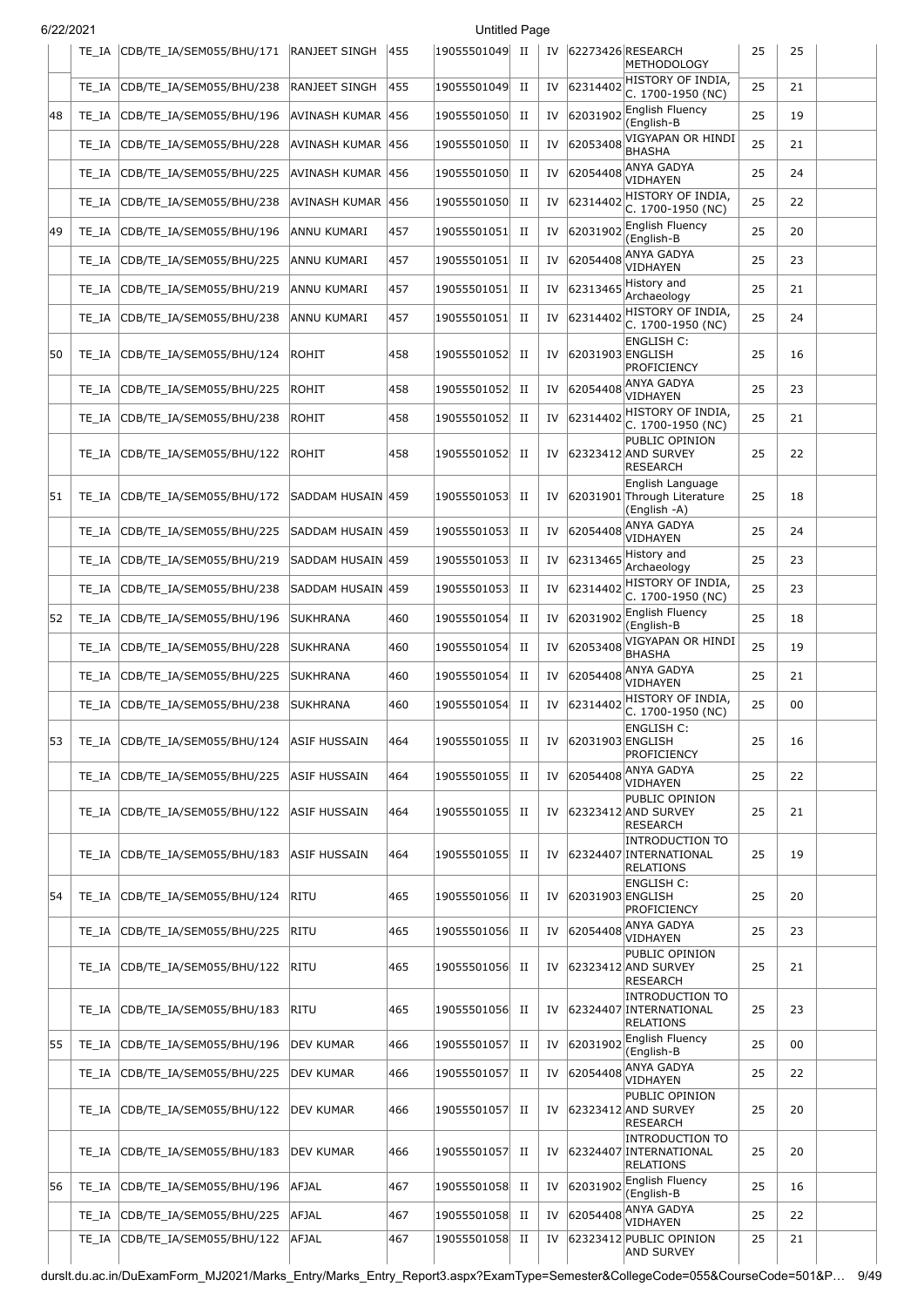| 6/22/2021 |       |                                |                          |     | <b>Untitled Page</b> |             |    |                  |                                                                      |    |    |  |
|-----------|-------|--------------------------------|--------------------------|-----|----------------------|-------------|----|------------------|----------------------------------------------------------------------|----|----|--|
|           |       |                                |                          |     |                      |             |    |                  | <b>RESEARCH</b>                                                      |    |    |  |
|           | TE IA | CDB/TE_IA/SEM055/BHU/183       | <b>AFJAL</b>             | 467 | 19055501058          | H           | IV |                  | <b>INTRODUCTION TO</b><br>62324407 INTERNATIONAL<br><b>RELATIONS</b> | 25 | 22 |  |
| 57        | TE IA | CDB/TE_IA/SEM055/BHU/196       | LALIT                    | 468 | 19055501059          | П           | IV | 62031902         | <b>English Fluency</b><br>(English-B                                 | 25 | 17 |  |
|           | TE IA | CDB/TE_IA/SEM055/BHU/228       | LALIT                    | 468 | 19055501059          | $_{\rm II}$ | IV | 62053408         | VIGYAPAN OR HINDI<br><b>BHASHA</b>                                   | 25 | 12 |  |
|           | TE IA | CDB/TE_IA/SEM055/BHU/225       | LALIT                    | 468 | 19055501059          | $_{\rm II}$ | IV | 62054408         | ANYA GADYA<br>VIDHAYEN                                               | 25 | 22 |  |
|           | TE IA | CDB/TE_IA/SEM055/BHU/183       | LALIT                    | 468 | 19055501059          | П           | IV |                  | <b>INTRODUCTION TO</b><br>62324407 INTERNATIONAL<br>RELATIONS        | 25 | 22 |  |
| 58        | TE IA | CDB/TE_IA/SEM055/BHU/196       | ANURAG                   | 469 | 19055501060          | $_{\rm II}$ | IV | 62031902         | <b>English Fluency</b><br>(English-B                                 | 25 | 20 |  |
|           | TE IA | CDB/TE_IA/SEM055/BHU/225       | ANURAG                   | 469 | 19055501060          | $_{\rm II}$ | IV | 62054408         | ANYA GADYA<br>VIDHAYEN                                               | 25 | 22 |  |
|           | TE IA | CDB/TE_IA/SEM055/BHU/122       | ANURAG                   | 469 | 19055501060          | П           | IV |                  | PUBLIC OPINION<br>62323412 AND SURVEY<br><b>RESEARCH</b>             | 25 | 21 |  |
|           | TE IA | CDB/TE_IA/SEM055/BHU/183       | ANURAG                   | 469 | 19055501060          | П           | IV |                  | <b>INTRODUCTION TO</b><br>62324407 INTERNATIONAL<br><b>RELATIONS</b> | 25 | 20 |  |
| 59        | TE IA | CDB/TE_IA/SEM055/BHU/196       | SHAHNAWAJ                | 470 | 19055501061          | $_{\rm II}$ | IV | 62031902         | <b>English Fluency</b><br>(English-B                                 | 25 | 19 |  |
|           | TE IA | CDB/TE_IA/SEM055/BHU/225       | SHAHNAWAJ                | 470 | 19055501061          | $_{\rm II}$ | IV | 62054408         | ANYA GADYA<br>VIDHAYEN                                               | 25 | 22 |  |
|           | TE IA | CDB/TE_IA/SEM055/BHU/122       | <b>SHAHNAWAJ</b>         | 470 | 19055501061          | П           | IV |                  | PUBLIC OPINION<br>62323412 AND SURVEY<br>RESEARCH                    | 25 | 21 |  |
|           | TE IA | CDB/TE_IA/SEM055/BHU/183       | SHAHNAWAJ                | 470 | 19055501061          | П           | IV |                  | <b>INTRODUCTION TO</b><br>62324407 INTERNATIONAL<br><b>RELATIONS</b> | 25 | 22 |  |
| 60        | TE IA | CDB/TE_IA/SEM055/BHU/196       | DEEPAK KUMAR             | 471 | 19055501062          | П           | IV | 62031902         | English Fluency<br>(English-B                                        | 25 | 19 |  |
|           | TE IA | CDB/TE_IA/SEM055/BHU/225       | DEEPAK KUMAR             | 471 | 19055501062          | П           | IV | 62054408         | ANYA GADYA<br>VIDHAYEN                                               | 25 | 24 |  |
|           | TE IA | CDB/TE_IA/SEM055/BHU/122       | DEEPAK KUMAR             | 471 | 19055501062          | П           | IV |                  | PUBLIC OPINION<br>62323412 AND SURVEY<br>RESEARCH                    | 25 | 19 |  |
|           | TE IA | CDB/TE_IA/SEM055/BHU/183       | DEEPAK KUMAR             | 471 | 19055501062          | П           | IV |                  | <b>INTRODUCTION TO</b><br>62324407 INTERNATIONAL<br><b>RELATIONS</b> | 25 | 20 |  |
| 61        | TE_IA | CDB/TE_IA/SEM055/BHU/196       | MUSKAN                   | 472 | 19055501063          | $_{\rm II}$ | IV | 62031902         | English Fluency<br>(English-B                                        | 25 | 21 |  |
|           | TE IA | CDB/TE_IA/SEM055/BHU/225       | MUSKAN                   | 472 | 19055501063          | $_{\rm II}$ | IV | 62054408         | <b>ANYA GADYA</b><br>VIDHAYEN                                        | 25 | 23 |  |
|           | TE IA | CDB/TE_IA/SEM055/BHU/122       | MUSKAN                   | 472 | 19055501063          | П           | IV |                  | PUBLIC OPINION<br>62323412 AND SURVEY<br>RESEARCH                    | 25 | 22 |  |
|           |       | TE_IA CDB/TE_IA/SEM055/BHU/183 | MUSKAN                   | 472 | 19055501063          | П           | IV |                  | <b>INTRODUCTION TO</b><br>62324407 INTERNATIONAL<br>RELATIONS        | 25 | 23 |  |
| 62        |       | TE_IA CDB/TE_IA/SEM055/BHU/124 | <b>ARUN</b>              | 473 | 19055501064          | $_{\rm II}$ | IV | 62031903 ENGLISH | ENGLISH C:<br>PROFICIENCY                                            | 25 | 15 |  |
|           |       | TE IA CDB/TE IA/SEM055/BHU/225 | ARUN                     | 473 | 19055501064          | П           | IV | 62054408         | ANYA GADYA<br>VIDHAYEN                                               | 25 | 22 |  |
|           |       | TE_IA CDB/TE_IA/SEM055/BHU/122 | ARUN                     | 473 | 19055501064          | П           | IV |                  | PUBLIC OPINION<br>62323412 AND SURVEY<br><b>RESEARCH</b>             | 25 | 23 |  |
|           | TE IA | CDB/TE_IA/SEM055/BHU/183       | <b>ARUN</b>              | 473 | 19055501064          | П           | IV |                  | <b>INTRODUCTION TO</b><br>62324407 INTERNATIONAL<br><b>RELATIONS</b> | 25 | 20 |  |
| 63        | TE IA | CDB/TE_IA/SEM055/BHU/196       | ARUNISH<br><b>GAUTAM</b> | 474 | 19055501065          | П           | IV | 62031902         | English Fluency<br>(English-B                                        | 25 | 20 |  |
|           | TE IA | CDB/TE_IA/SEM055/BHU/225       | ARUNISH<br>GAUTAM        | 474 | 19055501065          | $_{\rm II}$ | IV | 62054408         | <b>ANYA GADYA</b><br>VIDHAYEN                                        | 25 | 21 |  |
|           | TE IA | CDB/TE_IA/SEM055/BHU/122       | ARUNISH<br>GAUTAM        | 474 | 19055501065          | П           | IV |                  | PUBLIC OPINION<br>62323412 AND SURVEY<br><b>RESEARCH</b>             | 25 | 22 |  |
|           | TE IA | CDB/TE_IA/SEM055/BHU/183       | ARUNISH<br>GAUTAM        | 474 | 19055501065          | П           | IV |                  | <b>INTRODUCTION TO</b><br>62324407 INTERNATIONAL<br>RELATIONS        | 25 | 21 |  |
| 64        | TE IA | CDB/TE_IA/SEM055/BHU/124       | ARSHITA                  | 475 | 19055501066          | П           | IV | 62031903 ENGLISH | ENGLISH C:<br>PROFICIENCY                                            | 25 | 21 |  |
|           | TE IA | CDB/TE_IA/SEM055/BHU/225       | ARSHITA                  | 475 | 19055501066          | П           | IV | 62054408         | ANYA GADYA<br>VIDHAYEN                                               | 25 | 21 |  |
|           |       | TE_IA CDB/TE_IA/SEM055/BHU/122 | ARSHITA                  | 475 | 19055501066          | П           | IV |                  | PUBLIC OPINION<br>62323412 AND SURVEY<br><b>RESEARCH</b>             | 25 | 22 |  |
|           |       | TE IA CDB/TE IA/SEM055/BHU/183 | <b>ARSHITA</b>           | 475 | 19055501066          | $_{\rm II}$ | IV |                  | <b>INTRODUCTION TO</b><br>62324407 INTERNATIONAL<br><b>RELATIONS</b> | 25 | 21 |  |
|           |       |                                |                          |     |                      |             |    |                  |                                                                      |    |    |  |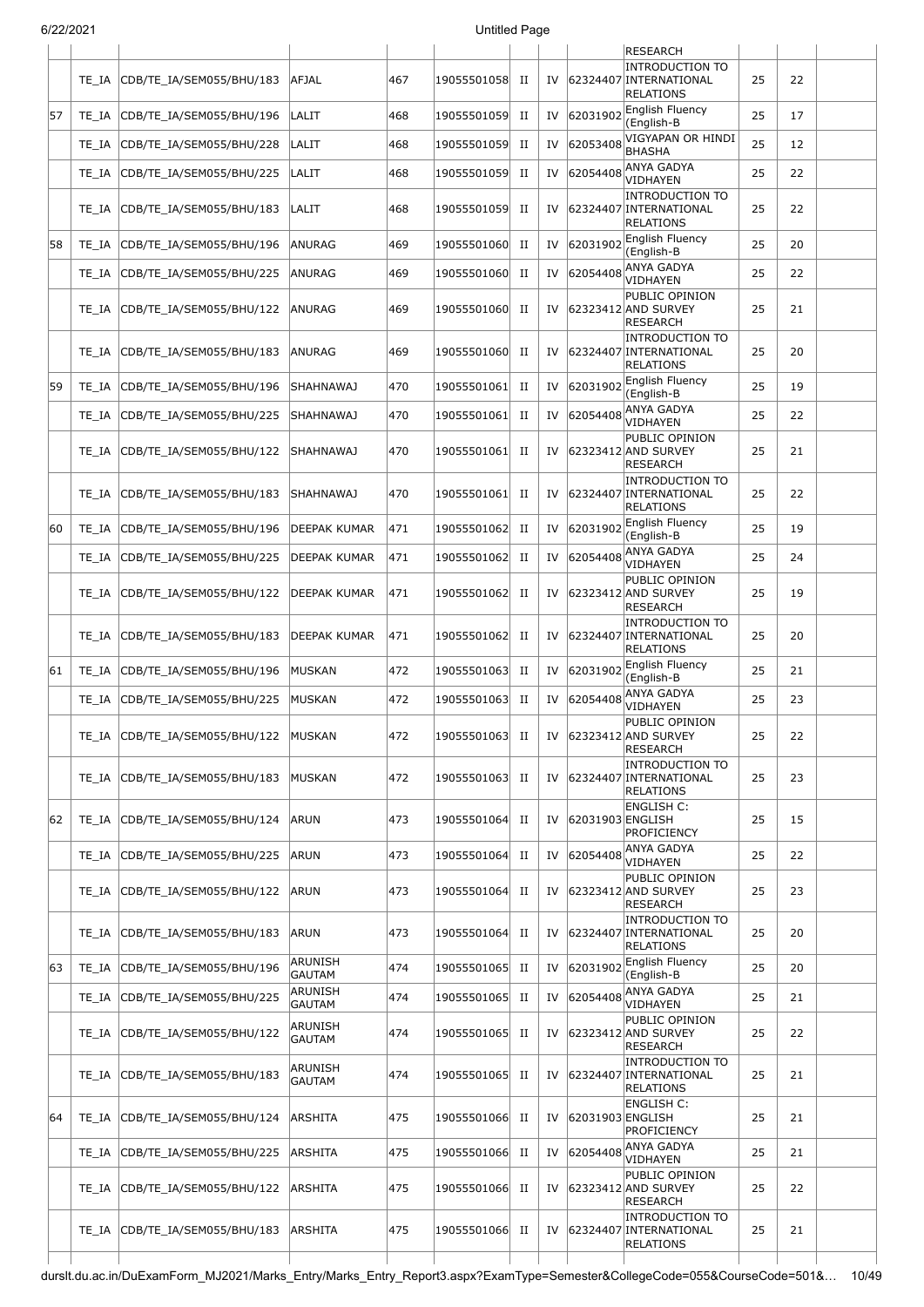| 6/22/2021 |       |                                |                            |     | <b>Untitled Page</b> |             |    |                  |                                                                      |    |    |  |
|-----------|-------|--------------------------------|----------------------------|-----|----------------------|-------------|----|------------------|----------------------------------------------------------------------|----|----|--|
| 65        | TE IA | CDB/TE_IA/SEM055/BHU/196       | MEHAK                      | 476 | 19055501067 II       |             |    |                  | IV 62031902 English Fluency<br>(English-B                            | 25 | 20 |  |
|           | TE IA | CDB/TE_IA/SEM055/BHU/225       | MEHAK                      | 476 | 19055501067          | $_{\rm II}$ | IV |                  | 62054408 ANYA GADYA<br><b>VIDHAYEN</b>                               | 25 | 22 |  |
|           | TE IA | CDB/TE IA/SEM055/BHU/122       | MEHAK                      | 476 | 19055501067          | П           | IV |                  | PUBLIC OPINION<br>62323412 AND SURVEY<br><b>RESEARCH</b>             | 25 | 22 |  |
|           | TE IA | CDB/TE_IA/SEM055/BHU/183       | MEHAK                      | 476 | 19055501067          | П           | IV |                  | <b>INTRODUCTION TO</b><br>62324407 INTERNATIONAL<br><b>RELATIONS</b> | 25 | 22 |  |
| 66        | TE IA | CDB/TE_IA/SEM055/BHU/124       | MOHD ASRAF<br><b>SHEKH</b> | 477 | 19055501068          | П           | IV | 62031903 ENGLISH | ENGLISH C:<br>PROFICIENCY                                            | 25 | 18 |  |
|           | TE IA | CDB/TE_IA/SEM055/BHU/225       | MOHD ASRAF<br>SHEKH        | 477 | 19055501068          | П           | IV | 62054408         | <b>ANYA GADYA</b><br>VIDHAYEN                                        | 25 | 22 |  |
|           | TE IA | CDB/TE IA/SEM055/BHU/122       | MOHD ASRAF<br><b>SHEKH</b> | 477 | 19055501068          | П           | IV |                  | PUBLIC OPINION<br>62323412 AND SURVEY<br><b>RESEARCH</b>             | 25 | 21 |  |
|           | TE IA | CDB/TE_IA/SEM055/BHU/183       | MOHD ASRAF<br><b>SHEKH</b> | 477 | 19055501068          | П           | IV |                  | <b>INTRODUCTION TO</b><br>62324407 INTERNATIONAL<br><b>RELATIONS</b> | 25 | 21 |  |
| 67        | TE IA | CDB/TE_IA/SEM055/BHU/124       | <b>SURAJ</b>               | 478 | 19055501069          | П           | IV | 62031903 ENGLISH | <b>ENGLISH C:</b><br>PROFICIENCY                                     | 25 | 21 |  |
|           | TE IA | CDB/TE_IA/SEM055/BHU/225       | <b>SURAJ</b>               | 478 | 19055501069          | П           | IV | 62054408         | <b>ANYA GADYA</b><br><b>VIDHAYEN</b>                                 | 25 | 23 |  |
|           | TE IA | CDB/TE IA/SEM055/BHU/122       | <b>SURAJ</b>               | 478 | 19055501069          | П           | IV |                  | PUBLIC OPINION<br>62323412 AND SURVEY<br><b>RESEARCH</b>             | 25 | 22 |  |
|           | TE IA | CDB/TE_IA/SEM055/BHU/183       | <b>SURAJ</b>               | 478 | 19055501069          | П           | IV |                  | <b>INTRODUCTION TO</b><br>62324407 INTERNATIONAL<br><b>RELATIONS</b> | 25 | 22 |  |
| 68        | TE IA | CDB/TE_IA/SEM055/BHU/196       | VIKAS SHARMA               | 479 | 19055501070          | $_{\rm II}$ | IV | 62031902         | English Fluency<br>(English-B                                        | 25 | 21 |  |
|           | TE_IA | CDB/TE_IA/SEM055/BHU/225       | VIKAS SHARMA               | 479 | 19055501070          | $_{\rm II}$ | IV | 62054408         | ANYA GADYA<br>VIDHAYEN                                               | 25 | 24 |  |
|           | TE IA | CDB/TE_IA/SEM055/BHU/122       | VIKAS SHARMA               | 479 | 19055501070          | П           | IV |                  | PUBLIC OPINION<br>62323412 AND SURVEY<br>RESEARCH                    | 25 | 23 |  |
|           | TE IA | CDB/TE_IA/SEM055/BHU/183       | VIKAS SHARMA               | 479 | 19055501070          | П           | IV |                  | <b>INTRODUCTION TO</b><br>62324407 INTERNATIONAL<br><b>RELATIONS</b> | 25 | 22 |  |
| 69        | TE IA | CDB/TE_IA/SEM055/BHU/172       | FARMAN                     | 481 | 19055501071          | П           | IV |                  | English Language<br>62031901 Through Literature<br>(English -A)      | 25 | 18 |  |
|           | TE IA | CDB/TE_IA/SEM055/BHU/225       | <b>FARMAN</b>              | 481 | 19055501071          | $_{\rm II}$ | IV | 62054408         | ANYA GADYA<br>VIDHAYEN                                               | 25 | 22 |  |
|           | TE IA | CDB/TE_IA/SEM055/BHU/122       | FARMAN                     | 481 | 19055501071          | П           | IV |                  | PUBLIC OPINION<br>62323412 AND SURVEY<br><b>RESEARCH</b>             | 25 | 22 |  |
|           | TE IA | CDB/TE_IA/SEM055/BHU/183       | <b>FARMAN</b>              | 481 | 19055501071          | П           | IV |                  | <b>INTRODUCTION TO</b><br>62324407 INTERNATIONAL<br><b>RELATIONS</b> | 25 | 23 |  |
| 70        | TE IA | CDB/TE_IA/SEM055/BHU/124       | MD ZEESHAN<br>ANSARI       | 482 | 19055501072          | П           | IV | 62031903 ENGLISH | <b>ENGLISH C:</b><br>PROFICIENCY                                     | 25 | 19 |  |
|           | TE_IA | CDB/TE IA/SEM055/BHU/225       | MD ZEESHAN<br>ANSARI       | 482 | 19055501072          | П           | IV | 62054408         | <b>ANYA GADYA</b><br><b>VIDHAYEN</b>                                 | 25 | 22 |  |
|           | TE IA | CDB/TE IA/SEM055/BHU/122       | MD ZEESHAN<br>ANSARI       | 482 | 19055501072          | П           | IV |                  | PUBLIC OPINION<br>62323412 AND SURVEY<br><b>RESEARCH</b>             | 25 | 21 |  |
|           | TE IA | CDB/TE_IA/SEM055/BHU/183       | MD ZEESHAN<br>ANSARI       | 482 | 19055501072          | П           | IV |                  | <b>INTRODUCTION TO</b><br>62324407 INTERNATIONAL<br><b>RELATIONS</b> | 25 | 23 |  |
| 71        | TE IA | CDB/TE_IA/SEM055/BHU/196       | CHANDAN                    | 484 | 19055501073          | П           | IV | 62031902         | English Fluency<br>(English-B                                        | 25 | 19 |  |
|           | TE IA | CDB/TE_IA/SEM055/BHU/228       | CHANDAN                    | 484 | 19055501073          | П           | IV | 62053408         | VIGYAPAN OR HINDI<br><b>BHASHA</b>                                   | 25 | 15 |  |
|           | TE_IA | CDB/TE_IA/SEM055/BHU/225       | CHANDAN                    | 484 | 19055501073          | П           | IV | 62054408         | ANYA GADYA<br>VIDHAYEN                                               | 25 | 22 |  |
|           | TE IA | CDB/TE_IA/SEM055/BHU/183       | CHANDAN                    | 484 | 19055501073          | П           | IV |                  | <b>INTRODUCTION TO</b><br>62324407 INTERNATIONAL<br><b>RELATIONS</b> | 25 | 21 |  |
| 72        | TE IA | CDB/TE_IA/SEM055/BHU/196       | KANCHAN                    | 485 | 19055501074          | H           | IV | 62031902         | English Fluency<br>(English-B                                        | 25 | 20 |  |
|           | TE IA | CDB/TE_IA/SEM055/BHU/228       | KANCHAN                    | 485 | 19055501074          | H           | IV | 62053408         | VIGYAPAN OR HINDI<br><b>BHASHA</b>                                   | 25 | 18 |  |
|           | TE_IA | CDB/TE_IA/SEM055/BHU/225       | KANCHAN                    | 485 | 19055501074          | П           | IV | 62054408         | <b>ANYA GADYA</b><br>VIDHAYEN                                        | 25 | 23 |  |
|           | TE_IA | CDB/TE_IA/SEM055/BHU/183       | KANCHAN                    | 485 | 19055501074          | H           | IV |                  | <b>INTRODUCTION TO</b><br>62324407 INTERNATIONAL<br><b>RELATIONS</b> | 25 | 23 |  |
| 73        | TE IA | CDB/TE_IA/SEM055/BHU/124       | ABHISHEK                   | 486 | 19055501075 II       |             | IV | 62031903 ENGLISH | <b>ENGLISH C:</b><br><b>PROFICIENCY</b>                              | 25 | 17 |  |
|           |       | TE_IA CDB/TE_IA/SEM055/BHU/225 | ABHISHEK                   | 486 | 19055501075 II       |             |    |                  | IV 62054408 ANYA GADYA                                               | 25 | 24 |  |

durslt.du.ac.in/DuExamForm\_MJ2021/Marks\_Entry/Marks\_Entry\_Report3.aspx?ExamType=Semester&CollegeCode=055&CourseCode=501&… 11/49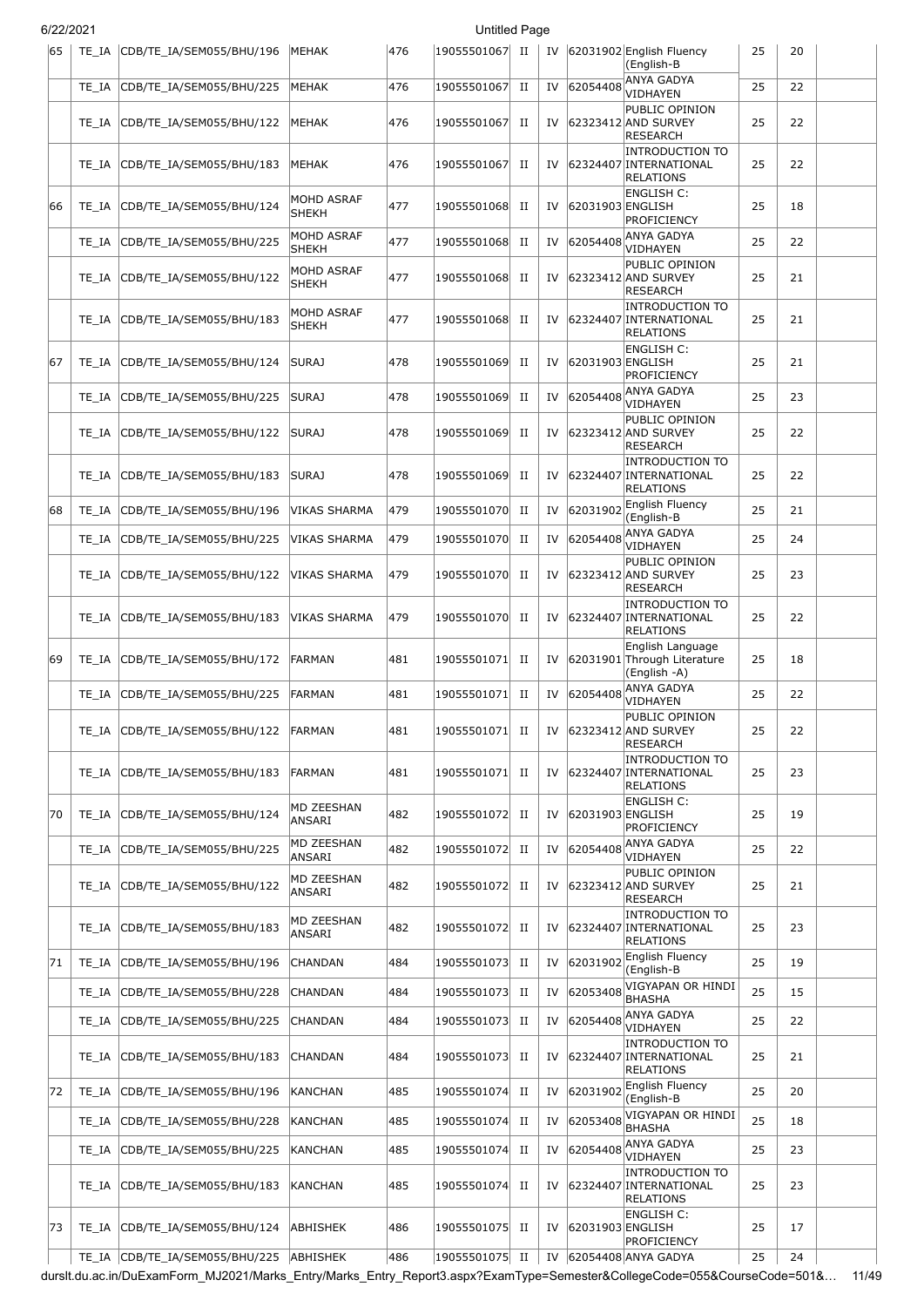|  | 6/22/2021 |
|--|-----------|
|  |           |

|    | 212212021 |                          |                          |     | Untitled Page |             |    |                  |                                                                             |    |    |  |
|----|-----------|--------------------------|--------------------------|-----|---------------|-------------|----|------------------|-----------------------------------------------------------------------------|----|----|--|
|    | TE IA     | CDB/TE_IA/SEM055/BHU/122 | ABHISHEK                 | 486 | 19055501075   | П           | IV |                  | VIDHAYEN<br>PUBLIC OPINION<br>62323412 AND SURVEY<br><b>RESEARCH</b>        | 25 | 22 |  |
|    | TE IA     | CDB/TE_IA/SEM055/BHU/183 | ABHISHEK                 | 486 | 19055501075   | П           | IV |                  | <b>INTRODUCTION TO</b><br>62324407 INTERNATIONAL<br><b>RELATIONS</b>        | 25 | 20 |  |
| 74 | TE IA     | CDB/TE_IA/SEM055/BHU/196 | UJALA                    | 487 | 19055501076   | П           | IV | 62031902         | English Fluency<br>(English-B                                               | 25 | 21 |  |
|    | TE IA     | CDB/TE_IA/SEM055/BHU/225 | <b>UJALA</b>             | 487 | 19055501076   | П           | IV | 62054408         | ANYA GADYA<br>VIDHAYEN                                                      | 25 | 24 |  |
|    | TE IA     | CDB/TE_IA/SEM055/BHU/219 | <b>UJALA</b>             | 487 | 19055501076   | П           | IV | 62313465         | History and<br>Archaeology                                                  | 25 | 23 |  |
|    | TE IA     | CDB/TE_IA/SEM055/BHU/183 | <b>UJALA</b>             | 487 | 19055501076   | П           | IV |                  | <b>INTRODUCTION TO</b><br>62324407 INTERNATIONAL<br><b>RELATIONS</b>        | 25 | 22 |  |
| 75 | TE IA     | CDB/TE_IA/SEM055/BHU/124 | CHANCHAL<br>VERMA        | 488 | 19055501077   | П           | IV | 62031903 ENGLISH | <b>ENGLISH C:</b><br>PROFICIENCY                                            | 25 | 20 |  |
|    | TE IA     | CDB/TE_IA/SEM055/BHU/228 | CHANCHAL<br><b>VERMA</b> | 488 | 19055501077   | П           | IV | 62053408         | VIGYAPAN OR HINDI<br><b>BHASHA</b>                                          | 25 | 19 |  |
|    | TE IA     | CDB/TE_IA/SEM055/BHU/225 | CHANCHAL<br><b>VERMA</b> | 488 | 19055501077   | П           | IV | 62054408         | ANYA GADYA<br>VIDHAYEN                                                      | 25 | 23 |  |
|    | TE IA     | CDB/TE_IA/SEM055/BHU/183 | CHANCHAL<br>VERMA        | 488 | 19055501077   | П           | IV |                  | <b>INTRODUCTION TO</b><br>62324407 INTERNATIONAL<br><b>RELATIONS</b>        | 25 | 23 |  |
| 76 | TE IA     | CDB/TE IA/SEM055/BHU/196 | RASHMI                   | 489 | 19055501078   | П           | IV | 62031902         | English Fluency<br>(English-B                                               | 25 | 20 |  |
|    | TE IA     | CDB/TE IA/SEM055/BHU/225 | RASHMI                   | 489 | 19055501078   | П           | IV | 62054408         | <b>ANYA GADYA</b><br>VIDHAYEN                                               | 25 | 23 |  |
|    | TE IA     | CDB/TE_IA/SEM055/BHU/219 | RASHMI                   | 489 | 19055501078   | $_{\rm II}$ | IV | 62313465         | History and<br>Archaeology                                                  | 25 | 21 |  |
|    | TE IA     | CDB/TE_IA/SEM055/BHU/183 | RASHMI                   | 489 | 19055501078   | П           | IV |                  | <b>INTRODUCTION TO</b><br>62324407 INTERNATIONAL<br><b>RELATIONS</b>        | 25 | 23 |  |
| 77 | TE_IA     | CDB/TE_IA/SEM055/BHU/196 | SURAJ CHAUBEY            | 490 | 19055501079   | П           | IV | 62031902         | English Fluency<br>(English-B                                               | 25 | 21 |  |
|    | TE_IA     | CDB/TE_IA/SEM055/BHU/225 | <b>SURAJ CHAUBEY</b>     | 490 | 19055501079   | $_{\rm II}$ | IV | 62054408         | ANYA GADYA<br>VIDHAYEN                                                      | 25 | 23 |  |
|    | TE_IA     | CDB/TE_IA/SEM055/BHU/122 | SURAJ CHAUBEY            | 490 | 19055501079   | П           | IV |                  | PUBLIC OPINION<br>62323412 AND SURVEY<br>RESEARCH                           | 25 | 21 |  |
|    | TE IA     | CDB/TE_IA/SEM055/BHU/183 | SURAJ CHAUBEY            | 490 | 19055501079   | П           | IV |                  | <b>INTRODUCTION TO</b><br>62324407 INTERNATIONAL<br><b>RELATIONS</b>        | 25 | 21 |  |
| 78 | TE IA     | CDB/TE IA/SEM055/BHU/196 | PANKAJ KUMAR             | 491 | 19055501080   | П           | IV | 62031902         | <b>English Fluency</b><br>(English-B                                        | 25 | 19 |  |
|    | TE_IA     | CDB/TE_IA/SEM055/BHU/228 | <b>PANKAJ KUMAR</b>      | 491 | 19055501080   | п           | IV | 62053408         | VIGYAPAN OR HINDI<br><b>BHASHA</b>                                          | 25 | 21 |  |
|    | TE IA     | CDB/TE IA/SEM055/BHU/225 | PANKAJ KUMAR             | 491 | 19055501080   | П           | IV | 62054408         | ANYA GADYA<br>VIDHAYEN                                                      | 25 | 22 |  |
|    | TE_IA     | CDB/TE_IA/SEM055/BHU/183 | PANKAJ KUMAR             | 491 | 19055501080   | П           | IV |                  | <b>INTRODUCTION TO</b><br>62324407 INTERNATIONAL<br><b>RELATIONS</b>        | 25 | 20 |  |
| 79 | TE_IA     | CDB/TE IA/SEM055/BHU/172 | RUPANSHI GARG            | 492 | 19055501081   | П           | IV |                  | English Language<br>62031901 Through Literature<br>(English -A)             | 25 | 15 |  |
|    | TE_IA     | CDB/TE_IA/SEM055/BHU/225 | RUPANSHI GARG            | 492 | 19055501081   | П           | IV | 62054408         | ANYA GADYA<br>VIDHAYEN                                                      | 25 | 22 |  |
|    | TE_IA     | CDB/TE_IA/SEM055/BHU/122 | RUPANSHI GARG 492        |     | 19055501081   | П           | IV |                  | PUBLIC OPINION<br>62323412 AND SURVEY<br><b>RESEARCH</b>                    | 25 | 22 |  |
|    | TE IA     | CDB/TE_IA/SEM055/BHU/183 | RUPANSHI GARG            | 492 | 19055501081   | П           | IV |                  | <b>INTRODUCTION TO</b><br>62324407 INTERNATIONAL<br>RELATIONS<br>ENGLISH C: | 25 | 21 |  |
| 80 | TE_IA     | CDB/TE_IA/SEM055/BHU/124 | VIKAS JHA                | 493 | 19055501082   | П           | IV | 62031903 ENGLISH | PROFICIENCY                                                                 | 25 | 15 |  |
|    | TE_IA     | CDB/TE_IA/SEM055/BHU/225 | VIKAS JHA                | 493 | 19055501082   | П           | IV | 62054408         | ANYA GADYA<br>VIDHAYEN                                                      | 25 | 24 |  |
|    | TE IA     | CDB/TE_IA/SEM055/BHU/122 | VIKAS JHA                | 493 | 19055501082   | П           | IV |                  | PUBLIC OPINION<br>62323412 AND SURVEY<br><b>RESEARCH</b>                    | 25 | 21 |  |
|    | TE_IA     | CDB/TE_IA/SEM055/BHU/183 | VIKAS JHA                | 493 | 19055501082   | П           | IV |                  | <b>INTRODUCTION TO</b><br>62324407 INTERNATIONAL<br>RELATIONS               | 25 | 20 |  |
| 81 | TE IA     | CDB/TE_IA/SEM055/BHU/124 | ANKIT MISHRA             | 494 | 19055501083   | П           | IV | 62031903 ENGLISH | <b>ENGLISH C:</b><br>PROFICIENCY                                            | 25 | 20 |  |
|    | TE_IA     | CDB/TE_IA/SEM055/BHU/225 | ANKIT MISHRA             | 494 | 19055501083   | П           | IV | 62054408         | ANYA GADYA<br>VIDHAYEN                                                      | 25 | 23 |  |
|    | TE_IA     | CDB/TE_IA/SEM055/BHU/122 | ANKIT MISHRA             | 494 | 19055501083   | П           | IV |                  | PUBLIC OPINION<br>62323412 AND SURVEY<br><b>RESEARCH</b>                    | 25 | 20 |  |
|    | TE_IA     | CDB/TE_IA/SEM055/BHU/183 | ANKIT MISHRA             | 494 | 19055501083   | $_{\rm II}$ | IV |                  | 62324407 INTRODUCTION TO                                                    | 25 | 21 |  |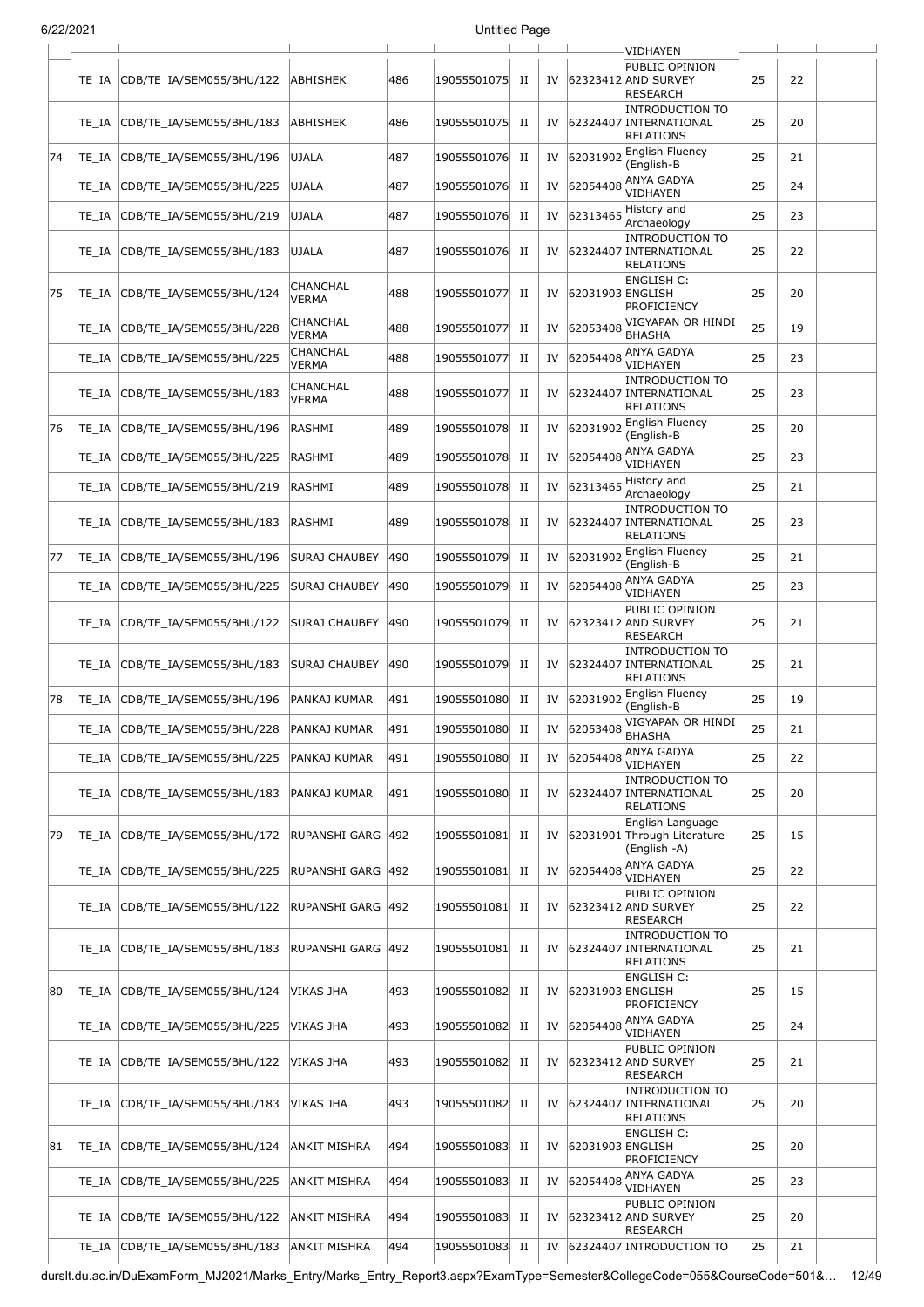| 6/22/2021 |       |                           |                           |     | <b>Untitled Page</b> |             |    |                  |                                                                                             |    |    |  |
|-----------|-------|---------------------------|---------------------------|-----|----------------------|-------------|----|------------------|---------------------------------------------------------------------------------------------|----|----|--|
|           |       |                           |                           |     |                      |             |    |                  | INTERNATIONAL<br><b>RELATIONS</b>                                                           |    |    |  |
| 82        | TE IA | CDB/TE_IA/SEM055/BHU/172  | HIMANSHU<br><b>BANSAL</b> | 495 | 19055501084          | П           | IV |                  | English Language<br>62031901 Through Literature<br>(English -A)                             | 25 | 19 |  |
|           | TE IA | CDB/TE_IA/SEM055/BHU/228  | HIMANSHU<br><b>BANSAL</b> | 495 | 19055501084          | $_{\rm II}$ | IV | 62053408         | VIGYAPAN OR HINDI<br><b>BHASHA</b>                                                          | 25 | 21 |  |
|           | TE_IA | CDB/TE_IA/SEM055/BHU/225  | HIMANSHU<br>BANSAL        | 495 | 19055501084          | П           | IV | 62054408         | ANYA GADYA<br>VIDHAYEN                                                                      | 25 | 24 |  |
|           | TE IA | CDB/TE IA/SEM055/BHU/183  | HIMANSHU<br>BANSAL        | 495 | 19055501084          | П           | IV |                  | <b>INTRODUCTION TO</b><br>62324407 INTERNATIONAL<br>RELATIONS                               | 25 | 21 |  |
| 83        | TE IA | CDB/TE_IA/SEM055/BHU/196  | RAHUL SOLANKI             | 496 | 19055501085          | $_{\rm II}$ | IV | 62031902         | English Fluency<br>(English-B                                                               | 25 | 19 |  |
|           | TE IA | CDB/TE_IA/SEM055/BHU/228  | RAHUL SOLANKI             | 496 | 19055501085          | $_{\rm II}$ | IV | 62053408         | VIGYAPAN OR HINDI<br><b>BHASHA</b>                                                          | 25 | 19 |  |
|           | TE IA | CDB/TE_IA/SEM055/BHU/225  | RAHUL SOLANKI             | 496 | 19055501085          | $_{\rm II}$ | IV | 62054408         | <b>ANYA GADYA</b><br>VIDHAYEN                                                               | 25 | 23 |  |
|           | TE IA | CDB/TE_IA/SEM055/BHU/183  | RAHUL SOLANKI             | 496 | 19055501085          | П           | IV |                  | <b>INTRODUCTION TO</b><br>62324407 INTERNATIONAL<br><b>RELATIONS</b>                        | 25 | 22 |  |
| 84        | TE IA | CDB/TE_IA/SEM055/BHU/196  | GEETANJALI                | 497 | 19055501086          | П           | IV | 62031902         | English Fluency<br>(English-B                                                               | 25 | 20 |  |
|           | TE IA | CDB/TE_IA/SEM055/BHU/225  | GEETANJALI                | 497 | 19055501086          | $_{\rm II}$ | IV | 62054408         | <b>ANYA GADYA</b><br>VIDHAYEN                                                               | 25 | 23 |  |
|           | TE IA | CDB/TE_IA/SEM055/BHU/122  | GEETANJALI                | 497 | 19055501086          | П           | IV |                  | PUBLIC OPINION<br>62323412 AND SURVEY<br><b>RESEARCH</b>                                    | 25 | 19 |  |
|           | TE IA | CDB/TE_IA/SEM055/BHU/183  | GEETANJALI                | 497 | 19055501086          | П           | IV |                  | <b>INTRODUCTION TO</b><br>62324407 INTERNATIONAL<br><b>RELATIONS</b>                        | 25 | 21 |  |
| 85        | TE IA | CDB/TE_IA/SEM055/BHU/124  | ARUN KUMAR                | 498 | 19055501087          | П           | IV | 62031903 ENGLISH | <b>ENGLISH C:</b><br>PROFICIENCY                                                            | 25 | 20 |  |
|           | TE IA | CDB/TE_IA/SEM055/BHU/225  | ARUN KUMAR                | 498 | 19055501087          | П           | IV | 62054408         | <b>ANYA GADYA</b><br>VIDHAYEN                                                               | 25 | 24 |  |
|           | TE IA | CDB/TE_IA/SEM055/BHU/122  | ARUN KUMAR                | 498 | 19055501087          | П           | IV |                  | PUBLIC OPINION<br>62323412 AND SURVEY<br><b>RESEARCH</b>                                    | 25 | 20 |  |
|           | TE IA | CDB/TE_IA/SEM055/BHU/183  | ARUN KUMAR                | 498 | 19055501087          | П           | IV |                  | <b>INTRODUCTION TO</b><br>62324407 INTERNATIONAL<br><b>RELATIONS</b>                        | 25 | 21 |  |
| 86        | TE_IA | CDB/TE_IA/SEM055/BHU/196  | AJAY KUMAR                | 499 | 19055501088          | П           | IV |                  | 62031902 English Fluency<br>(English-B                                                      | 25 | 20 |  |
|           | TE_IA | CDB/TE_IA/SEM055/BHU/225  | AJAY KUMAR                | 499 | 19055501088          | $_{\rm II}$ | IV | 62054408         | <b>ANYA GADYA</b><br>VIDHAYEN                                                               | 25 | 22 |  |
|           | TE_IA | CNDB/TE_IA/SEM055/BHU/213 |                           |     | 19055501088          |             |    |                  | PUBLIC OPINION<br>62323412 AND SURVEY<br><b>RESEARCH</b>                                    | 25 | 21 |  |
|           | TE IA | CDB/TE_IA/SEM055/BHU/183  | AJAY KUMAR                | 499 | 19055501088          | H           | IV |                  | <b>INTRODUCTION TO</b><br>62324407 INTERNATIONAL<br><b>RELATIONS</b>                        | 25 | 22 |  |
| 87        | TE IA | CDB/TE_IA/SEM055/BHU/196  | AMAN KUMAR                | 501 | 19055501089          | П           | IV | 62031902         | English Fluency<br>(English-B                                                               | 25 | 18 |  |
|           | TE IA | CDB/TE_IA/SEM055/BHU/225  | AMAN KUMAR                | 501 | 19055501089          | $_{\rm II}$ | IV | 62054408         | ANYA GADYA<br>VIDHAYEN                                                                      | 25 | 24 |  |
|           | TE IA | CDB/TE IA/SEM055/BHU/122  | AMAN KUMAR                | 501 | 19055501089          | $_{\rm II}$ | IV |                  | PUBLIC OPINION<br>62323412 AND SURVEY<br><b>RESEARCH</b>                                    | 25 | 22 |  |
|           | TE IA | CDB/TE_IA/SEM055/BHU/183  | AMAN KUMAR                | 501 | 19055501089          | П           | IV |                  | <b>INTRODUCTION TO</b><br>62324407 INTERNATIONAL<br><b>RELATIONS</b>                        | 25 | 23 |  |
| 88        | TE_IA | CDB/TE_IA/SEM055/BHU/196  | <b>KAPIL DAGAR</b>        | 502 | 19055501090          | $_{\rm II}$ | IV | 62031902         | English Fluency<br>(English-B                                                               | 25 | 00 |  |
|           | TE_IA | CDB/TE_IA/SEM055/BHU/225  | <b>KAPIL DAGAR</b>        | 502 | 19055501090 II       |             | IV | 62054408         | ANYA GADYA<br>VIDHAYEN                                                                      | 25 | 22 |  |
|           | TE IA | CDB/TE_IA/SEM055/BHU/122  | KAPIL DAGAR               | 502 | 19055501090          | H           | IV |                  | PUBLIC OPINION<br>62323412 AND SURVEY<br><b>RESEARCH</b>                                    | 25 | 20 |  |
|           | TE IA | CDB/TE_IA/SEM055/BHU/183  | KAPIL DAGAR               | 502 | 19055501090          | П           | IV |                  | <b>INTRODUCTION TO</b><br>62324407 INTERNATIONAL<br><b>RELATIONS</b>                        | 25 | 23 |  |
| 89        | TE IA | CDB/TE_IA/SEM055/BHU/172  | AAKASH KUMAR              | 504 | 19055501092          | П           | IV |                  | English Language<br>62031901 Through Literature<br>(English -A)<br><b>VIGYAPAN OR HINDI</b> | 25 | 19 |  |
|           | TE IA | CDB/TE_IA/SEM055/BHU/228  | AAKASH KUMAR              | 504 | 19055501092          | П           | IV | 62053408         | BHASHA                                                                                      | 25 | 21 |  |
|           | TE_IA | CDB/TE_IA/SEM055/BHU/225  | AAKASH KUMAR              | 504 | 19055501092          | П           | IV | 62054408         | ANYA GADYA<br>VIDHAYEN                                                                      | 25 | 24 |  |
|           | TE IA | CDB/TE_IA/SEM055/BHU/183  | <b>AAKASH KUMAR</b>       | 504 | 19055501092          | П           | IV |                  | <b>INTRODUCTION TO</b><br>62324407 INTERNATIONAL<br><b>RELATIONS</b><br>English Language    | 25 | 22 |  |
| 90        | TE IA | CDB/TE_IA/SEM055/BHU/172  | SHREYA SHARMA  505        |     | 19055501093          | П           | IV |                  | 62031901 Through Literature<br>(English -A)                                                 | 25 | 16 |  |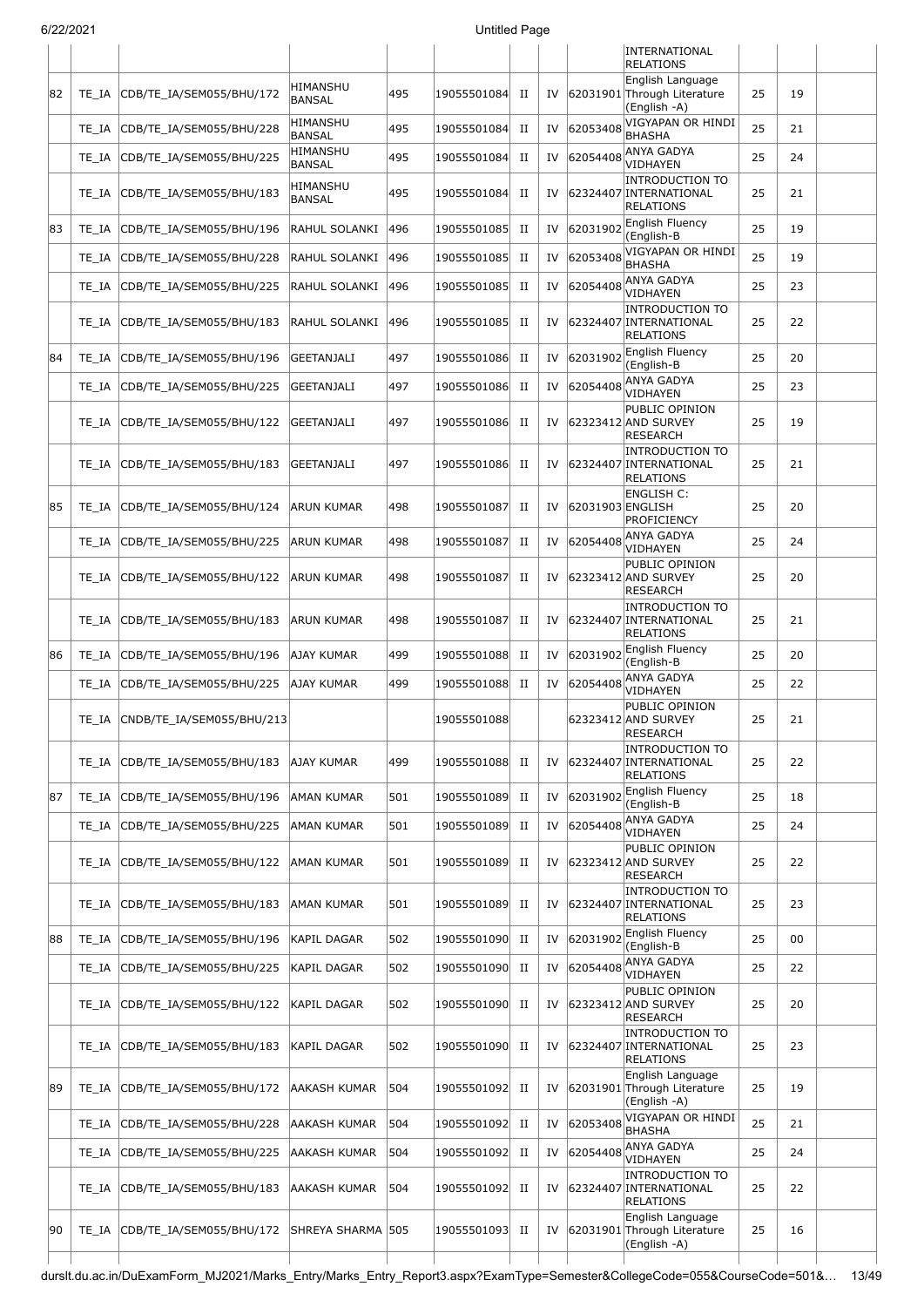|  | 6/22/2021 |  |
|--|-----------|--|
|  |           |  |

|    | TE IA | CDB/TE IA/SEM055/BHU/225  | SHREYA SHARMA   505   |     | 19055501093 | п           | IV |                  | 62054408 ANYA GADYA<br>VIDHAYEN                                      | 25 | 22 |  |
|----|-------|---------------------------|-----------------------|-----|-------------|-------------|----|------------------|----------------------------------------------------------------------|----|----|--|
|    | TE IA | CDB/TE IA/SEM055/BHU/122  | SHREYA SHARMA   505   |     | 19055501093 | П           | IV |                  | PUBLIC OPINION<br>62323412 AND SURVEY<br><b>RESEARCH</b>             | 25 | 21 |  |
|    | TE IA | CDB/TE_IA/SEM055/BHU/183  | SHREYA SHARMA 1505    |     | 19055501093 | П           | IV |                  | <b>INTRODUCTION TO</b><br>62324407 INTERNATIONAL<br><b>RELATIONS</b> | 25 | 19 |  |
| 91 | TE IA | CDB/TE_IA/SEM055/BHU/124  | <b>RUPESH</b>         | 506 | 19055501094 | П           | IV | 62031903 ENGLISH | <b>ENGLISH C:</b><br>PROFICIENCY                                     | 25 | 16 |  |
|    | TE IA | CDB/TE_IA/SEM055/BHU/225  | RUPESH                | 506 | 19055501094 | П           | IV | 62054408         | ANYA GADYA<br>VIDHAYEN                                               | 25 | 22 |  |
|    | TE IA | CDB/TE_IA/SEM055/BHU/122  | <b>RUPESH</b>         | 506 | 19055501094 | П           | IV |                  | PUBLIC OPINION<br>62323412 AND SURVEY<br><b>RESEARCH</b>             | 25 | 19 |  |
|    | TE IA | CDB/TE_IA/SEM055/BHU/183  | RUPESH                | 506 | 19055501094 | П           | IV |                  | <b>INTRODUCTION TO</b><br>62324407 INTERNATIONAL<br><b>RELATIONS</b> | 25 | 20 |  |
| 92 | TE IA | CDB/TE_IA/SEM055/BHU/123  | ANKITA                | 507 | 19055501095 | П           | IV | 12033909         | Literature in Social<br>Spaces                                       | 25 | 18 |  |
|    | TE IA | CDB/TE_IA/SEM055/BHU/196  | ANKITA                | 507 | 19055501095 | П           | IV | 62031902         | English Fluency<br>(English-B                                        | 25 | 20 |  |
|    | TE IA | CDB/TE IA/SEM055/BHU/223  | ANKITA                | 507 | 19055501095 | П           | IV | 62134402         | SANSKRIT<br><b>GRAMMAR</b>                                           | 25 | 21 |  |
|    | TE_IA | CNDB/TE_IA/SEM055/BHU/258 |                       |     | 19055501095 |             |    | 62314402         | HISTORY OF INDIA,<br>C. 1700-1950 (NC)                               | 25 | 20 |  |
| 93 | TE IA | CDB/TE_IA/SEM055/BHU/124  | VINOD ORAON           | 508 | 19055501096 | П           | IV | 62031903 ENGLISH | <b>ENGLISH C:</b><br>PROFICIENCY                                     | 25 | 16 |  |
|    | TE IA | CDB/TE_IA/SEM055/BHU/223  | VINOD ORAON           | 508 | 19055501096 | П           | IV | 62134402         | SANSKRIT<br><b>GRAMMAR</b>                                           | 25 | 22 |  |
|    | TE IA | CDB/TE_IA/SEM055/BHU/238  | VINOD ORAON           | 508 | 19055501096 | П           | IV | 62314402         | HISTORY OF INDIA,<br>C. 1700-1950 (NC)                               | 25 | 21 |  |
|    | TE IA | CDB/TE_IA/SEM055/BHU/122  | VINOD ORAON           | 508 | 19055501096 | П           | IV |                  | PUBLIC OPINION<br>62323412 AND SURVEY<br><b>RESEARCH</b>             | 25 | 20 |  |
| 94 | TE IA | CDB/TE_IA/SEM055/BHU/196  | LAXMAN KUMAR<br>YADAV | 509 | 19055501097 | П           | IV | 62031902         | English Fluency<br>(English-B                                        | 25 | 18 |  |
|    | TE IA | CDB/TE_IA/SEM055/BHU/223  | LAXMAN KUMAR<br>YADAV | 509 | 19055501097 | $_{\rm II}$ | IV | 62134402         | <b>SANSKRIT</b><br><b>GRAMMAR</b>                                    | 25 | 15 |  |
|    | TE IA | CDB/TE_IA/SEM055/BHU/219  | LAXMAN KUMAR<br>YADAV | 509 | 19055501097 | П           | IV | 62313465         | History and<br>Archaeology                                           | 25 | 22 |  |
|    | TE IA | CDB/TE_IA/SEM055/BHU/238  | LAXMAN KUMAR<br>YADAV | 509 | 19055501097 | П           | IV | 62314402         | HISTORY OF INDIA,<br>C. 1700-1950 (NC)                               | 25 | 22 |  |
| 95 | TE IA | CDB/TE IA/SEM055/BHU/124  | <b>SURAJ KUMAR</b>    | 510 | 19055501098 | П           | IV | 62031903 ENGLISH | ENGLISH C:<br>PROFICIENCY                                            | 25 | 18 |  |
|    | TE_IA | CDB/TE_IA/SEM055/BHU/223  | <b>SURAJ KUMAR</b>    | 510 | 19055501098 | П           | IV |                  | 62134402 SANSKRIT<br><b>GRAMMAR</b>                                  | 25 | 16 |  |
|    | TE IA | CDB/TE IA/SEM055/BHU/219  | <b>SURAJ KUMAR</b>    | 510 | 19055501098 | $_{\rm II}$ | IV | 62313465         | History and<br>Archaeology                                           | 25 | 22 |  |
|    | TE_IA | CDB/TE_IA/SEM055/BHU/238  | <b>SURAJ KUMAR</b>    | 510 | 19055501098 | П           | IV | 62314402         | HISTORY OF INDIA,<br>C. 1700-1950 (NC)                               | 25 | 21 |  |
| 96 | TE_IA | CDB/TE_IA/SEM055/BHU/172  | <b>RISHABH</b>        | 511 | 19055501099 | П           | IV |                  | English Language<br>62031901 Through Literature<br>(English -A)      | 25 | 17 |  |
|    | TE_IA | CDB/TE IA/SEM055/BHU/223  | RISHABH               | 511 | 19055501099 | П           | IV | 62134402         | SANSKRIT<br>GRAMMAR                                                  | 25 | 15 |  |
|    | TE_IA | CDB/TE_IA/SEM055/BHU/238  | <b>RISHABH</b>        | 511 | 19055501099 | П           | IV | 62314402         | HISTORY OF INDIA,<br>C. 1700-1950 (NC)                               | 25 | 15 |  |
|    | TE_IA | CDB/TE_IA/SEM055/BHU/122  | RISHABH               | 511 | 19055501099 | П           | IV |                  | PUBLIC OPINION<br>62323412 AND SURVEY<br><b>RESEARCH</b>             | 25 | 20 |  |
| 97 | TE_IA | CDB/TE_IA/SEM055/BHU/196  | SUBHAM                | 512 | 19055501100 | П           | IV | 62031902         | English Fluency<br>(English-B                                        | 25 | 19 |  |
|    | TE_IA | CDB/TE_IA/SEM055/BHU/223  | SUBHAM                | 512 | 19055501100 | П           | IV | 62134402         | <b>SANSKRIT</b><br><b>GRAMMAR</b>                                    | 25 | 15 |  |
|    | TE_IA | CDB/TE_IA/SEM055/BHU/238  | SUBHAM                | 512 | 19055501100 | П           | IV | 62314402         | HISTORY OF INDIA,<br>C. 1700-1950 (NC)                               | 25 | 20 |  |
|    | TE_IA | CDB/TE_IA/SEM055/BHU/122  | <b>SUBHAM</b>         | 512 | 19055501100 | П           | IV |                  | PUBLIC OPINION<br>62323412 AND SURVEY<br><b>RESEARCH</b>             | 25 | 20 |  |
| 98 | TE_IA | CDB/TE_IA/SEM055/BHU/196  | RAHUL THAKUR          | 513 | 19055501101 | П           | IV | 62031902         | English Fluency<br>(English-B                                        | 25 | 21 |  |
|    | TE_IA | CDB/TE_IA/SEM055/BHU/223  | RAHUL THAKUR          | 513 | 19055501101 | П           | IV | 62134402         | SANSKRIT<br><b>GRAMMAR</b>                                           | 25 | 22 |  |
|    | TE_IA | CDB/TE_IA/SEM055/BHU/219  | RAHUL THAKUR          | 513 | 19055501101 | П           | IV | 62313465         | History and<br>Archaeology                                           | 25 | 19 |  |
|    | TE_IA | CDB/TE_IA/SEM055/BHU/238  | RAHUL THAKUR          | 513 | 19055501101 | П           | IV | 62314402         | HISTORY OF INDIA,<br>C. 1700-1950 (NC)                               | 25 | 21 |  |
| 99 | TE_IA | CDB/TE_IA/SEM055/BHU/124  | RAHUL                 | 514 | 19055501102 | П           | IV | 62031903 ENGLISH | <b>ENGLISH C:</b><br>PROFICIENCY                                     | 25 | 08 |  |
|    | TE IA | CDB/TE_IA/SEM055/BHU/223  | <b>RAHUL</b>          | 514 | 19055501102 | $_{\rm II}$ | IV |                  | 62134402 SANSKRIT                                                    | 25 | 14 |  |

durslt.du.ac.in/DuExamForm\_MJ2021/Marks\_Entry/Marks\_Entry\_Report3.aspx?ExamType=Semester&CollegeCode=055&CourseCode=501&… 14/49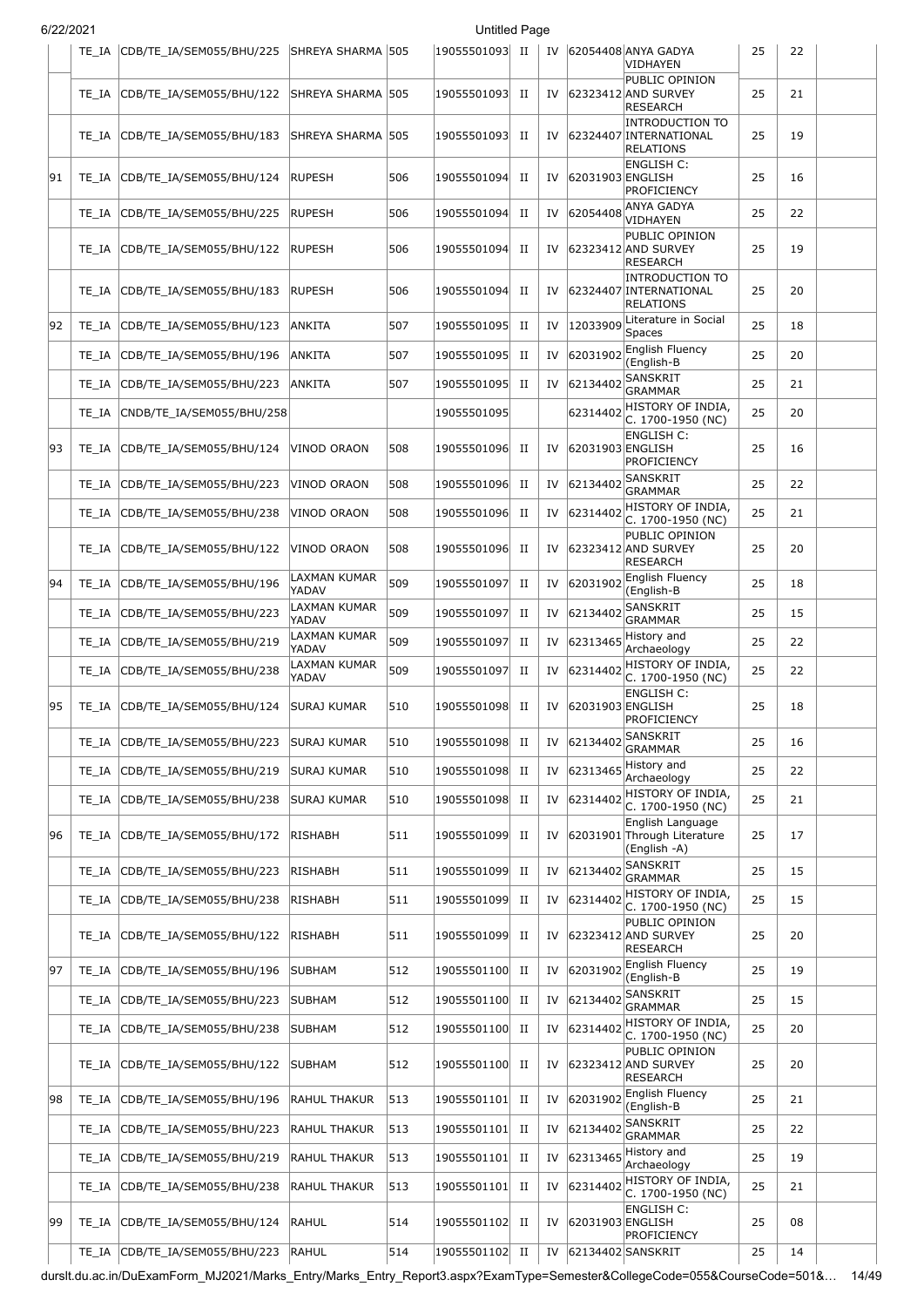| 6/22/2021 |               |                          |                                  |     | <b>Untitled Page</b> |             |    |                  |                                                          |    |    |  |
|-----------|---------------|--------------------------|----------------------------------|-----|----------------------|-------------|----|------------------|----------------------------------------------------------|----|----|--|
|           |               |                          |                                  |     |                      |             |    |                  | <b>GRAMMAR</b>                                           |    |    |  |
|           | TE IA         | CDB/TE IA/SEM055/BHU/238 | <b>RAHUL</b>                     | 514 | 19055501102          | H           | IV | 62314402         | HISTORY OF INDIA,<br>C. 1700-1950 (NC)<br>PUBLIC OPINION | 25 | 19 |  |
|           | TE IA         | CDB/TE IA/SEM055/BHU/122 | RAHUL                            | 514 | 19055501102          | $_{\rm II}$ | IV |                  | 62323412 AND SURVEY<br><b>RESEARCH</b>                   | 25 | 19 |  |
|           | 100 TE_IA     | CDB/TE_IA/SEM055/BHU/124 | SHIWANG<br><b>KASHYAP</b>        | 515 | 19055501103          | $_{\rm II}$ | IV | 62031903 ENGLISH | <b>ENGLISH C:</b><br>PROFICIENCY                         | 25 | 00 |  |
|           | TE IA         | CDB/TE_IA/SEM055/BHU/179 | <b>SHIWANG</b><br><b>KASHYAP</b> | 515 | 19055501103          | П           | IV |                  | HINDI GADYA :<br>62051404 UDBHAV AUR VIKAS<br>(HINDI-A)  | 25 | 21 |  |
|           | TE IA         | CDB/TE_IA/SEM055/BHU/223 | SHIWANG<br><b>KASHYAP</b>        | 515 | 19055501103          | П           | IV | 62134402         | <b>SANSKRIT</b><br><b>GRAMMAR</b>                        | 25 | 14 |  |
|           | TE IA         | CDB/TE_IA/SEM055/BHU/238 | SHIWANG<br><b>KASHYAP</b>        | 515 | 19055501103          | $_{\rm II}$ | IV | 62314402         | HISTORY OF INDIA,<br>C. 1700-1950 (NC)                   | 25 | 00 |  |
|           | $ 101 $ TE IA | CDB/TE_IA/SEM055/BHU/196 | <b>DEEPAK</b>                    | 516 | 19055501104          | $_{\rm II}$ | IV | 62031902         | English Fluency<br>(English-B                            | 25 | 19 |  |
|           | TE IA         | CDB/TE_IA/SEM055/BHU/228 | <b>DEEPAK</b>                    | 516 | 19055501104          | П           | IV | 62053408         | VIGYAPAN OR HINDI<br><b>BHASHA</b>                       | 25 | 13 |  |
|           | TE IA         | CDB/TE_IA/SEM055/BHU/223 | <b>DEEPAK</b>                    | 516 | 19055501104          | П           | IV | 62134402         | <b>SANSKRIT</b><br>GRAMMAR                               | 25 | 14 |  |
|           | TE IA         | CDB/TE_IA/SEM055/BHU/238 | <b>DEEPAK</b>                    | 516 | 19055501104          | П           | IV | 62314402         | HISTORY OF INDIA,<br>C. 1700-1950 (NC)                   | 25 | 00 |  |
| 102       | TE IA         | CDB/TE_IA/SEM055/BHU/1   | <b>SAURAV</b><br>VARSHNEY        | 517 | 19055501105          | П           | IV |                  | HINDI GADYA KA<br>62051413 UDBHAV AUR VIKAS<br>(HINDI-C) | 25 | 23 |  |
|           | TE IA         | CDB/TE_IA/SEM055/BHU/223 | SAURAV<br><b>VARSHNEY</b>        | 517 | 19055501105          | $_{\rm II}$ | IV | 62134402         | SANSKRIT<br><b>GRAMMAR</b>                               | 25 | 21 |  |
|           | TE IA         | CDB/TE_IA/SEM055/BHU/219 | SAURAV<br>VARSHNEY               | 517 | 19055501105          | П           | IV | 62313465         | History and<br>Archaeology                               | 25 | 22 |  |
|           | TE IA         | CDB/TE_IA/SEM055/BHU/238 | <b>SAURAV</b><br>VARSHNEY        | 517 | 19055501105          | П           | IV | 62314402         | HISTORY OF INDIA,<br>C. 1700-1950 (NC)                   | 25 | 20 |  |
|           | 103  TE IA    | CDB/TE_IA/SEM055/BHU/124 | <b>DEEPAK</b>                    | 518 | 19055501106          | П           | IV | 62031903 ENGLISH | <b>ENGLISH C:</b><br><b>PROFICIENCY</b>                  | 25 | 20 |  |
|           | TE IA         | CDB/TE_IA/SEM055/BHU/223 | <b>DEEPAK</b>                    | 518 | 19055501106          | П           | IV | 62134402         | <b>SANSKRIT</b><br><b>GRAMMAR</b>                        | 25 | 15 |  |
|           | TE IA         | CDB/TE_IA/SEM055/BHU/238 | <b>DEEPAK</b>                    | 518 | 19055501106          | $_{\rm II}$ | IV | 62314402         | HISTORY OF INDIA,<br>C. 1700-1950 (NC)                   | 25 | 21 |  |
|           | TE IA         | CDB/TE_IA/SEM055/BHU/122 | <b>DEEPAK</b>                    | 518 | 19055501106          | П           | IV |                  | PUBLIC OPINION<br>62323412 AND SURVEY<br><b>RESEARCH</b> | 25 | 20 |  |
|           | $ 104 $ TE IA | CDB/TE_IA/SEM055/BHU/124 | RUKHSAR BANO                     | 520 | 19055501107          | П           | IV | 62031903 ENGLISH | <b>ENGLISH C:</b><br>PROFICIENCY                         | 25 | 20 |  |
|           | $TE_IA$       | CDB/TE_IA/SEM055/BHU/223 | <b>RUKHSAR BANO</b>              | 520 | 19055501107          | $_{\rm II}$ |    | 62134402         | SANSKRIT<br><b>GRAMMAR</b>                               | 25 | 21 |  |
|           | TE IA         | CDB/TE_IA/SEM055/BHU/238 | <b>RUKHSAR BANO</b>              | 520 | 19055501107          | П           | IV | 62314402         | HISTORY OF INDIA,<br>C. 1700-1950 (NC)                   | 25 | 21 |  |
|           | TE IA         | CDB/TE_IA/SEM055/BHU/122 | RUKHSAR BANO                     | 520 | 19055501107          | П           | IV |                  | PUBLIC OPINION<br>62323412 AND SURVEY<br><b>RESEARCH</b> | 25 | 21 |  |
|           | 105 TE_IA     | CDB/TE_IA/SEM055/BHU/124 | PRASHANT JOSHI 522               |     | 19055501109          | П           | IV | 62031903 ENGLISH | ENGLISH C:<br><b>PROFICIENCY</b>                         | 25 | 20 |  |
|           | TE IA         | CDB/TE_IA/SEM055/BHU/223 | PRASHANT JOSHI 522               |     | 19055501109          | П           | IV | 62134402         | <b>SANSKRIT</b><br><b>GRAMMAR</b>                        | 25 | 21 |  |
|           | TE_IA         | CDB/TE_IA/SEM055/BHU/219 | PRASHANT JOSHI 522               |     | 19055501109          | $_{\rm II}$ | IV | 62313465         | History and<br>Archaeology                               | 25 | 21 |  |
|           | TE IA         | CDB/TE_IA/SEM055/BHU/238 | PRASHANT JOSHI   522             |     | 19055501109          | $_{\rm II}$ | IV | 62314402         | HISTORY OF INDIA,<br>C. 1700-1950 (NC)                   | 25 | 21 |  |
| 106       | TE_IA         | CDB/TE_IA/SEM055/BHU/123 | PRIYANKA RAWAT 523               |     | 19055501110          | П           | IV | 12033909         | Literature in Social<br>Spaces                           | 25 | 18 |  |
|           | TE IA         | CDB/TE_IA/SEM055/BHU/196 | PRIYANKA RAWAT 523               |     | 19055501110          | $_{\rm II}$ | IV | 62031902         | English Fluency<br>(English-B                            | 25 | 18 |  |
|           | TE_IA         | CDB/TE_IA/SEM055/BHU/223 | PRIYANKA RAWAT 523               |     | 19055501110          | П           | IV | 62134402         | SANSKRIT<br><b>GRAMMAR</b>                               | 25 | 15 |  |
|           | TE_IA         | CDB/TE_IA/SEM055/BHU/238 | PRIYANKA RAWAT 523               |     | 19055501110          | $_{\rm II}$ | IV | 62314402         | HISTORY OF INDIA,<br>C. 1700-1950 (NC)                   | 25 | 21 |  |
|           | 107 TE IA     | CDB/TE_IA/SEM055/BHU/124 | PRIYANSHU                        | 524 | 19055501111          | П           | IV | 62031903 ENGLISH | <b>ENGLISH C:</b><br>PROFICIENCY                         | 25 | 23 |  |
|           | TE IA         | CDB/TE_IA/SEM055/BHU/223 | PRIYANSHU                        | 524 | 19055501111          | $_{\rm II}$ | IV | 62134402         | <b>SANSKRIT</b><br><b>GRAMMAR</b>                        | 25 | 21 |  |
|           | TE IA         | CDB/TE_IA/SEM055/BHU/219 | PRIYANSHU                        | 524 | 19055501111          | П           | IV | 62313465         | History and<br>Archaeology                               | 25 | 21 |  |
|           | TE_IA         | CDB/TE_IA/SEM055/BHU/238 | PRIYANSHU                        | 524 | 19055501111          | $_{\rm II}$ | IV | 62314402         | HISTORY OF INDIA,<br>C. 1700-1950 (NC)                   | 25 | 21 |  |
|           | $ 108 $ TE_IA | CDB/TE_IA/SEM055/BHU/196 | <b>RITU</b>                      | 525 | 19055501112          | П           | IV | 62031902         | <b>English Fluency</b><br>(English-B                     | 25 | 19 |  |
|           | TE_IA         | CDB/TE_IA/SEM055/BHU/228 | <b>RITU</b>                      | 525 | 19055501112          | П           | IV | 62053408         | VIGYAPAN OR HINDI<br><b>BHASHA</b>                       | 25 | 20 |  |
|           | TE_IA         | CDB/TE_IA/SEM055/BHU/223 | <b>RITU</b>                      | 525 | 19055501112          | П           | IV | 62134402         | <b>SANSKRIT</b><br><b>GRAMMAR</b>                        | 25 | 24 |  |

durslt.du.ac.in/DuExamForm\_MJ2021/Marks\_Entry/Marks\_Entry\_Report3.aspx?ExamType=Semester&CollegeCode=055&CourseCode=501&… 15/49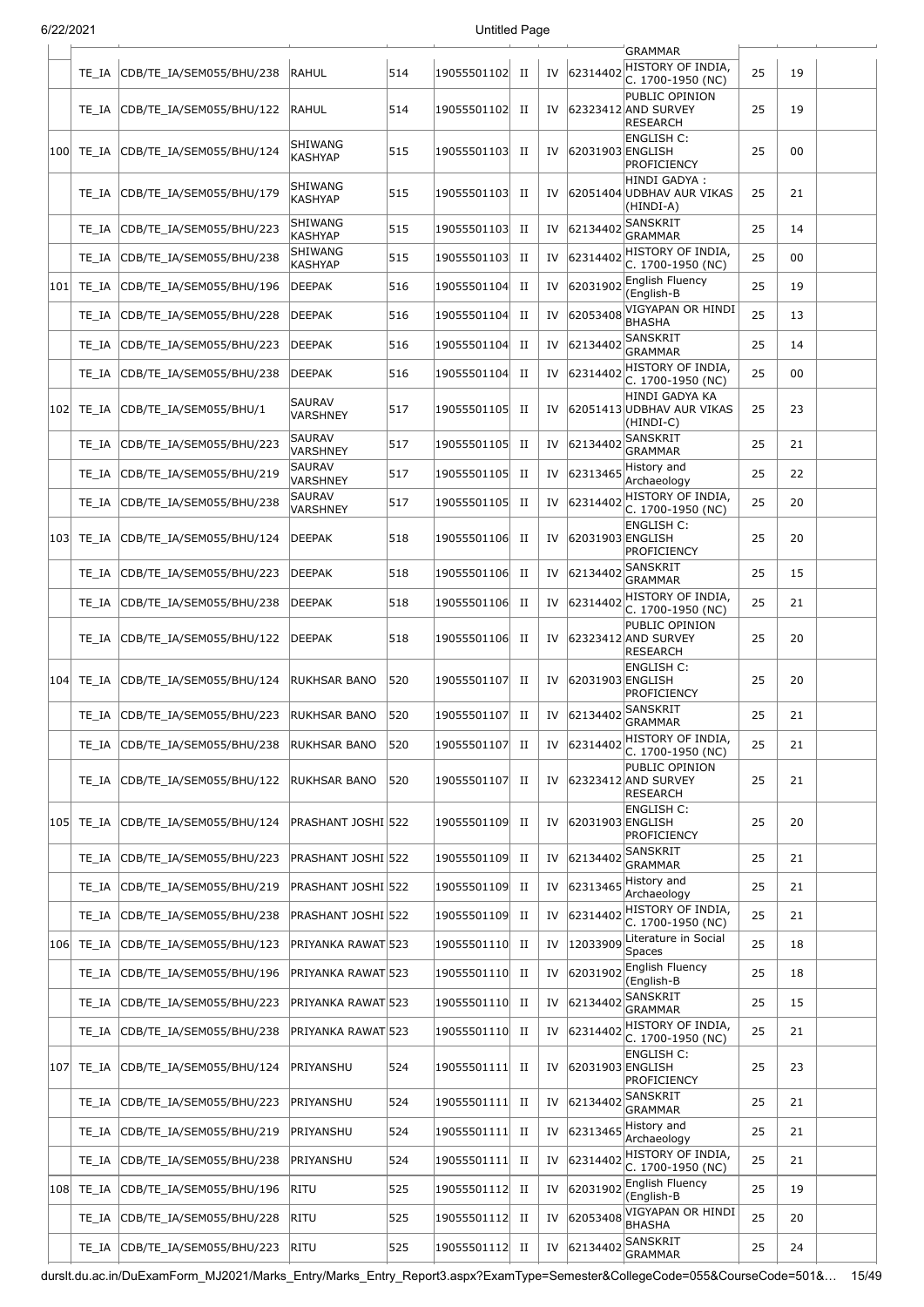| 6/22/2021 |               |                                                  |                      |     | Untitled Page  |             |    |                  |                                                                 |    |    |  |
|-----------|---------------|--------------------------------------------------|----------------------|-----|----------------|-------------|----|------------------|-----------------------------------------------------------------|----|----|--|
|           | TE IA         | CDB/TE_IA/SEM055/BHU/238                         | RITU                 | 525 | 19055501112 II |             |    |                  | IV 62314402 HISTORY OF INDIA,<br>C. 1700-1950 (NC)              | 25 | 21 |  |
|           | 109 TE IA     | CDB/TE_IA/SEM055/BHU/124                         | MANOJ                | 526 | 19055501113    | П           | IV | 62031903 ENGLISH | <b>ENGLISH C:</b><br>PROFICIENCY                                | 25 | 16 |  |
|           | TE IA         | CDB/TE_IA/SEM055/BHU/228                         | MANOJ                | 526 | 19055501113    | П           | IV | 62053408         | VIGYAPAN OR HINDI<br><b>BHASHA</b>                              | 25 | 18 |  |
|           | TE IA         | CDB/TE_IA/SEM055/BHU/223                         | <b>MANOJ</b>         | 526 | 19055501113    | П           | IV | 62134402         | <b>SANSKRIT</b><br><b>GRAMMAR</b>                               | 25 | 15 |  |
|           | TE IA         | CDB/TE_IA/SEM055/BHU/238                         | MANOJ                | 526 | 19055501113    | П           | IV | 62314402         | HISTORY OF INDIA,<br>C. 1700-1950 (NC)                          | 25 | 20 |  |
|           | 110  TE IA    | CDB/TE IA/SEM055/BHU/124                         | MANISH               | 527 | 19055501114    | П           | IV | 62031903 ENGLISH | <b>ENGLISH C:</b><br><b>PROFICIENCY</b>                         | 25 | 20 |  |
|           | TE IA         | CDB/TE_IA/SEM055/BHU/228                         | MANISH               | 527 | 19055501114    | П           | IV | 62053408         | VIGYAPAN OR HINDI<br><b>BHASHA</b>                              | 25 | 18 |  |
|           | TE IA         | CDB/TE_IA/SEM055/BHU/223                         | MANISH               | 527 | 19055501114    | П           | IV | 62134402         | SANSKRIT<br><b>GRAMMAR</b>                                      | 25 | 15 |  |
|           | TE IA         | CDB/TE_IA/SEM055/BHU/238                         | MANISH               | 527 | 19055501114    | П           | IV | 62314402         | HISTORY OF INDIA,<br>C. 1700-1950 (NC)                          | 25 | 19 |  |
| 111       | TE_IA         | CDB/TE_IA/SEM055/BHU/196                         | CHIRAG NARWAT  528   |     | 19055501115    | П           | IV | 62031902         | English Fluency<br>(English-B                                   | 25 | 19 |  |
|           | TE IA         | CDB/TE_IA/SEM055/BHU/223                         | CHIRAG NARWAT  528   |     | 19055501115    | $_{\rm II}$ | IV | 62134402         | SANSKRIT<br><b>GRAMMAR</b>                                      | 25 | 19 |  |
|           | TE_IA         | CDB/TE IA/SEM055/BHU/238                         | CHIRAG NARWAT        | 528 | 19055501115    | П           | IV | 62314402         | HISTORY OF INDIA,<br>C. 1700-1950 (NC)                          | 25 | 22 |  |
|           | TE IA         | CDB/TE_IA/SEM055/BHU/122                         | CHIRAG NARWAT  528   |     | 19055501115    | П           | IV |                  | PUBLIC OPINION<br>62323412 AND SURVEY<br>RESEARCH               | 25 | 22 |  |
|           | 112  TE IA    | CDB/TE_IA/SEM055/BHU/124                         | DHEERAJ PANDEY 529   |     | 19055501116    | П           | IV | 62031903 ENGLISH | ENGLISH C:<br>PROFICIENCY                                       | 25 | 18 |  |
|           | TE IA         | CDB/TE_IA/SEM055/BHU/223                         | DHEERAJ PANDEY 529   |     | 19055501116    | П           | IV | 62134402         | <b>SANSKRIT</b><br><b>GRAMMAR</b>                               | 25 | 21 |  |
|           | TE IA         | CDB/TE_IA/SEM055/BHU/238                         | DHEERAJ PANDEY 529   |     | 19055501116    | П           | IV | 62314402         | HISTORY OF INDIA,<br>C. 1700-1950 (NC)                          | 25 | 19 |  |
|           | TE IA         | CDB/TE_IA/SEM055/BHU/122                         | DHEERAJ PANDEY 529   |     | 19055501116    | П           | IV |                  | PUBLIC OPINION<br>62323412 AND SURVEY<br><b>RESEARCH</b>        | 25 | 21 |  |
|           | 113  TE IA    | CDB/TE_IA/SEM055/BHU/124                         | NEERAJ PANDEY        | 530 | 19055501117    | П           | IV | 62031903 ENGLISH | <b>ENGLISH C:</b><br>PROFICIENCY                                | 25 | 21 |  |
|           | TE IA         | CDB/TE IA/SEM055/BHU/223                         | NEERAJ PANDEY        | 530 | 19055501117    | $_{\rm II}$ | IV | 62134402         | <b>SANSKRIT</b><br><b>GRAMMAR</b>                               | 25 | 16 |  |
|           | TE IA         | CDB/TE IA/SEM055/BHU/238                         | <b>NEERAJ PANDEY</b> | 530 | 19055501117    | П           | IV | 62314402         | HISTORY OF INDIA,<br>C. 1700-1950 (NC)                          | 25 | 21 |  |
|           |               | TE_IA CDB/TE_IA/SEM055/BHU/122 NEERAJ PANDEY 530 |                      |     | 19055501117 II |             | IV |                  | PUBLIC OPINION<br>62323412 AND SURVEY<br>RESEARCH               | 25 | 21 |  |
|           | 114  TE IA    | CDB/TE IA/SEM055/BHU/123                         | AARTI                | 531 | 19055501118    | П           | IV | 12033909         | Literature in Social<br>Spaces                                  | 25 | 16 |  |
|           | TE_IA         | CDB/TE_IA/SEM055/BHU/124                         | AARTI                | 531 | 19055501118    | П           | IV | 62031903 ENGLISH | <b>ENGLISH C:</b><br><b>PROFICIENCY</b>                         | 25 | 23 |  |
|           | TE_IA         | CDB/TE_IA/SEM055/BHU/223                         | AARTI                | 531 | 19055501118    | П           | IV | 62134402         | <b>SANSKRIT</b><br><b>GRAMMAR</b>                               | 25 | 24 |  |
|           | TE_IA         | CDB/TE_IA/SEM055/BHU/238                         | AARTI                | 531 | 19055501118    | П           | IV | 62314402         | HISTORY OF INDIA,<br>C. 1700-1950 (NC)                          | 25 | 21 |  |
|           | $ 115 $ TE_IA | CDB/TE_IA/SEM055/BHU/172                         | VIKRAM SINGH         | 532 | 19055501119    | П           | IV |                  | English Language<br>62031901 Through Literature<br>(English -A) | 25 | 15 |  |
|           | TE_IA         | CDB/TE_IA/SEM055/BHU/223                         | VIKRAM SINGH         | 532 | 19055501119    | П           | IV | 62134402         | <b>SANSKRIT</b><br><b>GRAMMAR</b>                               | 25 | 21 |  |
|           | TE IA         | CDB/TE_IA/SEM055/BHU/238                         | VIKRAM SINGH         | 532 | 19055501119    | П           | IV | 62314402         | HISTORY OF INDIA,<br>C. 1700-1950 (NC)                          | 25 | 00 |  |
|           | TE IA         | CDB/TE_IA/SEM055/BHU/122                         | VIKRAM SINGH         | 532 | 19055501119    | П           | IV |                  | PUBLIC OPINION<br>62323412 AND SURVEY<br><b>RESEARCH</b>        | 25 | 20 |  |
|           | 116  TE_IA    | CDB/TE_IA/SEM055/BHU/124                         | KAJAL                | 533 | 19055501120    | П           | IV | 62031903 ENGLISH | <b>ENGLISH C:</b><br><b>PROFICIENCY</b>                         | 25 | 16 |  |
|           | TE_IA         | CDB/TE_IA/SEM055/BHU/228                         | KAJAL                | 533 | 19055501120    | П           | IV | 62053408         | VIGYAPAN OR HINDI<br><b>BHASHA</b>                              | 25 | 19 |  |
|           | TE_IA         | CDB/TE_IA/SEM055/BHU/223                         | KAJAL                | 533 | 19055501120    | П           | IV | 62134402         | <b>SANSKRIT</b><br><b>GRAMMAR</b>                               | 25 | 22 |  |
|           | TE_IA         | CDB/TE_IA/SEM055/BHU/238                         | KAJAL                | 533 | 19055501120    | $_{\rm II}$ | IV | 62314402         | HISTORY OF INDIA,<br>C. 1700-1950 (NC)                          | 25 | 20 |  |
|           | $ 117 $ TE_IA | CDB/TE_IA/SEM055/BHU/124                         | RAJAN KUMAR          | 534 | 19055501121    | П           | IV | 62031903 ENGLISH | <b>ENGLISH C:</b><br><b>PROFICIENCY</b>                         | 25 | 17 |  |
|           | TE IA         | CDB/TE_IA/SEM055/BHU/223                         | RAJAN KUMAR          | 534 | 19055501121    | П           | IV | 62134402         | <b>SANSKRIT</b><br><b>GRAMMAR</b>                               | 25 | 17 |  |
|           | TE IA         | CDB/TE_IA/SEM055/BHU/238                         | RAJAN KUMAR          | 534 | 19055501121    | П           | IV | 62314402         | HISTORY OF INDIA,<br>C. 1700-1950 (NC)                          | 25 | 21 |  |
|           |               | TE_IA CDB/TE_IA/SEM055/BHU/122                   | <b>RAJAN KUMAR</b>   | 534 | 19055501121    | П           |    |                  | IV 62323412 PUBLIC OPINION                                      | 25 | 20 |  |

durslt.du.ac.in/DuExamForm\_MJ2021/Marks\_Entry/Marks\_Entry\_Report3.aspx?ExamType=Semester&CollegeCode=055&CourseCode=501&… 16/49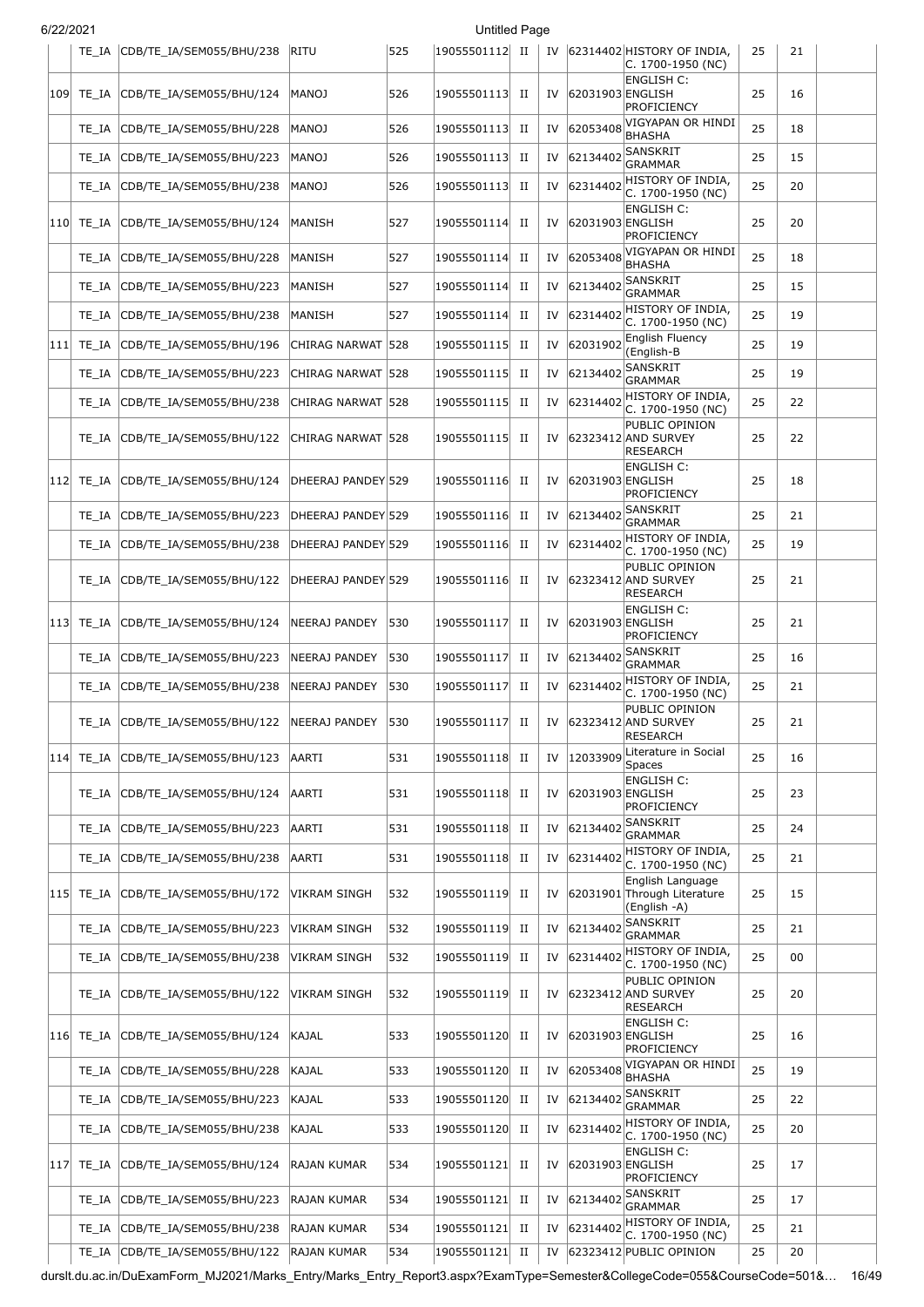| 6/22/2021 |            |                          |                                   |     | <b>Untitled Page</b> |             |    |                  |                                                          |    |    |  |
|-----------|------------|--------------------------|-----------------------------------|-----|----------------------|-------------|----|------------------|----------------------------------------------------------|----|----|--|
|           |            |                          |                                   |     |                      |             |    |                  | <b>AND SURVEY</b><br><b>RESEARCH</b>                     |    |    |  |
| 118       | TE IA      | CDB/TE_IA/SEM055/BHU/196 | <b>ADITI SINGH</b>                | 535 | 19055501122          | $_{\rm II}$ | IV | 62031902         | English Fluency<br>(English-B                            | 25 | 21 |  |
|           | TE IA      | CDB/TE_IA/SEM055/BHU/223 | <b>ADITI SINGH</b>                | 535 | 19055501122          | П           | IV | 62134402         | <b>SANSKRIT</b><br><b>GRAMMAR</b>                        | 25 | 24 |  |
|           | TE IA      | CDB/TE_IA/SEM055/BHU/238 | <b>ADITI SINGH</b>                | 535 | 19055501122          | П           | IV | 62314402         | HISTORY OF INDIA,<br>C. 1700-1950 (NC)                   | 25 | 24 |  |
|           | TE IA      | CDB/TE_IA/SEM055/BHU/122 | ADITI SINGH                       | 535 | 19055501122          | П           | IV |                  | PUBLIC OPINION<br>62323412 AND SURVEY<br><b>RESEARCH</b> | 25 | 23 |  |
|           | 119  TE IA | CDB/TE IA/SEM055/BHU/124 | ANKIT KUMAR<br><b>BODH</b>        | 536 | 19055501123          | П           | IV | 62031903 ENGLISH | <b>ENGLISH C:</b><br><b>PROFICIENCY</b>                  | 25 | 07 |  |
|           | TE IA      | CDB/TE_IA/SEM055/BHU/228 | ANKIT KUMAR<br><b>BODH</b>        | 536 | 19055501123          | П           | IV | 62053408         | VIGYAPAN OR HINDI<br><b>BHASHA</b>                       | 25 | 13 |  |
|           | TE IA      | CDB/TE_IA/SEM055/BHU/223 | ANKIT KUMAR<br><b>BODH</b>        | 536 | 19055501123          | П           | IV | 62134402         | <b>SANSKRIT</b><br><b>GRAMMAR</b>                        | 25 | 21 |  |
|           | TE IA      | CDB/TE_IA/SEM055/BHU/238 | <b>ANKIT KUMAR</b><br><b>BODH</b> | 536 | 19055501123          | $_{\rm II}$ | IV | 62314402         | HISTORY OF INDIA,<br>C. 1700-1950 (NC)                   | 25 | 19 |  |
| 120       | TE IA      | CDB/TE_IA/SEM055/BHU/124 | KHUSHI                            | 537 | 19055501124          | П           | IV | 62031903 ENGLISH | <b>ENGLISH C:</b><br>PROFICIENCY                         | 25 | 18 |  |
|           | TE IA      | CDB/TE_IA/SEM055/BHU/223 | KHUSHI                            | 537 | 19055501124          | П           | IV | 62134402         | SANSKRIT<br><b>GRAMMAR</b>                               | 25 | 19 |  |
|           | TE IA      | CDB/TE_IA/SEM055/BHU/238 | KHUSHI                            | 537 | 19055501124          | П           | IV | 62314402         | HISTORY OF INDIA,<br>C. 1700-1950 (NC)                   | 25 | 23 |  |
|           | TE IA      | CDB/TE IA/SEM055/BHU/122 | KHUSHI                            | 537 | 19055501124          | П           | IV |                  | PUBLIC OPINION<br>62323412 AND SURVEY<br><b>RESEARCH</b> | 25 | 19 |  |
| 121       | TE IA      | CDB/TE_IA/SEM055/BHU/124 | AFJAL KHAN                        | 538 | 19055501125          | П           | IV | 62031903 ENGLISH | <b>ENGLISH C:</b><br>PROFICIENCY                         | 25 | 17 |  |
|           | TE IA      | CDB/TE_IA/SEM055/BHU/228 | AFJAL KHAN                        | 538 | 19055501125          | $_{\rm II}$ | IV | 62053408         | VIGYAPAN OR HINDI<br><b>BHASHA</b>                       | 25 | 13 |  |
|           | TE IA      | CDB/TE_IA/SEM055/BHU/223 | AFJAL KHAN                        | 538 | 19055501125          | $_{\rm II}$ | IV | 62134402         | <b>SANSKRIT</b><br><b>GRAMMAR</b>                        | 25 | 14 |  |
|           | TE_IA      | CDB/TE_IA/SEM055/BHU/238 | AFJAL KHAN                        | 538 | 19055501125          | П           | IV | 62314402         | HISTORY OF INDIA,<br>C. 1700-1950 (NC)                   | 25 | 21 |  |
| 122       | TE IA      | CDB/TE_IA/SEM055/BHU/196 | PRITAM KUMAR                      | 539 | 19055501126          | П           | IV | 62031902         | English Fluency<br>(English-B                            | 25 | 19 |  |
|           | TE IA      | CDB/TE_IA/SEM055/BHU/223 | PRITAM KUMAR                      | 539 | 19055501126          | П           | IV | 62134402         | <b>SANSKRIT</b><br><b>GRAMMAR</b>                        | 25 | 19 |  |
|           | TE_IA      | CDB/TE IA/SEM055/BHU/219 | PRITAM KUMAR                      | 539 | 19055501126          | $_{\rm II}$ | IV | 62313465         | History and<br>Archaeology                               | 25 | 21 |  |
|           | TE_IA      | CDB/TE_IA/SEM055/BHU/238 | PRITAM KUMAR                      | 539 | 19055501126          | $_{\rm II}$ | IV | 62314402         | HISTORY OF INDIA,<br>C. 1700-1950 (NC)                   | 25 | 19 |  |
| 123       | TE_IA      | CDB/TE_IA/SEM055/BHU/196 | ANIKET                            | 543 | 19055501128          | П           | IV | 62031902         | English Fluency<br>(English-B                            | 25 | 19 |  |
|           | TE_IA      | CDB/TE_IA/SEM055/BHU/228 | ANIKET                            | 543 | 19055501128          | П           | IV | 62053408         | VIGYAPAN OR HINDI<br><b>BHASHA</b>                       | 25 | 18 |  |
|           | TE IA      | CDB/TE_IA/SEM055/BHU/223 | ANIKET                            | 543 | 19055501128          | $_{\rm II}$ | IV | 62134402         | SANSKRIT<br><b>GRAMMAR</b>                               | 25 | 20 |  |
|           | TE_IA      | CDB/TE_IA/SEM055/BHU/238 | ANIKET                            | 543 | 19055501128          | $_{\rm II}$ | IV | 62314402         | HISTORY OF INDIA,<br>C. 1700-1950 (NC)                   | 25 | 21 |  |
| 124       | TE IA      | CDB/TE_IA/SEM055/BHU/196 | RAJ SAHA                          | 546 | 19055501129          | $_{\rm II}$ | IV | 62031902         | English Fluency<br>(English-B                            | 25 | 19 |  |
|           | TE IA      | CDB/TE_IA/SEM055/BHU/223 | RAJ SAHA                          | 546 | 19055501129          | П           | IV | 62134402         | SANSKRIT<br><b>GRAMMAR</b>                               | 25 | 20 |  |
|           | TE IA      | CDB/TE IA/SEM055/BHU/219 | RAJ SAHA                          | 546 | 19055501129          | П           | IV | 62313465         | History and<br>Archaeology                               | 25 | 20 |  |
|           | TE_IA      | CDB/TE_IA/SEM055/BHU/238 | RAJ SAHA                          | 546 | 19055501129          | $_{\rm II}$ | IV | 62314402         | HISTORY OF INDIA,<br>C. 1700-1950 (NC)                   | 25 | 24 |  |
| 125       | TE_IA      | CDB/TE_IA/SEM055/BHU/196 | <b>JHANVI</b><br><b>CHOUDHRY</b>  | 547 | 19055501130          | П           | IV | 62031902         | English Fluency<br>(English-B                            | 25 | 19 |  |
|           | TE IA      | CDB/TE_IA/SEM055/BHU/223 | <b>JHANVI</b><br><b>CHOUDHRY</b>  | 547 | 19055501130          | $_{\rm II}$ | IV | 62134402         | SANSKRIT<br><b>GRAMMAR</b>                               | 25 | 14 |  |
|           | TE IA      | CDB/TE_IA/SEM055/BHU/219 | <b>JHANVI</b><br><b>CHOUDHRY</b>  | 547 | 19055501130          | П           | IV | 62313465         | History and<br>Archaeology                               | 25 | 20 |  |
|           | TE_IA      | CDB/TE_IA/SEM055/BHU/238 | JHANVI<br><b>CHOUDHRY</b>         | 547 | 19055501130          | П           | IV | 62314402         | HISTORY OF INDIA,<br>C. 1700-1950 (NC)                   | 25 | 19 |  |
| 126       | TE_IA      | CDB/TE_IA/SEM055/BHU/124 | TUSHANT<br><b>BHANDARI</b>        | 548 | 19055501131          | П           | IV | 62031903 ENGLISH | <b>ENGLISH C:</b><br>PROFICIENCY                         | 25 | 00 |  |
|           | TE IA      | CDB/TE_IA/SEM055/BHU/228 | <b>TUSHANT</b><br><b>BHANDARI</b> | 548 | 19055501131          | $_{\rm II}$ | IV | 62053408         | VIGYAPAN OR HINDI<br><b>BHASHA</b>                       | 25 | 13 |  |
|           | TE IA      | CDB/TE_IA/SEM055/BHU/223 | <b>TUSHANT</b><br><b>BHANDARI</b> | 548 | 19055501131          | П           | IV | 62134402         | <b>SANSKRIT</b><br><b>GRAMMAR</b>                        | 25 | 14 |  |
|           | TE_IA      | CDB/TE_IA/SEM055/BHU/238 | TUSHANT<br><b>BHANDARI</b>        | 548 | 19055501131          | П           | IV | 62314402         | HISTORY OF INDIA,<br>C. 1700-1950 (NC)                   | 25 | 00 |  |
| 127       | TE_IA      | CDB/TE_IA/SEM055/BHU/124 | <b>MAYANK</b>                     | 549 | 19055501132          | П           | IV | 62031903 ENGLISH | <b>ENGLISH C:</b><br><b>PROFICIENCY</b>                  | 25 | 21 |  |
|           | TE_IA      | CDB/TE_IA/SEM055/BHU/223 | MAYANK                            | 549 | 19055501132          | $_{\rm II}$ | IV |                  | 62134402 SANSKRIT<br><b>GRAMMAR</b>                      | 25 | 14 |  |

durslt.du.ac.in/DuExamForm\_MJ2021/Marks\_Entry/Marks\_Entry\_Report3.aspx?ExamType=Semester&CollegeCode=055&CourseCode=501&… 17/49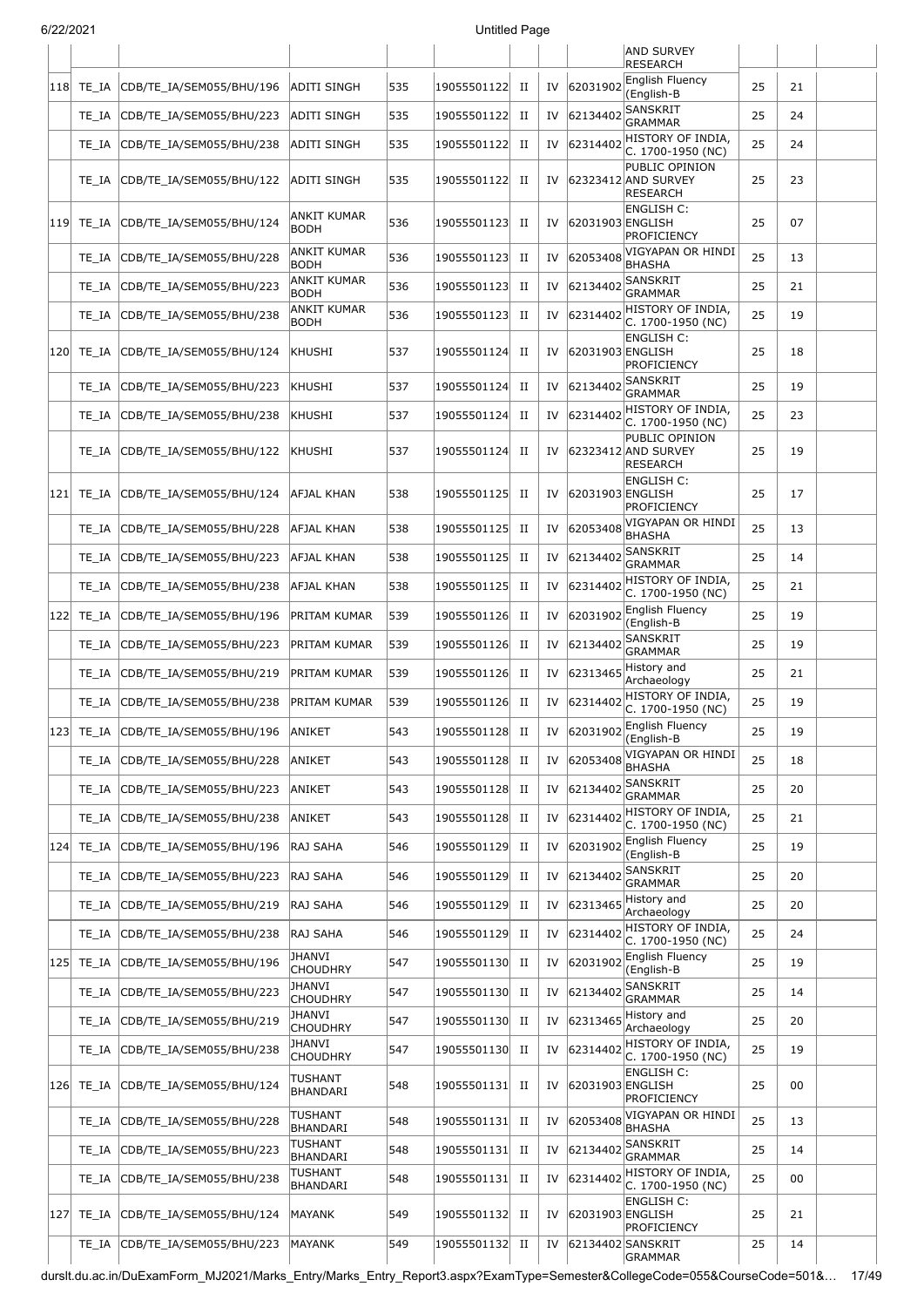|     | TE IA | CDB/TE_IA/SEM055/BHU/238 | <b>MAYANK</b>                      | 549 | 19055501132 | П           | IV | 62314402         | HISTORY OF INDIA,<br>C. 1700-1950 (NC)                          | 25 | 18 |  |
|-----|-------|--------------------------|------------------------------------|-----|-------------|-------------|----|------------------|-----------------------------------------------------------------|----|----|--|
|     | TE IA | CDB/TE IA/SEM055/BHU/122 | MAYANK                             | 549 | 19055501132 | П           | IV |                  | PUBLIC OPINION<br>62323412 AND SURVEY<br><b>RESEARCH</b>        | 25 | 21 |  |
| 128 | TE IA | CDB/TE_IA/SEM055/BHU/196 | MOHIT SHARMA                       | 551 | 19055501134 | П           | IV | 62031902         | English Fluency<br>(English-B                                   | 25 | 19 |  |
|     | TE IA | CDB/TE_IA/SEM055/BHU/223 | MOHIT SHARMA                       | 551 | 19055501134 | П           | IV | 62134402         | SANSKRIT<br><b>GRAMMAR</b>                                      | 25 | 14 |  |
|     | TE IA | CDB/TE_IA/SEM055/BHU/219 | MOHIT SHARMA                       | 551 | 19055501134 | П           | IV | 62313465         | History and<br>Archaeology                                      | 25 | 19 |  |
|     | TE_IA | CDB/TE IA/SEM055/BHU/238 | <b>MOHIT SHARMA</b>                | 551 | 19055501134 | П           | IV | 62314402         | HISTORY OF INDIA,<br>C. 1700-1950 (NC)                          | 25 | 19 |  |
| 129 | TE_IA | CDB/TE_IA/SEM055/BHU/196 | YOGESH KUMAR<br>DWIVEDI            | 552 | 19055501135 | П           | IV | 62031902         | English Fluency<br>(English-B                                   | 25 | 20 |  |
|     | TE_IA | CDB/TE_IA/SEM055/BHU/228 | YOGESH KUMAR<br>DWIVEDI            | 552 | 19055501135 | П           | IV | 62053408         | VIGYAPAN OR HINDI<br><b>BHASHA</b>                              | 25 | 21 |  |
|     | TE_IA | CDB/TE_IA/SEM055/BHU/223 | YOGESH KUMAR<br><b>DWIVEDI</b>     | 552 | 19055501135 | П           | IV | 62134402         | <b>SANSKRIT</b><br><b>GRAMMAR</b>                               | 25 | 23 |  |
|     | TE_IA | CDB/TE_IA/SEM055/BHU/238 | YOGESH KUMAR<br>DWIVEDI            | 552 | 19055501135 | П           | IV | 62314402         | HISTORY OF INDIA,<br>C. 1700-1950 (NC)                          | 25 | 23 |  |
| 130 | TE IA | CDB/TE_IA/SEM055/BHU/124 | KANGAN                             | 553 | 19055501136 | П           | IV | 62031903 ENGLISH | ENGLISH C:<br>PROFICIENCY                                       | 25 | 16 |  |
|     | TE IA | CDB/TE_IA/SEM055/BHU/228 | KANGAN                             | 553 | 19055501136 | П           | IV | 62053408         | VIGYAPAN OR HINDI<br><b>BHASHA</b>                              | 25 | 19 |  |
|     | TE IA | CDB/TE IA/SEM055/BHU/223 | KANGAN                             | 553 | 19055501136 | П           | IV | 62134402         | SANSKRIT<br><b>GRAMMAR</b>                                      | 25 | 22 |  |
|     | TE_IA | CDB/TE IA/SEM055/BHU/238 | KANGAN                             | 553 | 19055501136 | П           | IV | 62314402         | HISTORY OF INDIA,<br>C. 1700-1950 (NC)                          | 25 | 21 |  |
| 131 | TE_IA | CDB/TE_IA/SEM055/BHU/179 | YASH PRATAP<br><b>SINGH</b>        | 554 | 19055501137 | П           | IV |                  | HINDI GADYA:<br>62051404 UDBHAV AUR VIKAS<br>(HINDI-A)          | 25 | 21 |  |
|     | TE IA | CDB/TE_IA/SEM055/BHU/228 | YASH PRATAP<br><b>SINGH</b>        | 554 | 19055501137 | П           | IV | 62053408         | VIGYAPAN OR HINDI<br><b>BHASHA</b>                              | 25 | 13 |  |
|     | TE_IA | CDB/TE_IA/SEM055/BHU/223 | YASH PRATAP<br><b>SINGH</b>        | 554 | 19055501137 | П           | IV | 62134402         | SANSKRIT<br>GRAMMAR                                             | 25 | 14 |  |
|     | TE_IA | CDB/TE_IA/SEM055/BHU/238 | YASH PRATAP<br><b>SINGH</b>        | 554 | 19055501137 | П           | IV | 62314402         | HISTORY OF INDIA,<br>C. 1700-1950 (NC)                          | 25 | 21 |  |
| 132 | TE_IA | CDB/TE_IA/SEM055/BHU/172 | SAURAV SHARMA 555                  |     | 19055501138 | П           | IV |                  | English Language<br>62031901 Through Literature<br>(English -A) | 25 | 16 |  |
|     | TE IA | CDB/TE IA/SEM055/BHU/223 | SAURAV SHARMA 555                  |     | 19055501138 | П           | IV | 62134402         | <b>SANSKRIT</b><br><b>GRAMMAR</b>                               | 25 | 14 |  |
|     | TE IA | CDB/TE IA/SEM055/BHU/219 | SAURAV SHARMA 555                  |     | 19055501138 | П           | IV | 62313465         | History and<br>Archaeology                                      | 25 | 21 |  |
|     | TE_IA | CDB/TE_IA/SEM055/BHU/238 | SAURAV SHARMA 555                  |     | 19055501138 | $_{\rm II}$ | IV | 62314402         | HISTORY OF INDIA,<br>C. 1700-1950 (NC)                          | 25 | 23 |  |
| 133 | TE_IA | CDB/TE_IA/SEM055/BHU/124 | JASMINE KHATUN 556                 |     | 19055501139 | П           | IV | 62031903 ENGLISH | ENGLISH C:<br>PROFICIENCY                                       | 25 | 16 |  |
|     | TE IA | CDB/TE IA/SEM055/BHU/223 | JASMINE KHATUN 556                 |     | 19055501139 | П           | IV | 62134402         | SANSKRIT<br><b>GRAMMAR</b>                                      | 25 | 14 |  |
|     | TE IA | CDB/TE_IA/SEM055/BHU/219 | JASMINE KHATUN 556                 |     | 19055501139 | П           | IV | 62313465         | History and<br>Archaeology                                      | 25 | 20 |  |
|     | TE_IA | CDB/TE IA/SEM055/BHU/238 | JASMINE KHATUN 556                 |     | 19055501139 | П           | IV | 62314402         | HISTORY OF INDIA,<br>C. 1700-1950 (NC)                          | 25 | 22 |  |
| 134 | TE IA | CDB/TE_IA/SEM055/BHU/179 | LOKESH KUMAR<br>TANWAR             | 557 | 19055501140 | П           | IV |                  | HINDI GADYA :<br>62051404 UDBHAV AUR VIKAS<br>(HINDI-A)         | 25 | 21 |  |
|     | TE IA | CDB/TE_IA/SEM055/BHU/223 | LOKESH KUMAR<br><b>TANWAR</b>      | 557 | 19055501140 | П           | IV | 62134402         | SANSKRIT<br><b>GRAMMAR</b>                                      | 25 | 14 |  |
|     | TE IA | CDB/TE_IA/SEM055/BHU/219 | LOKESH KUMAR<br>TANWAR             | 557 | 19055501140 | П           | IV | 62313465         | History and<br>Archaeology                                      | 25 | 21 |  |
|     | TE_IA | CDB/TE_IA/SEM055/BHU/238 | LOKESH KUMAR<br>TANWAR             | 557 | 19055501140 | П           | IV | 62314402         | HISTORY OF INDIA,<br>C. 1700-1950 (NC)                          | 25 | 21 |  |
| 135 | TE IA | CDB/TE_IA/SEM055/BHU/179 | MANISH                             | 558 | 19055501141 | П           | IV |                  | HINDI GADYA :<br>62051404 UDBHAV AUR VIKAS<br>(HINDI-A)         | 25 | 20 |  |
|     | TE_IA | CDB/TE_IA/SEM055/BHU/223 | MANISH                             | 558 | 19055501141 | П           | IV | 62134402         | SANSKRIT<br><b>GRAMMAR</b>                                      | 25 | 14 |  |
|     | TE_IA | CDB/TE_IA/SEM055/BHU/238 | MANISH                             | 558 | 19055501141 | П           | IV | 62314402         | HISTORY OF INDIA,<br>C. 1700-1950 (NC)                          | 25 | 19 |  |
|     | TE_IA | CDB/TE_IA/SEM055/BHU/122 | MANISH                             | 558 | 19055501141 | П           | IV |                  | PUBLIC OPINION<br>62323412 AND SURVEY<br>RESEARCH               | 25 | 21 |  |
| 136 | TE_IA | CDB/TE_IA/SEM055/BHU/179 | INDER JEET<br><b>THAKUR</b>        | 559 | 19055501142 | П           | IV |                  | HINDI GADYA :<br>62051404 UDBHAV AUR VIKAS<br>(HINDI-A)         | 25 | 20 |  |
|     | TE IA | CDB/TE_IA/SEM055/BHU/223 | INDER JEET<br><b>THAKUR</b>        | 559 | 19055501142 | П           | IV | 62134402         | SANSKRIT<br><b>GRAMMAR</b>                                      | 25 | 14 |  |
|     | TE IA | CDB/TE_IA/SEM055/BHU/219 | INDER JEET<br><b>THAKUR</b>        | 559 | 19055501142 | П           | IV | 62313465         | History and<br>Archaeology                                      | 25 | 20 |  |
|     | TE_IA | CDB/TE IA/SEM055/BHU/238 | <b>INDER JEET</b><br><b>THAKUR</b> | 559 | 19055501142 | П           | IV |                  | 62314402 HISTORY OF INDIA,<br>C. 1700-1950 (NC)                 | 25 | 21 |  |

durslt.du.ac.in/DuExamForm\_MJ2021/Marks\_Entry/Marks\_Entry\_Report3.aspx?ExamType=Semester&CollegeCode=055&CourseCode=501&… 18/49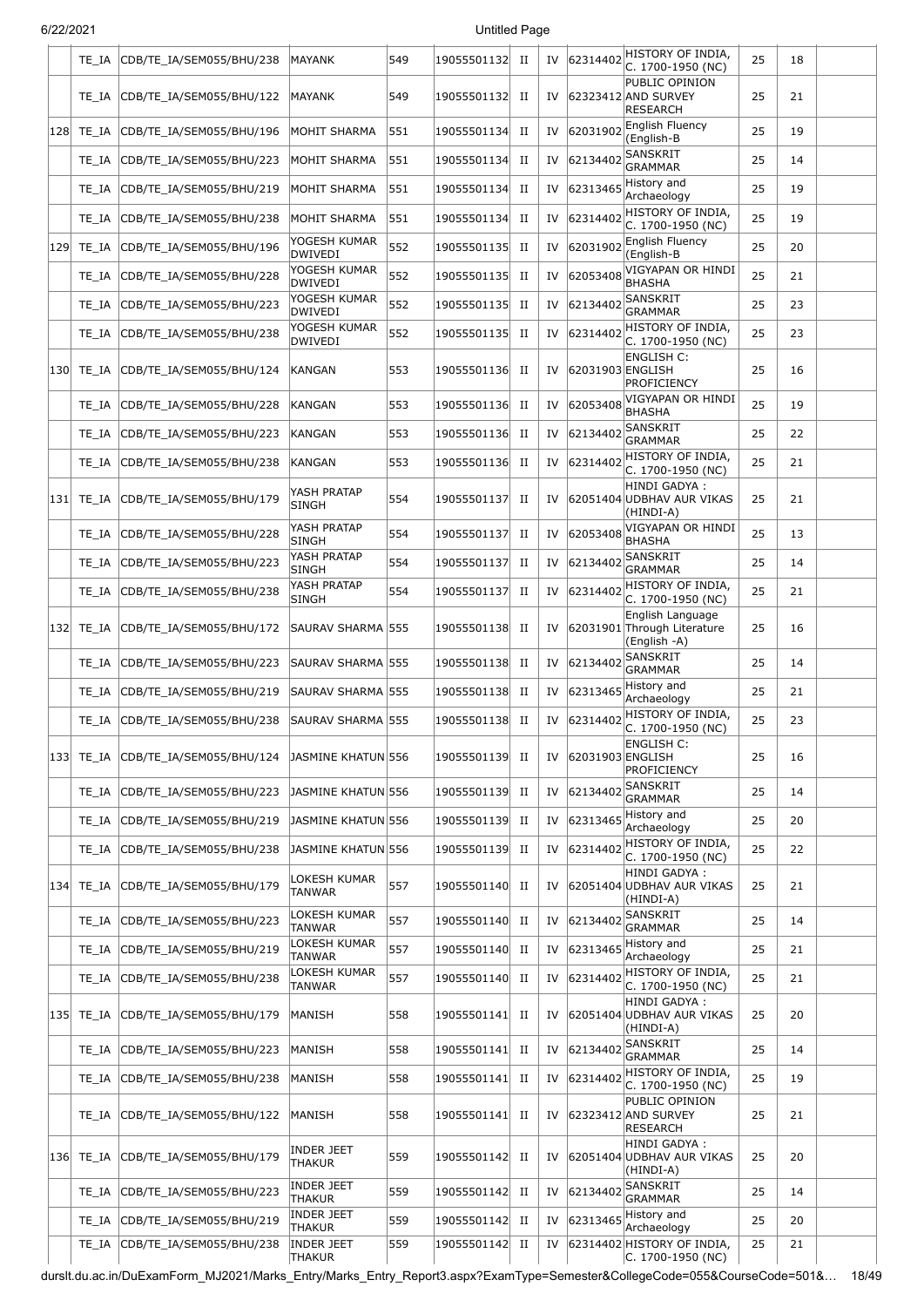| 137 | TE IA      | CDB/TE_IA/SEM055/BHU/179       | <b>SHASHANK</b><br><b>KUMAR</b> | 560 | 19055501143 | П           | IV |          | HINDI GADYA :<br>62051404 UDBHAV AUR VIKAS<br>(HINDI-A)              | 25 | 20 |  |
|-----|------------|--------------------------------|---------------------------------|-----|-------------|-------------|----|----------|----------------------------------------------------------------------|----|----|--|
|     | TE IA      | CDB/TE_IA/SEM055/BHU/223       | SHASHANK<br>KUMAR               | 560 | 19055501143 | П           | IV | 62134402 | SANSKRIT<br><b>GRAMMAR</b>                                           | 25 | 14 |  |
|     | TE IA      | CDB/TE_IA/SEM055/BHU/238       | <b>SHASHANK</b><br>KUMAR        | 560 | 19055501143 | П           | IV | 62314402 | HISTORY OF INDIA,<br>C. 1700-1950 (NC)                               | 25 | 20 |  |
|     | TE IA      | CDB/TE_IA/SEM055/BHU/122       | SHASHANK<br>KUMAR               | 560 | 19055501143 | П           | IV |          | PUBLIC OPINION<br>62323412 AND SURVEY<br><b>RESEARCH</b>             | 25 | 21 |  |
| 138 | TE IA      | CDB/TE IA/SEM055/BHU/179       | ABHISHEK                        | 561 | 19055501144 | П           | IV |          | HINDI GADYA :<br>62051404 UDBHAV AUR VIKAS<br>(HINDI-A)              | 25 | 22 |  |
|     | TE IA      | CDB/TE_IA/SEM055/BHU/223       | ABHISHEK                        | 561 | 19055501144 | П           | IV | 62134402 | SANSKRIT<br><b>GRAMMAR</b>                                           | 25 | 14 |  |
|     | TE IA      | CDB/TE_IA/SEM055/BHU/219       | ABHISHEK                        | 561 | 19055501144 | П           | IV | 62313465 | History and<br>Archaeology                                           | 25 | 19 |  |
|     | TE IA      | CDB/TE_IA/SEM055/BHU/183       | ABHISHEK                        | 561 | 19055501144 | п           | IV |          | <b>INTRODUCTION TO</b><br>62324407 INTERNATIONAL<br><b>RELATIONS</b> | 25 | 20 |  |
| 139 | TE IA      | CDB/TE IA/SEM055/BHU/179       | <b>PRINCY SINHA</b>             | 562 | 19055501145 | п           | IV |          | HINDI GADYA :<br>62051404 UDBHAV AUR VIKAS<br>(HINDI-A)              | 25 | 21 |  |
|     | TE IA      | CDB/TE_IA/SEM055/BHU/223       | PRINCY SINHA                    | 562 | 19055501145 | П           | IV | 62134402 | SANSKRIT<br><b>GRAMMAR</b>                                           | 25 | 24 |  |
|     | TE IA      | CDB/TE_IA/SEM055/BHU/219       | PRINCY SINHA                    | 562 | 19055501145 | П           | IV | 62313465 | History and<br>Archaeology                                           | 25 | 22 |  |
|     | TE IA      | CDB/TE_IA/SEM055/BHU/183       | PRINCY SINHA                    | 562 | 19055501145 | П           | IV |          | <b>INTRODUCTION TO</b><br>62324407 INTERNATIONAL<br><b>RELATIONS</b> | 25 | 23 |  |
| 140 | TE IA      | CDB/TE IA/SEM055/BHU/196       | AMISHA BAJPAI                   | 563 | 19055501146 | П           | IV | 62031902 | English Fluency<br>(English-B                                        | 25 | 22 |  |
|     | TE IA      | CDB/TE_IA/SEM055/BHU/223       | AMISHA BAJPAI                   | 563 | 19055501146 | П           | IV | 62134402 | <b>SANSKRIT</b><br><b>GRAMMAR</b>                                    | 25 | 24 |  |
|     | TE IA      | CDB/TE_IA/SEM055/BHU/219       | AMISHA BAJPAI                   | 563 | 19055501146 | П           | IV | 62313465 | History and<br>Archaeology                                           | 25 | 23 |  |
|     | TE IA      | CDB/TE_IA/SEM055/BHU/183       | AMISHA BAJPAI                   | 563 | 19055501146 | П           | IV |          | <b>INTRODUCTION TO</b><br>62324407 INTERNATIONAL<br><b>RELATIONS</b> | 25 | 22 |  |
| 141 | TE IA      | CDB/TE_IA/SEM055/BHU/179       | ANITA                           | 564 | 19055501147 | П           | IV |          | <b>HINDI GADYA:</b><br>62051404 UDBHAV AUR VIKAS<br>(HINDI-A)        | 25 | 20 |  |
|     | TE IA      | CDB/TE_IA/SEM055/BHU/228       | ANITA                           | 564 | 19055501147 | П           | IV | 62053408 | VIGYAPAN OR HINDI<br><b>BHASHA</b>                                   | 25 | 18 |  |
|     | TE_IA      | CDB/TE_IA/SEM055/BHU/223       | <b>ANITA</b>                    | 564 | 19055501147 | П           | IV | 62134402 | <b>SANSKRIT</b><br>GRAMMAR                                           | 25 | 22 |  |
|     | TE IA      | CDB/TE_IA/SEM055/BHU/183       | ANITA                           | 564 | 19055501147 | П           | IV |          | <b>INTRODUCTION TO</b><br>62324407 INTERNATIONAL<br><b>RELATIONS</b> | 25 | 00 |  |
| 142 | TE_IA      | CDB/TE_IA/SEM055/BHU/123       | SHUBHAM                         | 565 | 19055501148 | П           | IV | 12033909 | Literature in Social<br>Spaces                                       | 25 | 12 |  |
|     | TE IA      | CDB/TE IA/SEM055/BHU/179       | <b>SHUBHAM</b>                  | 565 | 19055501148 | П           | IV |          | HINDI GADYA :<br>62051404 UDBHAV AUR VIKAS<br>(HINDI-A)              | 25 | 21 |  |
|     | TE IA      | CDB/TE_IA/SEM055/BHU/223       | <b>SHUBHAM</b>                  | 565 | 19055501148 | $_{\rm II}$ | IV | 62134402 | <b>SANSKRIT</b><br><b>GRAMMAR</b>                                    | 25 | 15 |  |
|     | TE IA      | CDB/TE_IA/SEM055/BHU/183       | <b>SHUBHAM</b>                  | 565 | 19055501148 | П           | IV |          | <b>INTRODUCTION TO</b><br>62324407 INTERNATIONAL<br><b>RELATIONS</b> | 25 | 21 |  |
| 143 | TE_IA      | CDB/TE_IA/SEM055/BHU/196       | MANSI                           | 566 | 19055501149 | П           | IV | 62031902 | English Fluency<br>(English-B                                        | 25 | 19 |  |
|     | TE_IA      | CDB/TE_IA/SEM055/BHU/223       | MANSI                           | 566 | 19055501149 | П           | IV | 62134402 | <b>SANSKRIT</b><br><b>GRAMMAR</b>                                    | 25 | 14 |  |
|     | TE_IA      | CDB/TE_IA/SEM055/BHU/219       | MANSI                           | 566 | 19055501149 | $_{\rm II}$ | IV | 62313465 | History and<br>Archaeology                                           | 25 | 19 |  |
|     | TE IA      | CDB/TE_IA/SEM055/BHU/183       | MANSI                           | 566 | 19055501149 | П           | IV |          | <b>INTRODUCTION TO</b><br>62324407 INTERNATIONAL<br><b>RELATIONS</b> | 25 | 22 |  |
| 144 | TE_IA      | CDB/TE_IA/SEM055/BHU/196       | AMIT KUMAR                      | 567 | 19055501150 | $_{\rm II}$ | IV | 62031902 | English Fluency<br>(English-B                                        | 25 | 19 |  |
|     | TE_IA      | CDB/TE_IA/SEM055/BHU/223       | <b>AMIT KUMAR</b>               | 567 | 19055501150 | П           | IV | 62134402 | <b>SANSKRIT</b><br><b>GRAMMAR</b>                                    | 25 | 15 |  |
|     | TE_IA      | CDB/TE_IA/SEM055/BHU/219       | AMIT KUMAR                      | 567 | 19055501150 | $_{\rm II}$ | IV | 62313465 | History and<br>Archaeology                                           | 25 | 19 |  |
|     | TE_IA      | CDB/TE_IA/SEM055/BHU/183       | AMIT KUMAR                      | 567 | 19055501150 | П           | IV |          | <b>INTRODUCTION TO</b><br>62324407 INTERNATIONAL<br><b>RELATIONS</b> | 25 | 21 |  |
|     | 145  TE IA | CDB/TE_IA/SEM055/BHU/179       | KESHAV                          | 568 | 19055501151 | П           | IV |          | HINDI GADYA :<br>62051404 UDBHAV AUR VIKAS<br>(HINDI-A)              | 25 | 20 |  |
|     | TE_IA      | CDB/TE_IA/SEM055/BHU/223       | KESHAV                          | 568 | 19055501151 | П           | IV | 62134402 | <b>SANSKRIT</b><br><b>GRAMMAR</b>                                    | 25 | 14 |  |
|     | TE IA      | CDB/TE_IA/SEM055/BHU/219       | KESHAV                          | 568 | 19055501151 | П           | IV | 62313465 | History and<br>Archaeology                                           | 25 | 22 |  |
|     |            | TE_IA CDB/TE_IA/SEM055/BHU/183 | KESHAV                          | 568 | 19055501151 | $_{\rm II}$ | IV |          | 62324407 INTRODUCTION TO                                             | 25 | 21 |  |

durslt.du.ac.in/DuExamForm\_MJ2021/Marks\_Entry/Marks\_Entry\_Report3.aspx?ExamType=Semester&CollegeCode=055&CourseCode=501&… 19/49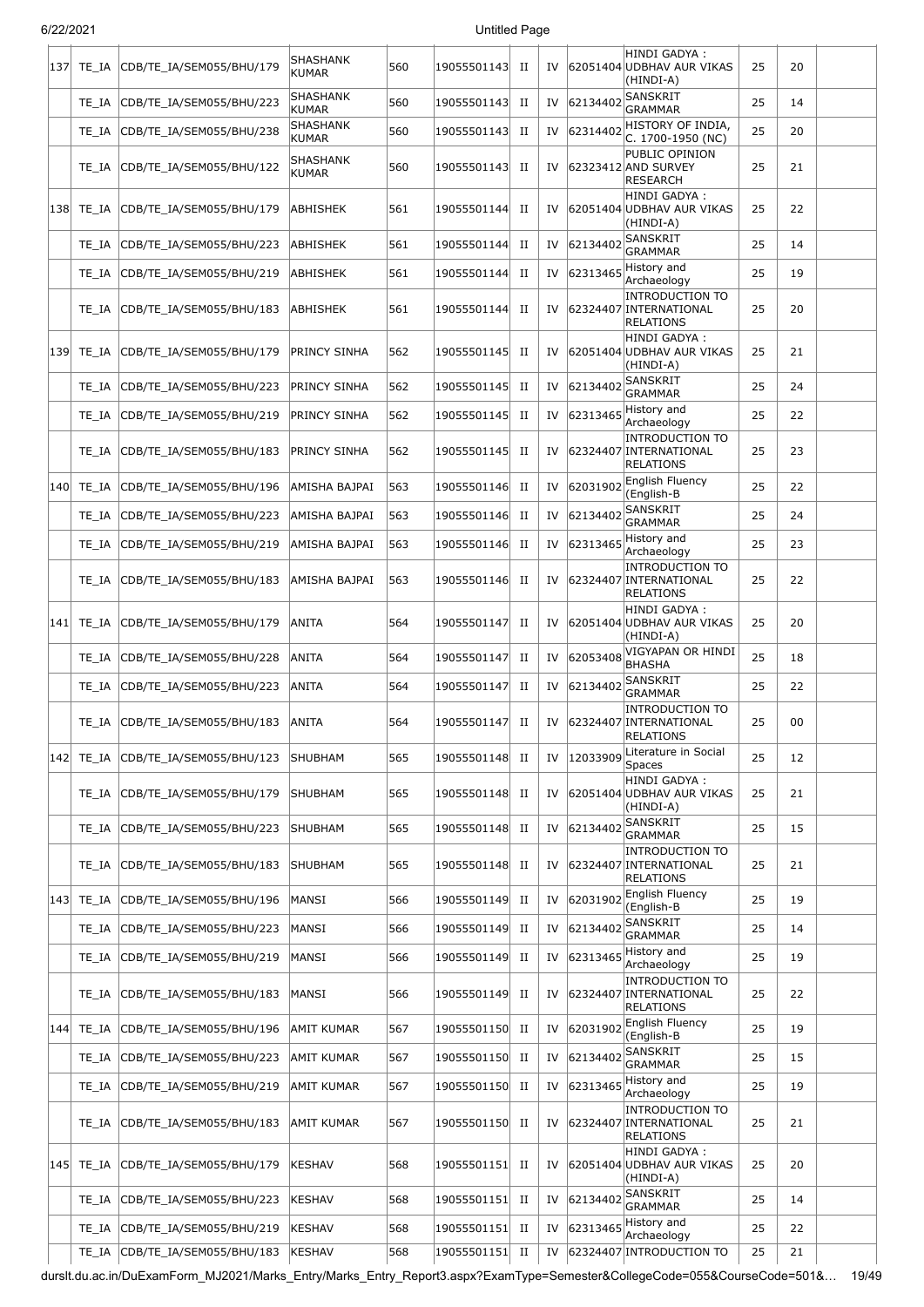|       |                                                                                          |                                                                                                                                                                                                                                                                                                                                                                                                                          |     |             |             |                                                                                                                                                                                                                                                                                                                                        |                      | <b>RELATIONS</b>                                                                                                                                                                 |                                                                                                                                                                                                                                                                                                                                                                                                                                                                                                                                                                                                                                                                                                                                                                                                                                                                                                                                                     |    |  |
|-------|------------------------------------------------------------------------------------------|--------------------------------------------------------------------------------------------------------------------------------------------------------------------------------------------------------------------------------------------------------------------------------------------------------------------------------------------------------------------------------------------------------------------------|-----|-------------|-------------|----------------------------------------------------------------------------------------------------------------------------------------------------------------------------------------------------------------------------------------------------------------------------------------------------------------------------------------|----------------------|----------------------------------------------------------------------------------------------------------------------------------------------------------------------------------|-----------------------------------------------------------------------------------------------------------------------------------------------------------------------------------------------------------------------------------------------------------------------------------------------------------------------------------------------------------------------------------------------------------------------------------------------------------------------------------------------------------------------------------------------------------------------------------------------------------------------------------------------------------------------------------------------------------------------------------------------------------------------------------------------------------------------------------------------------------------------------------------------------------------------------------------------------|----|--|
| TE IA | CDB/TE_IA/SEM055/BHU/196                                                                 | <b>JYOTIRADITYA</b><br><b>UPADHYAY</b>                                                                                                                                                                                                                                                                                                                                                                                   | 570 |             | $_{\rm II}$ | IV                                                                                                                                                                                                                                                                                                                                     |                      | (English-B                                                                                                                                                                       | 25                                                                                                                                                                                                                                                                                                                                                                                                                                                                                                                                                                                                                                                                                                                                                                                                                                                                                                                                                  | 00 |  |
| TE IA | CDB/TE_IA/SEM055/BHU/223                                                                 | <b>JYOTIRADITYA</b><br><b>UPADHYAY</b>                                                                                                                                                                                                                                                                                                                                                                                   | 570 |             | $_{\rm II}$ | IV                                                                                                                                                                                                                                                                                                                                     |                      | SANSKRIT<br><b>GRAMMAR</b>                                                                                                                                                       | 25                                                                                                                                                                                                                                                                                                                                                                                                                                                                                                                                                                                                                                                                                                                                                                                                                                                                                                                                                  | 20 |  |
| TE IA | CDB/TE_IA/SEM055/BHU/219                                                                 | JYOTIRADITYA<br><b>UPADHYAY</b>                                                                                                                                                                                                                                                                                                                                                                                          | 570 |             | $_{\rm II}$ | IV                                                                                                                                                                                                                                                                                                                                     |                      | Archaeology                                                                                                                                                                      | 25                                                                                                                                                                                                                                                                                                                                                                                                                                                                                                                                                                                                                                                                                                                                                                                                                                                                                                                                                  | 22 |  |
| TE IA | CDB/TE_IA/SEM055/BHU/183                                                                 | JYOTIRADITYA<br><b>UPADHYAY</b>                                                                                                                                                                                                                                                                                                                                                                                          | 570 | 19055501152 | $_{\rm II}$ | IV                                                                                                                                                                                                                                                                                                                                     |                      | <b>INTRODUCTION TO</b><br><b>RELATIONS</b>                                                                                                                                       | 25                                                                                                                                                                                                                                                                                                                                                                                                                                                                                                                                                                                                                                                                                                                                                                                                                                                                                                                                                  | 20 |  |
|       |                                                                                          | <b>KOMAL</b>                                                                                                                                                                                                                                                                                                                                                                                                             | 571 |             | П           | IV                                                                                                                                                                                                                                                                                                                                     |                      | HINDI GADYA:<br>(HINDI-A)                                                                                                                                                        | 25                                                                                                                                                                                                                                                                                                                                                                                                                                                                                                                                                                                                                                                                                                                                                                                                                                                                                                                                                  | 22 |  |
| TE IA | CDB/TE_IA/SEM055/BHU/223                                                                 | KOMAL                                                                                                                                                                                                                                                                                                                                                                                                                    | 571 | 19055501153 | П           | IV                                                                                                                                                                                                                                                                                                                                     |                      | SANSKRIT<br><b>GRAMMAR</b>                                                                                                                                                       | 25                                                                                                                                                                                                                                                                                                                                                                                                                                                                                                                                                                                                                                                                                                                                                                                                                                                                                                                                                  | 23 |  |
| TE IA | CDB/TE_IA/SEM055/BHU/219                                                                 | KOMAL                                                                                                                                                                                                                                                                                                                                                                                                                    | 571 | 19055501153 | $_{\rm II}$ | IV                                                                                                                                                                                                                                                                                                                                     |                      | History and<br>Archaeology                                                                                                                                                       | 25                                                                                                                                                                                                                                                                                                                                                                                                                                                                                                                                                                                                                                                                                                                                                                                                                                                                                                                                                  | 21 |  |
| TE IA | CDB/TE_IA/SEM055/BHU/183                                                                 | <b>KOMAL</b>                                                                                                                                                                                                                                                                                                                                                                                                             | 571 | 19055501153 | П           | IV                                                                                                                                                                                                                                                                                                                                     |                      | <b>INTRODUCTION TO</b><br><b>RELATIONS</b>                                                                                                                                       | 25                                                                                                                                                                                                                                                                                                                                                                                                                                                                                                                                                                                                                                                                                                                                                                                                                                                                                                                                                  | 22 |  |
| TE IA |                                                                                          | UDIT KUMAR                                                                                                                                                                                                                                                                                                                                                                                                               | 572 | 19055501154 | П           | IV                                                                                                                                                                                                                                                                                                                                     |                      | HINDI GADYA :<br>(HINDI-A)                                                                                                                                                       | 25                                                                                                                                                                                                                                                                                                                                                                                                                                                                                                                                                                                                                                                                                                                                                                                                                                                                                                                                                  | 21 |  |
| TE IA | CDB/TE_IA/SEM055/BHU/228                                                                 | UDIT KUMAR                                                                                                                                                                                                                                                                                                                                                                                                               | 572 |             | П           | IV                                                                                                                                                                                                                                                                                                                                     |                      | <b>BHASHA</b>                                                                                                                                                                    | 25                                                                                                                                                                                                                                                                                                                                                                                                                                                                                                                                                                                                                                                                                                                                                                                                                                                                                                                                                  | 13 |  |
| TE IA | CDB/TE_IA/SEM055/BHU/223                                                                 | UDIT KUMAR                                                                                                                                                                                                                                                                                                                                                                                                               | 572 |             | П           | IV                                                                                                                                                                                                                                                                                                                                     | 62134402             | SANSKRIT<br><b>GRAMMAR</b>                                                                                                                                                       | 25                                                                                                                                                                                                                                                                                                                                                                                                                                                                                                                                                                                                                                                                                                                                                                                                                                                                                                                                                  | 19 |  |
| TE IA | CDB/TE_IA/SEM055/BHU/183                                                                 | <b>UDIT KUMAR</b>                                                                                                                                                                                                                                                                                                                                                                                                        | 572 |             | П           | IV                                                                                                                                                                                                                                                                                                                                     |                      | <b>RELATIONS</b>                                                                                                                                                                 | 25                                                                                                                                                                                                                                                                                                                                                                                                                                                                                                                                                                                                                                                                                                                                                                                                                                                                                                                                                  | 20 |  |
| TE IA | CDB/TE_IA/SEM055/BHU/179                                                                 | DEEPAK KUMAR                                                                                                                                                                                                                                                                                                                                                                                                             | 573 | 19055501155 | П           | IV                                                                                                                                                                                                                                                                                                                                     |                      | (HINDI-A)                                                                                                                                                                        | 25                                                                                                                                                                                                                                                                                                                                                                                                                                                                                                                                                                                                                                                                                                                                                                                                                                                                                                                                                  | 21 |  |
| TE IA | CDB/TE_IA/SEM055/BHU/223                                                                 | DEEPAK KUMAR                                                                                                                                                                                                                                                                                                                                                                                                             |     | 19055501155 | П           | IV                                                                                                                                                                                                                                                                                                                                     |                      | <b>GRAMMAR</b>                                                                                                                                                                   | 25                                                                                                                                                                                                                                                                                                                                                                                                                                                                                                                                                                                                                                                                                                                                                                                                                                                                                                                                                  | 23 |  |
| TE_IA | CDB/TE_IA/SEM055/BHU/219                                                                 | DEEPAK KUMAR                                                                                                                                                                                                                                                                                                                                                                                                             | 573 | 19055501155 | $_{\rm II}$ | IV                                                                                                                                                                                                                                                                                                                                     |                      | Archaeology                                                                                                                                                                      | 25                                                                                                                                                                                                                                                                                                                                                                                                                                                                                                                                                                                                                                                                                                                                                                                                                                                                                                                                                  | 23 |  |
| TE IA |                                                                                          | DEEPAK KUMAR                                                                                                                                                                                                                                                                                                                                                                                                             | 573 | 19055501155 | П           | IV                                                                                                                                                                                                                                                                                                                                     |                      | <b>RELATIONS</b>                                                                                                                                                                 | 25                                                                                                                                                                                                                                                                                                                                                                                                                                                                                                                                                                                                                                                                                                                                                                                                                                                                                                                                                  | 22 |  |
|       |                                                                                          | RAJEEV KUMAR                                                                                                                                                                                                                                                                                                                                                                                                             | 574 |             | П           | IV                                                                                                                                                                                                                                                                                                                                     |                      | (HINDI-A)                                                                                                                                                                        | 25                                                                                                                                                                                                                                                                                                                                                                                                                                                                                                                                                                                                                                                                                                                                                                                                                                                                                                                                                  | 20 |  |
| TE IA | CDB/TE_IA/SEM055/BHU/223                                                                 | RAJEEV KUMAR                                                                                                                                                                                                                                                                                                                                                                                                             | 574 | 19055501156 | $_{\rm II}$ | IV                                                                                                                                                                                                                                                                                                                                     |                      | <b>GRAMMAR</b>                                                                                                                                                                   | 25                                                                                                                                                                                                                                                                                                                                                                                                                                                                                                                                                                                                                                                                                                                                                                                                                                                                                                                                                  | 23 |  |
| TE_IA |                                                                                          | <b>RAJEEV KUMAR</b>                                                                                                                                                                                                                                                                                                                                                                                                      | 574 |             | $_{\rm II}$ |                                                                                                                                                                                                                                                                                                                                        |                      | <b>RESEARCH</b>                                                                                                                                                                  | 25                                                                                                                                                                                                                                                                                                                                                                                                                                                                                                                                                                                                                                                                                                                                                                                                                                                                                                                                                  | 20 |  |
| TE IA |                                                                                          | <b>RAJEEV KUMAR</b>                                                                                                                                                                                                                                                                                                                                                                                                      | 574 |             | H           |                                                                                                                                                                                                                                                                                                                                        |                      | <b>RELATIONS</b>                                                                                                                                                                 | 25                                                                                                                                                                                                                                                                                                                                                                                                                                                                                                                                                                                                                                                                                                                                                                                                                                                                                                                                                  | 22 |  |
|       |                                                                                          | <b>SANJNA</b>                                                                                                                                                                                                                                                                                                                                                                                                            | 575 |             | $_{\rm II}$ | IV                                                                                                                                                                                                                                                                                                                                     |                      | (HINDI-A)                                                                                                                                                                        | 25                                                                                                                                                                                                                                                                                                                                                                                                                                                                                                                                                                                                                                                                                                                                                                                                                                                                                                                                                  | 23 |  |
| TE IA |                                                                                          | SANJNA                                                                                                                                                                                                                                                                                                                                                                                                                   | 575 |             | H           | IV                                                                                                                                                                                                                                                                                                                                     |                      | <b>GRAMMAR</b>                                                                                                                                                                   | 25                                                                                                                                                                                                                                                                                                                                                                                                                                                                                                                                                                                                                                                                                                                                                                                                                                                                                                                                                  | 23 |  |
| TE IA |                                                                                          | SANJNA                                                                                                                                                                                                                                                                                                                                                                                                                   | 575 |             | H           | IV                                                                                                                                                                                                                                                                                                                                     |                      | <b>RESEARCH</b>                                                                                                                                                                  | 25                                                                                                                                                                                                                                                                                                                                                                                                                                                                                                                                                                                                                                                                                                                                                                                                                                                                                                                                                  | 21 |  |
| TE IA | CDB/TE_IA/SEM055/BHU/183                                                                 | SANJNA                                                                                                                                                                                                                                                                                                                                                                                                                   | 575 | 19055501157 | П           | IV                                                                                                                                                                                                                                                                                                                                     |                      | <b>RELATIONS</b>                                                                                                                                                                 | 25                                                                                                                                                                                                                                                                                                                                                                                                                                                                                                                                                                                                                                                                                                                                                                                                                                                                                                                                                  | 22 |  |
|       | CDB/TE_IA/SEM055/BHU/196                                                                 | <b>NEHA</b>                                                                                                                                                                                                                                                                                                                                                                                                              | 576 |             | $_{\rm II}$ | IV                                                                                                                                                                                                                                                                                                                                     |                      | (English-B                                                                                                                                                                       | 25                                                                                                                                                                                                                                                                                                                                                                                                                                                                                                                                                                                                                                                                                                                                                                                                                                                                                                                                                  | 20 |  |
| TE_IA | CDB/TE_IA/SEM055/BHU/228                                                                 | <b>NEHA</b>                                                                                                                                                                                                                                                                                                                                                                                                              | 576 |             | $_{\rm II}$ | IV                                                                                                                                                                                                                                                                                                                                     |                      | <b>BHASHA</b>                                                                                                                                                                    | 25                                                                                                                                                                                                                                                                                                                                                                                                                                                                                                                                                                                                                                                                                                                                                                                                                                                                                                                                                  | 19 |  |
| TE IA | CDB/TE_IA/SEM055/BHU/223                                                                 | <b>NEHA</b>                                                                                                                                                                                                                                                                                                                                                                                                              | 576 |             | $_{\rm II}$ | IV                                                                                                                                                                                                                                                                                                                                     |                      | <b>GRAMMAR</b>                                                                                                                                                                   | 25                                                                                                                                                                                                                                                                                                                                                                                                                                                                                                                                                                                                                                                                                                                                                                                                                                                                                                                                                  | 24 |  |
| TE IA |                                                                                          | NEHA                                                                                                                                                                                                                                                                                                                                                                                                                     | 576 |             | $_{\rm II}$ | IV                                                                                                                                                                                                                                                                                                                                     |                      | <b>RELATIONS</b>                                                                                                                                                                 | 25                                                                                                                                                                                                                                                                                                                                                                                                                                                                                                                                                                                                                                                                                                                                                                                                                                                                                                                                                  | 22 |  |
|       |                                                                                          | AMARJEET                                                                                                                                                                                                                                                                                                                                                                                                                 | 577 |             | П           | IV                                                                                                                                                                                                                                                                                                                                     |                      | (HINDI-A)                                                                                                                                                                        | 25                                                                                                                                                                                                                                                                                                                                                                                                                                                                                                                                                                                                                                                                                                                                                                                                                                                                                                                                                  | 22 |  |
| TE IA |                                                                                          | AMARJEET                                                                                                                                                                                                                                                                                                                                                                                                                 | 577 |             | $_{\rm II}$ | IV                                                                                                                                                                                                                                                                                                                                     |                      |                                                                                                                                                                                  | 25                                                                                                                                                                                                                                                                                                                                                                                                                                                                                                                                                                                                                                                                                                                                                                                                                                                                                                                                                  | 19 |  |
| TE_IA |                                                                                          | AMARJEET                                                                                                                                                                                                                                                                                                                                                                                                                 | 577 |             | П           | IV                                                                                                                                                                                                                                                                                                                                     |                      | SANSKRIT<br><b>GRAMMAR</b>                                                                                                                                                       | 25                                                                                                                                                                                                                                                                                                                                                                                                                                                                                                                                                                                                                                                                                                                                                                                                                                                                                                                                                  | 22 |  |
| TE IA | CDB/TE_IA/SEM055/BHU/183                                                                 | AMARJEET                                                                                                                                                                                                                                                                                                                                                                                                                 | 577 |             | H           | IV                                                                                                                                                                                                                                                                                                                                     |                      | <b>INTRODUCTION TO</b><br><b>RELATIONS</b>                                                                                                                                       | 25                                                                                                                                                                                                                                                                                                                                                                                                                                                                                                                                                                                                                                                                                                                                                                                                                                                                                                                                                  | 22 |  |
|       |                                                                                          | ABHISHEK                                                                                                                                                                                                                                                                                                                                                                                                                 | 579 |             | H           | IV                                                                                                                                                                                                                                                                                                                                     |                      | (HINDI-A)                                                                                                                                                                        | 25                                                                                                                                                                                                                                                                                                                                                                                                                                                                                                                                                                                                                                                                                                                                                                                                                                                                                                                                                  | 20 |  |
|       | 6/22/2021<br>146<br> 147  TE IA<br>148<br> 149 <br>150 TE_IA<br>152 TE_IA<br> 154  TE IA | CDB/TE_IA/SEM055/BHU/179<br>CDB/TE IA/SEM055/BHU/179<br>CDB/TE_IA/SEM055/BHU/183<br>CDB/TE IA/SEM055/BHU/179<br>CDB/TE_IA/SEM055/BHU/122<br>CDB/TE_IA/SEM055/BHU/183<br>151 TE IA CDB/TE IA/SEM055/BHU/179<br>CDB/TE_IA/SEM055/BHU/223<br>CDB/TE IA/SEM055/BHU/122<br>CDB/TE_IA/SEM055/BHU/183<br>153 TE_IA CDB/TE_IA/SEM055/BHU/179<br>CDB/TE_IA/SEM055/BHU/228<br>CDB/TE_IA/SEM055/BHU/223<br>CDB/TE_IA/SEM055/BHU/179 |     | 573         |             | 19055501152<br>19055501152<br>19055501152<br>19055501153<br>19055501154<br>19055501154<br>19055501154<br>19055501156<br>19055501156<br>19055501156<br>19055501157<br>19055501157<br>19055501157<br>19055501158<br>19055501158<br>19055501158<br>19055501158<br>19055501159<br>19055501159<br>19055501159<br>19055501159<br>19055501160 | <b>Untitled Page</b> | 62031902<br>62134402<br>62313465<br>62134402<br>62313465<br>62053408<br>62134402<br>62313465<br>62134402<br>62134402<br>62031902<br>62053408<br>62134402<br>62053408<br>62134402 | INTERNATIONAL<br>English Fluency<br>History and<br>62324407 INTERNATIONAL<br>62051404 UDBHAV AUR VIKAS<br>62324407 INTERNATIONAL<br>62051404 UDBHAV AUR VIKAS<br>VIGYAPAN OR HINDI<br><b>INTRODUCTION TO</b><br>62324407 INTERNATIONAL<br>HINDI GADYA :<br>62051404 UDBHAV AUR VIKAS<br>SANSKRIT<br>History and<br><b>INTRODUCTION TO</b><br>62324407 INTERNATIONAL<br>HINDI GADYA :<br>62051404 UDBHAV AUR VIKAS<br>SANSKRIT<br>PUBLIC OPINION<br>IV 62323412 AND SURVEY<br><b>INTRODUCTION TO</b><br>IV 62324407 INTERNATIONAL<br>HINDI GADYA:<br>62051404 UDBHAV AUR VIKAS<br>SANSKRIT<br>PUBLIC OPINION<br>62323412 AND SURVEY<br><b>INTRODUCTION TO</b><br>62324407 INTERNATIONAL<br>English Fluency<br>VIGYAPAN OR HINDI<br>SANSKRIT<br><b>INTRODUCTION TO</b><br>62324407 INTERNATIONAL<br>HINDI GADYA :<br>62051404 UDBHAV AUR VIKAS<br>VIGYAPAN OR HINDI<br>BHASHA<br>62324407 INTERNATIONAL<br>HINDI GADYA :<br>62051404 UDBHAV AUR VIKAS |    |  |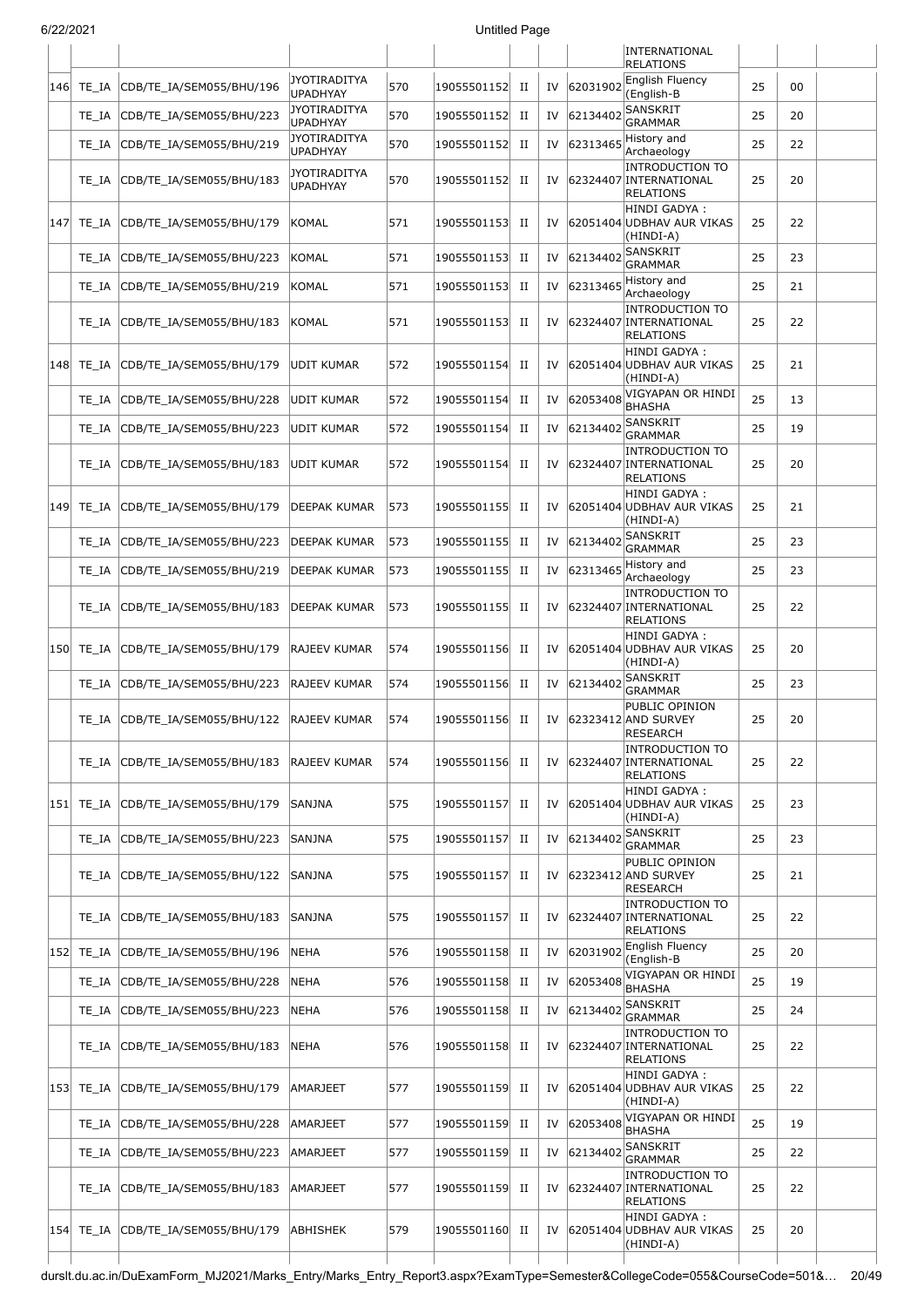| 6/22/2021 |            |                                |                            |     | <b>Untitled Page</b> |             |    |          |                                                                      |    |    |  |
|-----------|------------|--------------------------------|----------------------------|-----|----------------------|-------------|----|----------|----------------------------------------------------------------------|----|----|--|
|           | TE IA      | CDB/TE_IA/SEM055/BHU/223       | ABHISHEK                   | 579 | 19055501160 II       |             | IV |          | 62134402 SANSKRIT<br><b>GRAMMAR</b>                                  | 25 | 14 |  |
|           | TE_IA      | CDB/TE_IA/SEM055/BHU/219       | ABHISHEK                   | 579 | 19055501160 II       |             | IV |          | $62313465$ History and<br>Archaeology                                | 25 | 21 |  |
|           | TE IA      | CDB/TE_IA/SEM055/BHU/183       | <b>ABHISHEK</b>            | 579 | 19055501160          | п           | IV |          | <b>INTRODUCTION TO</b><br>62324407 INTERNATIONAL<br><b>RELATIONS</b> | 25 | 21 |  |
|           | 155  TE IA | CDB/TE_IA/SEM055/BHU/123       | PHALGUNI<br><b>JUMRANI</b> | 578 | 19055501161          | П           | IV | 12033909 | Literature in Social<br><b>Spaces</b>                                | 25 | 12 |  |
|           | TE IA      | CDB/TE_IA/SEM055/BHU/179       | PHALGUNI<br><b>JUMRANI</b> | 578 | 19055501161          | П           | IV |          | HINDI GADYA:<br>62051404 UDBHAV AUR VIKAS<br>(HINDI-A)               | 25 | 20 |  |
|           | TE IA      | CDB/TE IA/SEM055/BHU/183       | PHALGUNI<br><b>JUMRANI</b> | 578 | 19055501161          | П           | IV |          | <b>INTRODUCTION TO</b><br>62324407 INTERNATIONAL<br><b>RELATIONS</b> | 25 | 00 |  |
|           | 156  TE IA | CDB/TE_IA/SEM055/BHU/179       | SAURAV TANWAR 580          |     | 19055501162          | П           | IV |          | HINDI GADYA:<br>62051404 UDBHAV AUR VIKAS<br>(HINDI-A)               | 25 | 21 |  |
|           | TE IA      | CDB/TE_IA/SEM055/BHU/197       | SAURAV TANWAR 580          |     | 19055501162          | П           | IV |          | PRINCIPLES OF<br>62274403 MACROECONOMICS-<br>IΙ                      | 25 | 23 |  |
|           | TE IA      | CDB/TE_IA/SEM055/BHU/238       | SAURAV TANWAR 580          |     | 19055501162          | П           | IV | 62314402 | HISTORY OF INDIA,<br>C. 1700-1950 (NC)                               | 25 | 18 |  |
|           | TE IA      | CDB/TE_IA/SEM055/BHU/122       | SAURAV TANWAR 580          |     | 19055501162          | П           | IV |          | PUBLIC OPINION<br>62323412 AND SURVEY<br><b>RESEARCH</b>             | 25 | 21 |  |
| 157       | TE IA      | CDB/TE IA/SEM055/BHU/172       | KHUSHI                     | 581 | 19055501163          | П           | IV |          | English Language<br>62031901 Through Literature<br>(English -A)      | 25 | 16 |  |
|           | TE IA      | CDB/TE_IA/SEM055/BHU/197       | KHUSHI                     | 581 | 19055501163          | П           | IV |          | PRINCIPLES OF<br>62274403 MACROECONOMICS-<br>IΙ                      | 25 | 24 |  |
|           | TE IA      | CDB/TE_IA/SEM055/BHU/238       | KHUSHI                     | 581 | 19055501163          | П           | IV | 62314402 | HISTORY OF INDIA,<br>C. 1700-1950 (NC)                               | 25 | 20 |  |
|           | TE IA      | CDB/TE_IA/SEM055/BHU/122       | <b>KHUSHI</b>              | 581 | 19055501163          | П           | IV |          | PUBLIC OPINION<br>62323412 AND SURVEY<br><b>RESEARCH</b>             | 25 | 23 |  |
| 158       | TE_IA      | CDB/TE_IA/SEM055/BHU/123       | PRAGATI RIMAL              | 582 | 19055501164          | П           | IV | 12033909 | Literature in Social<br>Spaces                                       | 25 | 19 |  |
|           | TE IA      | CDB/TE_IA/SEM055/BHU/172       | PRAGATI RIMAL              | 582 | 19055501164          | П           | IV |          | English Language<br>62031901 Through Literature<br>(English -A)      | 25 | 20 |  |
|           | TE IA      | CDB/TE_IA/SEM055/BHU/197       | PRAGATI RIMAL              | 582 | 19055501164          | П           | IV |          | <b>PRINCIPLES OF</b><br>62274403 MACROECONOMICS-<br>IΙ               | 25 | 25 |  |
|           | TE_IA      | CDB/TE_IA/SEM055/BHU/238       | PRAGATI RIMAL              | 582 | 19055501164          | $_{\rm II}$ | IV | 62314402 | HISTORY OF INDIA,<br>C. 1700-1950 (NC)                               | 25 | 20 |  |
|           | 159  TE_IA | CDB/TE_IA/SEM055/BHU/123       | <b>PRAVEEN</b>             | 583 | 19055501165          | П           | IV | 12033909 | Literature in Social<br>Spaces                                       | 25 | 16 |  |
|           | TE IA      | CDB/TE_IA/SEM055/BHU/179       | <b>PRAVEEN</b>             | 583 | 19055501165          | П           | IV |          | HINDI GADYA :<br>62051404 UDBHAV AUR VIKAS<br>(HINDI-A)              | 25 | 21 |  |
|           | TE IA      | CDB/TE_IA/SEM055/BHU/197       | <b>PRAVEEN</b>             | 583 | 19055501165          | П           | IV |          | PRINCIPLES OF<br>62274403 MACROECONOMICS-<br>IΙ                      | 25 | 23 |  |
|           | TE_IA      | CDB/TE_IA/SEM055/BHU/238       | <b>PRAVEEN</b>             | 583 | 19055501165          | П           | IV | 62314402 | HISTORY OF INDIA,<br>C. 1700-1950 (NC)                               | 25 | 16 |  |
|           | 160 TE IA  | CDB/TE_IA/SEM055/BHU/179       | RISHABH SINGH              | 584 | 19055501166          | П           | IV |          | HINDI GADYA :<br>62051404 UDBHAV AUR VIKAS<br>(HINDI-A)              | 25 | 22 |  |
|           | TE IA      | CDB/TE_IA/SEM055/BHU/197       | RISHABH SINGH              | 584 | 19055501166          | П           | IV |          | PRINCIPLES OF<br>62274403 MACROECONOMICS-<br>IΙ                      | 25 | 24 |  |
|           | TE_IA      | CDB/TE_IA/SEM055/BHU/219       | RISHABH SINGH              | 584 | 19055501166          | П           | IV | 62313465 | History and<br>Archaeology                                           | 25 | 00 |  |
|           | TE IA      | CDB/TE_IA/SEM055/BHU/238       | RISHABH SINGH              | 584 | 19055501166          | П           | IV | 62314402 | HISTORY OF INDIA,<br>C. 1700-1950 (NC)                               | 25 | 16 |  |
|           | 161  TE IA | CDB/TE_IA/SEM055/BHU/179       | <b>ANKIT SHARMA</b>        | 585 | 19055501167          | П           | IV |          | HINDI GADYA :<br>62051404 UDBHAV AUR VIKAS<br>(HINDI-A)              | 25 | 20 |  |
|           | TE IA      | CDB/TE_IA/SEM055/BHU/197       | ANKIT SHARMA               | 585 | 19055501167          | П           | IV |          | PRINCIPLES OF<br>62274403 MACROECONOMICS-<br>IΙ                      | 25 | 25 |  |
|           | TE IA      | CDB/TE_IA/SEM055/BHU/219       | ANKIT SHARMA               | 585 | 19055501167          | П           | IV |          | $62313465$ History and<br>Archaeology                                | 25 | 21 |  |
|           | TE IA      | CDB/TE_IA/SEM055/BHU/238       | ANKIT SHARMA               | 585 | 19055501167          | П           | IV |          | 62314402 HISTORY OF INDIA,<br>C. 1700-1950 (NC)                      | 25 | 16 |  |
|           | 162 TE IA  | CDB/TE_IA/SEM055/BHU/179       | YOGESH GODARA 586          |     | 19055501168          | П           | IV |          | HINDI GADYA :<br>62051404 UDBHAV AUR VIKAS<br>(HINDI-A)              | 25 | 20 |  |
|           | TE IA      | CDB/TE_IA/SEM055/BHU/197       | YOGESH GODARA 586          |     | 19055501168          | П           | IV |          | PRINCIPLES OF<br>62274403 MACROECONOMICS-<br>IΙ                      | 25 | 24 |  |
|           | TE IA      | CDB/TE_IA/SEM055/BHU/238       | YOGESH GODARA 586          |     | 19055501168 II       |             | IV |          | $ 62314402 $ HISTORY OF INDIA,<br>C. 1700-1950 (NC)                  | 25 | 20 |  |
|           |            | TE_IA CDB/TE_IA/SEM055/BHU/122 | YOGESH GODARA 586          |     | 19055501168 II       |             |    |          | IV 62323412 PUBLIC OPINION                                           | 25 | 22 |  |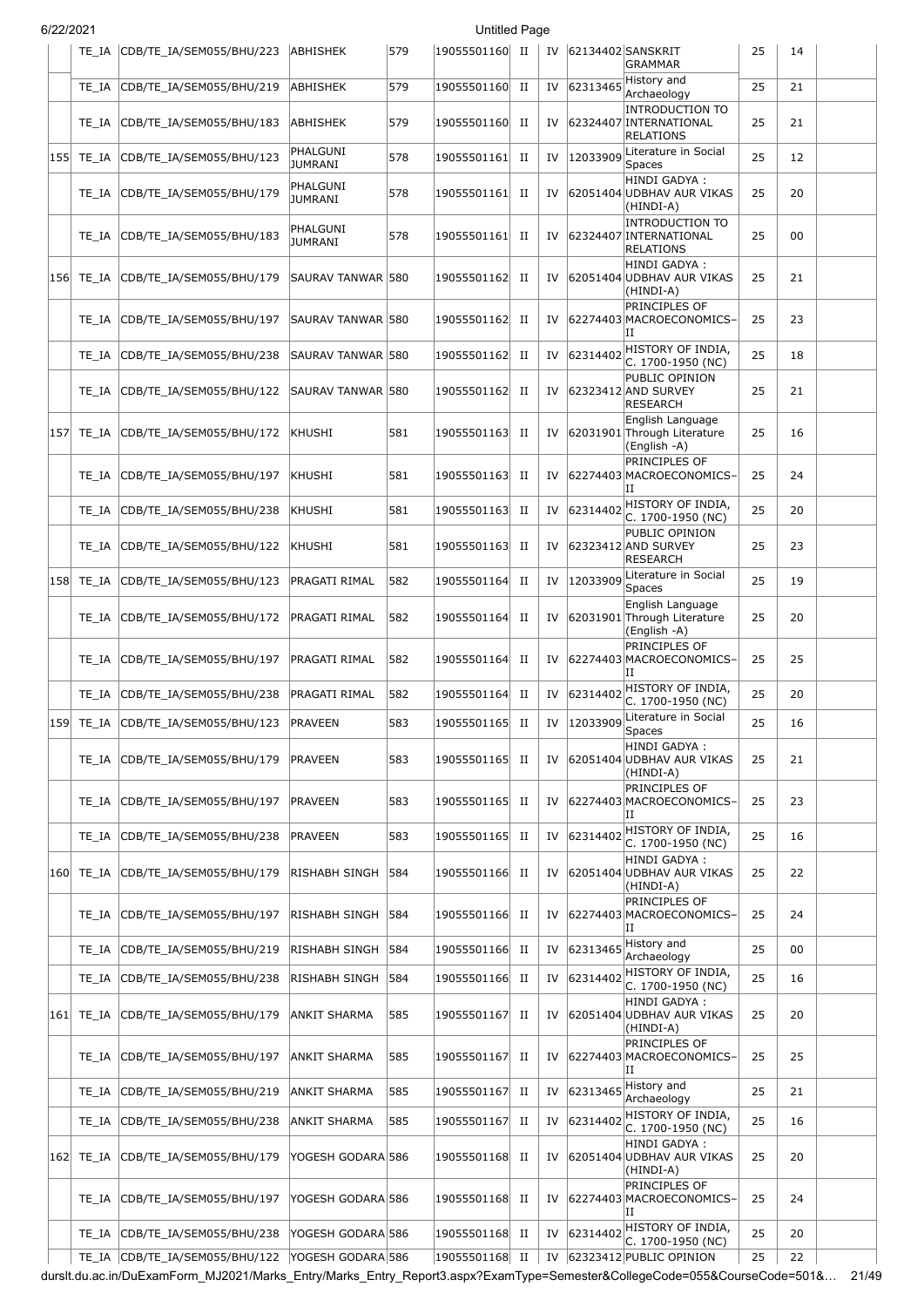|      |            |                                |                     |     |             |             |    |             | <b>AND SURVEY</b><br><b>RESEARCH</b>                            |    |    |  |
|------|------------|--------------------------------|---------------------|-----|-------------|-------------|----|-------------|-----------------------------------------------------------------|----|----|--|
| 163  | TE_IA      | CDB/TE_IA/SEM055/BHU/196       | TARUN GAUR          | 587 | 19055501169 | П           | IV | 62031902    | <b>English Fluency</b><br>(English-B                            | 25 | 21 |  |
|      | TE_IA      | CDB/TE_IA/SEM055/BHU/171       | <b>TARUN GAUR</b>   | 587 | 19055501169 | $_{\rm II}$ | IV | 62273426    | RESEARCH<br>METHODOLOGY                                         | 25 | 22 |  |
|      | TE IA      | CDB/TE_IA/SEM055/BHU/197       | <b>TARUN GAUR</b>   | 587 | 19055501169 | П           | IV |             | PRINCIPLES OF<br>62274403 MACROECONOMICS-<br>IΙ                 | 25 | 25 |  |
|      | TE IA      | CDB/TE_IA/SEM055/BHU/238       | TARUN GAUR          | 587 | 19055501169 | П           | IV | 62314402    | HISTORY OF INDIA,<br>C. 1700-1950 (NC)                          | 25 | 22 |  |
| 164  | TE_IA      | CDB/TE_IA/SEM055/BHU/196       | ARYAN JOON          | 589 | 19055501171 | $_{\rm II}$ | IV | 62031902    | English Fluency<br>(English-B                                   | 25 | 20 |  |
|      | TE_IA      | CDB/TE_IA/SEM055/BHU/197       | ARYAN JOON          | 589 | 19055501171 | П           | IV |             | PRINCIPLES OF<br>62274403 MACROECONOMICS-<br>IΙ                 | 25 | 23 |  |
|      | TE_IA      | CDB/TE_IA/SEM055/BHU/238       | Aryan Joon          | 589 | 19055501171 | П           | IV | 62314402    | HISTORY OF INDIA,<br>C. 1700-1950 (NC)                          | 25 | 20 |  |
|      | TE_IA      | CDB/TE_IA/SEM055/BHU/122       | ARYAN JOON          | 589 | 19055501171 | П           | IV |             | PUBLIC OPINION<br>62323412 AND SURVEY<br><b>RESEARCH</b>        | 25 | 22 |  |
| 165  | TE_IA      | CDB/TE_IA/SEM055/BHU/179       | <b>MANSI</b>        | 590 | 19055501172 | П           | IV |             | HINDI GADYA :<br>62051404 UDBHAV AUR VIKAS<br>(HINDI-A)         | 25 | 22 |  |
|      | TE_IA      | CDB/TE IA/SEM055/BHU/171       | MANSI               | 590 | 19055501172 | $_{\rm II}$ | IV |             | 62273426 RESEARCH<br>METHODOLOGY                                | 25 | 23 |  |
|      | TE IA      | CDB/TE_IA/SEM055/BHU/197       | MANSI               | 590 | 19055501172 | П           | IV |             | PRINCIPLES OF<br>62274403 MACROECONOMICS-<br>п                  | 25 | 25 |  |
|      | TE_IA      | CDB/TE_IA/SEM055/BHU/238       | MANSI               | 590 | 19055501172 | П           | IV | 62314402    | HISTORY OF INDIA,<br>C. 1700-1950 (NC)                          | 25 | 19 |  |
| 166  | TE IA      | CDB/TE_IA/SEM055/BHU/179       | <b>GAURAV</b>       | 591 | 19055501173 | $_{\rm II}$ | IV |             | HINDI GADYA :<br>62051404 UDBHAV AUR VIKAS<br>(HINDI-A)         | 25 | 20 |  |
|      | TE IA      | CDB/TE_IA/SEM055/BHU/197       | <b>GAURAV</b>       | 591 | 19055501173 | П           | IV |             | PRINCIPLES OF<br>62274403 MACROECONOMICS-<br>IΙ                 | 25 | 25 |  |
|      | TE IA      | CDB/TE_IA/SEM055/BHU/238       | <b>GAURAV</b>       | 591 | 19055501173 | П           | IV | 62314402    | HISTORY OF INDIA,<br>C. 1700-1950 (NC)                          | 25 | 16 |  |
|      | TE IA      | CDB/TE_IA/SEM055/BHU/122       | <b>GAURAV</b>       | 591 | 19055501173 | П           | IV |             | PUBLIC OPINION<br>62323412 AND SURVEY<br><b>RESEARCH</b>        | 25 | 20 |  |
| 167  | TE_IA      | CDB/TE_IA/SEM055/BHU/196       | JAY SHARMA          | 593 | 19055501174 | $_{\rm II}$ |    | IV 62031902 | English Fluency<br>(English-B                                   | 25 | 19 |  |
|      | TE IA      | CDB/TE_IA/SEM055/BHU/197       | JAY SHARMA          | 593 | 19055501174 | П           | IV |             | PRINCIPLES OF<br>62274403 MACROECONOMICS-<br>IΙ                 | 25 | 23 |  |
|      | TE_IA      | CDB/TE_IA/SEM055/BHU/238       | JAY SHARMA          | 593 | 19055501174 | $_{\rm II}$ | IV | 62314402    | HISTORY OF INDIA,<br>C. 1700-1950 (NC)                          | 25 | 20 |  |
|      | TE IA      | CDB/TE_IA/SEM055/BHU/122       | JAY SHARMA          | 593 | 19055501174 | П           | IV |             | PUBLIC OPINION<br>62323412 AND SURVEY<br>RESEARCH               | 25 | 21 |  |
| 1681 | TE_IA      | CDB/TE_IA/SEM055/BHU/196       | MANISH SHARMA 594   |     | 19055501175 | $_{\rm II}$ | IV | 62031902    | English Fluency<br>(English-B                                   | 25 | 20 |  |
|      | TE IA      | CDB/TE IA/SEM055/BHU/197       | MANISH SHARMA 594   |     | 19055501175 | П           | IV |             | PRINCIPLES OF<br>62274403 MACROECONOMICS-<br>IΙ                 | 25 | 25 |  |
|      | TE_IA      | CDB/TE_IA/SEM055/BHU/219       | MANISH SHARMA 594   |     | 19055501175 | П           | IV | 62313465    | History and<br>Archaeology                                      | 25 | 23 |  |
|      | TE_IA      | CDB/TE_IA/SEM055/BHU/238       | MANISH SHARMA 594   |     | 19055501175 | $_{\rm II}$ | IV | 62314402    | HISTORY OF INDIA,<br>C. 1700-1950 (NC)                          | 25 | 23 |  |
| 169  | TE_IA      | CDB/TE_IA/SEM055/BHU/196       | <b>HITESH</b>       | 595 | 19055501176 | $_{\rm II}$ | IV | 62031902    | English Fluency<br>(English-B                                   | 25 | 20 |  |
|      | TE IA      | CDB/TE_IA/SEM055/BHU/197       | <b>HITESH</b>       | 595 | 19055501176 | П           | IV |             | PRINCIPLES OF<br>62274403 MACROECONOMICS-<br>IΙ                 | 25 | 24 |  |
|      | TE_IA      | CDB/TE_IA/SEM055/BHU/238       | <b>HITESH</b>       | 595 | 19055501176 | П           | IV | 62314402    | HISTORY OF INDIA,<br>C. 1700-1950 (NC)                          | 25 | 23 |  |
|      | TE_IA      | CDB/TE_IA/SEM055/BHU/122       | <b>HITESH</b>       | 595 | 19055501176 | $_{\rm II}$ | IV |             | PUBLIC OPINION<br>62323412 AND SURVEY<br><b>RESEARCH</b>        | 25 | 21 |  |
| 170  | TE IA      | CDB/TE_IA/SEM055/BHU/172       | <b>BHARAT GULIA</b> | 596 | 19055501177 | П           | IV |             | English Language<br>62031901 Through Literature<br>(English -A) | 25 | 18 |  |
|      | TE_IA      | CDB/TE_IA/SEM055/BHU/197       | <b>BHARAT GULIA</b> | 596 | 19055501177 | П           | IV |             | PRINCIPLES OF<br>62274403 MACROECONOMICS-<br>IΙ                 | 25 | 24 |  |
|      | TE_IA      | CDB/TE_IA/SEM055/BHU/238       | <b>BHARAT GULIA</b> | 596 | 19055501177 | П           | IV | 62314402    | HISTORY OF INDIA,<br>C. 1700-1950 (NC)                          | 25 | 16 |  |
|      | TE_IA      | CDB/TE_IA/SEM055/BHU/122       | <b>BHARAT GULIA</b> | 596 | 19055501177 | П           | IV |             | PUBLIC OPINION<br>62323412 AND SURVEY<br><b>RESEARCH</b>        | 25 | 21 |  |
|      | 171  TE_IA | CDB/TE_IA/SEM055/BHU/196       | NAKUL SINGH         | 597 | 19055501178 | $_{\rm II}$ |    | IV 62031902 | English Fluency<br>(English-B                                   | 25 | 20 |  |
|      |            | TE_IA CDB/TE_IA/SEM055/BHU/171 | <b>NAKUL SINGH</b>  | 597 | 19055501178 | $_{\rm II}$ | IV |             | 62273426 RESEARCH                                               | 25 | 23 |  |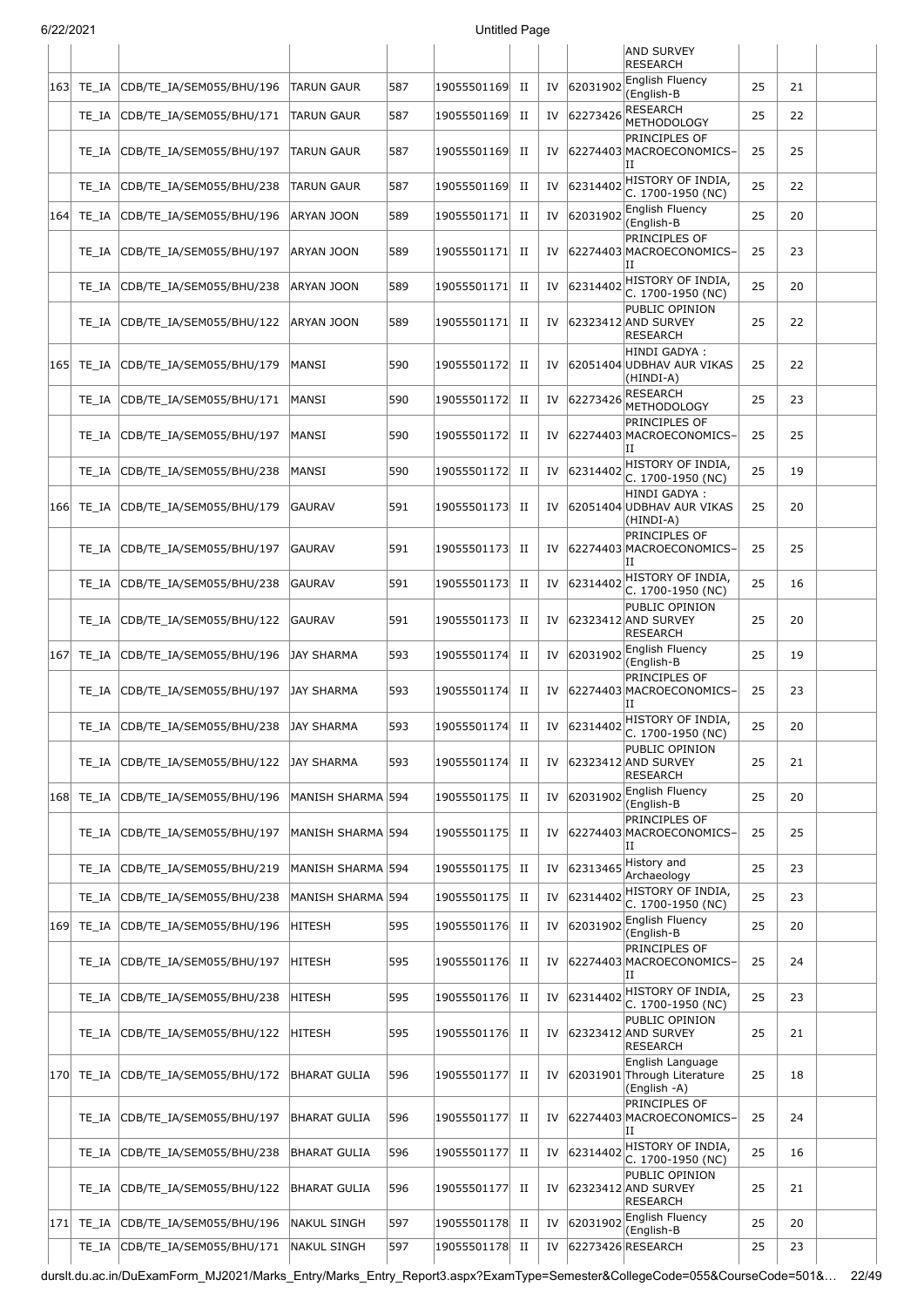| 6/22/2021 |  |
|-----------|--|
|           |  |

|     | 31221202 I |                                    |                                      |     | Untitled Page  |             |    |          |                                                                    |    |    |  |
|-----|------------|------------------------------------|--------------------------------------|-----|----------------|-------------|----|----------|--------------------------------------------------------------------|----|----|--|
|     | TE IA      | CDB/TE IA/SEM055/BHU/197           | NAKUL SINGH                          | 597 | 19055501178    | H           | IV |          | METHODOLOGY<br>PRINCIPLES OF<br>62274403 MACROECONOMICS-           | 25 | 24 |  |
|     | TE IA      | CDB/TE_IA/SEM055/BHU/238           | <b>NAKUL SINGH</b>                   | 597 | 19055501178    | П           | IV | 62314402 | ΙI<br>HISTORY OF INDIA,<br>C. 1700-1950 (NC)                       | 25 | 20 |  |
| 172 | TE_IA      | CDB/TE_IA/SEM055/BHU/123           | ADITI CHAUHAN                        | 598 | 19055501179    | П           | IV | 12033909 | Literature in Social<br>Spaces                                     | 25 | 19 |  |
|     | TE IA      | CDB/TE_IA/SEM055/BHU/1             | ADITI CHAUHAN                        | 598 | 19055501179    | П           | IV |          | HINDI GADYA KA<br>62051413 UDBHAV AUR VIKAS<br>(HINDI-C)           | 25 | 23 |  |
|     | TE IA      | CDB/TE IA/SEM055/BHU/197           | ADITI CHAUHAN                        | 598 | 19055501179    | П           | IV |          | PRINCIPLES OF<br>62274403 MACROECONOMICS-<br>IΗ                    | 25 | 24 |  |
|     | TE_IA      | CDB/TE_IA/SEM055/BHU/238           | ADITI CHAUHAN                        | 598 | 19055501179    | П           | IV | 62314402 | HISTORY OF INDIA,<br>C. 1700-1950 (NC)                             | 25 | 18 |  |
|     | 173  TE_IA | CDB/TE_IA/SEM055/BHU/179           | SIYA YADAV                           | 599 | 19055501180    | П           | IV |          | HINDI GADYA:<br>62051404 UDBHAV AUR VIKAS<br>(HINDI-A)             | 25 | 21 |  |
|     | TE IA      | CDB/TE_IA/SEM055/BHU/197           | SIYA YADAV                           | 599 | 19055501180    | П           | IV |          | PRINCIPLES OF<br>62274403 MACROECONOMICS-<br>ΙI                    | 25 | 25 |  |
|     | TE IA      | CDB/TE IA/SEM055/BHU/219           | SIYA YADAV                           | 599 | 19055501180    | П           | IV |          | $ 62313465 $ History and<br>Archaeology                            | 25 | 21 |  |
|     | TE_IA      | CDB/TE_IA/SEM055/BHU/238           | SIYA YADAV                           | 599 | 19055501180    | П           | IV | 62314402 | HISTORY OF INDIA,<br>C. 1700-1950 (NC)                             | 25 | 20 |  |
| 174 | TE IA      | CDB/TE_IA/SEM055/BHU/179           | <b>BOBBY KUMAR</b>                   | 600 | 19055501181    | П           | IV |          | HINDI GADYA :<br>62051404 UDBHAV AUR VIKAS<br>(HINDI-A)            | 25 | 21 |  |
|     | TE IA      | CDB/TE IA/SEM055/BHU/197           | <b>BOBBY KUMAR</b>                   | 600 | 19055501181    | П           | IV |          | PRINCIPLES OF<br>62274403 MACROECONOMICS-<br>IΗ                    | 25 | 25 |  |
|     | TE_IA      | CDB/TE_IA/SEM055/BHU/219           | <b>BOBBY KUMAR</b>                   | 600 | 19055501181    | П           | IV |          | $62313465$ History and<br>Archaeology                              | 25 | 23 |  |
|     | TE IA      | CDB/TE_IA/SEM055/BHU/238           | <b>BOBBY KUMAR</b>                   | 600 | 19055501181    | П           | IV | 62314402 | HISTORY OF INDIA,<br>C. 1700-1950 (NC)                             | 25 | 20 |  |
|     | 175 TE_IA  | CDB/TE_IA/SEM055/BHU/172           | ADITYA PRATAP<br><b>SINGH</b>        | 601 | 19055501182    | П           | IV |          | English Language<br>62031901 Through Literature<br>(English -A)    | 25 | 17 |  |
|     | TE_IA      | CDB/TE_IA/SEM055/BHU/171           | <b>ADITYA PRATAP</b><br><b>SINGH</b> | 601 | 19055501182    | П           | IV | 62273426 | <b>RESEARCH</b><br><b>METHODOLOGY</b>                              | 25 | 24 |  |
|     | TE_IA      | CDB/TE_IA/SEM055/BHU/197           | <b>ADITYA PRATAP</b><br><b>SINGH</b> | 601 | 19055501182    | П           | IV |          | PRINCIPLES OF<br>62274403 MACROECONOMICS-<br>IΗ                    | 25 | 25 |  |
|     | TE_IA      | CDB/TE_IA/SEM055/BHU/238           | <b>ADITYA PRATAP</b><br><b>SINGH</b> | 601 | 19055501182    | П           | IV | 62314402 | HISTORY OF INDIA,<br>C. 1700-1950 (NC)                             | 25 | 18 |  |
|     |            | 176 TE_IA CDB/TE_IA/SEM055/BHU/172 | SIDDHARTH<br>RANA                    | 602 | 19055501183 II |             |    |          | English Language<br>IV 62031901 Through Literature<br>(English -A) | 25 | 15 |  |
|     | TE IA      | CDB/TE_IA/SEM055/BHU/197           | SIDDHARTH<br><b>RANA</b>             | 602 | 19055501183    | П           | IV |          | PRINCIPLES OF<br>62274403 MACROECONOMICS-<br>ΙI                    | 25 | 25 |  |
|     | TE_IA      | CDB/TE_IA/SEM055/BHU/219           | SIDDHARTH<br>RANA                    | 602 | 19055501183    | $_{\rm II}$ | IV | 62313465 | History and<br>Archaeology                                         | 25 | 22 |  |
|     | TE_IA      | CDB/TE IA/SEM055/BHU/238           | SIDDHARTH<br>RANA                    | 602 | 19055501183    | П           | IV | 62314402 | HISTORY OF INDIA,<br>C. 1700-1950 (NC)                             | 25 | 16 |  |
| 177 | TE_IA      | CDB/TE_IA/SEM055/BHU/172           | RAKSHIT LAMBA                        | 604 | 19055501185    | П           | IV |          | English Language<br>62031901 Through Literature<br>(English -A)    | 25 | 19 |  |
|     | TE_IA      | CDB/TE_IA/SEM055/BHU/171           | RAKSHIT LAMBA                        | 604 | 19055501185    | П           | IV | 62273426 | <b>RESEARCH</b><br><b>METHODOLOGY</b>                              | 25 | 24 |  |
|     | TE IA      | CDB/TE_IA/SEM055/BHU/197           | RAKSHIT LAMBA                        | 604 | 19055501185 II |             | IV |          | PRINCIPLES OF<br>62274403 MACROECONOMICS-<br>IΗ                    | 25 | 24 |  |
|     | TE_IA      | CDB/TE_IA/SEM055/BHU/238           | RAKSHIT LAMBA                        | 604 | 19055501185    | П           | IV | 62314402 | HISTORY OF INDIA,<br>C. 1700-1950 (NC)                             | 25 | 18 |  |
| 178 | TE_IA      | CDB/TE_IA/SEM055/BHU/179           | PINKI KUMARI                         | 605 | 19055501186    | П           | IV |          | HINDI GADYA :<br>62051404 UDBHAV AUR VIKAS<br>(HINDI-A)            | 25 | 22 |  |
|     | TE IA      | CDB/TE_IA/SEM055/BHU/197           | PINKI KUMARI                         | 605 | 19055501186    | П           | IV |          | PRINCIPLES OF<br>62274403 MACROECONOMICS-<br>IΙ                    | 25 | 25 |  |
|     | TE IA      | CDB/TE_IA/SEM055/BHU/238           | PINKI KUMARI                         | 605 | 19055501186 II |             | IV | 62314402 | HISTORY OF INDIA,<br>C. 1700-1950 (NC)                             | 25 | 18 |  |
|     | TE IA      | CDB/TE_IA/SEM055/BHU/122           | PINKI KUMARI                         | 605 | 19055501186    | П           | IV |          | PUBLIC OPINION<br>62323412 AND SURVEY<br>RESEARCH                  | 25 | 20 |  |
| 179 | TE_IA      | CDB/TE_IA/SEM055/BHU/123           | <b>HANSIKA</b>                       | 606 | 19055501187    | П           | IV | 12033909 | Literature in Social<br>Spaces                                     | 25 | 16 |  |
|     | TE_IA      | CDB/TE_IA/SEM055/BHU/179           | HANSIKA                              | 606 | 19055501187    | П           | IV |          | HINDI GADYA :<br>62051404 UDBHAV AUR VIKAS<br>(HINDI-A)            | 25 | 22 |  |
|     | TE_IA      | CDB/TE_IA/SEM055/BHU/197           | HANSIKA                              | 606 | 19055501187    | П           | IV |          | PRINCIPLES OF<br>62274403 MACROECONOMICS-<br>ΙI                    | 25 | 24 |  |
|     |            |                                    |                                      |     |                |             |    |          |                                                                    |    |    |  |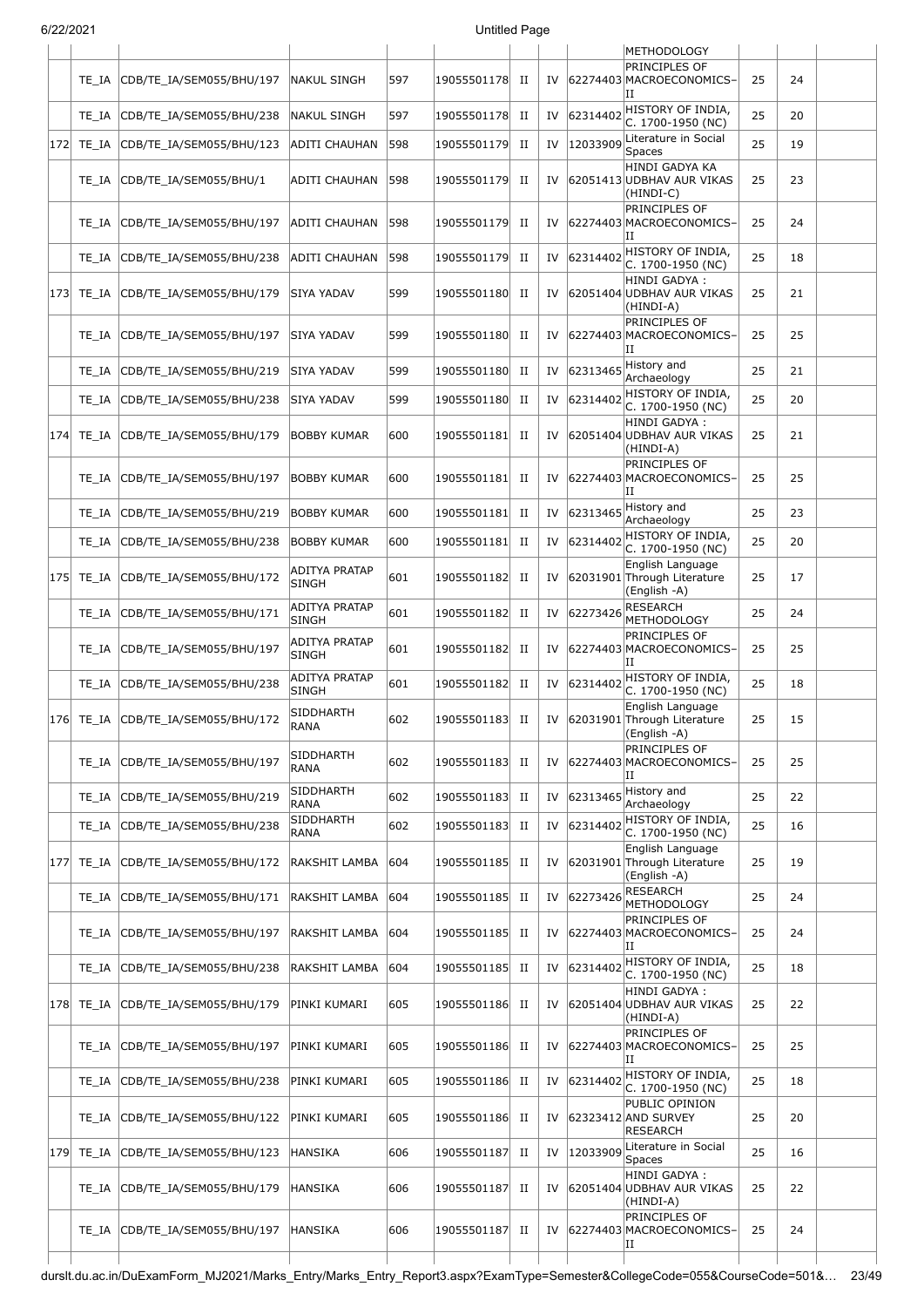| 6/22/2021 |                |                                                      |                        |            | <b>Untitled Page</b>       |                  |          |             |                                                                       |          |          |  |
|-----------|----------------|------------------------------------------------------|------------------------|------------|----------------------------|------------------|----------|-------------|-----------------------------------------------------------------------|----------|----------|--|
|           |                | TE_IA CDB/TE_IA/SEM055/BHU/238                       | <b>HANSIKA</b>         | 606        | 19055501187 II             |                  |          |             | IV 62314402 HISTORY OF INDIA,<br>C. 1700-1950 (NC)                    | 25       | 19       |  |
| 180       | TE IA          | CDB/TE_IA/SEM055/BHU/172                             | SOMIL                  | 608        | 19055501188                | П                | IV       |             | English Language<br>62031901 Through Literature<br>(English -A)       | 25       | 15       |  |
|           | TE IA          | CDB/TE_IA/SEM055/BHU/197                             | SOMIL                  | 608        | 19055501188                | П                | IV       |             | PRINCIPLES OF<br>62274403 MACROECONOMICS-<br>IΙ                       | 25       | 23       |  |
|           | TE_IA          | CDB/TE_IA/SEM055/BHU/238                             | SOMIL                  | 608        | 19055501188                | П                | IV       |             | $ 62314402 $ HISTORY OF INDIA,<br>C. 1700-1950 (NC)                   | 25       | 16       |  |
|           | TE IA          | CDB/TE_IA/SEM055/BHU/122                             | SOMIL                  | 608        | 19055501188                | П                | IV       |             | PUBLIC OPINION<br>62323412 AND SURVEY<br><b>RESEARCH</b>              | 25       | 22       |  |
|           | 181  TE IA     | CDB/TE_IA/SEM055/BHU/179                             | <b>GAUTAM KUMAR</b>    | 609        | 19055501189                | П                | IV       |             | HINDI GADYA:<br>62051404 UDBHAV AUR VIKAS<br>(HINDI-A)                | 25       | 24       |  |
|           | TE IA          | CDB/TE_IA/SEM055/BHU/171                             | <b>GAUTAM KUMAR</b>    | 609        | 19055501189                | П                | IV       | 62273426    | <b>RESEARCH</b><br>METHODOLOGY                                        | 25       | 25       |  |
|           | TE_IA          | CDB/TE_IA/SEM055/BHU/197                             | GAUTAM KUMAR           | 609        | 19055501189                | $_{\rm II}$      | IV       |             | PRINCIPLES OF<br>62274403 MACROECONOMICS-<br>IΙ                       | 25       | 25       |  |
|           | TE IA          | CDB/TE IA/SEM055/BHU/238                             | GAUTAM KUMAR           | 609        | 19055501189                | п                | IV       | 62314402    | HISTORY OF INDIA,<br>C. 1700-1950 (NC)                                | 25       | 18       |  |
| 182       | TE IA          | CDB/TE_IA/SEM055/BHU/179                             | YASH                   | 610        | 19055501190                | П                | IV       |             | HINDI GADYA :<br>62051404 UDBHAV AUR VIKAS<br>(HINDI-A)               | 25       | 21       |  |
|           | TE IA          | CDB/TE IA/SEM055/BHU/171                             | YASH                   | 610        | 19055501190                | П                | IV       | 62273426    | RESEARCH<br><b>METHODOLOGY</b>                                        | 25       | 24       |  |
|           | TE IA          | CDB/TE_IA/SEM055/BHU/197                             | YASH                   | 610        | 19055501190                | П                | IV       |             | PRINCIPLES OF<br>62274403 MACROECONOMICS-<br>IΙ                       | 25       | 25       |  |
|           | TE IA          | CDB/TE_IA/SEM055/BHU/238                             | YASH                   | 610        | 19055501190                | $_{\rm II}$      | IV       |             | $62314402$ HISTORY OF INDIA,<br>C. 1700-1950 (NC)                     | 25       | 16       |  |
| 183       | TE_IA          | CDB/TE_IA/SEM055/BHU/196                             | MOHIT KUMAR<br>TAMTA   | 611        | 19055501191                | П                | IV       | 62031902    | <b>English Fluency</b><br>(English-B                                  | 25       | 20       |  |
|           | TE_IA          | CDB/TE_IA/SEM055/BHU/197                             | MOHIT KUMAR<br>TAMTA   | 611        | 19055501191                | $_{\rm II}$      | IV       |             | PRINCIPLES OF<br>62274403 MACROECONOMICS-<br>II                       | 25       | 25       |  |
|           | TE IA          | CDB/TE_IA/SEM055/BHU/219                             | MOHIT KUMAR<br>TAMTA   | 611        | 19055501191                | п                | IV       |             | $ 62313465$ History and<br>Archaeology                                | 25       | 22       |  |
|           | TE IA          | CDB/TE_IA/SEM055/BHU/29                              | MOHIT KUMAR<br>TAMTA   | 611        | 19055501191                | П                | IV       |             | 62354443 ANALYSIS                                                     | 25       | 20       |  |
| 184       | TE IA          | CDB/TE_IA/SEM055/BHU/172                             | PARVEEN KUMAR 612      |            | 19055501192                | П                | IV       |             | English Language<br>62031901 Through Literature<br>(English -A)       | 25       | 17       |  |
|           |                | TE_IA CDB/TE_IA/SEM055/BHU/197                       | PARVEEN KUMAR 612      |            | 19055501192                | П                | IV       |             | PRINCIPLES OF<br>62274403 MACROECONOMICS-<br>Ш                        | 25       | 25       |  |
|           | TE IA          | CDB/TE_IA/SEM055/BHU/122                             | PARVEEN KUMAR 612      |            | 19055501192                | п                | IV       |             | PUBLIC OPINION<br>62323412 AND SURVEY<br><b>RESEARCH</b>              | 25       | 21       |  |
|           | TE_IA          | CDB/TE_IA/SEM055/BHU/29                              | PARVEEN KUMAR 612      |            | 19055501192                | $_{\rm II}$      | IV       |             | 62354443 ANALYSIS<br>HINDI GADYA :                                    | 25       | 19       |  |
|           | 185 TE_IA      | CDB/TE_IA/SEM055/BHU/179                             | VICKY KUMAR            | 614        | 19055501194                | $_{\rm II}$      | IV       |             | 62051404 UDBHAV AUR VIKAS<br>(HINDI-A)<br>PRINCIPLES OF               | 25       | 20       |  |
|           | TE IA          | CDB/TE_IA/SEM055/BHU/197                             | <b>VICKY KUMAR</b>     | 614        | 19055501194                | П                |          |             | IV 62274403 MACROECONOMICS-<br>IΙ                                     | 25       | 25       |  |
|           | TE IA          | CDB/TE_IA/SEM055/BHU/122                             | VICKY KUMAR            | 614        | 19055501194                | П                | IV       |             | PUBLIC OPINION<br>62323412 AND SURVEY<br>RESEARCH                     | 25       | 23       |  |
|           | TE IA          | CDB/TE_IA/SEM055/BHU/29                              | VICKY KUMAR            | 614        | 19055501194                | $_{\rm II}$      | IV       |             | 62354443 ANALYSIS<br>English Language                                 | 25       | 20       |  |
| 186       | TE_IA          | CDB/TE_IA/SEM055/BHU/172                             | SAHIL SHARMA           | 615        | 19055501195                | П                | IV       |             | 62031901 Through Literature<br>(English -A)                           | 25       | 22       |  |
|           | TE IA          | CDB/TE_IA/SEM055/BHU/197                             | SAHIL SHARMA           | 615        | 19055501195                | П                | IV       |             | PRINCIPLES OF<br>62274403 MACROECONOMICS-<br>IΙ                       | 25       | 25       |  |
|           | TE IA          | CDB/TE_IA/SEM055/BHU/219                             | SAHIL SHARMA           | 615        | 19055501195                | П                |          | IV 62313465 | History and<br>Archaeology                                            | 25       | 23       |  |
|           | TE_IA          | CDB/TE_IA/SEM055/BHU/29                              | SAHIL SHARMA           | 615        | 19055501195                | $_{\rm II}$      | IV       |             | 62354443 ANALYSIS<br>English Language                                 | 25       | 25       |  |
| 187       | TE_IA          | CDB/TE_IA/SEM055/BHU/172                             | SANDEEP                | 618        | 19055501196                | П                | IV       |             | 62031901 Through Literature<br>(English -A)<br><b>RESEARCH</b>        | 25       | 19       |  |
|           | TE_IA          | CDB/TE_IA/SEM055/BHU/171                             | SANDEEP                | 618        | 19055501196                | П                | IV       | 62273426    | METHODOLOGY<br>PRINCIPLES OF                                          | 25       | 24       |  |
|           | TE IA          | CDB/TE_IA/SEM055/BHU/197                             | SANDEEP                | 618        | 19055501196                | п                | IV       |             | 62274403 MACROECONOMICS-<br>IΙ                                        | 25       | 25       |  |
|           | TE_IA          | CDB/TE_IA/SEM055/BHU/29                              | SANDEEP                | 618        | 19055501196                | $_{\rm II}$      | IV       |             | 62354443 ANALYSIS<br>English Language                                 | 25       | 17       |  |
| 188       | TE_IA<br>TE_IA | CDB/TE_IA/SEM055/BHU/172<br>CDB/TE IA/SEM055/BHU/197 | MUKUL DEV<br>MUKUL DEV | 619<br>619 | 19055501197<br>19055501197 | П<br>$_{\rm II}$ | IV<br>IV |             | 62031901 Through Literature<br>(English -A)<br>62274403 PRINCIPLES OF | 25<br>25 | 15<br>24 |  |
|           |                |                                                      |                        |            |                            |                  |          |             | MACROECONOMICS-                                                       |          |          |  |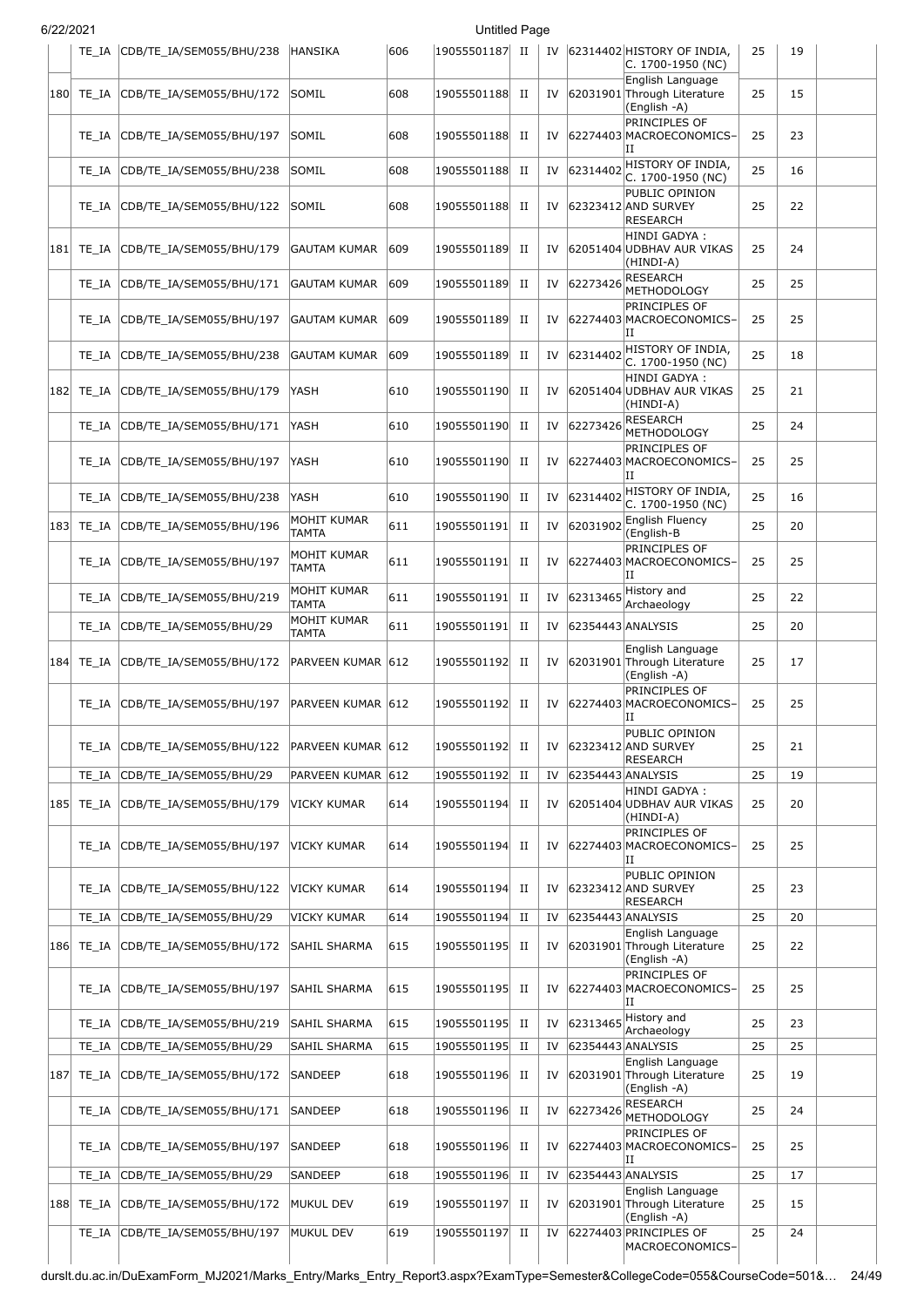| 6/22/2021 |                |                                                       |                                  |            | <b>Untitled Page</b>       |                  |          |                   |                                                                       |          |          |  |
|-----------|----------------|-------------------------------------------------------|----------------------------------|------------|----------------------------|------------------|----------|-------------------|-----------------------------------------------------------------------|----------|----------|--|
|           |                |                                                       |                                  |            |                            |                  |          |                   | lΗ                                                                    |          |          |  |
|           | TE IA          | CDB/TE_IA/SEM055/BHU/122                              | MUKUL DEV                        | 619        | 19055501197                | П                | IV       |                   | PUBLIC OPINION<br>62323412 AND SURVEY<br>RESEARCH                     | 25       | 20       |  |
|           | TE IA          | CDB/TE_IA/SEM055/BHU/29                               | MUKUL DEV                        | 619        | 19055501197                | $_{\rm II}$      | IV       | 62354443 ANALYSIS |                                                                       | 25       | 22       |  |
| 189       | TE IA          | CDB/TE_IA/SEM055/BHU/172                              | RAKHI                            | 620        | 19055501198                | П                | IV       |                   | English Language<br>62031901 Through Literature<br>(English -A)       | 25       | 19       |  |
|           | TE IA          | CDB/TE IA/SEM055/BHU/197                              | RAKHI                            | 620        | 19055501198                | П                | IV       |                   | PRINCIPLES OF<br>62274403 MACROECONOMICS-<br>IΙ                       | 25       | 25       |  |
|           | TE IA          | CDB/TE_IA/SEM055/BHU/122                              | RAKHI                            | 620        | 19055501198                | П                | IV       |                   | PUBLIC OPINION<br>62323412 AND SURVEY<br><b>RESEARCH</b>              | 25       | 23       |  |
|           | TE IA          | CDB/TE_IA/SEM055/BHU/29                               | RAKHI                            | 620        | 19055501198                | П                | IV       | 62354443 ANALYSIS |                                                                       | 25       | 24       |  |
| 190       | TE IA          | CDB/TE_IA/SEM055/BHU/172                              | ABHIMANYU                        | 621        | 19055501199                | П                | IV       |                   | English Language<br>62031901 Through Literature<br>(English -A)       | 25       | 18       |  |
|           | TE IA          | CDB/TE_IA/SEM055/BHU/197                              | ABHIMANYU                        | 621        | 19055501199                | П                | IV       |                   | PRINCIPLES OF<br>62274403 MACROECONOMICS-<br>IΙ                       | 25       | 25       |  |
|           | TE IA          | CDB/TE IA/SEM055/BHU/122                              | ABHIMANYU                        | 621        | 19055501199                | П                | IV       |                   | PUBLIC OPINION<br>62323412 AND SURVEY<br><b>RESEARCH</b>              | 25       | 21       |  |
|           | TE IA          | CDB/TE_IA/SEM055/BHU/29                               | ABHIMANYU                        | 621        | 19055501199                | $_{\rm II}$      | IV       | 62354443 ANALYSIS |                                                                       | 25       | 20       |  |
|           | 191   TE_IA    | CDB/TE_IA/SEM055/BHU/172                              | <b>AASTHA</b><br><b>TRIPATHI</b> | 624        | 19055501200                | $_{\rm II}$      | IV       |                   | English Language<br>62031901 Through Literature<br>(English -A)       | 25       | 20       |  |
|           | TE IA          | CDB/TE_IA/SEM055/BHU/197                              | AASTHA<br>TRIPATHI               | 624        | 19055501200                | П                | IV       |                   | PRINCIPLES OF<br>62274403 MACROECONOMICS-<br>Π                        | 25       | 25       |  |
|           | TE IA          | CDB/TE_IA/SEM055/BHU/122                              | AASTHA<br>TRIPATHI               | 624        | 19055501200                | П                | IV       |                   | PUBLIC OPINION<br>62323412 AND SURVEY<br><b>RESEARCH</b>              | 25       | 23       |  |
|           | TE_IA          | CDB/TE_IA/SEM055/BHU/29                               | <b>AASTHA</b><br>TRIPATHI        | 624        | 19055501200                | $_{\rm II}$      | IV       | 62354443 ANALYSIS |                                                                       | 25       | 24       |  |
|           | 192 TE_IA      | CDB/TE_IA/SEM055/BHU/196                              | <b>DEEPAK</b>                    | 625        | 19055501201                | $_{\rm II}$      | IV       | 62031902          | English Fluency<br>(English-B                                         | 25       | 19       |  |
|           | TE IA          | CDB/TE_IA/SEM055/BHU/197                              | <b>DEEPAK</b>                    | 625        | 19055501201                | $_{\rm II}$      | IV       |                   | PRINCIPLES OF<br>62274403 MACROECONOMICS-<br>П                        | 25       | 25       |  |
|           | TE IA          | CDB/TE IA/SEM055/BHU/122                              | <b>DEEPAK</b>                    | 625        | 19055501201                | $_{\rm II}$      | IV       |                   | PUBLIC OPINION<br>62323412 AND SURVEY<br><b>RESEARCH</b>              | 25       | 22       |  |
|           | TE IA          | CDB/TE_IA/SEM055/BHU/29                               | <b>DEEPAK</b>                    | 625        | 19055501201                | П                | IV       | 62354443 ANALYSIS |                                                                       | 25       | 18       |  |
|           |                | 193 TE_IA CDB/TE_IA/SEM055/BHU/172 RADHIKA BANSAL 626 |                                  |            | 19055501202 II             |                  |          |                   | English Language<br>IV 62031901 Through Literature<br>(English -A)    | 25       | 18       |  |
|           | TE IA          | CDB/TE_IA/SEM055/BHU/171                              | RADHIKA BANSAL 626               |            | 19055501202                | $_{\rm II}$      | IV       | 62273426          | <b>RESEARCH</b><br><b>METHODOLOGY</b>                                 | 25       | 24       |  |
|           | TE IA          | CDB/TE_IA/SEM055/BHU/197                              | RADHIKA BANSAL 626               |            | 19055501202                | П                | IV       |                   | PRINCIPLES OF<br>62274403 MACROECONOMICS-<br>IΙ                       | 25       | 25       |  |
|           | TE IA          | CDB/TE IA/SEM055/BHU/29                               | RADHIKA BANSAL 626               |            | 19055501202                | $_{\rm II}$      | IV       | 62354443 ANALYSIS |                                                                       | 25       | 23       |  |
| 194       | TE_IA          | CDB/TE_IA/SEM055/BHU/196                              | UJJWAL SHARMA 627                |            | 19055501203                | П                | IV       | 62031902          | English Fluency<br>(English-B                                         | 25       | 21       |  |
|           | TE IA          | CDB/TE_IA/SEM055/BHU/171                              | UJJWAL SHARMA 627                |            | 19055501203                | П                | IV       | 62273426          | <b>RESEARCH</b><br><b>METHODOLOGY</b><br>PRINCIPLES OF                | 25       | 25       |  |
|           | TE IA          | CDB/TE_IA/SEM055/BHU/197                              | UJJWAL SHARMA 627                |            | 19055501203                | П                | IV       |                   | 62274403 MACROECONOMICS-<br>IΙ                                        | 25       | 24       |  |
|           | TE IA          | CDB/TE_IA/SEM055/BHU/29                               | UJJWAL SHARMA                    | 627        | 19055501203                | $_{\rm II}$      | IV       | 62354443 ANALYSIS |                                                                       | 25       | 22       |  |
| 195       | TE_IA          | CDB/TE_IA/SEM055/BHU/196                              | UMESH SHARMA                     | 629        | 19055501204                | $_{\rm II}$      | IV       | 62031902          | English Fluency<br>(English-B                                         | 25       | 21       |  |
|           | TE_IA          | CDB/TE_IA/SEM055/BHU/171                              | <b>UMESH SHARMA</b>              | 629        | 19055501204                | $_{\rm II}$      | IV       | 62273426          | <b>RESEARCH</b><br><b>METHODOLOGY</b>                                 | 25       | 24       |  |
|           | TE IA          | CDB/TE_IA/SEM055/BHU/197                              | <b>UMESH SHARMA</b>              | 629        | 19055501204                | П                | IV       |                   | PRINCIPLES OF<br>62274403 MACROECONOMICS-<br>IΙ                       | 25       | 25       |  |
|           | TE IA          | CDB/TE_IA/SEM055/BHU/29                               | <b>UMESH SHARMA</b>              | 629        | 19055501204                | $_{\rm II}$      | IV       | 62354443 ANALYSIS |                                                                       | 25       | 23       |  |
|           | 196  TE IA     | CDB/TE_IA/SEM055/BHU/172                              | KAMAL KARTIKAY 630               |            | 19055501205                | П                | IV       |                   | English Language<br>62031901 Through Literature<br>(English -A)       | 25       | 19       |  |
|           | TE IA          | CDB/TE_IA/SEM055/BHU/197                              | KAMAL KARTIKAY 630               |            | 19055501205                | П                | IV       |                   | PRINCIPLES OF<br>62274403 MACROECONOMICS-<br>IΙ                       | 25       | 24       |  |
|           | TE IA          | CDB/TE_IA/SEM055/BHU/122                              | KAMAL KARTIKAY 630               |            | 19055501205                | П                | IV       |                   | PUBLIC OPINION<br>62323412 AND SURVEY<br><b>RESEARCH</b>              | 25       | 23       |  |
|           | TE IA          | CDB/TE_IA/SEM055/BHU/29                               | KAMAL KARTIKAY 630               |            | 19055501205                | $_{\rm II}$      | IV       | 62354443 ANALYSIS | English Language                                                      | 25       | 23       |  |
| 197       | TE IA<br>TE_IA | CDB/TE_IA/SEM055/BHU/172<br>CDB/TE_IA/SEM055/BHU/197  | NIKHIL<br>NIKHIL                 | 631<br>631 | 19055501206<br>19055501206 | H<br>$_{\rm II}$ | IV<br>IV |                   | 62031901 Through Literature<br>(English -A)<br>62274403 PRINCIPLES OF | 25<br>25 | 18<br>25 |  |
|           |                |                                                       |                                  |            |                            |                  |          |                   | MACROECONOMICS-                                                       |          |          |  |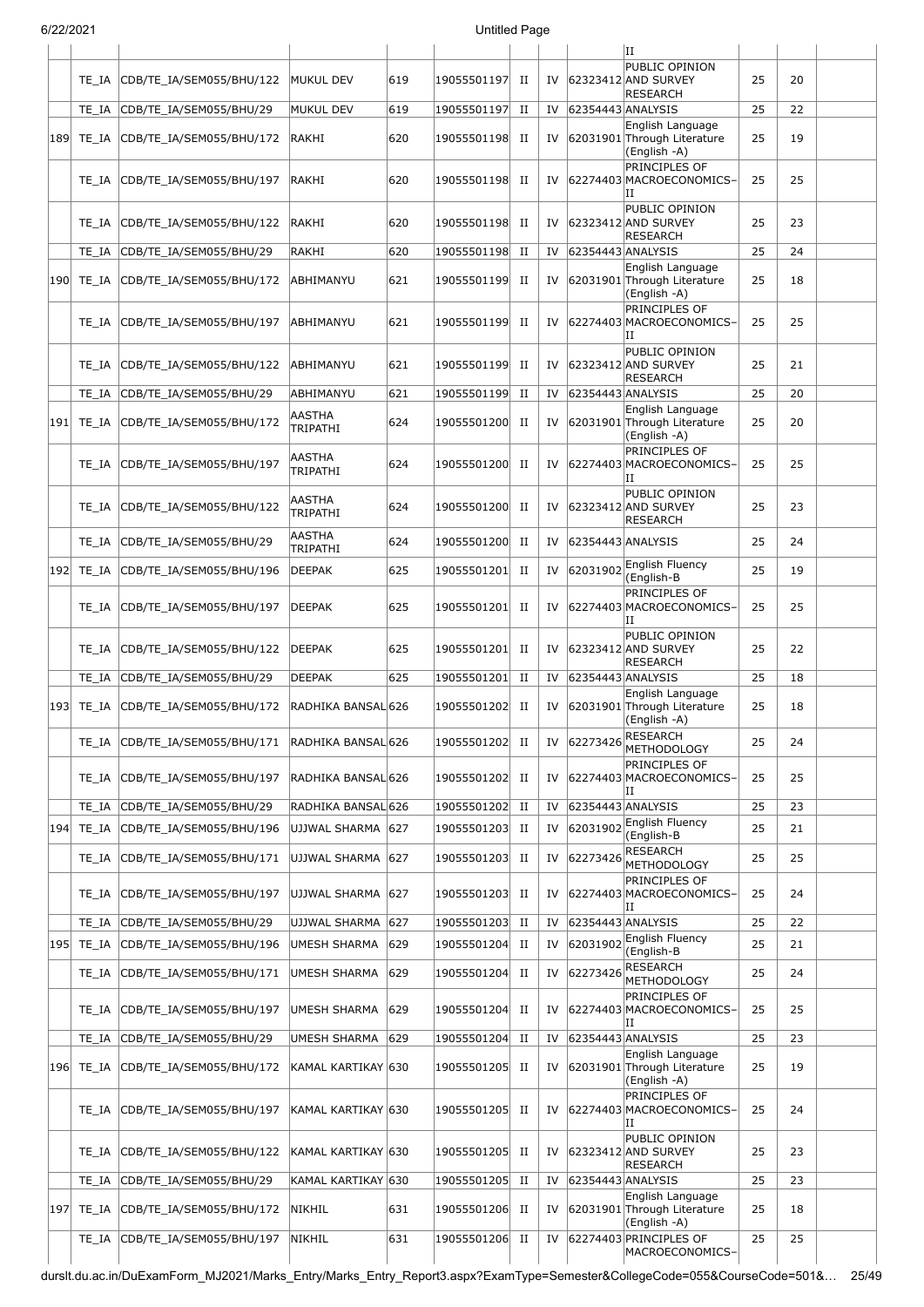|     |            |                          |                            |     |             |             |    |                   | IΗ                                                              |    |    |  |
|-----|------------|--------------------------|----------------------------|-----|-------------|-------------|----|-------------------|-----------------------------------------------------------------|----|----|--|
|     | TE IA      | CDB/TE_IA/SEM055/BHU/122 | NIKHIL                     | 631 | 19055501206 | П           | IV |                   | PUBLIC OPINION<br>62323412 AND SURVEY<br><b>RESEARCH</b>        | 25 | 21 |  |
|     | TE IA      | CDB/TE_IA/SEM055/BHU/29  | NIKHIL                     | 631 | 19055501206 | П           | IV | 62354443 ANALYSIS |                                                                 | 25 | 22 |  |
|     | 198  TE_IA | CDB/TE_IA/SEM055/BHU/172 | MUSKAN                     | 632 | 19055501207 | П           | IV |                   | English Language<br>62031901 Through Literature<br>(English -A) | 25 | 17 |  |
|     | TE IA      | CDB/TE_IA/SEM055/BHU/197 | MUSKAN                     | 632 | 19055501207 | П           | IV |                   | PRINCIPLES OF<br>62274403 MACROECONOMICS-<br>IΙ                 | 25 | 25 |  |
|     | TE IA      | CDB/TE_IA/SEM055/BHU/122 | MUSKAN                     | 632 | 19055501207 | П           | IV |                   | PUBLIC OPINION<br>62323412 AND SURVEY<br><b>RESEARCH</b>        | 25 | 23 |  |
|     | TE IA      | CDB/TE IA/SEM055/BHU/29  | <b>MUSKAN</b>              | 632 | 19055501207 | П           | IV | 62354443 ANALYSIS |                                                                 | 25 | 22 |  |
| 199 | TE_IA      | CDB/TE_IA/SEM055/BHU/196 | AISHWARYA A<br><b>NAIR</b> | 633 | 19055501208 | $_{\rm II}$ | IV | 62031902          | English Fluency<br>(English-B                                   | 25 | 23 |  |
|     | TE_IA      | CDB/TE_IA/SEM055/BHU/197 | AISHWARYA A<br><b>NAIR</b> | 633 | 19055501208 | П           | IV |                   | PRINCIPLES OF<br>62274403 MACROECONOMICS-<br>IΙ                 | 25 | 24 |  |
|     | TE IA      | CDB/TE_IA/SEM055/BHU/122 | AISHWARYA A<br><b>NAIR</b> | 633 | 19055501208 | П           | IV |                   | PUBLIC OPINION<br>62323412 AND SURVEY<br><b>RESEARCH</b>        | 25 | 22 |  |
|     | TE IA      | CDB/TE_IA/SEM055/BHU/29  | AISHWARYA A<br><b>NAIR</b> | 633 | 19055501208 | П           | IV | 62354443 ANALYSIS |                                                                 | 25 | 22 |  |
|     | 200 TE_IA  | CDB/TE_IA/SEM055/BHU/172 | HADER ALI                  | 634 | 19055501209 | П           | IV |                   | English Language<br>62031901 Through Literature<br>(English -A) | 25 | 17 |  |
|     | TE_IA      | CDB/TE IA/SEM055/BHU/171 | <b>HADER ALI</b>           | 634 | 19055501209 | $_{\rm II}$ | IV | 62273426          | <b>RESEARCH</b><br><b>METHODOLOGY</b>                           | 25 | 23 |  |
|     | TE IA      | CDB/TE_IA/SEM055/BHU/197 | HADER ALI                  | 634 | 19055501209 | П           | IV |                   | PRINCIPLES OF<br>62274403 MACROECONOMICS-<br>Н                  | 25 | 23 |  |
|     | TE IA      | CDB/TE_IA/SEM055/BHU/29  | <b>HADER ALI</b>           | 634 | 19055501209 | П           | IV | 62354443 ANALYSIS |                                                                 | 25 | 22 |  |
|     | 201 TE_IA  | CDB/TE_IA/SEM055/BHU/172 | KHUSHI GARG                | 635 | 19055501210 | П           | IV |                   | English Language<br>62031901 Through Literature<br>(English -A) | 25 | 15 |  |
|     | TE_IA      | CDB/TE_IA/SEM055/BHU/171 | KHUSHI GARG                | 635 | 19055501210 | П           | IV | 62273426          | <b>RESEARCH</b><br><b>METHODOLOGY</b>                           | 25 | 24 |  |
|     | TE IA      | CDB/TE_IA/SEM055/BHU/197 | KHUSHI GARG                | 635 | 19055501210 | П           | IV |                   | PRINCIPLES OF<br>62274403 MACROECONOMICS-<br>П                  | 25 | 24 |  |
|     | TE_IA      | CDB/TE_IA/SEM055/BHU/29  | KHUSHI GARG                | 635 | 19055501210 | П           | IV | 62354443 ANALYSIS |                                                                 | 25 | 18 |  |
|     | 202 TE_IA  | CDB/TE_IA/SEM055/BHU/172 | ROHIT KUMAR                | 636 | 19055501211 | П           | IV |                   | English Language<br>62031901 Through Literature<br>(English -A) | 25 | 15 |  |
|     | TE IA      | CDB/TE_IA/SEM055/BHU/171 | ROHIT KUMAR                | 636 | 19055501211 | П           | IV | 62273426          | RESEARCH<br><b>METHODOLOGY</b>                                  | 25 | 24 |  |
|     | TE IA      | CDB/TE_IA/SEM055/BHU/197 | <b>ROHIT KUMAR</b>         | 636 | 19055501211 | П           | IV |                   | PRINCIPLES OF<br>62274403 MACROECONOMICS-                       | 25 | 25 |  |
|     | TE IA      | CDB/TE_IA/SEM055/BHU/29  | <b>ROHIT KUMAR</b>         | 636 | 19055501211 | $_{\rm II}$ | IV | 62354443 ANALYSIS |                                                                 | 25 | 23 |  |
|     | 203 TE_IA  | CDB/TE_IA/SEM055/BHU/123 | PAREENA GUPTA              | 638 | 19055501212 | П           | IV | 12033909          | Literature in Social<br>Spaces                                  | 25 | 17 |  |
|     | TE_IA      | CDB/TE_IA/SEM055/BHU/172 | PAREENA GUPTA              | 638 | 19055501212 | П           | IV |                   | English Language<br>62031901 Through Literature<br>(English -A) | 25 | 18 |  |
|     | TE IA      | CDB/TE_IA/SEM055/BHU/197 | PAREENA GUPTA              | 638 | 19055501212 | П           | IV |                   | PRINCIPLES OF<br>62274403 MACROECONOMICS-<br>IΙ                 | 25 | 23 |  |
|     | TE IA      | CDB/TE_IA/SEM055/BHU/29  | PAREENA GUPTA              | 638 | 19055501212 | П           | IV | 62354443 ANALYSIS |                                                                 | 25 | 20 |  |
| 204 | TE IA      | CDB/TE_IA/SEM055/BHU/172 | <b>KARISHMA</b>            | 640 | 19055501213 | П           | IV |                   | English Language<br>62031901 Through Literature<br>(English -A) | 25 | 16 |  |
|     | TE IA      | CDB/TE_IA/SEM055/BHU/197 | <b>KARISHMA</b>            | 640 | 19055501213 | П           | IV |                   | PRINCIPLES OF<br>62274403 MACROECONOMICS-<br>Н                  | 25 | 25 |  |
|     | TE IA      | CDB/TE_IA/SEM055/BHU/122 | <b>KARISHMA</b>            | 640 | 19055501213 | П           | IV |                   | PUBLIC OPINION<br>62323412 AND SURVEY<br><b>RESEARCH</b>        | 25 | 22 |  |
|     | TE_IA      | CDB/TE_IA/SEM055/BHU/29  | KARISHMA                   | 640 | 19055501213 | $_{\rm II}$ | IV | 62354443 ANALYSIS |                                                                 | 25 | 23 |  |
|     | 205 TE_IA  | CDB/TE_IA/SEM055/BHU/172 | SHUBHAM<br>AGGARWAL        | 641 | 19055501214 | $_{\rm II}$ | IV |                   | English Language<br>62031901 Through Literature<br>(English -A) | 25 | 15 |  |
|     | TE IA      | CDB/TE_IA/SEM055/BHU/197 | SHUBHAM<br>AGGARWAL        | 641 | 19055501214 | П           | IV |                   | PRINCIPLES OF<br>62274403 MACROECONOMICS-<br>IΙ                 | 25 | 25 |  |
|     | TE_IA      | CDB/TE_IA/SEM055/BHU/122 | SHUBHAM<br>AGGARWAL        | 641 | 19055501214 | П           | IV |                   | PUBLIC OPINION<br>62323412 AND SURVEY<br><b>RESEARCH</b>        | 25 | 21 |  |
|     | TE_IA      | CDB/TE_IA/SEM055/BHU/29  | SHUBHAM<br>AGGARWAL        | 641 | 19055501214 | П           | IV | 62354443 ANALYSIS |                                                                 | 25 | 20 |  |
|     | 206 TE_IA  | CDB/TE_IA/SEM055/BHU/172 | SHREYANSH JAIN 642         |     | 19055501215 | П           | IV |                   | English Language<br>62031901 Through Literature<br>(English -A) | 25 | 15 |  |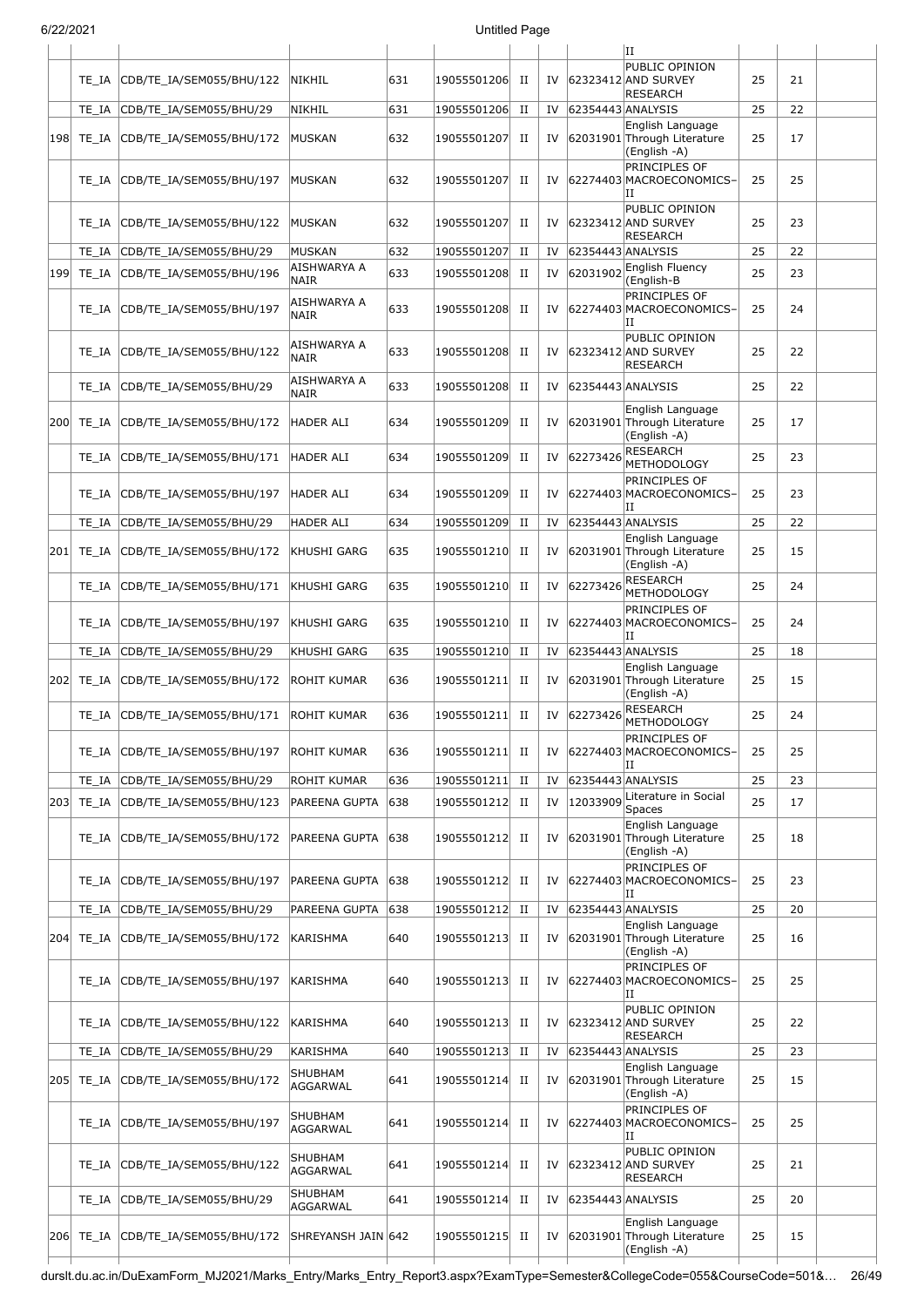|     | TE IA     | CDB/TE_IA/SEM055/BHU/171 SHREYANSH JAIN 642 |                                      |     | 19055501215 | П           |     |                   | IV 62273426 RESEARCH<br>METHODOLOGY                             | 25 | 24 |  |
|-----|-----------|---------------------------------------------|--------------------------------------|-----|-------------|-------------|-----|-------------------|-----------------------------------------------------------------|----|----|--|
|     | TE IA     | CDB/TE IA/SEM055/BHU/197                    | SHREYANSH JAIN 642                   |     | 19055501215 | $_{\rm II}$ |     |                   | PRINCIPLES OF<br>IV 62274403 MACROECONOMICS-<br>IΙ              | 25 | 23 |  |
|     | TE IA     | CDB/TE IA/SEM055/BHU/29                     | SHREYANSH JAIN 642                   |     | 19055501215 | $_{\rm II}$ | IV  | 62354443 ANALYSIS |                                                                 | 25 | 17 |  |
| 207 | TE IA     | CDB/TE_IA/SEM055/BHU/172                    | <b>KUSHAGRA</b><br>SRIVASTAVA        | 645 | 19055501216 | $_{\rm II}$ | IV  |                   | English Language<br>62031901 Through Literature<br>(English -A) | 25 | 18 |  |
|     | TE IA     | CDB/TE IA/SEM055/BHU/197                    | KUSHAGRA<br>SRIVASTAVA               | 645 | 19055501216 | П           | IV  |                   | PRINCIPLES OF<br>62274403 MACROECONOMICS-<br>IΙ                 | 25 | 24 |  |
|     | TE IA     | CDB/TE IA/SEM055/BHU/122                    | <b>KUSHAGRA</b><br><b>SRIVASTAVA</b> | 645 | 19055501216 | H           | IV  |                   | PUBLIC OPINION<br>62323412 AND SURVEY<br><b>RESEARCH</b>        | 25 | 22 |  |
|     | TE IA     | CDB/TE_IA/SEM055/BHU/29                     | <b>KUSHAGRA</b><br><b>SRIVASTAVA</b> | 645 | 19055501216 | $_{\rm II}$ | IV  | 62354443 ANALYSIS |                                                                 | 25 | 23 |  |
| 208 | TE IA     | CDB/TE_IA/SEM055/BHU/196                    | <b>HARSH GOGIA</b>                   | 646 | 19055501217 | $_{\rm II}$ | IV  | 62031902          | English Fluency<br>(English-B                                   | 25 | 19 |  |
|     | TE IA     | CDB/TE_IA/SEM055/BHU/171                    | <b>HARSH GOGIA</b>                   | 646 | 19055501217 | $_{\rm II}$ | IV  | 62273426          | <b>RESEARCH</b><br><b>METHODOLOGY</b>                           | 25 | 25 |  |
|     | TE IA     | CDB/TE_IA/SEM055/BHU/197                    | HARSH GOGIA                          | 646 | 19055501217 | П           | IV  |                   | PRINCIPLES OF<br>62274403 MACROECONOMICS-<br>IΙ                 | 25 | 24 |  |
|     | TE IA     | CDB/TE_IA/SEM055/BHU/29                     | <b>HARSH GOGIA</b>                   | 646 | 19055501217 | $_{\rm II}$ | IV  |                   | 62354443 ANALYSIS                                               | 25 | 23 |  |
| 209 | TE IA     | CDB/TE_IA/SEM055/BHU/172                    | MANYA                                | 650 | 19055501218 | $_{\rm II}$ | IV  |                   | English Language<br>62031901 Through Literature<br>(English -A) | 25 | 20 |  |
|     | TE IA     | CDB/TE_IA/SEM055/BHU/171                    | MANYA                                | 650 | 19055501218 | $_{\rm II}$ |     | IV 62273426       | <b>RESEARCH</b><br><b>METHODOLOGY</b>                           | 25 | 24 |  |
|     | TE IA     | CDB/TE_IA/SEM055/BHU/197                    | <b>MANYA</b>                         | 650 | 19055501218 | П           | IV  |                   | PRINCIPLES OF<br>62274403 MACROECONOMICS-<br>IΙ                 | 25 | 25 |  |
|     | TE IA     | CDB/TE_IA/SEM055/BHU/29                     | MANYA                                | 650 | 19055501218 | $_{\rm II}$ | IV  | 62354443 ANALYSIS | English Language                                                | 25 | 22 |  |
| 210 | TE IA     | CDB/TE_IA/SEM055/BHU/172                    | VIDHI MITTAL                         | 651 | 19055501219 | П           | IV  |                   | 62031901 Through Literature<br>(English -A)                     | 25 | 18 |  |
|     | TE IA     | CDB/TE_IA/SEM055/BHU/171                    | VIDHI MITTAL                         | 651 | 19055501219 | П           | IV  | 62273426          | RESEARCH<br><b>METHODOLOGY</b>                                  | 25 | 24 |  |
|     | TE IA     | CDB/TE_IA/SEM055/BHU/197                    | <b>VIDHI MITTAL</b>                  | 651 | 19055501219 | П           | IV  |                   | PRINCIPLES OF<br>62274403 MACROECONOMICS-<br>IΙ                 | 25 | 25 |  |
|     | TE IA     | CDB/TE_IA/SEM055/BHU/29                     | <b>VIDHI MITTAL</b>                  | 651 | 19055501219 | $_{\rm II}$ | IV  | 62354443 ANALYSIS |                                                                 | 25 | 20 |  |
| 211 | TE_IA     | CDB/TE IA/SEM055/BHU/196                    | JATIN SINGH                          | 655 | 19055501220 | $_{\rm II}$ | IV  |                   | 62031902 English Fluency<br>(English-B                          | 25 | 19 |  |
|     | TE IA     | CDB/TE_IA/SEM055/BHU/171                    | JATIN SINGH                          | 655 | 19055501220 | П           | IV  | 62273426          | <b>RESEARCH</b><br><b>METHODOLOGY</b>                           | 25 | 24 |  |
|     |           | TE_IA CDB/TE_IA/SEM055/BHU/197              | <b>JATIN SINGH</b>                   | 655 | 19055501220 | П           | IV. |                   | PRINCIPLES OF<br>62274403 MACROECONOMICS<br>IΙ                  | 25 | 25 |  |
|     | TE IA     | CDB/TE_IA/SEM055/BHU/29                     | <b>JATIN SINGH</b>                   | 655 | 19055501220 | $_{\rm II}$ | IV  | 62354443 ANALYSIS |                                                                 | 25 | 22 |  |
|     | 212 TE_IA | CDB/TE_IA/SEM055/BHU/196                    | MUSKAN SETIA                         | 659 | 19055501221 | П           | IV  | 62031902          | English Fluency<br>(English-B                                   | 25 | 21 |  |
|     | TE_IA     | CDB/TE_IA/SEM055/BHU/171                    | MUSKAN SETIA                         | 659 | 19055501221 | П           | IV  | 62273426          | <b>RESEARCH</b><br>METHODOLOGY                                  | 25 | 23 |  |
|     | TE IA     | CDB/TE_IA/SEM055/BHU/197                    | MUSKAN SETIA                         | 659 | 19055501221 | П           | IV  |                   | PRINCIPLES OF<br>62274403 MACROECONOMICS-<br>IΙ                 | 25 | 25 |  |
|     | TE IA     | CDB/TE_IA/SEM055/BHU/29                     | MUSKAN SETIA                         | 659 | 19055501221 | $_{\rm II}$ | IV  | 62354443 ANALYSIS |                                                                 | 25 | 23 |  |
| 213 | TE_IA     | CDB/TE_IA/SEM055/BHU/172                    | JATIN BHARDWAJ 660                   |     | 19055501222 | П           | IV  |                   | English Language<br>62031901 Through Literature<br>(English -A) | 25 | 18 |  |
|     | TE IA     | CDB/TE_IA/SEM055/BHU/197                    | JATIN BHARDWAJ 660                   |     | 19055501222 | П           | IV  |                   | PRINCIPLES OF<br>62274403 MACROECONOMICS-<br>IΙ                 | 25 | 25 |  |
|     | TE IA     | CDB/TE_IA/SEM055/BHU/122                    | JATIN BHARDWAJ 660                   |     | 19055501222 | П           | IV  |                   | PUBLIC OPINION<br>62323412 AND SURVEY<br>RESEARCH               | 25 | 23 |  |
|     | TE IA     | CDB/TE_IA/SEM055/BHU/29                     | JATIN BHARDWAJ 660                   |     | 19055501222 | $_{\rm II}$ | IV  | 62354443 ANALYSIS |                                                                 | 25 | 22 |  |
|     | 214 TE IA | CDB/TE_IA/SEM055/BHU/172                    | <b>GANESH</b>                        | 661 | 19055501223 | П           | IV  |                   | English Language<br>62031901 Through Literature<br>(English -A) | 25 | 15 |  |
|     | TE_IA     | CDB/TE_IA/SEM055/BHU/171                    | <b>GANESH</b>                        | 661 | 19055501223 | П           |     | IV 62273426       | <b>RESEARCH</b><br><b>METHODOLOGY</b>                           | 25 | 22 |  |
|     | TE IA     | CDB/TE_IA/SEM055/BHU/197                    | <b>GANESH</b>                        | 661 | 19055501223 | П           | IV  |                   | PRINCIPLES OF<br>62274403 MACROECONOMICS-<br>IΙ                 | 25 | 24 |  |
|     | TE_IA     | CDB/TE_IA/SEM055/BHU/29                     | GANESH                               | 661 | 19055501223 | $_{\rm II}$ | IV  | 62354443 ANALYSIS |                                                                 | 25 | 18 |  |
|     | 215 TE IA | CDB/TE_IA/SEM055/BHU/229                    | TANNU                                | 662 | 19055501224 | $_{\rm II}$ | IV  |                   | HINDI GADYA KA<br>62051412 UDBHAV AUR VIKAS<br>(HINDI-B)        | 25 | 24 |  |
|     | TE IA     | CDB/TE_IA/SEM055/BHU/197                    | <b>TANNU</b>                         | 662 | 19055501224 | П           | IV  |                   | PRINCIPLES OF<br>62274403 MACROECONOMICS-<br>IΙ                 | 25 | 25 |  |
|     | TE_IA     | CDB/TE_IA/SEM055/BHU/122                    | <b>TANNU</b>                         | 662 | 19055501224 | П           | IV  |                   | 62323412 PUBLIC OPINION                                         | 25 | 23 |  |

durslt.du.ac.in/DuExamForm\_MJ2021/Marks\_Entry/Marks\_Entry\_Report3.aspx?ExamType=Semester&CollegeCode=055&CourseCode=501&… 27/49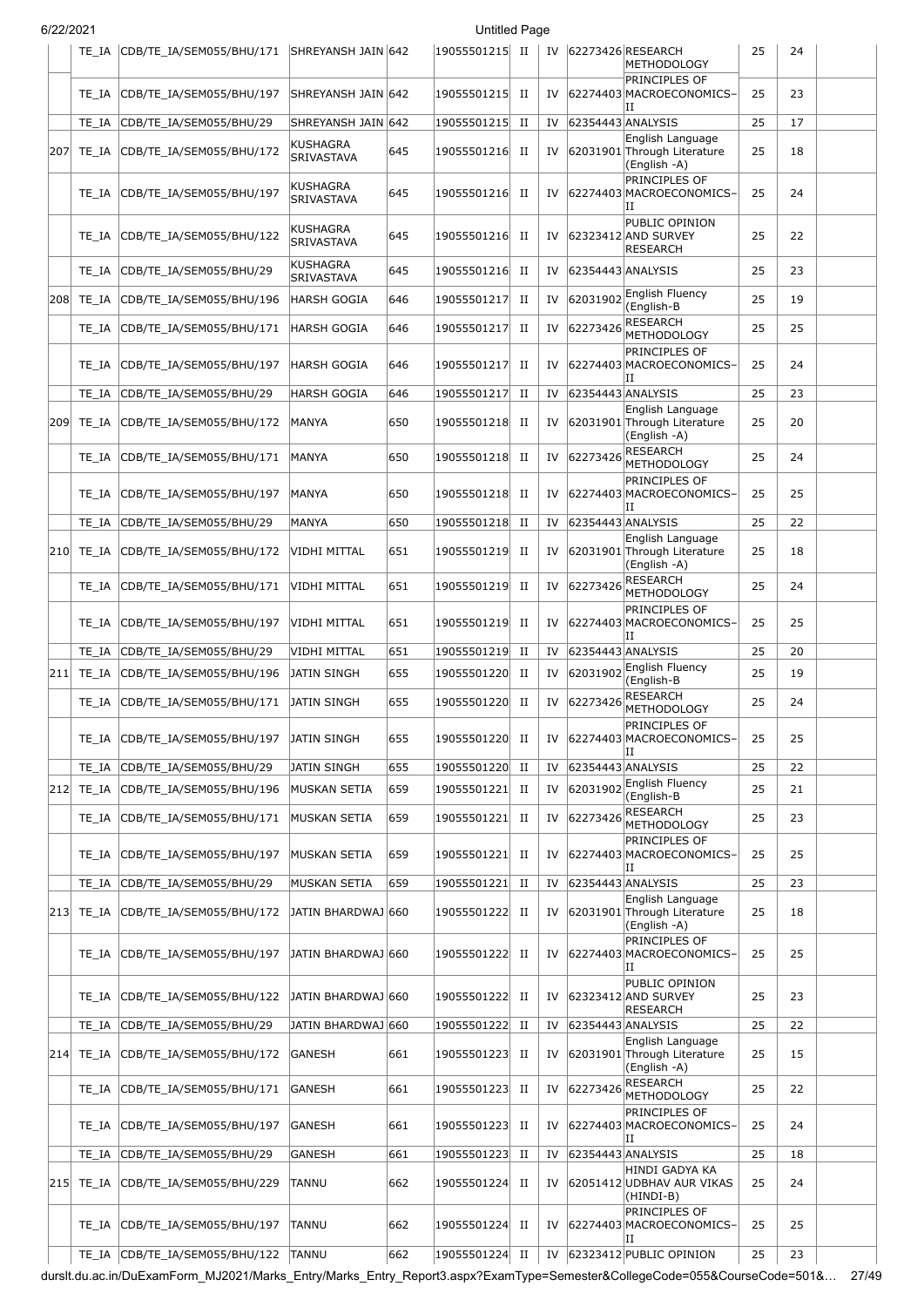|     |               |                                |                     |     |             |             |    |                   | <b>AND SURVEY</b><br><b>RESEARCH</b>                                 |    |    |  |
|-----|---------------|--------------------------------|---------------------|-----|-------------|-------------|----|-------------------|----------------------------------------------------------------------|----|----|--|
|     | TE IA         | CDB/TE_IA/SEM055/BHU/29        | <b>TANNU</b>        | 662 | 19055501224 | $_{\rm II}$ | IV | 62354443 ANALYSIS |                                                                      | 25 | 23 |  |
| 216 | TE_IA         | CDB/TE_IA/SEM055/BHU/196       | <b>VIPUL DABAS</b>  | 663 | 19055501225 | П           | IV | 62031902          | English Fluency                                                      | 25 | 18 |  |
|     | TE_IA         | CDB/TE_IA/SEM055/BHU/197       | <b>VIPUL DABAS</b>  | 663 | 19055501225 | $_{\rm II}$ | IV |                   | (English-B<br>PRINCIPLES OF<br>62274403 MACROECONOMICS-<br>IΙ        | 25 | 25 |  |
|     | TE IA         | CDB/TE_IA/SEM055/BHU/122       | VIPUL DABAS         | 663 | 19055501225 | П           | IV |                   | PUBLIC OPINION<br>62323412 AND SURVEY<br><b>RESEARCH</b>             | 25 | 20 |  |
|     | TE IA         | CDB/TE_IA/SEM055/BHU/29        | <b>VIPUL DABAS</b>  | 663 | 19055501225 | $_{\rm II}$ | IV |                   | 62354443 ANALYSIS                                                    | 25 | 15 |  |
| 217 | TE IA         | CDB/TE_IA/SEM055/BHU/172       | PULKIT BATRA        | 665 | 19055501226 | П           | IV |                   | English Language<br>62031901 Through Literature<br>(English -A)      | 25 | 18 |  |
|     | TE_IA         | CDB/TE_IA/SEM055/BHU/171       | PULKIT BATRA        | 665 | 19055501226 | $_{\rm II}$ | IV | 62273426          | <b>RESEARCH</b><br><b>METHODOLOGY</b>                                | 25 | 23 |  |
|     | TE IA         | CDB/TE_IA/SEM055/BHU/197       | PULKIT BATRA        | 665 | 19055501226 | П           | IV |                   | PRINCIPLES OF<br>62274403 MACROECONOMICS-<br>IΙ                      | 25 | 23 |  |
|     | TE IA         | CDB/TE_IA/SEM055/BHU/29        | PULKIT BATRA        | 665 | 19055501226 | $_{\rm II}$ | IV |                   | 62354443 ANALYSIS                                                    | 25 | 19 |  |
|     | $ 218 $ TE_IA | CDB/TE IA/SEM055/BHU/172       | HARSH SHEORAN 666   |     | 19055501227 | $_{\rm II}$ | IV |                   | English Language<br>62031901 Through Literature<br>(English -A)      | 25 | 18 |  |
|     | TE IA         | CDB/TE IA/SEM055/BHU/197       | HARSH SHEORAN 666   |     | 19055501227 | П           | IV |                   | PRINCIPLES OF<br>62274403 MACROECONOMICS-<br>IΙ                      | 25 | 24 |  |
|     | TE IA         | CDB/TE_IA/SEM055/BHU/122       | HARSH SHEORAN 666   |     | 19055501227 | П           | IV |                   | PUBLIC OPINION<br>62323412 AND SURVEY<br><b>RESEARCH</b>             | 25 | 23 |  |
|     | TE IA         | CDB/TE_IA/SEM055/BHU/29        | HARSH SHEORAN 666   |     | 19055501227 | $_{\rm II}$ | IV |                   | 62354443 ANALYSIS                                                    | 25 | 24 |  |
| 219 | TE IA         | CDB/TE_IA/SEM055/BHU/1         | VINAYAK PANDEY  667 |     | 19055501228 | П           | IV |                   | HINDI GADYA KA<br>62051413 UDBHAV AUR VIKAS<br>(HINDI-C)             | 25 | 22 |  |
|     | TE_IA         | CDB/TE_IA/SEM055/BHU/171       | VINAYAK PANDEY 667  |     | 19055501228 | П           | IV | 62273426          | <b>RESEARCH</b><br><b>METHODOLOGY</b>                                | 25 | 24 |  |
|     | TE IA         | CDB/TE_IA/SEM055/BHU/197       | VINAYAK PANDEY 667  |     | 19055501228 | $_{\rm II}$ | IV |                   | PRINCIPLES OF<br>62274403 MACROECONOMICS-<br>IΙ                      | 25 | 25 |  |
|     | TE IA         | CDB/TE_IA/SEM055/BHU/29        | VINAYAK PANDEY 667  |     | 19055501228 | $_{\rm II}$ | IV | 62354443 ANALYSIS |                                                                      | 25 | 18 |  |
| 220 | TE IA         | CDB/TE_IA/SEM055/BHU/172       | ROHIT               | 677 | 19055501229 | П           | IV |                   | English Language<br>62031901 Through Literature<br>(English -A)      | 25 | 17 |  |
|     | TE_IA         | CDB/TE IA/SEM055/BHU/171       | <b>ROHIT</b>        | 677 | 19055501229 | $_{\rm II}$ | IV | 62273426          | <b>RESEARCH</b><br>METHODOLOGY                                       | 25 | 23 |  |
|     | TE IA         | CDB/TE IA/SEM055/BHU/197       | ROHIT               | 677 | 19055501229 | $_{\rm II}$ | IV |                   | PRINCIPLES OF<br>62274403 MACROECONOMICS-<br>IΙ                      | 25 | 25 |  |
|     | TE IA         | CDB/TE_IA/SEM055/BHU/183       | ROHIT               | 677 | 19055501229 | П           | IV |                   | <b>INTRODUCTION TO</b><br>62324407 INTERNATIONAL<br><b>RELATIONS</b> | 25 | 21 |  |
| 221 |               | TE IA CDB/TE IA/SEM055/BHU/179 | NITESH              | 669 | 19055501231 | П           | IV |                   | HINDI GADYA :<br>62051404 UDBHAV AUR VIKAS<br>(HINDI-A)              | 25 | 20 |  |
|     | TE IA         | CDB/TE_IA/SEM055/BHU/197       | NITESH              | 669 | 19055501231 | П           | IV |                   | PRINCIPLES OF<br>62274403 MACROECONOMICS-<br>IΙ                      | 25 | 24 |  |
|     | TE IA         | CDB/TE IA/SEM055/BHU/122       | NITESH              | 669 | 19055501231 | П           | IV |                   | PUBLIC OPINION<br>62323412 AND SURVEY<br>RESEARCH                    | 25 | 21 |  |
|     | TE_IA         | CDB/TE_IA/SEM055/BHU/29        | <b>NITESH</b>       | 669 | 19055501231 | П           | IV |                   | 62354443 ANALYSIS<br>Literature in Social                            | 25 | 22 |  |
| 222 | TE_IA         | CDB/TE IA/SEM055/BHU/123       | KUMAR ADITYA        | 670 | 19055501232 | П           | IV | 12033909          | <b>Spaces</b>                                                        | 25 | 20 |  |
|     | TE IA         | CDB/TE_IA/SEM055/BHU/172       | KUMAR ADITYA        | 670 | 19055501232 | П           | IV |                   | English Language<br>62031901 Through Literature<br>(English -A)      | 25 | 18 |  |
|     | TE_IA         | CDB/TE_IA/SEM055/BHU/197       | KUMAR ADITYA        | 670 | 19055501232 | П           | IV |                   | PRINCIPLES OF<br>62274403 MACROECONOMICS-<br>Η                       | 25 | 25 |  |
|     | TE IA         | CDB/TE_IA/SEM055/BHU/183       | KUMAR ADITYA        | 670 | 19055501232 | П           | IV |                   | <b>INTRODUCTION TO</b><br>62324407 INTERNATIONAL<br><b>RELATIONS</b> | 25 | 20 |  |
| 223 | TE_IA         | CDB/TE_IA/SEM055/BHU/179       | NIKHIL SWAMI        | 671 | 19055501233 | П           | IV |                   | HINDI GADYA :<br>62051404 UDBHAV AUR VIKAS<br>(HINDI-A)              | 25 | 20 |  |
|     | TE_IA         | CDB/TE_IA/SEM055/BHU/228       | NIKHIL SWAMI        | 671 | 19055501233 | $_{\rm II}$ | IV | 62053408          | VIGYAPAN OR HINDI<br>BHASHA                                          | 25 | 14 |  |
|     | TE IA         | CDB/TE_IA/SEM055/BHU/197       | NIKHIL SWAMI        | 671 | 19055501233 | П           | IV |                   | PRINCIPLES OF<br>62274403 MACROECONOMICS-<br>IΙ                      | 25 | 25 |  |
|     | TE IA         | CDB/TE_IA/SEM055/BHU/183       | NIKHIL SWAMI        | 671 | 19055501233 | П           | IV |                   | <b>INTRODUCTION TO</b><br>62324407 INTERNATIONAL<br><b>RELATIONS</b> | 25 | 19 |  |
|     | 224 TE_IA     | CDB/TE_IA/SEM055/BHU/179       | MOHD HASHIM         | 673 | 19055501235 | П           | IV |                   | 62051404 HINDI GADYA:<br>UDBHAV AUR VIKAS                            | 25 | 22 |  |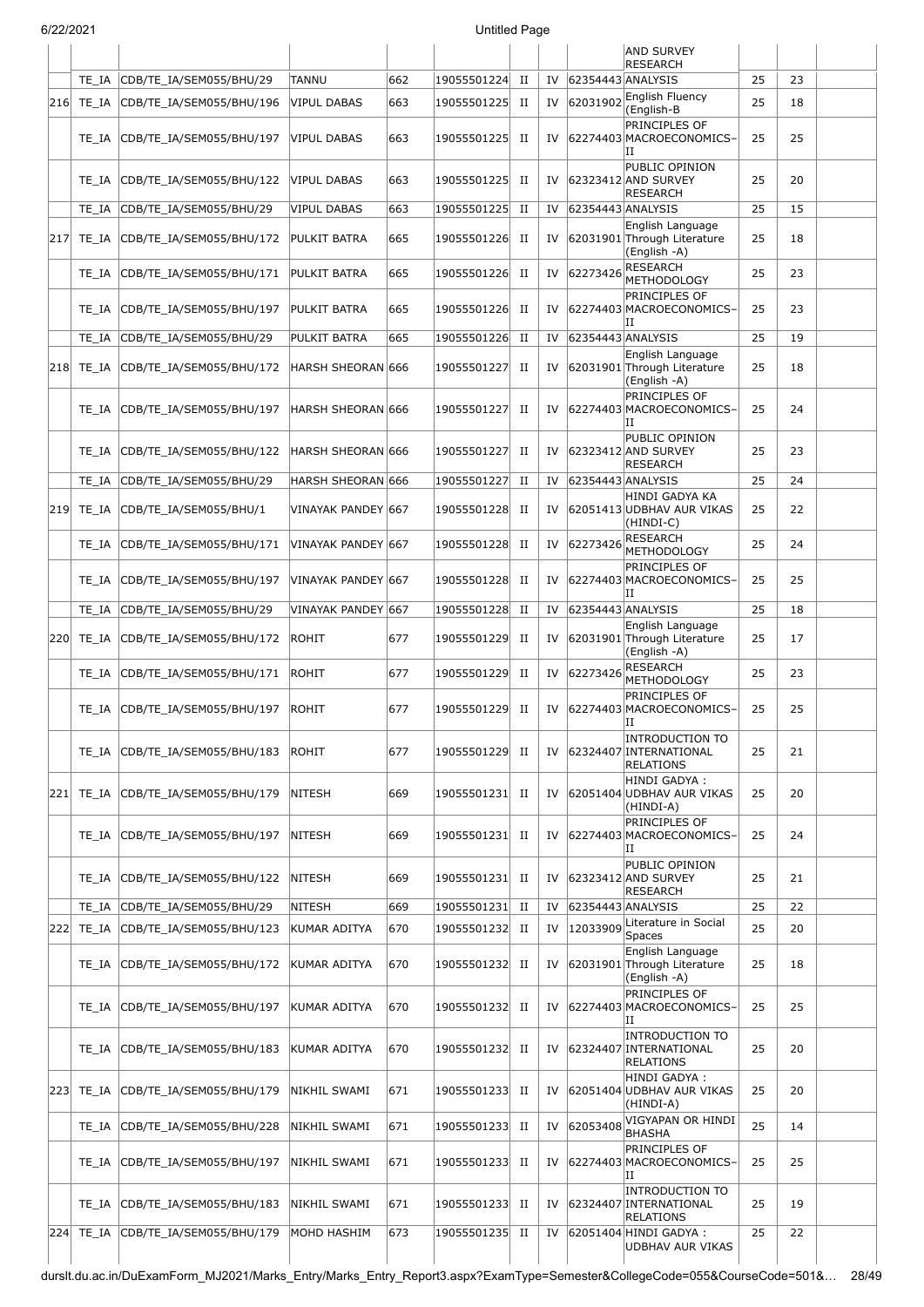| 6/22/2021 |       |                          |                             |     | <b>Untitled Page</b> |             |    |          |                                                                      |    |    |  |
|-----------|-------|--------------------------|-----------------------------|-----|----------------------|-------------|----|----------|----------------------------------------------------------------------|----|----|--|
|           |       |                          |                             |     |                      |             |    |          | (HINDI-A)                                                            |    |    |  |
|           | TE IA | CDB/TE_IA/SEM055/BHU/197 | MOHD HASHIM                 | 673 | 19055501235          | H           | IV |          | <b>PRINCIPLES OF</b><br>62274403 MACROECONOMICS-<br>IΙ               | 25 | 25 |  |
|           | TE IA | CDB/TE_IA/SEM055/BHU/122 | MOHD HASHIM                 | 673 | 19055501235          | П           | IV |          | PUBLIC OPINION<br>62323412 AND SURVEY<br><b>RESEARCH</b>             | 25 | 22 |  |
|           | TE IA | CDB/TE_IA/SEM055/BHU/183 | MOHD HASHIM                 | 673 | 19055501235          | П           | IV |          | <b>INTRODUCTION TO</b><br>62324407 INTERNATIONAL<br><b>RELATIONS</b> | 25 | 22 |  |
| 225       | TE IA | CDB/TE IA/SEM055/BHU/172 | <b>DIKSHANT</b><br>YADAV    | 674 | 19055501236          | П           | IV |          | English Language<br>62031901 Through Literature<br>(English -A)      | 25 | 18 |  |
|           | TE IA | CDB/TE_IA/SEM055/BHU/197 | DIKSHANT<br>YADAV           | 674 | 19055501236          | П           | IV |          | PRINCIPLES OF<br>62274403 MACROECONOMICS-<br>IΙ                      | 25 | 25 |  |
|           | TE IA | CDB/TE_IA/SEM055/BHU/122 | <b>DIKSHANT</b><br>YADAV    | 674 | 19055501236          | П           | IV |          | PUBLIC OPINION<br>62323412 AND SURVEY<br><b>RESEARCH</b>             | 25 | 23 |  |
|           | TE IA | CDB/TE_IA/SEM055/BHU/183 | <b>DIKSHANT</b><br>YADAV    | 674 | 19055501236          | П           | IV |          | <b>INTRODUCTION TO</b><br>62324407 INTERNATIONAL<br><b>RELATIONS</b> | 25 | 19 |  |
| 226       | TE IA | CDB/TE_IA/SEM055/BHU/179 | <b>VIKAS</b>                | 675 | 19055501237          | П           | IV |          | HINDI GADYA :<br>62051404 UDBHAV AUR VIKAS<br>(HINDI-A)              | 25 | 21 |  |
|           | TE IA | CDB/TE IA/SEM055/BHU/197 | VIKAS                       | 675 | 19055501237          | П           | IV |          | PRINCIPLES OF<br>62274403 MACROECONOMICS-<br>IΙ                      | 25 | 23 |  |
|           | TE_IA | CDB/TE_IA/SEM055/BHU/219 | <b>VIKAS</b>                | 675 | 19055501237          | П           | IV | 62313465 | History and<br>Archaeology                                           | 25 | 23 |  |
|           | TE IA | CDB/TE_IA/SEM055/BHU/183 | <b>VIKAS</b>                | 675 | 19055501237          | П           | IV |          | <b>INTRODUCTION TO</b><br>62324407 INTERNATIONAL<br><b>RELATIONS</b> | 25 | 20 |  |
| 227       | TE IA | CDB/TE_IA/SEM055/BHU/179 | <b>PARYAS</b>               | 676 | 19055501238          | $_{\rm II}$ | IV |          | HINDI GADYA :<br>62051404 UDBHAV AUR VIKAS<br>(HINDI-A)              | 25 | 20 |  |
|           | TE IA | CDB/TE_IA/SEM055/BHU/197 | PARYAS                      | 676 | 19055501238          | П           | IV |          | PRINCIPLES OF<br>62274403 MACROECONOMICS-<br>IΙ                      | 25 | 23 |  |
|           | TE IA | CDB/TE_IA/SEM055/BHU/219 | <b>PARYAS</b>               | 676 | 19055501238          | П           | IV |          | $ 62313465 $ History and<br>Archaeology                              | 25 | 19 |  |
|           | TE_IA | CDB/TE_IA/SEM055/BHU/183 | <b>PARYAS</b>               | 676 | 19055501238          | $_{\rm II}$ | IV |          | <b>INTRODUCTION TO</b><br>62324407 INTERNATIONAL<br><b>RELATIONS</b> | 25 | 20 |  |
| 228       | TE IA | CDB/TE_IA/SEM055/BHU/172 | SHIVANGI                    | 680 | 19055501239          | П           | IV |          | English Language<br>62031901 Through Literature<br>(English -A)      | 25 | 17 |  |
|           | TE IA | CDB/TE_IA/SEM055/BHU/197 | SHIVANGI                    | 680 | 19055501239          | П           | IV |          | PRINCIPLES OF<br>62274403 MACROECONOMICS-<br>IΙ                      | 25 | 25 |  |
|           | TE IA | CDB/TE_IA/SEM055/BHU/219 | SHIVANGI                    | 680 | 19055501239          | $_{\rm II}$ | IV | 62313465 | History and<br>Archaeology                                           | 25 | 23 |  |
|           | TE IA | CDB/TE_IA/SEM055/BHU/183 | SHIVANGI                    | 680 | 19055501239          | П           | IV |          | <b>INTRODUCTION TO</b><br>62324407 INTERNATIONAL<br><b>RELATIONS</b> | 25 | 22 |  |
| 229       | TE_IA | CDB/TE_IA/SEM055/BHU/179 | ANKIT KUMAR                 | 682 | 19055501240          | П           | IV |          | HINDI GADYA :<br>62051404 UDBHAV AUR VIKAS<br>(HINDI-A)              | 25 | 21 |  |
|           | TE IA | CDB/TE_IA/SEM055/BHU/197 | ANKIT KUMAR                 | 682 | 19055501240          | П           | IV |          | PRINCIPLES OF<br>62274403 MACROECONOMICS-<br>IΙ                      | 25 | 25 |  |
|           | TE IA | CDB/TE_IA/SEM055/BHU/219 | ANKIT KUMAR                 | 682 | 19055501240          | П           | IV | 62313465 | History and<br>Archaeology                                           | 25 | 22 |  |
|           | TE IA | CDB/TE_IA/SEM055/BHU/183 | ANKIT KUMAR                 | 682 | 19055501240          | П           | IV |          | <b>INTRODUCTION TO</b><br>62324407 INTERNATIONAL<br><b>RELATIONS</b> | 25 | 22 |  |
| 230       | TE IA | CDB/TE_IA/SEM055/BHU/179 | PARAS                       | 683 | 19055501241          | П           | IV |          | HINDI GADYA :<br>62051404 UDBHAV AUR VIKAS<br>(HINDI-A)              | 25 | 21 |  |
|           | TE IA | CDB/TE_IA/SEM055/BHU/197 | PARAS                       | 683 | 19055501241          | П           | IV |          | PRINCIPLES OF<br>62274403 MACROECONOMICS-<br>IΙ                      | 25 | 24 |  |
|           | TE IA | CDB/TE_IA/SEM055/BHU/122 | <b>PARAS</b>                | 683 | 19055501241          | П           | IV |          | PUBLIC OPINION<br>62323412 AND SURVEY<br><b>RESEARCH</b>             | 25 | 22 |  |
|           | TE IA | CDB/TE_IA/SEM055/BHU/183 | PARAS                       | 683 | 19055501241          | П           | IV |          | <b>INTRODUCTION TO</b><br>62324407 INTERNATIONAL<br><b>RELATIONS</b> | 25 | 20 |  |
| 231       | TE_IA | CDB/TE_IA/SEM055/BHU/123 | PRIYANKA<br><b>BHARDWAJ</b> | 684 | 19055501242          | $_{\rm II}$ | IV | 12033909 | Literature in Social<br><b>Spaces</b>                                | 25 | 17 |  |
|           | TE IA | CDB/TE_IA/SEM055/BHU/179 | PRIYANKA<br><b>BHARDWAJ</b> | 684 | 19055501242          | П           | IV |          | HINDI GADYA :<br>62051404 UDBHAV AUR VIKAS<br>(HINDI-A)              | 25 | 20 |  |
|           | TE IA | CDB/TE_IA/SEM055/BHU/197 | PRIYANKA<br><b>BHARDWAJ</b> | 684 | 19055501242          | п           | IV |          | PRINCIPLES OF<br>62274403 MACROECONOMICS-<br>ΙI                      | 25 | 25 |  |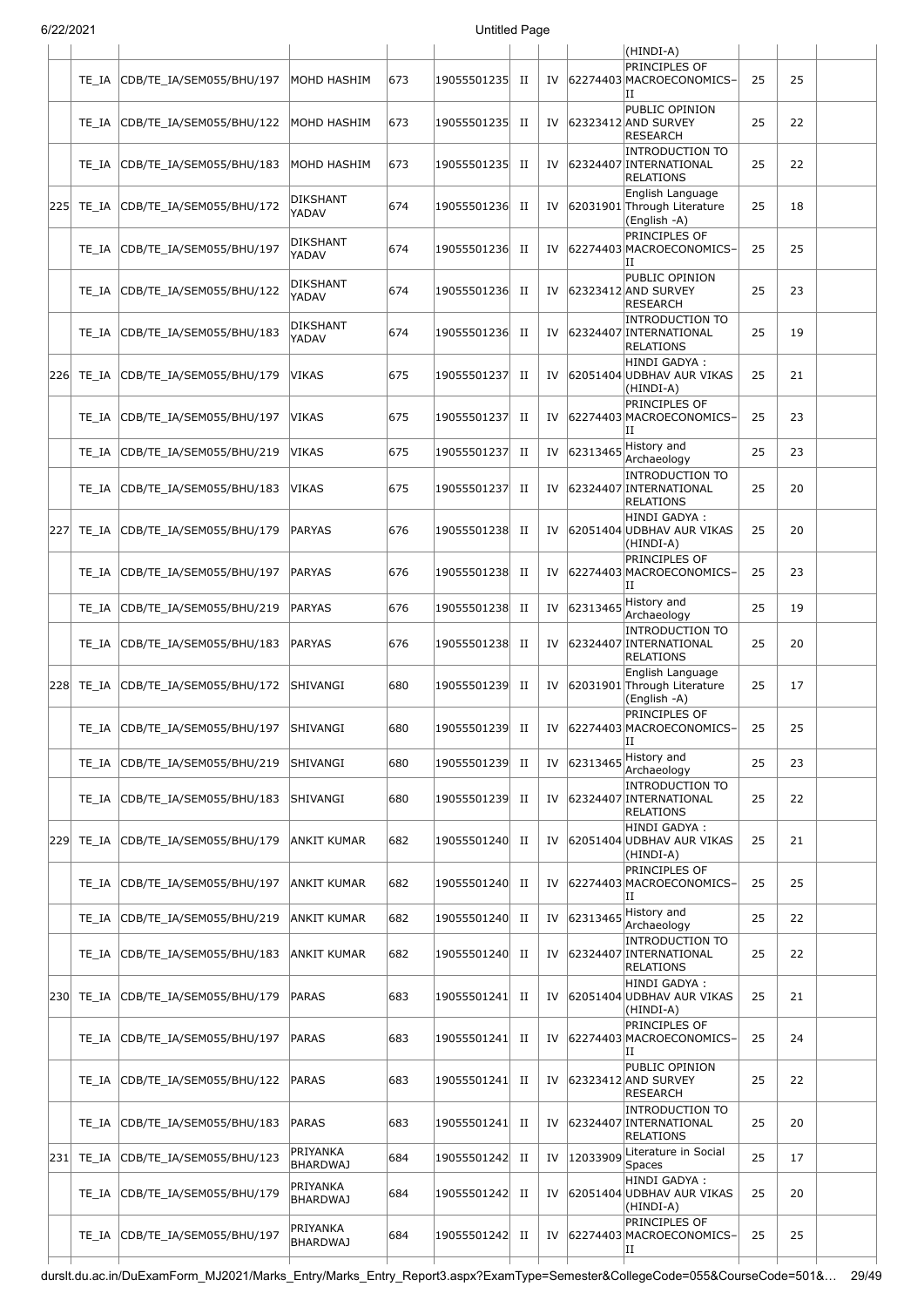| 6/22/2021 |
|-----------|

| 2222021 |           | TE_IA CDB/TE_IA/SEM055/BHU/183     | PRIYANKA<br><b>BHARDWAJ</b> | 684 | onuucu rayc<br> 19055501242  II |             |    |          | IV 62324407 INTRODUCTION TO<br>INTERNATIONAL<br><b>RELATIONS</b>     | 25 | 22 |  |
|---------|-----------|------------------------------------|-----------------------------|-----|---------------------------------|-------------|----|----------|----------------------------------------------------------------------|----|----|--|
|         |           | 232 TE_IA CDB/TE_IA/SEM055/BHU/179 | MANISH SHARMA 685           |     | 19055501243 II                  |             | IV |          | HINDI GADYA:<br>62051404 UDBHAV AUR VIKAS<br>(HINDI-A)               | 25 | 20 |  |
|         | TE IA     | CDB/TE_IA/SEM055/BHU/197           | MANISH SHARMA 685           |     | 19055501243                     | П           | IV |          | PRINCIPLES OF<br>62274403 MACROECONOMICS-<br>Н                       | 25 | 25 |  |
|         | TE IA     | CDB/TE IA/SEM055/BHU/122           | MANISH SHARMA  685          |     | 19055501243                     | П           | IV |          | PUBLIC OPINION<br>62323412 AND SURVEY<br><b>RESEARCH</b>             | 25 | 23 |  |
|         | TE IA     | CDB/TE_IA/SEM055/BHU/183           | MANISH SHARMA  685          |     | 19055501243                     | П           | IV |          | <b>INTRODUCTION TO</b><br>62324407 INTERNATIONAL<br><b>RELATIONS</b> | 25 | 23 |  |
|         | 233 TE IA | CDB/TE_IA/SEM055/BHU/179           | MEGHA BHARTI                | 687 | 19055501245                     | П           | IV |          | HINDI GADYA :<br>62051404 UDBHAV AUR VIKAS<br>(HINDI-A)              | 25 | 21 |  |
|         | TE IA     | CDB/TE_IA/SEM055/BHU/197           | MEGHA BHARTI                | 687 | 19055501245                     | П           | IV |          | PRINCIPLES OF<br>62274403 MACROECONOMICS-<br>IΙ                      | 25 | 24 |  |
|         | TE IA     | CDB/TE_IA/SEM055/BHU/122           | MEGHA BHARTI                | 687 | 19055501245                     | п           | IV |          | PUBLIC OPINION<br>62323412 AND SURVEY<br><b>RESEARCH</b>             | 25 | 23 |  |
|         | TE IA     | CDB/TE_IA/SEM055/BHU/183           | MEGHA BHARTI                | 687 | 19055501245                     | П           | IV |          | <b>INTRODUCTION TO</b><br>62324407 INTERNATIONAL<br>RELATIONS        | 25 | 22 |  |
| 234     | TE IA     | CDB/TE_IA/SEM055/BHU/172           | JHANVI CHUGH                | 688 | 19055501246                     | П           | IV |          | English Language<br>62031901 Through Literature<br>(English -A)      | 25 | 15 |  |
|         | TE IA     | CDB/TE IA/SEM055/BHU/171           | JHANVI CHUGH                | 688 | 19055501246                     | П           | IV | 62273426 | <b>RESEARCH</b><br><b>METHODOLOGY</b>                                | 25 | 24 |  |
|         |           | TE_IA CDB/TE_IA/SEM055/BHU/197     | JHANVI CHUGH                | 688 | 19055501246                     | П           | IV |          | PRINCIPLES OF<br>62274403 MACROECONOMICS-<br>IΙ                      | 25 | 24 |  |
|         | TE IA     | CDB/TE_IA/SEM055/BHU/183           | JHANVI CHUGH                | 688 | 19055501246                     | П           | IV |          | <b>INTRODUCTION TO</b><br>62324407 INTERNATIONAL<br><b>RELATIONS</b> | 25 | 22 |  |
|         |           | 235 TE_IA CDB/TE_IA/SEM055/BHU/179 | <b>SHIKHA</b>               | 689 | 19055501247                     | П           | IV |          | HINDI GADYA :<br>62051404 UDBHAV AUR VIKAS<br>(HINDI-A)              | 25 | 21 |  |
|         | TE IA     | CDB/TE_IA/SEM055/BHU/228           | SHIKHA                      | 689 | 19055501247                     | П           | IV | 62053408 | VIGYAPAN OR HINDI<br><b>BHASHA</b>                                   | 25 | 21 |  |
|         | TE IA     | CDB/TE IA/SEM055/BHU/197           | <b>SHIKHA</b>               | 689 | 19055501247                     | П           | IV |          | PRINCIPLES OF<br>62274403 MACROECONOMICS-<br>IΙ                      | 25 | 25 |  |
|         |           | TE IA CDB/TE IA/SEM055/BHU/183     | <b>SHIKHA</b>               | 689 | 19055501247                     | П           |    |          | INTRODUCTION TO<br>IV 62324407 INTERNATIONAL<br><b>RELATIONS</b>     | 25 | 23 |  |
| 236     | TE IA     | CDB/TE_IA/SEM055/BHU/229           | PAVITER SINGH               | 690 | 19055501248                     | П           | IV |          | HINDI GADYA KA<br>62051412 UDBHAV AUR VIKAS<br>(HINDI-B)             | 25 | 23 |  |
|         | TE IA     | CDB/TE_IA/SEM055/BHU/197           | PAVITER SINGH               | 690 | 19055501248                     | П           | IV |          | PRINCIPLES OF<br>62274403 MACROECONOMICS-<br>П                       | 25 | 25 |  |
|         | TE IA     | CDB/TE_IA/SEM055/BHU/122           | PAVITER SINGH               | 690 | 19055501248                     | П           | IV |          | PUBLIC OPINION<br>62323412 AND SURVEY<br>RESEARCH                    | 25 | 23 |  |
|         | TE IA     | CDB/TE IA/SEM055/BHU/183           | PAVITER SINGH               | 690 | 19055501248                     | П           | IV |          | INTRODUCTION TO<br>62324407 INTERNATIONAL<br><b>RELATIONS</b>        | 25 | 23 |  |
| 237     | TE IA     | CDB/TE IA/SEM055/BHU/196           | <b>PARSOON</b><br>AWASTHI   | 691 | 19055501249                     | $_{\rm II}$ | IV | 62031902 | <b>English Fluency</b><br>(English-B                                 | 25 | 21 |  |
|         | TE IA     | CDB/TE_IA/SEM055/BHU/171           | <b>PARSOON</b><br>AWASTHI   | 691 | 19055501249                     | П           | IV | 62273426 | RESEARCH<br>METHODOLOGY                                              | 25 | 23 |  |
|         | TE IA     | CDB/TE_IA/SEM055/BHU/197           | PARSOON<br><b>AWASTHI</b>   | 691 | 19055501249                     | П           | IV |          | PRINCIPLES OF<br>62274403 MACROECONOMICS-<br>IΙ                      | 25 | 25 |  |
|         | TE IA     | CDB/TE_IA/SEM055/BHU/183           | PARSOON<br><b>AWASTHI</b>   | 691 | 19055501249                     | п           | IV |          | <b>INTRODUCTION TO</b><br>62324407 INTERNATIONAL<br><b>RELATIONS</b> | 25 | 23 |  |
| 238     | TE IA     | CDB/TE_IA/SEM055/BHU/172           | NIKKI ANTIL                 | 692 | 19055501250                     | П           | IV |          | English Language<br>62031901 Through Literature<br>(English -A)      | 25 | 18 |  |
|         | TE IA     | CDB/TE_IA/SEM055/BHU/197           | NIKKI ANTIL                 | 692 | 19055501250                     | П           | IV |          | PRINCIPLES OF<br>62274403 MACROECONOMICS-<br>Н                       | 25 | 25 |  |
|         | TE IA     | CDB/TE_IA/SEM055/BHU/122           | NIKKI ANTIL                 | 692 | 19055501250                     | п           | IV |          | PUBLIC OPINION<br>62323412 AND SURVEY<br><b>RESEARCH</b>             | 25 | 22 |  |
|         | TE IA     | CDB/TE_IA/SEM055/BHU/183           | NIKKI ANTIL                 | 692 | 19055501250                     | П           | IV |          | <b>INTRODUCTION TO</b><br>62324407 INTERNATIONAL<br>RELATIONS        | 25 | 22 |  |
|         |           | 239 TE_IA CDB/TE_IA/SEM055/BHU/179 | NEHA                        | 693 | 19055501251                     | П           | IV |          | HINDI GADYA :<br>62051404 UDBHAV AUR VIKAS<br>(HINDI-A)              | 25 | 20 |  |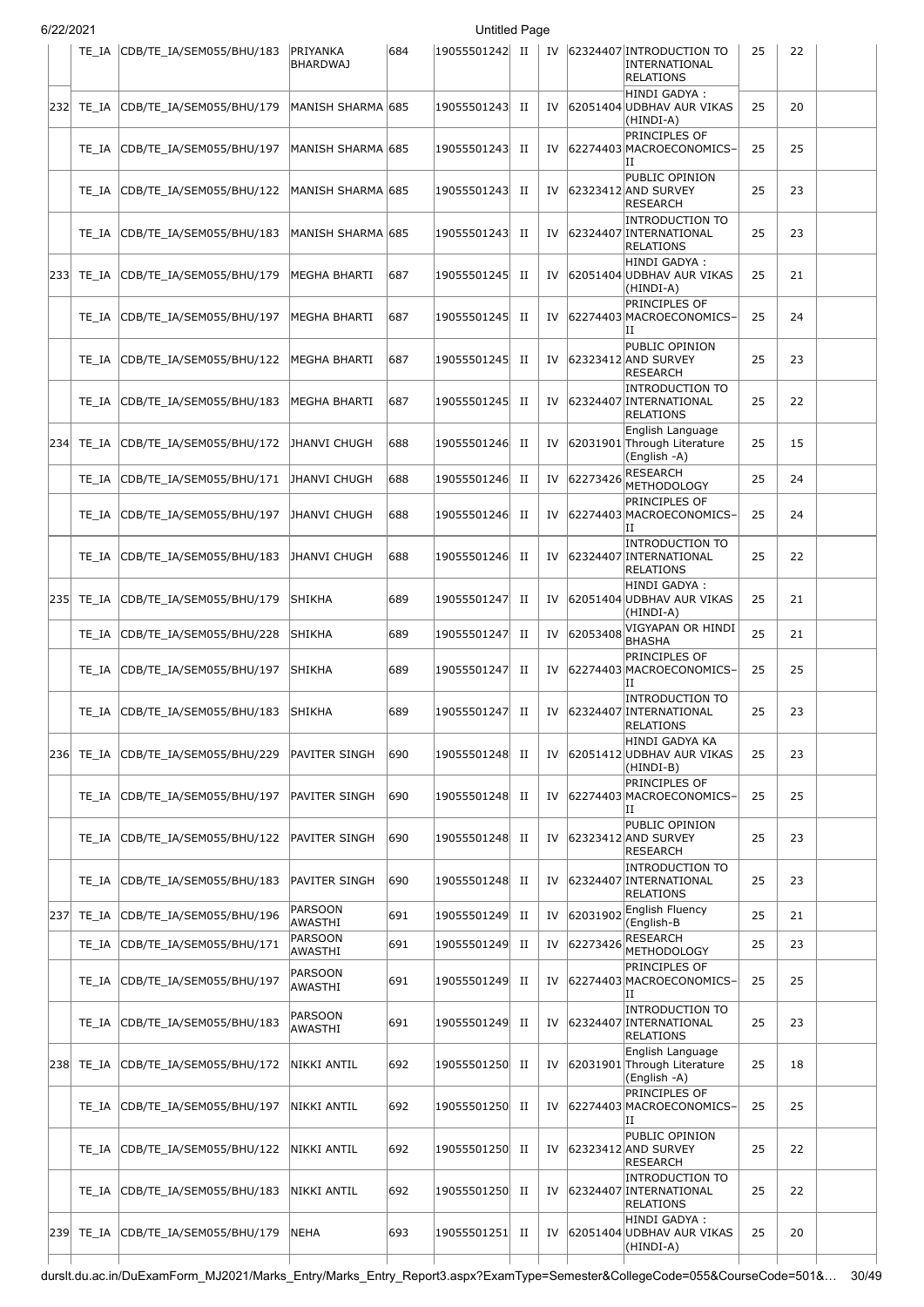| 6/22/2021 |  |
|-----------|--|
|           |  |

|     | TE IA          | CDB/TE_IA/SEM055/BHU/197                            | <b>NEHA</b>                  | 693        | 19055501251  II               |             |          |                   | IV 62274403 PRINCIPLES OF<br>MACROECONOMICS-<br>IΗ                                  | 25              | 25       |  |
|-----|----------------|-----------------------------------------------------|------------------------------|------------|-------------------------------|-------------|----------|-------------------|-------------------------------------------------------------------------------------|-----------------|----------|--|
|     | TE IA          | CDB/TE_IA/SEM055/BHU/219                            | <b>NEHA</b>                  | 693        | 19055501251                   | $_{\rm II}$ | IV       | 62313465          | History and                                                                         | $\overline{25}$ | 23       |  |
|     | TE IA          | CDB/TE IA/SEM055/BHU/183                            | NEHA                         | 693        | 19055501251                   | П           | IV       |                   | Archaeology<br><b>INTRODUCTION TO</b><br>62324407 INTERNATIONAL<br><b>RELATIONS</b> | 25              | 23       |  |
|     | 240 TE IA      | CDB/TE_IA/SEM055/BHU/179                            | KULSUM                       | 694        | 19055501252                   | П           | IV       |                   | HINDI GADYA:<br>62051404 UDBHAV AUR VIKAS<br>(HINDI-A)                              | 25              | 20       |  |
|     | TE IA          | CDB/TE_IA/SEM055/BHU/197                            | KULSUM                       | 694        | 19055501252                   | П           | IV       |                   | PRINCIPLES OF<br>62274403 MACROECONOMICS-<br>IΗ                                     | 25              | 25       |  |
|     | TE IA          | CDB/TE_IA/SEM055/BHU/122                            | KULSUM                       | 694        | 19055501252                   | П           | IV       |                   | PUBLIC OPINION<br>62323412 AND SURVEY<br>RESEARCH                                   | 25              | 23       |  |
|     | TE IA          | CDB/TE_IA/SEM055/BHU/183                            | <b>KULSUM</b>                | 694        | 19055501252                   | П           | IV       |                   | <b>INTRODUCTION TO</b><br>62324407 INTERNATIONAL<br><b>RELATIONS</b>                | 25              | 23       |  |
|     | 241 TE_IA      | CDB/TE_IA/SEM055/BHU/179                            | NANDU                        | 695        | 19055501253                   | П           | IV       |                   | HINDI GADYA:<br>62051404 UDBHAV AUR VIKAS<br>(HINDI-A)                              | 25              | 22       |  |
|     | TE IA          | CDB/TE_IA/SEM055/BHU/197                            | <b>NANDU</b>                 | 695        | 19055501253                   | П           | IV       |                   | PRINCIPLES OF<br>62274403 MACROECONOMICS-<br>IΗ                                     | 25              | 25       |  |
|     | TE IA          | CDB/TE_IA/SEM055/BHU/219                            | NANDU                        | 695        | 19055501253                   | П           | IV       | 62313465          | History and<br>Archaeology                                                          | 25              | 22       |  |
|     | TE IA          | CDB/TE_IA/SEM055/BHU/183                            | NANDU                        | 695        | 19055501253                   | П           | IV       |                   | <b>INTRODUCTION TO</b><br>62324407 INTERNATIONAL<br><b>RELATIONS</b>                | 25              | 22       |  |
| 242 | TE_IA          | CDB/TE_IA/SEM055/BHU/123                            | TANYA SHARMA                 | 696        | 19055501254                   | П           | IV       | 12033909          | Literature in Social<br><b>Spaces</b>                                               | 25              | 19       |  |
|     | TE IA          | CDB/TE_IA/SEM055/BHU/172                            | TANYA SHARMA                 | 696        | 19055501254                   | П           | IV       |                   | English Language<br>62031901 Through Literature<br>(English -A)                     | 25              | 18       |  |
|     | TE IA          | CDB/TE_IA/SEM055/BHU/197                            | TANYA SHARMA                 | 696        | 19055501254                   | П           | IV       |                   | PRINCIPLES OF<br>62274403 MACROECONOMICS-<br>IΗ                                     | 25              | 25       |  |
|     | TE IA          | CDB/TE_IA/SEM055/BHU/183                            | TANYA SHARMA                 | 696        | 19055501254                   | п           | IV       |                   | <b>INTRODUCTION TO</b><br>62324407 INTERNATIONAL<br><b>RELATIONS</b>                | 25              | 21       |  |
|     | 243 TE_IA      | CDB/TE_IA/SEM055/BHU/179                            | <b>TARUN</b>                 | 697        | 19055501255                   | П           | IV       |                   | HINDI GADYA :<br>62051404 UDBHAV AUR VIKAS<br>(HINDI-A)                             | 25              | 21       |  |
|     | TE IA          | CDB/TE_IA/SEM055/BHU/197                            | <b>TARUN</b>                 | 697        | 19055501255                   | П           | IV       |                   | PRINCIPLES OF<br>62274403 MACROECONOMICS-<br>IΗ                                     | 25              | 25       |  |
|     | TE_IA          | CDB/TE IA/SEM055/BHU/122                            | TARUN                        | 697        | 19055501255                   | П           | IV       |                   | PUBLIC OPINION<br>62323412 AND SURVEY<br>RESEARCH                                   | 25              | 21       |  |
|     | TE IA          | CDB/TE IA/SEM055/BHU/183                            | <b>TARUN</b>                 | 697        | 19055501255                   | П           | IV       |                   | <b>INTRODUCTION TO</b><br>62324407 INTERNATIONAL<br><b>RELATIONS</b>                | 25              | 20       |  |
|     | 244 TE IA      | CDB/TE IA/SEM055/BHU/179                            | RAHUL KUMAR                  | 699        | 19055501256                   | П           | IV       |                   | HINDI GADYA :<br>62051404 UDBHAV AUR VIKAS<br>(HINDI-A)<br>PRINCIPLES OF            | 25              | 21       |  |
|     | TE IA          | CDB/TE_IA/SEM055/BHU/197                            | <b>RAHUL KUMAR</b>           | 699        | 19055501256                   | П           | IV       |                   | 62274403 MACROECONOMICS-<br>IΗ<br>PUBLIC OPINION                                    | 25              | 24       |  |
|     | TE IA          | CDB/TE IA/SEM055/BHU/122                            | <b>RAHUL KUMAR</b>           | 699        | 19055501256                   | П           | IV       |                   | 62323412 AND SURVEY<br><b>RESEARCH</b><br><b>INTRODUCTION TO</b>                    | 25              | 21       |  |
|     | TE_IA          | CDB/TE_IA/SEM055/BHU/183                            | RAHUL KUMAR                  | 699        | 19055501256                   | П           | IV       |                   | 62324407 INTERNATIONAL<br><b>RELATIONS</b><br>English Language                      | 25              | 20       |  |
|     | 245 TE IA      | CDB/TE_IA/SEM055/BHU/172                            | AVANTIKA<br><b>THAKUR</b>    | 664        | 19055501257                   | П           | IV       |                   | 62031901 Through Literature<br>(English -A)                                         | 25              | 17       |  |
|     | TE_IA          | CDB/TE_IA/SEM055/BHU/171                            | AVANTIKA<br><b>THAKUR</b>    | 664        | 19055501257                   | П           | IV       | 62273426          | <b>RESEARCH</b><br>METHODOLOGY                                                      | 25              | 23       |  |
|     | TE_IA          | CDB/TE_IA/SEM055/BHU/197                            | AVANTIKA<br><b>THAKUR</b>    | 664        | 19055501257                   | П           | IV       |                   | PRINCIPLES OF<br>62274403 MACROECONOMICS-<br>IΗ                                     | 25              | 25       |  |
|     | TE_IA          | CDB/TE_IA/SEM055/BHU/29                             | <b>AVANTIKA</b><br>THAKUR    | 664        | 19055501257                   | П           | IV       | 62354443 ANALYSIS |                                                                                     | 25              | 18       |  |
|     | 246 TE_IA      | CDB/TE_IA/SEM055/BHU/172                            | SHREESH JAIN                 | 647        | 19055501258 II                |             | IV       |                   | English Language<br>62031901 Through Literature<br>(English -A)                     | 25              | 16       |  |
|     | TE_IA          | CDB/TE_IA/SEM055/BHU/171                            | SHREESH JAIN                 | 647        | 19055501258 II                |             | IV       | 62273426          | RESEARCH<br><b>METHODOLOGY</b>                                                      | 25              | 22       |  |
|     | TE IA          | CDB/TE_IA/SEM055/BHU/197                            | SHREESH JAIN                 | 647        | 19055501258  II               |             | IV       |                   | PRINCIPLES OF<br>62274403 MACROECONOMICS-<br>ΙI                                     | 25              | 24       |  |
| 247 | TE_IA<br>TE_IA | CDB/TE IA/SEM055/BHU/29<br>CDB/TE IA/SEM055/BHU/179 | SHREESH JAIN<br><b>SUDHA</b> | 647<br>700 | 19055501258 II<br>19055501259 | $_{\rm II}$ | IV<br>IV | 62354443 ANALYSIS | 62051404 HINDI GADYA :                                                              | 25<br>25        | 15<br>22 |  |
|     |                |                                                     |                              |            |                               |             |          |                   |                                                                                     |                 |          |  |

durslt.du.ac.in/DuExamForm\_MJ2021/Marks\_Entry/Marks\_Entry\_Report3.aspx?ExamType=Semester&CollegeCode=055&CourseCode=501&… 31/49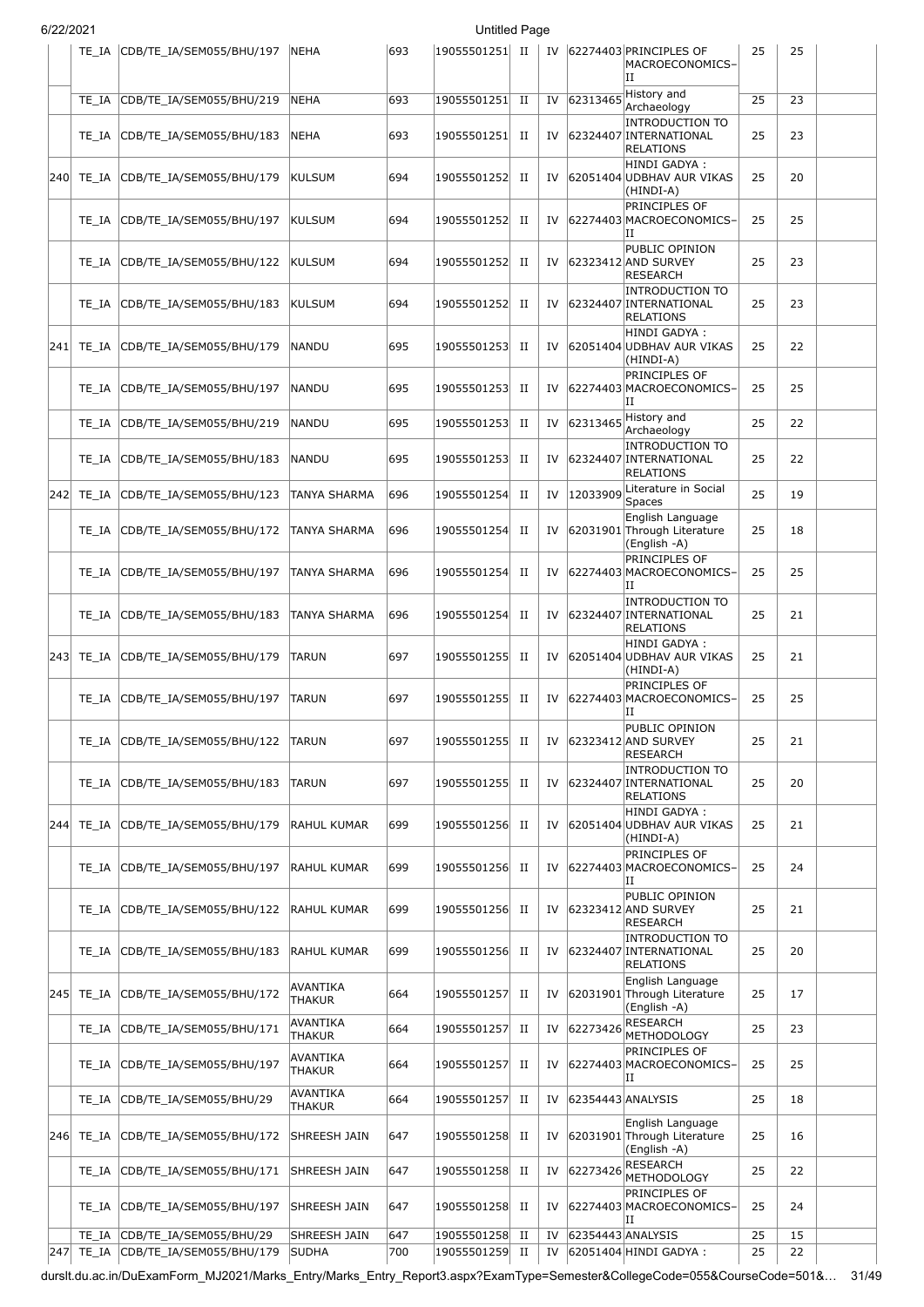| JI L L I L U L I |           |                          |                             |     | onuucu rayc    |             |    |          |                                                                      |    |    |  |
|------------------|-----------|--------------------------|-----------------------------|-----|----------------|-------------|----|----------|----------------------------------------------------------------------|----|----|--|
|                  |           |                          |                             |     |                |             |    |          | UDBHAV AUR VIKAS<br>(HINDI-A)                                        |    |    |  |
|                  | TE IA     | CDB/TE_IA/SEM055/BHU/228 | <b>SUDHA</b>                | 700 | 19055501259    | П           | IV | 62053408 | VIGYAPAN OR HINDI<br><b>BHASHA</b>                                   | 25 | 21 |  |
|                  | TE IA     | CDB/TE_IA/SEM055/BHU/197 | SUDHA                       | 700 | 19055501259    | П           | IV |          | PRINCIPLES OF<br>62274403 MACROECONOMICS-<br>IΗ                      | 25 | 25 |  |
|                  | TE IA     | CDB/TE_IA/SEM055/BHU/183 | SUDHA                       | 700 | 19055501259    | П           | IV |          | <b>INTRODUCTION TO</b><br>62324407 INTERNATIONAL<br><b>RELATIONS</b> | 25 | 21 |  |
| 248              | TE_IA     | CDB/TE_IA/SEM055/BHU/123 | KANUPRIYA<br><b>GANGWAR</b> | 701 | 19055501260    | П           | IV | 12033909 | Literature in Social<br>Spaces                                       | 25 | 22 |  |
|                  | TE IA     | CDB/TE_IA/SEM055/BHU/229 | KANUPRIYA<br><b>GANGWAR</b> | 701 | 19055501260    | П           | IV |          | HINDI GADYA KA<br>62051412 UDBHAV AUR VIKAS<br>(HINDI-B)             | 25 | 24 |  |
|                  | TE IA     | CDB/TE_IA/SEM055/BHU/197 | KANUPRIYA<br><b>GANGWAR</b> | 701 | 19055501260    | П           | IV |          | PRINCIPLES OF<br>62274403 MACROECONOMICS-<br>IΙ                      | 25 | 25 |  |
|                  | TE IA     | CDB/TE_IA/SEM055/BHU/183 | KANUPRIYA<br><b>GANGWAR</b> | 701 | 19055501260    | П           | IV |          | <b>INTRODUCTION TO</b><br>62324407 INTERNATIONAL<br><b>RELATIONS</b> | 25 | 23 |  |
| 249              | TE_IA     | CDB/TE_IA/SEM055/BHU/172 | <b>NISHANT</b>              | 702 | 19055501261    | П           | IV |          | English Language<br>62031901 Through Literature<br>(English -A)      | 25 | 18 |  |
|                  | TE IA     | CDB/TE_IA/SEM055/BHU/171 | <b>NISHANT</b>              | 702 | 19055501261    | П           | IV | 62273426 | <b>RESEARCH</b><br><b>METHODOLOGY</b>                                | 25 | 25 |  |
|                  | TE IA     | CDB/TE IA/SEM055/BHU/197 | <b>NISHANT</b>              | 702 | 19055501261    | П           | IV |          | PRINCIPLES OF<br>62274403 MACROECONOMICS-<br>IΙ                      | 25 | 25 |  |
|                  | TE IA     | CDB/TE_IA/SEM055/BHU/183 | <b>NISHANT</b>              | 702 | 19055501261    | П           | IV |          | <b>INTRODUCTION TO</b><br>62324407 INTERNATIONAL<br><b>RELATIONS</b> | 25 | 22 |  |
| 250              | TE_IA     | CDB/TE_IA/SEM055/BHU/123 | <b>GOURAV DAS</b>           | 703 | 19055501262    | $_{\rm II}$ | IV | 12033909 | Literature in Social<br>Spaces                                       | 25 | 22 |  |
|                  | TE IA     | CDB/TE_IA/SEM055/BHU/1   | GOURAV DAS                  | 703 | 19055501262    | П           | IV |          | HINDI GADYA KA<br>62051413 UDBHAV AUR VIKAS<br>(HINDI-C)             | 25 | 23 |  |
|                  | TE IA     | CDB/TE_IA/SEM055/BHU/197 | <b>GOURAV DAS</b>           | 703 | 19055501262    | П           | IV |          | PRINCIPLES OF<br>62274403 MACROECONOMICS-<br>IΙ                      | 25 | 25 |  |
|                  | TE IA     | CDB/TE_IA/SEM055/BHU/183 | <b>GOURAV DAS</b>           | 703 | 19055501262    | П           | IV |          | <b>INTRODUCTION TO</b><br>62324407 INTERNATIONAL<br><b>RELATIONS</b> | 25 | 22 |  |
|                  | 251 TE IA | CDB/TE_IA/SEM055/BHU/179 | DHEERAJ KUMAR 704           |     | 19055501263    | П           | IV |          | HINDI GADYA:<br>62051404 UDBHAV AUR VIKAS<br>(HINDI-A)               | 25 | 21 |  |
|                  | TE IA     | CDB/TE IA/SEM055/BHU/197 | DHEERAJ KUMAR 704           |     | 19055501263    | П           | IV |          | PRINCIPLES OF<br>62274403 MACROECONOMICS-<br>П                       | 25 | 25 |  |
|                  | TE IA     | CDB/TE IA/SEM055/BHU/219 | DHEERAJ KUMAR 704           |     | 19055501263    | П           | IV | 62313465 | History and<br>Archaeology                                           | 25 | 23 |  |
|                  | TE IA     | CDB/TE_IA/SEM055/BHU/183 | DHEERAJ KUMAR 704           |     | 19055501263    | П           | IV |          | <b>INTRODUCTION TO</b><br>62324407 INTERNATIONAL<br><b>RELATIONS</b> | 25 | 23 |  |
| 252              | TE_IA     | CDB/TE_IA/SEM055/BHU/172 | VIRAT<br>CHAUDHARY          | 705 | 19055501264    | П           | IV |          | English Language<br>62031901 Through Literature<br>(English -A)      | 25 | 21 |  |
|                  | TE IA     | CDB/TE_IA/SEM055/BHU/197 | VIRAT<br>CHAUDHARY          | 705 | 19055501264    | П           | IV |          | PRINCIPLES OF<br>62274403 MACROECONOMICS-<br>IΗ                      | 25 | 25 |  |
|                  | TE_IA     | CDB/TE_IA/SEM055/BHU/219 | VIRAT<br><b>CHAUDHARY</b>   | 705 | 19055501264    | П           | IV | 62313465 | History and<br>Archaeology                                           | 25 | 23 |  |
|                  | TE_IA     | CDB/TE_IA/SEM055/BHU/183 | VIRAT<br>CHAUDHARY          | 705 | 19055501264    | П           | IV |          | <b>INTRODUCTION TO</b><br>62324407 INTERNATIONAL<br>RELATIONS        | 25 | 23 |  |
|                  | 253 TE_IA | CDB/TE_IA/SEM055/BHU/179 | VISHAKHA                    | 706 | 19055501265    | П           | IV |          | HINDI GADYA :<br>62051404 UDBHAV AUR VIKAS<br>(HINDI-A)              | 25 | 20 |  |
|                  | TE IA     | CDB/TE_IA/SEM055/BHU/197 | VISHAKHA                    | 706 | 19055501265    | П           | IV |          | PRINCIPLES OF<br>62274403 MACROECONOMICS-<br>IΙ                      | 25 | 25 |  |
|                  | TE IA     | CDB/TE_IA/SEM055/BHU/122 | VISHAKHA                    | 706 | 19055501265    | П           | IV |          | PUBLIC OPINION<br>62323412 AND SURVEY<br><b>RESEARCH</b>             | 25 | 21 |  |
|                  | TE IA     | CDB/TE_IA/SEM055/BHU/183 | VISHAKHA                    | 706 | 19055501265    | П           | IV |          | <b>INTRODUCTION TO</b><br>62324407 INTERNATIONAL<br>RELATIONS        | 25 | 22 |  |
|                  | 254 TE_IA | CDB/TE_IA/SEM055/BHU/179 | KAJAL                       | 707 | 19055501266    | П           | IV |          | HINDI GADYA :<br>62051404 UDBHAV AUR VIKAS<br>(HINDI-A)              | 25 | 21 |  |
|                  | TE_IA     | CDB/TE_IA/SEM055/BHU/228 | KAJAL                       | 707 | 19055501266    | П           | IV | 62053408 | VIGYAPAN OR HINDI<br>BHASHA                                          | 25 | 21 |  |
|                  | TE IA     | CDB/TE_IA/SEM055/BHU/197 | KAJAL                       | 707 | 19055501266    | П           | IV |          | PRINCIPLES OF<br>62274403 MACROECONOMICS-<br>lΗ                      | 25 | 25 |  |
|                  | TE_IA     | CDB/TE_IA/SEM055/BHU/183 | KAJAL                       | 707 | 19055501266 II |             | IV |          | 62324407 INTRODUCTION TO                                             | 25 | 21 |  |

durslt.du.ac.in/DuExamForm\_MJ2021/Marks\_Entry/Marks\_Entry\_Report3.aspx?ExamType=Semester&CollegeCode=055&CourseCode=501&… 32/49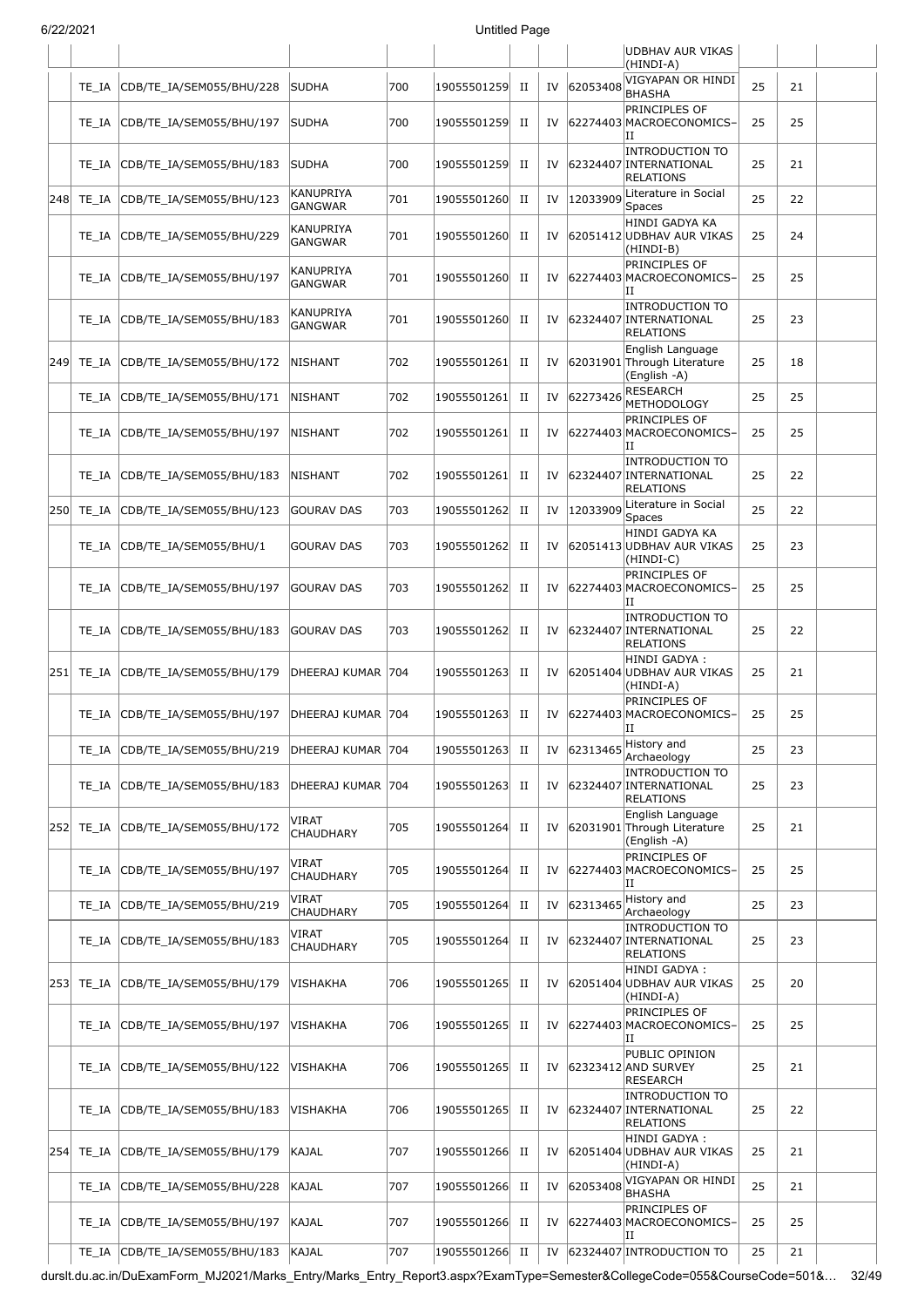| 6/22/2021 |
|-----------|

|     | ) <i>2212</i> 021 |                                 |                                |     | Untitled Page |             |    |          |                                                                               |    |    |  |
|-----|-------------------|---------------------------------|--------------------------------|-----|---------------|-------------|----|----------|-------------------------------------------------------------------------------|----|----|--|
|     |                   |                                 |                                |     |               |             |    |          | INTERNATIONAL<br><b>RELATIONS</b>                                             |    |    |  |
| 255 | TE IA             | CDB/TE IA/SEM055/BHU/179        | KAJAL                          | 708 | 19055501267   | П           | IV |          | HINDI GADYA:<br>62051404 UDBHAV AUR VIKAS<br>(HINDI-A)                        | 25 | 20 |  |
|     | TE IA             | CDB/TE_IA/SEM055/BHU/197        | KAJAL                          | 708 | 19055501267   | П           | IV |          | PRINCIPLES OF<br>62274403 MACROECONOMICS-                                     | 25 | 25 |  |
|     | TE IA             | CDB/TE_IA/SEM055/BHU/122        | KAJAL                          | 708 | 19055501267   | П           | IV |          | IΙ<br>PUBLIC OPINION<br>62323412 AND SURVEY<br><b>RESEARCH</b>                | 25 | 21 |  |
|     | TE_IA             | CDB/TE_IA/SEM055/BHU/183        | KAJAL                          | 708 | 19055501267   | П           | IV |          | <b>INTRODUCTION TO</b><br>62324407 INTERNATIONAL<br><b>RELATIONS</b>          | 25 | 21 |  |
| 256 | TE IA             | CDB/TE_IA/SEM055/BHU/172        | HEMANG<br><b>SHARMA</b>        | 709 | 19055501268   | П           | IV |          | English Language<br>62031901 Through Literature<br>(English -A)               | 25 | 15 |  |
|     | TE IA             | CDB/TE_IA/SEM055/BHU/197        | <b>HEMANG</b><br><b>SHARMA</b> | 709 | 19055501268   | П           | IV |          | PRINCIPLES OF<br>62274403 MACROECONOMICS-<br>IΙ                               | 25 | 25 |  |
|     | TE IA             | CDB/TE_IA/SEM055/BHU/219        | <b>HEMANG</b><br>SHARMA        | 709 | 19055501268   | П           | IV | 62313465 | History and<br>Archaeology                                                    | 25 | 22 |  |
|     | TE IA             | CDB/TE_IA/SEM055/BHU/183        | HEMANG<br><b>SHARMA</b>        | 709 | 19055501268   | П           | IV |          | <b>INTRODUCTION TO</b><br>62324407 INTERNATIONAL<br><b>RELATIONS</b>          | 25 | 20 |  |
| 257 | TE_IA             | CDB/TE_IA/SEM055/BHU/172        | SAKSHI MISHRA                  | 710 | 19055501269   | П           | IV |          | English Language<br>62031901 Through Literature<br>(English -A)               | 25 | 19 |  |
|     | TE IA             | CDB/TE IA/SEM055/BHU/197        | SAKSHI MISHRA                  | 710 | 19055501269   | П           | IV |          | PRINCIPLES OF<br>62274403 MACROECONOMICS-<br>IΙ                               | 25 | 25 |  |
|     | TE IA             | CDB/TE_IA/SEM055/BHU/219        | SAKSHI MISHRA                  | 710 | 19055501269   | $_{\rm II}$ | IV | 62313465 | History and<br>Archaeology                                                    | 25 | 22 |  |
|     | TE IA             | CDB/TE_IA/SEM055/BHU/183        | SAKSHI MISHRA                  | 710 | 19055501269   | П           | IV |          | <b>INTRODUCTION TO</b><br>62324407 INTERNATIONAL<br><b>RELATIONS</b>          | 25 | 23 |  |
| 258 | TE_IA             | CDB/TE_IA/SEM055/BHU/228        | ASHISH BISHT                   | 711 | 19055501270   | П           | IV | 62053408 | VIGYAPAN OR HINDI<br><b>BHASHA</b>                                            | 25 | 18 |  |
|     | TE_IA             | CDB/TE_IA/SEM055/BHU/225        | ASHISH BISHT                   | 711 | 19055501270   | П           | IV | 62054408 | ANYA GADYA<br>VIDHAYEN                                                        | 25 | 22 |  |
|     | $TE_I A$          | CDB/TE_IA/SEM055/BHU/238        | ASHISH BISHT                   | 711 | 19055501270   | П           | IV | 62314402 | HISTORY OF INDIA,<br>C. 1700-1950 (NC)                                        | 25 | 19 |  |
|     | TE_IA             | CDB/TE IA/SEM055/BHU/183        | <b>ASHISH BISHT</b>            | 711 | 19055501270   | П           | IV |          | <b>INTRODUCTION TO</b><br>62324407 INTERNATIONAL<br><b>RELATIONS</b>          | 25 | 20 |  |
| 259 | TE_IA             | CDB/TE_IA/SEM055/BHU/123        | <b>SUDHA</b>                   | 713 | 19055501271   | $_{\rm II}$ | IV | 12033909 | Literature in Social<br><b>Spaces</b>                                         | 25 | 18 |  |
|     |                   | TE_IA  CDB/TE_IA/SEM055/BHU/179 | <b>SUDHA</b>                   | 713 | 19055501271   | П           | IV |          | HINDI GADYA :<br>62051404 UDBHAV AUR VIKAS<br>(HINDI-A)                       | 25 | 22 |  |
|     | TE IA             | CDB/TE IA/SEM055/BHU/238        | <b>SUDHA</b>                   | 713 | 19055501271   | П           | IV | 62314402 | HISTORY OF INDIA,<br>C. 1700-1950 (NC)                                        | 25 | 16 |  |
|     | TE IA             | CDB/TE_IA/SEM055/BHU/183        | <b>SUDHA</b>                   | 713 | 19055501271   | П           | IV |          | <b>INTRODUCTION TO</b><br>62324407 INTERNATIONAL<br><b>RELATIONS</b>          | 25 | 20 |  |
| 260 | TE_IA             | CDB/TE IA/SEM055/BHU/179        | SHIVSHANKAR<br>GIRI            | 714 | 19055501272   | П           | IV |          | HINDI GADYA :<br>62051404 UDBHAV AUR VIKAS<br>(HINDI-A)                       | 25 | 21 |  |
|     | TE_IA             | CDB/TE_IA/SEM055/BHU/238        | SHIVSHANKAR<br>GIRI            | 714 | 19055501272   | П           | IV | 62314402 | HISTORY OF INDIA,<br>C. 1700-1950 (NC)                                        | 25 | 20 |  |
|     | TE IA             | CDB/TE_IA/SEM055/BHU/122        | SHIVSHANKAR<br>GIRI            | 714 | 19055501272   | П           | IV |          | PUBLIC OPINION<br>62323412 AND SURVEY<br><b>RESEARCH</b>                      | 25 | 21 |  |
|     | TE_IA             | CDB/TE_IA/SEM055/BHU/183        | SHIVSHANKAR<br>GIRI            | 714 | 19055501272   | П           | IV |          | <b>INTRODUCTION TO</b><br>62324407 INTERNATIONAL<br>RELATIONS                 | 25 | 00 |  |
| 261 | TE_IA             | CDB/TE_IA/SEM055/BHU/179        | DISHIKA                        | 715 | 19055501273   | П           | IV |          | HINDI GADYA :<br>62051404 UDBHAV AUR VIKAS<br>(HINDI-A)<br>History and        | 25 | 24 |  |
|     | TE_IA             | CDB/TE_IA/SEM055/BHU/219        | DISHIKA                        | 715 | 19055501273   | П           | IV | 62313465 | Archaeology                                                                   | 25 | 23 |  |
|     | TE_IA             | CDB/TE_IA/SEM055/BHU/238        | DISHIKA                        | 715 | 19055501273   | П           | IV | 62314402 | HISTORY OF INDIA,<br>C. 1700-1950 (NC)                                        | 25 | 16 |  |
|     | TE IA             | CDB/TE_IA/SEM055/BHU/183        | DISHIKA                        | 715 | 19055501273   | П           | IV |          | <b>INTRODUCTION TO</b><br>62324407 INTERNATIONAL<br>RELATIONS<br>HINDI GADYA: | 25 | 23 |  |
| 262 | TE_IA             | CDB/TE_IA/SEM055/BHU/179        | SONU                           | 716 | 19055501274   | П           | IV |          | 62051404 UDBHAV AUR VIKAS<br>(HINDI-A)                                        | 25 | 24 |  |
|     | TE_IA             | CDB/TE_IA/SEM055/BHU/219        | SONU                           | 716 | 19055501274   | П           | IV | 62313465 | History and<br>Archaeology                                                    | 25 | 21 |  |
|     | TE_IA             | CDB/TE_IA/SEM055/BHU/238        | SONU                           | 716 | 19055501274   | П           | IV | 62314402 | HISTORY OF INDIA,<br>C. 1700-1950 (NC)                                        | 25 | 22 |  |
|     | TE_IA             | CDB/TE_IA/SEM055/BHU/183        | SONU                           | 716 | 19055501274   | П           | IV |          | <b>INTRODUCTION TO</b><br>62324407 INTERNATIONAL<br><b>RELATIONS</b>          | 25 | 23 |  |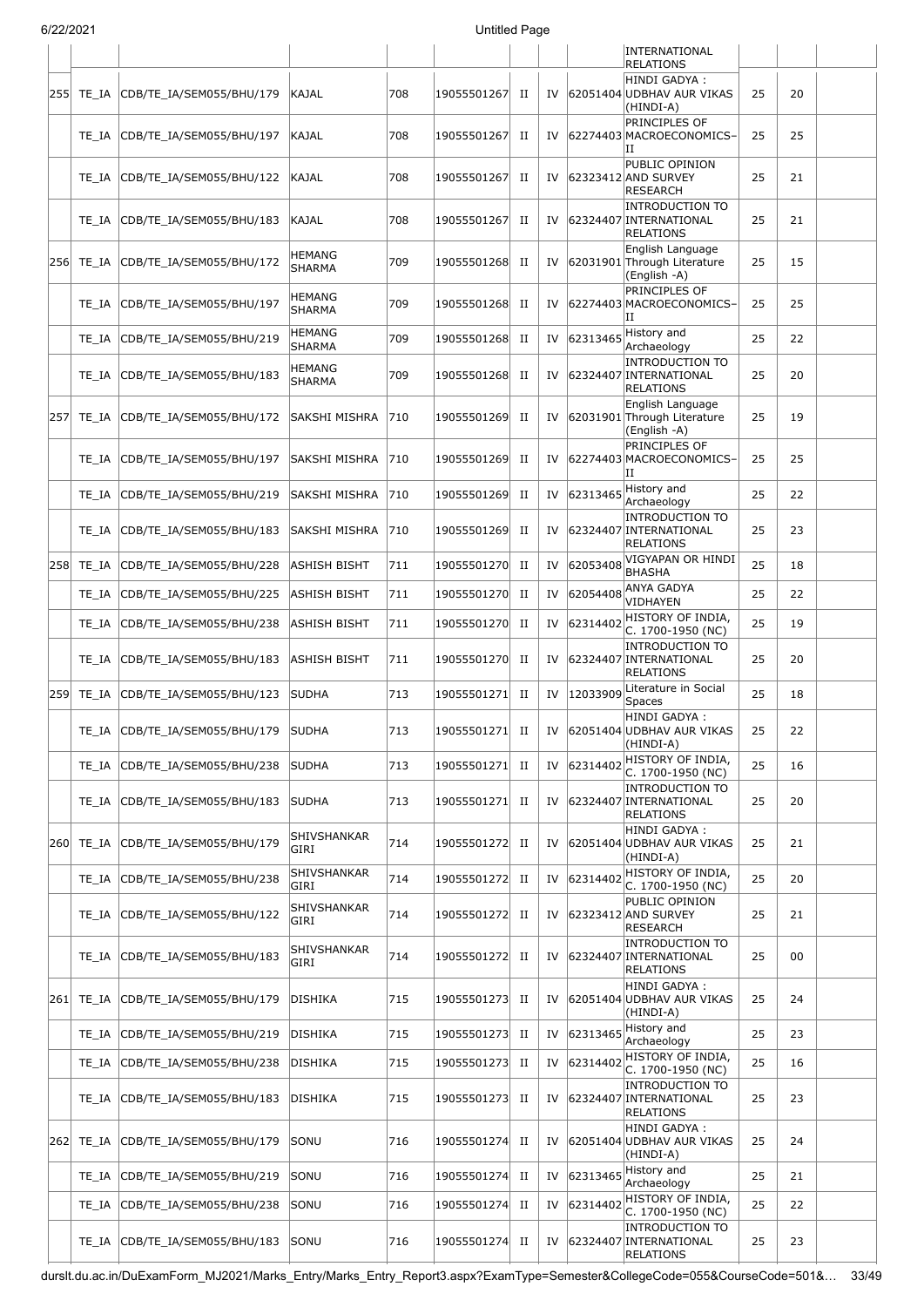| 6/22/2021 |           |                                    |                              |     | <b>Untitled Page</b> |             |    |             |                                                                      |    |    |  |
|-----------|-----------|------------------------------------|------------------------------|-----|----------------------|-------------|----|-------------|----------------------------------------------------------------------|----|----|--|
|           |           | 263 TE_IA CDB/TE_IA/SEM055/BHU/123 | PRINCE                       | 717 | 19055501275 II       |             |    |             | IV   12033909 Literature in Social<br><b>Spaces</b>                  | 25 | 21 |  |
|           | TE IA     | CDB/TE_IA/SEM055/BHU/179           | PRINCE                       | 717 | 19055501275          | П           | IV |             | HINDI GADYA :<br>62051404 UDBHAV AUR VIKAS<br>(HINDI-A)              | 25 | 23 |  |
|           | TE IA     | CDB/TE_IA/SEM055/BHU/238           | PRINCE                       | 717 | 19055501275          | $_{\rm II}$ |    | IV 62314402 | HISTORY OF INDIA,<br>C. 1700-1950 (NC)                               | 25 | 16 |  |
|           | TE IA     | CDB/TE_IA/SEM055/BHU/183           | PRINCE                       | 717 | 19055501275          | П           | IV |             | <b>INTRODUCTION TO</b><br>62324407 INTERNATIONAL<br><b>RELATIONS</b> | 25 | 23 |  |
| 264       | TE IA     | CDB/TE_IA/SEM055/BHU/179           | HIMANSHI<br>PRAJAPAT         | 719 | 19055501276          | П           | IV |             | HINDI GADYA:<br>62051404 UDBHAV AUR VIKAS<br>(HINDI-A)               | 25 | 24 |  |
|           | TE IA     | CDB/TE_IA/SEM055/BHU/228           | HIMANSHI<br>PRAJAPAT         | 719 | 19055501276          | П           | IV | 62053408    | VIGYAPAN OR HINDI<br><b>BHASHA</b>                                   | 25 | 18 |  |
|           | TE IA     | CDB/TE_IA/SEM055/BHU/238           | HIMANSHI<br>PRAJAPAT         | 719 | 19055501276          | П           | IV | 62314402    | HISTORY OF INDIA,<br>C. 1700-1950 (NC)                               | 25 | 20 |  |
|           | TE IA     | CDB/TE_IA/SEM055/BHU/183           | HIMANSHI<br>PRAJAPAT         | 719 | 19055501276          | П           | IV |             | <b>INTRODUCTION TO</b><br>62324407 INTERNATIONAL<br><b>RELATIONS</b> | 25 | 22 |  |
| 265       | TE_IA     | CDB/TE IA/SEM055/BHU/123           | ANEESH KUMAR                 | 721 | 19055501277          | П           | IV | 12033909    | Literature in Social<br>Spaces                                       | 25 | 17 |  |
|           | TE IA     | CDB/TE_IA/SEM055/BHU/179           | ANEESH KUMAR                 | 721 | 19055501277          | П           | IV |             | HINDI GADYA:<br>62051404 UDBHAV AUR VIKAS<br>(HINDI-A)               | 25 | 24 |  |
|           | TE_IA     | CDB/TE_IA/SEM055/BHU/238           | ANEESH KUMAR                 | 721 | 19055501277          | $_{\rm II}$ | IV |             | 62314402 HISTORY OF INDIA,<br>C. 1700-1950 (NC)                      | 25 | 19 |  |
|           | TE IA     | CDB/TE_IA/SEM055/BHU/183           | ANEESH KUMAR                 | 721 | 19055501277          | П           | IV |             | <b>INTRODUCTION TO</b><br>62324407 INTERNATIONAL<br>RELATIONS        | 25 | 22 |  |
|           | 266 TE IA | CDB/TE_IA/SEM055/BHU/179           | IJHAR HUSSAIN                | 723 | 19055501279          | П           | IV |             | HINDI GADYA:<br>62051404 UDBHAV AUR VIKAS<br>(HINDI-A)               | 25 | 24 |  |
|           | TE IA     | CDB/TE_IA/SEM055/BHU/219           | IJHAR HUSSAIN                | 723 | 19055501279          | П           | IV | 62313465    | History and<br>Archaeology                                           | 25 | 22 |  |
|           | TE IA     | CDB/TE_IA/SEM055/BHU/238           | IJHAR HUSSAIN                | 723 | 19055501279          | П           | IV | 62314402    | HISTORY OF INDIA,<br>C. 1700-1950 (NC)                               | 25 | 20 |  |
|           | TE IA     | CDB/TE_IA/SEM055/BHU/183           | IJHAR HUSSAIN                | 723 | 19055501279          | П           | IV |             | <b>INTRODUCTION TO</b><br>62324407 INTERNATIONAL<br><b>RELATIONS</b> | 25 | 20 |  |
| 267       | TE IA     | CDB/TE_IA/SEM055/BHU/179           | JAIPRAKASH<br>SHARMA         | 725 | 19055501280          | П           | IV |             | HINDI GADYA :<br>62051404 UDBHAV AUR VIKAS<br>(HINDI-A)              | 25 | 22 |  |
|           | TE IA     | CDB/TE IA/SEM055/BHU/228           | JAIPRAKASH<br><b>SHARMA</b>  | 725 | 19055501280          | П           | IV | 62053408    | VIGYAPAN OR HINDI<br><b>BHASHA</b>                                   | 25 | 19 |  |
|           | TE IA     | CDB/TE_IA/SEM055/BHU/238           | JAIPRAKASH<br>SHARMA         | 725 | 19055501280          | H           | IV | 62314402    | HISTORY OF INDIA,<br>C. 1700-1950 (NC)                               | 25 | 20 |  |
|           | TE IA     | CDB/TE_IA/SEM055/BHU/183           | JAIPRAKASH<br>SHARMA         | 725 | 19055501280          | П           | IV |             | <b>INTRODUCTION TO</b><br>62324407 INTERNATIONAL<br><b>RELATIONS</b> | 25 | 20 |  |
| 268       | TE IA     | CDB/TE_IA/SEM055/BHU/179           | KHYATI                       | 727 | 19055501281          | П           | IV |             | HINDI GADYA:<br>62051404 UDBHAV AUR VIKAS<br>(HINDI-A)               | 25 | 19 |  |
|           | TE IA     | CDB/TE IA/SEM055/BHU/238           | KHYATI                       | 727 | 19055501281          | П           | IV | 62314402    | HISTORY OF INDIA,<br>C. 1700-1950 (NC)                               | 25 | 16 |  |
|           | TE IA     | CDB/TE_IA/SEM055/BHU/122           | KHYATI                       | 727 | 19055501281          | П           | IV |             | PUBLIC OPINION<br>62323412 AND SURVEY<br><b>RESEARCH</b>             | 25 | 21 |  |
|           | TE IA     | CDB/TE_IA/SEM055/BHU/183           | KHYATI                       | 727 | 19055501281          | П           | IV |             | <b>INTRODUCTION TO</b><br>62324407 INTERNATIONAL<br><b>RELATIONS</b> | 25 | 20 |  |
| 269       | TE IA     | CDB/TE_IA/SEM055/BHU/172           | <b>SUJATA</b>                | 728 | 19055501282          | П           | IV |             | English Language<br>62031901 Through Literature<br>(English -A)      | 25 | 18 |  |
|           | TE_IA     | CDB/TE_IA/SEM055/BHU/238           | <b>SUJATA</b>                | 728 | 19055501282          | П           | IV | 62314402    | HISTORY OF INDIA,<br>C. 1700-1950 (NC)                               | 25 | 16 |  |
|           | TE IA     | CDB/TE_IA/SEM055/BHU/122           | <b>SUJATA</b>                | 728 | 19055501282          | П           | IV |             | PUBLIC OPINION<br>62323412 AND SURVEY<br><b>RESEARCH</b>             | 25 | 21 |  |
|           | TE IA     | CDB/TE_IA/SEM055/BHU/183           | SUJATA                       | 728 | 19055501282          | П           | IV |             | <b>INTRODUCTION TO</b><br>62324407 INTERNATIONAL<br><b>RELATIONS</b> | 25 | 22 |  |
| 270       | TE IA     | CDB/TE_IA/SEM055/BHU/179           | TARUNENDRA<br>JAISWAL        | 730 | 19055501284          | П           | IV |             | HINDI GADYA :<br>62051404 UDBHAV AUR VIKAS<br>(HINDI-A)              | 25 | 24 |  |
|           | TE_IA     | CDB/TE_IA/SEM055/BHU/238           | TARUNENDRA<br>JAISWAL        | 730 | 19055501284          | $_{\rm II}$ | IV |             | $62314402$ HISTORY OF INDIA,<br>C. 1700-1950 (NC)                    | 25 | 23 |  |
|           | TE IA     | CDB/TE_IA/SEM055/BHU/122           | TARUNENDRA<br><b>JAISWAL</b> | 730 | 19055501284          | H           | IV |             | PUBLIC OPINION<br>62323412 AND SURVEY<br><b>RESEARCH</b>             | 25 | 22 |  |
|           | TE IA     | CDB/TE_IA/SEM055/BHU/183           | TARUNENDRA<br>JAISWAL        | 730 | 19055501284          | H           | IV |             | <b>INTRODUCTION TO</b><br>62324407 INTERNATIONAL<br><b>RELATIONS</b> | 25 | 23 |  |
| 271       | TE_IA     | CDB/TE_IA/SEM055/BHU/179           | NIDHI                        | 731 | 19055501285          | П           | IV |             | HINDI GADYA :<br>62051404 UDBHAV AUR VIKAS<br>(HINDI-A)              | 25 | 24 |  |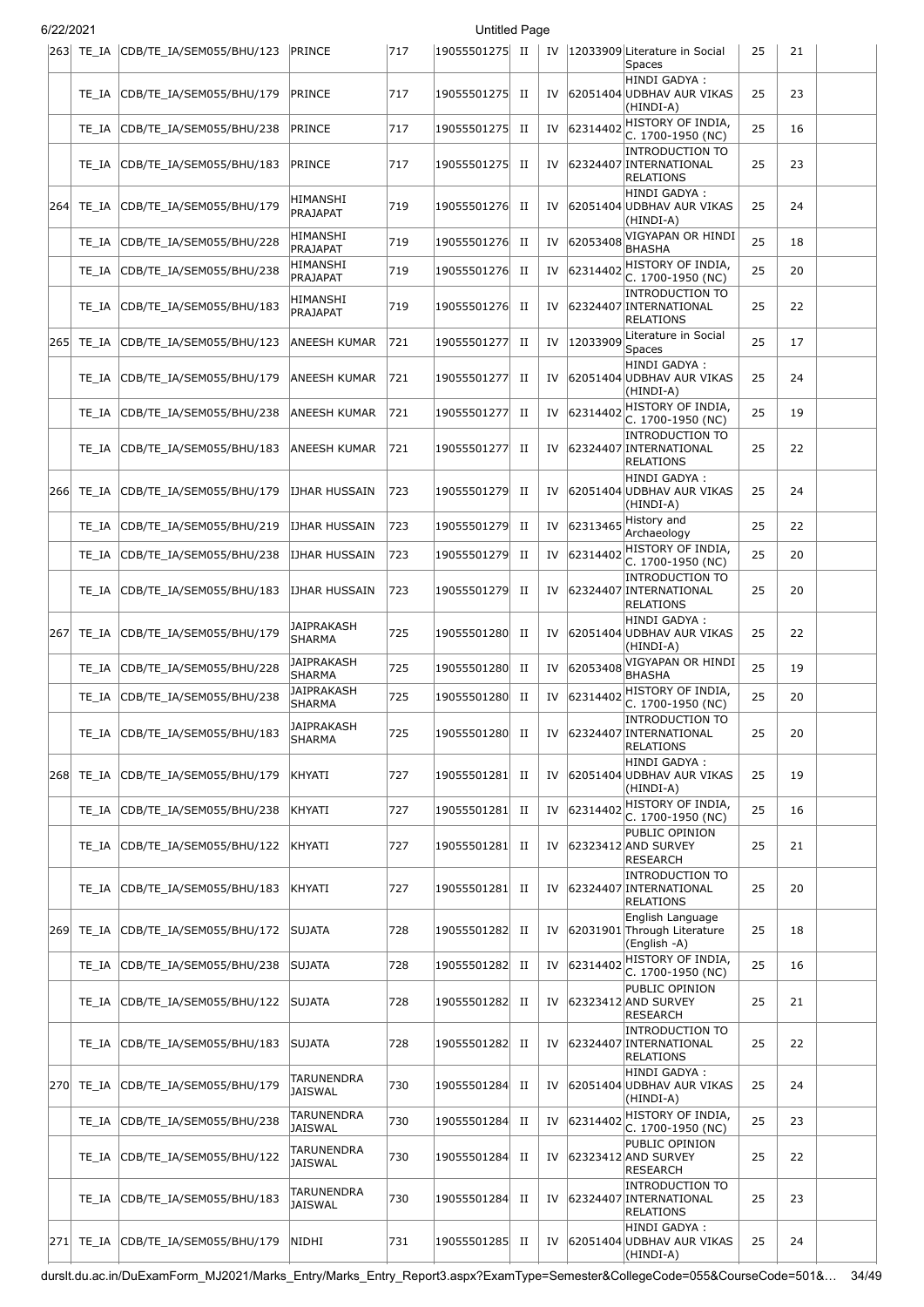| 6/22/2021 |           |                                    |                                      |     | <b>Untitled Page</b> |             |    |             |                                                                      |    |    |  |
|-----------|-----------|------------------------------------|--------------------------------------|-----|----------------------|-------------|----|-------------|----------------------------------------------------------------------|----|----|--|
|           | TE IA     | CDB/TE_IA/SEM055/BHU/238           | NIDHI                                | 731 | 19055501285 II       |             |    |             | IV 62314402 HISTORY OF INDIA,<br>C. 1700-1950 (NC)                   | 25 | 22 |  |
|           | TE IA     | CDB/TE_IA/SEM055/BHU/122           | NIDHI                                | 731 | 19055501285          | П           | IV |             | PUBLIC OPINION<br>62323412 AND SURVEY<br><b>RESEARCH</b>             | 25 | 21 |  |
|           | TE IA     | CDB/TE_IA/SEM055/BHU/183           | NIDHI                                | 731 | 19055501285          | П           | IV |             | <b>INTRODUCTION TO</b><br>62324407 INTERNATIONAL<br><b>RELATIONS</b> | 25 | 23 |  |
| 272       | TE_IA     | CDB/TE IA/SEM055/BHU/123           | ROSHAN KUMAR                         | 732 | 19055501286          | П           | IV | 12033909    | Literature in Social<br>Spaces                                       | 25 | 16 |  |
|           | TE_IA     | CDB/TE_IA/SEM055/BHU/179           | ROSHAN KUMAR                         | 732 | 19055501286          | П           | IV |             | HINDI GADYA :<br>62051404 UDBHAV AUR VIKAS<br>(HINDI-A)              | 25 | 18 |  |
|           | TE IA     | CDB/TE_IA/SEM055/BHU/238           | <b>ROSHAN KUMAR</b>                  | 732 | 19055501286          | П           | IV | 62314402    | HISTORY OF INDIA,<br>C. 1700-1950 (NC)                               | 25 | 20 |  |
|           | TE IA     | CDB/TE_IA/SEM055/BHU/183           | ROSHAN KUMAR                         | 732 | 19055501286          | H           | IV |             | <b>INTRODUCTION TO</b><br>62324407 INTERNATIONAL<br><b>RELATIONS</b> | 25 | 21 |  |
| 273       | TE IA     | CDB/TE IA/SEM055/BHU/179           | GAUTAM PRASAD<br><b>MEHTA</b>        | 733 | 19055501287          | П           | IV |             | HINDI GADYA:<br>62051404 UDBHAV AUR VIKAS<br>(HINDI-A)               | 25 | 24 |  |
|           | TE IA     | CDB/TE_IA/SEM055/BHU/238           | <b>GAUTAM PRASAD</b><br><b>MEHTA</b> | 733 | 19055501287          | П           | IV |             | 62314402 HISTORY OF INDIA,<br>C. 1700-1950 (NC)                      | 25 | 18 |  |
|           | TE IA     | CDB/TE IA/SEM055/BHU/122           | GAUTAM PRASAD<br><b>MEHTA</b>        | 733 | 19055501287          | П           | IV |             | PUBLIC OPINION<br>62323412 AND SURVEY<br><b>RESEARCH</b>             | 25 | 22 |  |
|           | TE IA     | CDB/TE_IA/SEM055/BHU/183           | GAUTAM PRASAD<br><b>MEHTA</b>        | 733 | 19055501287          | П           | IV |             | <b>INTRODUCTION TO</b><br>62324407 INTERNATIONAL<br><b>RELATIONS</b> | 25 | 22 |  |
| 2741      | TE IA     | CDB/TE_IA/SEM055/BHU/179           | VINAY                                | 734 | 19055501288          | П           | IV |             | HINDI GADYA :<br>62051404 UDBHAV AUR VIKAS<br>(HINDI-A)              | 25 | 21 |  |
|           | TE IA     | CDB/TE_IA/SEM055/BHU/238           | VINAY                                | 734 | 19055501288          | H           |    | IV 62314402 | HISTORY OF INDIA,<br>C. 1700-1950 (NC)                               | 25 | 16 |  |
|           | TE IA     | CDB/TE_IA/SEM055/BHU/122           | VINAY                                | 734 | 19055501288          | П           |    |             | PUBLIC OPINION<br>IV 62323412 AND SURVEY<br>RESEARCH                 | 25 | 21 |  |
|           | TE IA     | CDB/TE_IA/SEM055/BHU/183           | VINAY                                | 734 | 19055501288          | $_{\rm II}$ | IV |             | <b>INTRODUCTION TO</b><br>62324407 INTERNATIONAL<br><b>RELATIONS</b> | 25 | 21 |  |
|           |           | 275 TE_IA CDB/TE_IA/SEM055/BHU/179 | DEEPANSHU                            | 735 | 19055501289          | П           | IV |             | HINDI GADYA :<br>62051404 UDBHAV AUR VIKAS<br>(HINDI-A)              | 25 | 18 |  |
|           | TE IA     | CDB/TE_IA/SEM055/BHU/238           | <b>DEEPANSHU</b>                     | 735 | 19055501289          | П           | IV | 62314402    | HISTORY OF INDIA,<br>C. 1700-1950 (NC)                               | 25 | 16 |  |
|           | TE IA     | CDB/TE_IA/SEM055/BHU/122           | DEEPANSHU                            | 735 | 19055501289          | П           | IV |             | PUBLIC OPINION<br>62323412 AND SURVEY<br><b>RESEARCH</b>             | 25 | 20 |  |
|           | TE IA     | CDB/TE_IA/SEM055/BHU/183           | DEEPANSHU                            | 735 | 19055501289          | П           | IV |             | <b>INTRODUCTION TO</b><br>62324407 INTERNATIONAL<br><b>RELATIONS</b> | 25 | 21 |  |
|           | 276 TE_IA | CDB/TE IA/SEM055/BHU/172           | <b>VIKRANT BOGIA</b>                 | 736 | 19055501290          | П           | IV |             | English Language<br>62031901 Through Literature<br>(English -A)      | 25 | 22 |  |
|           | TE IA     | CDB/TE_IA/SEM055/BHU/219           | VIKRANT BOGIA                        | 736 | 19055501290          | $_{\rm II}$ | IV | 62313465    | History and<br>Archaeology                                           | 25 | 23 |  |
|           | TE_IA     | CDB/TE IA/SEM055/BHU/238           | VIKRANT BOGIA                        | 736 | 19055501290          | $_{\rm II}$ | IV | 62314402    | HISTORY OF INDIA,<br>$C. 1700-1950 (NC)$                             | 25 | 23 |  |
|           | TE IA     | CDB/TE IA/SEM055/BHU/183           | VIKRANT BOGIA                        | 736 | 19055501290          | П           | IV |             | <b>INTRODUCTION TO</b><br>62324407 INTERNATIONAL<br><b>RELATIONS</b> | 25 | 23 |  |
| 277       | TE IA     | CDB/TE_IA/SEM055/BHU/123           | TANZIN<br>WHANGDHA                   | 737 | 19055501291          | $_{\rm II}$ | IV | 12033909    | Literature in Social<br>Spaces                                       | 25 | 18 |  |
|           | TE IA     | CDB/TE_IA/SEM055/BHU/172           | TANZIN<br>WHANGDHA                   | 737 | 19055501291          | $_{\rm II}$ | IV |             | English Language<br>62031901 Through Literature<br>(English -A)      | 25 | 19 |  |
|           | TE IA     | CDB/TE_IA/SEM055/BHU/238           | TANZIN<br><b>WHANGDHA</b>            | 737 | 19055501291          | П           | IV | 62314402    | HISTORY OF INDIA,<br>$C. 1700-1950 (NC)$                             | 25 | 18 |  |
|           | TE IA     | CDB/TE_IA/SEM055/BHU/183           | TANZIN<br>WHANGDHA                   | 737 | 19055501291          | П           | IV |             | <b>INTRODUCTION TO</b><br>62324407 INTERNATIONAL<br><b>RELATIONS</b> | 25 | 21 |  |
| 278       | TE_IA     | CDB/TE_IA/SEM055/BHU/123           | PANKAJ VERMA                         | 738 | 19055501292          | П           | IV | 12033909    | Literature in Social<br>Spaces                                       | 25 | 16 |  |
|           | TE IA     | CDB/TE_IA/SEM055/BHU/179           | PANKAJ VERMA                         | 738 | 19055501292          | П           | IV |             | HINDI GADYA :<br>62051404 UDBHAV AUR VIKAS<br>(HINDI-A)              | 25 | 24 |  |
|           | TE_IA     | CDB/TE_IA/SEM055/BHU/238           | PANKAJ VERMA                         | 738 | 19055501292          | П           |    | IV 62314402 | HISTORY OF INDIA,<br>C. 1700-1950 (NC)                               | 25 | 16 |  |
|           | TE IA     | CDB/TE_IA/SEM055/BHU/183           | PANKAJ VERMA                         | 738 | 19055501292          | H           | IV |             | <b>INTRODUCTION TO</b><br>62324407 INTERNATIONAL<br>RELATIONS        | 25 | 22 |  |
|           | 279 TE_IA | CDB/TE_IA/SEM055/BHU/179           | TARUN KUMAR                          | 739 | 19055501293          | П           | IV |             | HINDI GADYA :<br>62051404 UDBHAV AUR VIKAS<br>(HINDI-A)              | 25 | 24 |  |
|           | TE_IA     | CDB/TE_IA/SEM055/BHU/238           | TARUN KUMAR                          | 739 | 19055501293          | $_{\rm II}$ | IV | 62314402    | HISTORY OF INDIA,<br>$ C. 1700-1950$ (NC)                            | 25 | 18 |  |

durslt.du.ac.in/DuExamForm\_MJ2021/Marks\_Entry/Marks\_Entry\_Report3.aspx?ExamType=Semester&CollegeCode=055&CourseCode=501&… 35/49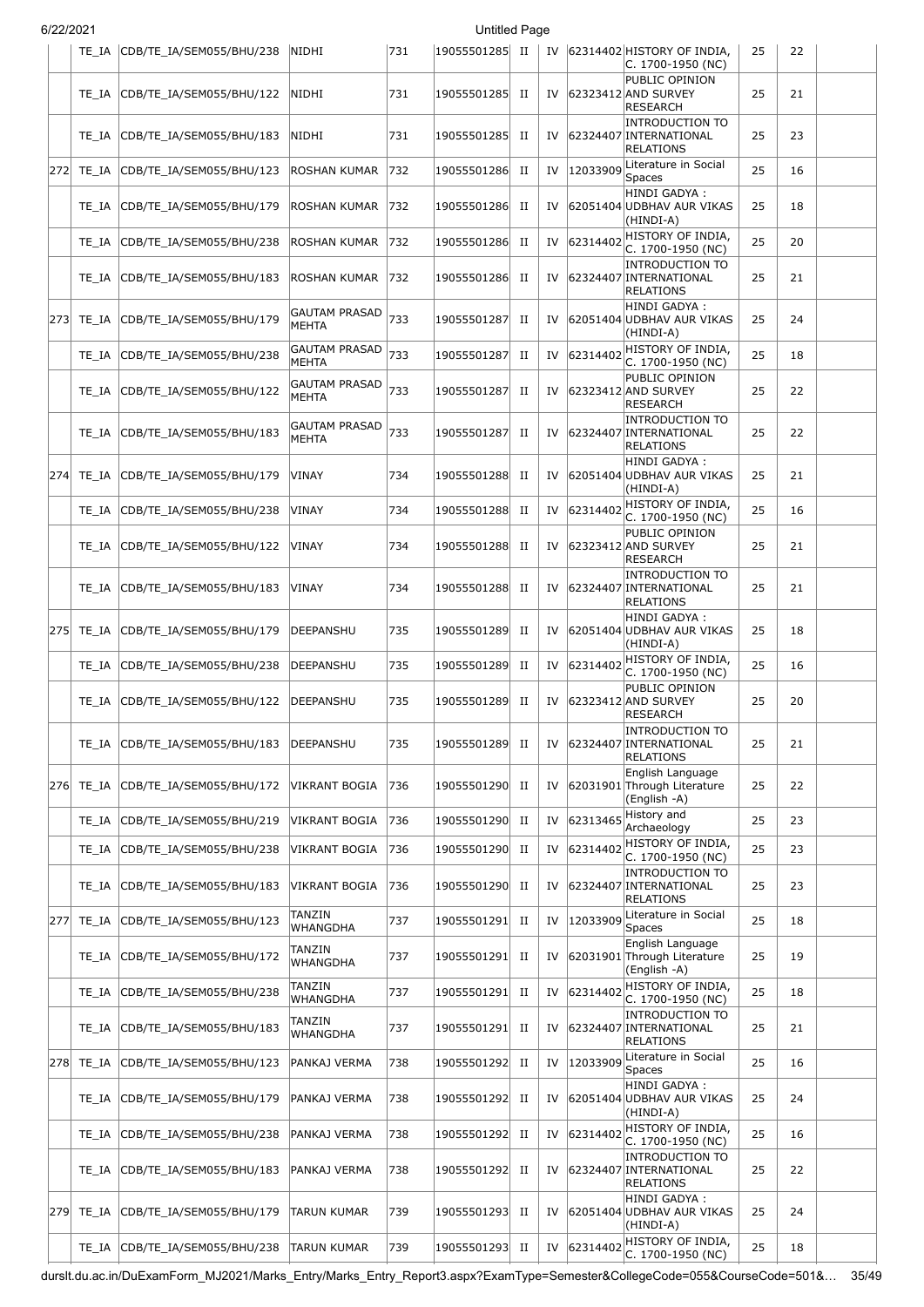|     |           | TE_IA CDB/TE_IA/SEM055/BHU/122 | <b>TARUN KUMAR</b>               | 739 | 19055501293  II |             |    |          | IV 62323412 PUBLIC OPINION<br><b>AND SURVEY</b><br><b>RESEARCH</b>   | 25 | 23 |  |
|-----|-----------|--------------------------------|----------------------------------|-----|-----------------|-------------|----|----------|----------------------------------------------------------------------|----|----|--|
|     | TE IA     | CDB/TE_IA/SEM055/BHU/183       | <b>TARUN KUMAR</b>               | 739 | 19055501293     | П           | IV |          | <b>INTRODUCTION TO</b><br>62324407 INTERNATIONAL<br><b>RELATIONS</b> | 25 | 22 |  |
| 280 | TE IA     | CDB/TE_IA/SEM055/BHU/179       | <b>SARVENDER</b><br><b>SINGH</b> | 740 | 19055501294     | П           | IV |          | HINDI GADYA:<br>62051404 UDBHAV AUR VIKAS<br>(HINDI-A)               | 25 | 18 |  |
|     | TE IA     | CDB/TE_IA/SEM055/BHU/228       | <b>SARVENDER</b><br><b>SINGH</b> | 740 | 19055501294     | П           | IV | 62053408 | VIGYAPAN OR HINDI<br><b>BHASHA</b>                                   | 25 | 18 |  |
|     | TE IA     | CDB/TE_IA/SEM055/BHU/238       | <b>SARVENDER</b><br><b>SINGH</b> | 740 | 19055501294     | П           | IV | 62314402 | HISTORY OF INDIA,<br>C. 1700-1950 (NC)                               | 25 | 16 |  |
|     | TE IA     | CDB/TE_IA/SEM055/BHU/183       | <b>SARVENDER</b><br><b>SINGH</b> | 740 | 19055501294     | п           | IV |          | <b>INTRODUCTION TO</b><br>62324407 INTERNATIONAL<br><b>RELATIONS</b> | 25 | 20 |  |
| 281 | TE IA     | CDB/TE_IA/SEM055/BHU/179       | <b>JITENDRA</b>                  | 741 | 19055501295     | П           | IV |          | HINDI GADYA :<br>62051404 UDBHAV AUR VIKAS<br>(HINDI-A)              | 25 | 19 |  |
|     | TE IA     | CDB/TE_IA/SEM055/BHU/219       | <b>JITENDRA</b>                  | 741 | 19055501295     | П           | IV |          | $62313465$ History and<br>Archaeology                                | 25 | 23 |  |
|     | TE IA     | CDB/TE IA/SEM055/BHU/238       | <b>JITENDRA</b>                  | 741 | 19055501295     | П           | IV | 62314402 | HISTORY OF INDIA,<br>C. 1700-1950 (NC)                               | 25 | 20 |  |
|     | TE IA     | CDB/TE_IA/SEM055/BHU/183       | <b>JITENDRA</b>                  | 741 | 19055501295     | П           | IV |          | <b>INTRODUCTION TO</b><br>62324407 INTERNATIONAL<br><b>RELATIONS</b> | 25 | 23 |  |
| 282 | TE IA     | CDB/TE_IA/SEM055/BHU/179       | <b>RAM BHAROSH</b>               | 742 | 19055501296     | П           | IV |          | HINDI GADYA:<br>62051404 UDBHAV AUR VIKAS<br>(HINDI-A)               | 25 | 19 |  |
|     | TE IA     | CDB/TE_IA/SEM055/BHU/228       | <b>RAM BHAROSH</b>               | 742 | 19055501296     | П           | IV | 62053408 | VIGYAPAN OR HINDI<br><b>BHASHA</b>                                   | 25 | 18 |  |
|     | TE IA     | CDB/TE_IA/SEM055/BHU/238       | <b>RAM BHAROSH</b>               | 742 | 19055501296     | П           | IV | 62314402 | HISTORY OF INDIA,<br>C. 1700-1950 (NC)                               | 25 | 18 |  |
|     | TE IA     | CDB/TE_IA/SEM055/BHU/183       | <b>RAM BHAROSH</b>               | 742 | 19055501296     | П           | IV |          | <b>INTRODUCTION TO</b><br>62324407 INTERNATIONAL<br><b>RELATIONS</b> | 25 | 22 |  |
| 283 | TE IA     | CDB/TE_IA/SEM055/BHU/179       | <b>SWEETY</b>                    | 743 | 19055501297     | П           | IV |          | HINDI GADYA :<br>62051404 UDBHAV AUR VIKAS<br>(HINDI-A)              | 25 | 24 |  |
|     | TE IA     | CDB/TE_IA/SEM055/BHU/219       | <b>SWEETY</b>                    | 743 | 19055501297     | П           | IV | 62313465 | History and<br>Archaeology                                           | 25 | 22 |  |
|     | TE IA     | CDB/TE_IA/SEM055/BHU/238       | <b>SWEETY</b>                    | 743 | 19055501297     | П           | IV | 62314402 | HISTORY OF INDIA,<br>C. 1700-1950 (NC)                               | 25 | 23 |  |
|     | TE IA     | CDB/TE_IA/SEM055/BHU/183       | <b>SWEETY</b>                    | 743 | 19055501297     | П           | IV |          | <b>INTRODUCTION TO</b><br>62324407 INTERNATIONAL<br><b>RELATIONS</b> | 25 | 21 |  |
| 284 | TE_IA     | CDB/TE IA/SEM055/BHU/123       | ASHISH DESWAL 744                |     | 19055501298     | П           | IV | 12033909 | Literature in Social<br><b>Spaces</b>                                | 25 | 18 |  |
|     | TE IA     | CDB/TE_IA/SEM055/BHU/172       | ASHISH DESWAL  744               |     | 19055501298 II  |             | IV |          | English Language<br>62031901 Through Literature<br>(English -A)      | 25 | 17 |  |
|     | TE_IA     | CDB/TE_IA/SEM055/BHU/238       | <b>ASHISH DESWAL</b>             | 744 | 19055501298     | $_{\rm II}$ | IV | 62314402 | HISTORY OF INDIA,<br>C. 1700-1950 (NC)                               | 25 | 23 |  |
|     | TE_IA     | CDB/TE_IA/SEM055/BHU/183       | ASHISH DESWAL  744               |     | 19055501298     | П           | IV |          | <b>INTRODUCTION TO</b><br>62324407 INTERNATIONAL<br><b>RELATIONS</b> | 25 | 21 |  |
| 285 | TE_IA     | CDB/TE_IA/SEM055/BHU/179       | PRINCE                           | 745 | 19055501299     | П           | IV |          | HINDI GADYA :<br>62051404 UDBHAV AUR VIKAS<br>(HINDI-A)              | 25 | 23 |  |
|     | TE_IA     | CDB/TE_IA/SEM055/BHU/238       | PRINCE                           | 745 | 19055501299     | П           | IV | 62314402 | HISTORY OF INDIA,<br>C. 1700-1950 (NC)                               | 25 | 16 |  |
|     | TE IA     | CDB/TE IA/SEM055/BHU/122       | PRINCE                           | 745 | 19055501299     | П           | IV |          | PUBLIC OPINION<br>62323412 AND SURVEY<br><b>RESEARCH</b>             | 25 | 21 |  |
|     | TE IA     | CDB/TE_IA/SEM055/BHU/183       | PRINCE                           | 745 | 19055501299     | П           | IV |          | <b>INTRODUCTION TO</b><br>62324407 INTERNATIONAL<br><b>RELATIONS</b> | 25 | 21 |  |
|     | 286 TE_IA | CDB/TE_IA/SEM055/BHU/123       | SHRIMAN                          | 746 | 19055501300     | П           | IV | 12033909 | Literature in Social<br>Spaces                                       | 25 | 16 |  |
|     | TE_IA     | CDB/TE_IA/SEM055/BHU/179       | SHRIMAN                          | 746 | 19055501300     | П           | IV |          | HINDI GADYA :<br>62051404 UDBHAV AUR VIKAS<br>(HINDI-A)              | 25 | 18 |  |
|     | TE_IA     | CDB/TE_IA/SEM055/BHU/238       | SHRIMAN                          | 746 | 19055501300     | П           | IV | 62314402 | HISTORY OF INDIA,<br>C. 1700-1950 (NC)                               | 25 | 16 |  |
|     | TE IA     | CDB/TE_IA/SEM055/BHU/183       | SHRIMAN                          | 746 | 19055501300     | П           | IV |          | <b>INTRODUCTION TO</b><br>62324407 INTERNATIONAL<br><b>RELATIONS</b> | 25 | 22 |  |
| 287 | TE_IA     | CDB/TE_IA/SEM055/BHU/179       | MOHD IBRAR                       | 747 | 19055501301     | П           | IV |          | HINDI GADYA :<br>62051404 UDBHAV AUR VIKAS<br>(HINDI-A)              | 25 | 23 |  |
|     | TE IA     | CDB/TE_IA/SEM055/BHU/238       | MOHD IBRAR                       | 747 | 19055501301     | П           | IV | 62314402 | HISTORY OF INDIA,<br>C. 1700-1950 (NC)                               | 25 | 19 |  |
|     | TE_IA     | CDB/TE_IA/SEM055/BHU/122       | MOHD IBRAR                       | 747 | 19055501301     | П           | IV |          | PUBLIC OPINION<br>62323412 AND SURVEY<br><b>RESEARCH</b>             | 25 | 21 |  |
|     | TE IA     | CDB/TE_IA/SEM055/BHU/183       | MOHD IBRAR                       | 747 | 19055501301     | П           | IV |          | 62324407 INTRODUCTION TO                                             | 25 | 21 |  |

durslt.du.ac.in/DuExamForm\_MJ2021/Marks\_Entry/Marks\_Entry\_Report3.aspx?ExamType=Semester&CollegeCode=055&CourseCode=501&… 36/49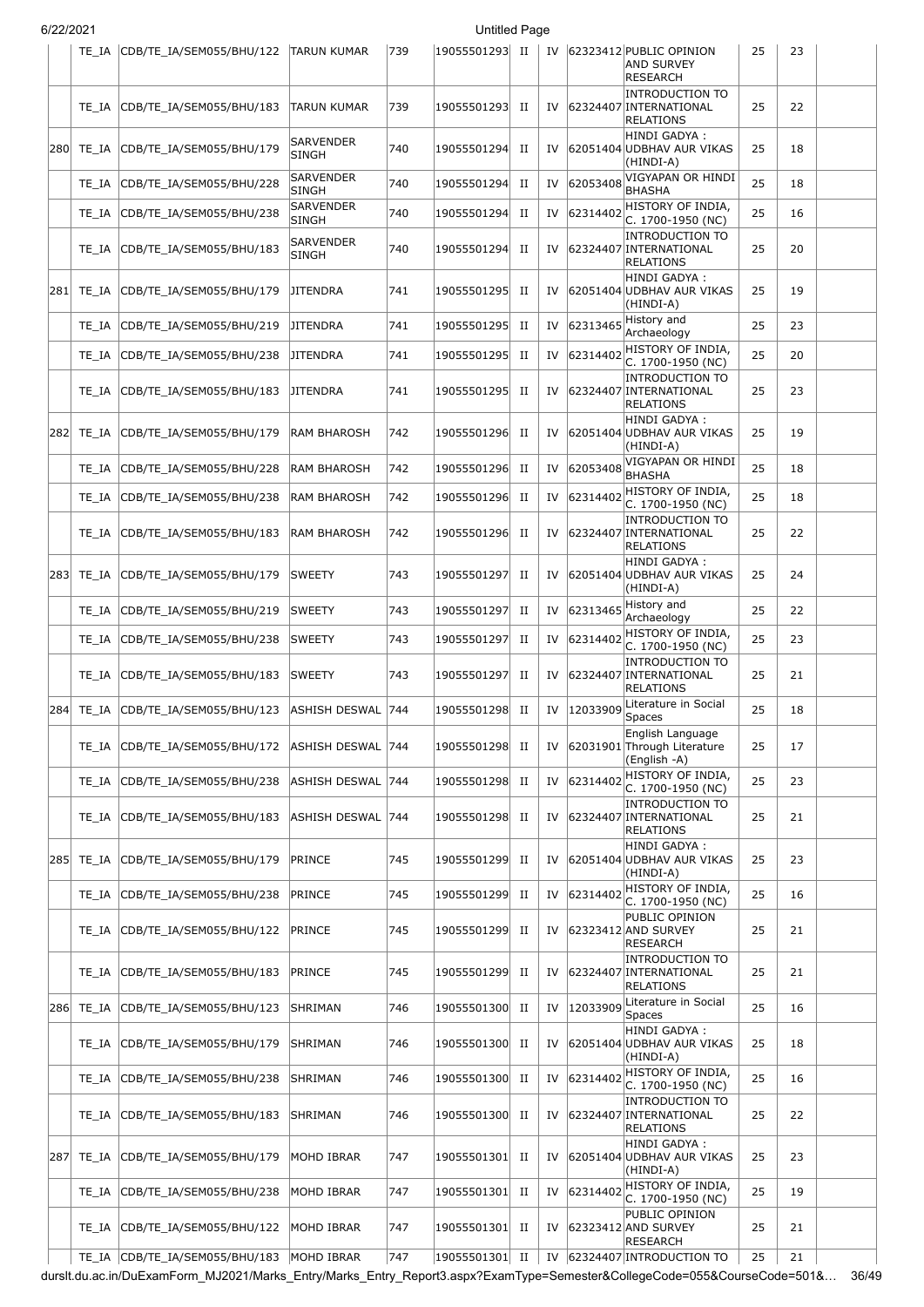|     |           |                                |                                     |     |             |             |    |                  | INTERNATIONAL<br><b>RELATIONS</b>                                                                                                                                          |    |    |  |
|-----|-----------|--------------------------------|-------------------------------------|-----|-------------|-------------|----|------------------|----------------------------------------------------------------------------------------------------------------------------------------------------------------------------|----|----|--|
|     | 288 TE IA | CDB/TE_IA/SEM055/BHU/179       | <b>YOGESH</b>                       | 748 | 19055501302 | П           | IV |                  | HINDI GADYA:<br>62051404 UDBHAV AUR VIKAS<br>(HINDI-A)                                                                                                                     | 25 | 24 |  |
|     | TE IA     | CDB/TE_IA/SEM055/BHU/219       | <b>YOGESH</b>                       | 748 | 19055501302 | П           | IV | 62313465         | History and<br>Archaeology                                                                                                                                                 | 25 | 22 |  |
|     | TE IA     | CDB/TE_IA/SEM055/BHU/238       | <b>YOGESH</b>                       | 748 | 19055501302 | П           | IV | 62314402         | HISTORY OF INDIA,<br>C. 1700-1950 (NC)                                                                                                                                     | 25 | 16 |  |
|     | TE IA     | CDB/TE IA/SEM055/BHU/183       | YOGESH                              | 748 | 19055501302 | П           | IV |                  | <b>INTRODUCTION TO</b><br>62324407 INTERNATIONAL<br><b>RELATIONS</b>                                                                                                       | 25 | 22 |  |
| 289 | TE IA     | CDB/TE_IA/SEM055/BHU/179       | <b>AJAY KUMAR</b>                   | 749 | 19055501303 | П           | IV |                  | HINDI GADYA:<br>62051404 UDBHAV AUR VIKAS<br>(HINDI-A)                                                                                                                     | 25 | 22 |  |
|     | TE IA     | CDB/TE_IA/SEM055/BHU/238       | AJAY KUMAR                          | 749 | 19055501303 | П           | IV | 62314402         | HISTORY OF INDIA,<br>C. 1700-1950 (NC)                                                                                                                                     | 25 | 21 |  |
|     | TE IA     | CDB/TE_IA/SEM055/BHU/122       | AJAY KUMAR                          | 749 | 19055501303 | П           | IV |                  | PUBLIC OPINION<br>62323412 AND SURVEY<br><b>RESEARCH</b>                                                                                                                   | 25 | 20 |  |
|     | TE IA     | CDB/TE IA/SEM055/BHU/183       | AJAY KUMAR                          | 749 | 19055501303 | П           | IV |                  | <b>INTRODUCTION TO</b><br>62324407 INTERNATIONAL<br><b>RELATIONS</b>                                                                                                       | 25 | 21 |  |
|     | 290 TE_IA | CDB/TE_IA/SEM055/BHU/179       | MANISHA RANI                        | 751 | 19055501305 | П           | IV |                  | HINDI GADYA:<br>62051404 UDBHAV AUR VIKAS<br>(HINDI-A)                                                                                                                     | 25 | 24 |  |
|     | TE IA     | CDB/TE_IA/SEM055/BHU/219       | MANISHA RANI                        | 751 | 19055501305 | П           | IV | 62313465         | History and<br>Archaeology                                                                                                                                                 | 25 | 23 |  |
|     | TE IA     | CDB/TE IA/SEM055/BHU/238       | MANISHA RANI                        | 751 | 19055501305 | $_{\rm II}$ | IV | 62314402         | HISTORY OF INDIA,<br>C. 1700-1950 (NC)                                                                                                                                     | 25 | 21 |  |
|     | TE IA     | CDB/TE_IA/SEM055/BHU/183       | MANISHA RANI                        | 751 | 19055501305 | П           | IV |                  | <b>INTRODUCTION TO</b><br>62324407 INTERNATIONAL<br><b>RELATIONS</b>                                                                                                       | 25 | 22 |  |
| 291 | TE IA     | CDB/TE_IA/SEM055/BHU/172       | YAMAN                               | 752 | 19055501306 | П           | IV |                  | English Language<br>62031901 Through Literature<br>(English -A)                                                                                                            | 25 | 18 |  |
|     | TE IA     | CDB/TE_IA/SEM055/BHU/219       | YAMAN                               | 752 | 19055501306 | П           | IV | 62313465         | History and<br>Archaeology                                                                                                                                                 | 25 | 22 |  |
|     | TE IA     | CDB/TE_IA/SEM055/BHU/238       | YAMAN                               | 752 | 19055501306 | $_{\rm II}$ | IV | 62314402         | HISTORY OF INDIA,<br>C. 1700-1950 (NC)                                                                                                                                     | 25 | 18 |  |
|     | TE IA     | CDB/TE_IA/SEM055/BHU/183       | YAMAN                               | 752 | 19055501306 | П           | IV |                  | <b>INTRODUCTION TO</b><br>62324407 INTERNATIONAL<br><b>RELATIONS</b>                                                                                                       | 25 | 21 |  |
| 292 | TE_IA     | CDB/TE_IA/SEM055/BHU/123       | LALGOUTHANG<br><b>HAOKIP</b>        | 800 | 19055501307 | П           | IV | 12033909         | Literature in Social<br><b>Spaces</b>                                                                                                                                      | 25 | 18 |  |
|     | TE IA     | CDB/TE_IA/SEM055/BHU/172       | LALGOUTHANG<br><b>HAOKIP</b>        | 800 | 19055501307 | $_{\rm II}$ | IV |                  | English Language<br>62031901 Through Literature<br>(English -A)                                                                                                            | 25 | 20 |  |
|     | TE IA     | CDB/TE_IA/SEM055/BHU/154       | LALGOUTHANG<br><b>HAOKIP</b>        | 800 | 19055501307 | П           | IV | 62034401         | LITERARY CROSS<br><b>CURRENTS</b><br>SELECTIONS FROM<br>LIVING<br>LITERATURES-AN<br>ANTHOLOGY OF<br>PROSE AND POETRY<br>EDS.VINAY SOOD,<br>ET AL. ORIENT<br>LONGMAN        | 25 | 20 |  |
|     | TE IA     | CDB/TE IA/SEM055/BHU/238       | <b>LALGOUTHANG</b><br><b>HAOKIP</b> | 800 | 19055501307 | П           | IV | 62314402         | HISTORY OF INDIA,<br>C. 1700-1950 (NC)                                                                                                                                     | 25 | 20 |  |
|     | 293 TE_IA | CDB/TE IA/SEM055/BHU/123       | C.<br>LALDUHTHLANA                  | 801 | 19055501308 | П           | IV | 12033909         | Literature in Social<br><b>Spaces</b>                                                                                                                                      | 25 | 00 |  |
|     | TE IA     | CDB/TE_IA/SEM055/BHU/124       | LALDUHTHLANA                        | 801 | 19055501308 | H           | IV | 62031903 ENGLISH | <b>ENGLISH C:</b><br>PROFICIENCY                                                                                                                                           | 25 | 00 |  |
|     | TE IA     | CDB/TE_IA/SEM055/BHU/154       | LALDUHTHLANA                        | 801 | 19055501308 | П           | IV | 62034401         | LITERARY CROSS<br><b>CURRENTS</b><br>SELECTIONS FROM<br>LIVING<br>LITERATURES-AN<br>ANTHOLOGY OF<br>PROSE AND POETRY<br>EDS.VINAY SOOD,<br>ET AL. ORIENT<br><b>LONGMAN</b> | 25 | 18 |  |
|     | TE IA     | CDB/TE_IA/SEM055/BHU/238       | C.<br><b>LALDUHTHLANA</b>           | 801 | 19055501308 | П           | IV | 62314402         | HISTORY OF INDIA,<br>C. 1700-1950 (NC)                                                                                                                                     | 25 | 18 |  |
|     | 294 TE IA | CDB/TE_IA/SEM055/BHU/123       | NICK WANGDI<br><b>CHOTHE</b>        | 802 | 19055501309 | П           | IV | 12033909         | Literature in Social<br><b>Spaces</b>                                                                                                                                      | 25 | 16 |  |
|     |           | TE_IA CDB/TE_IA/SEM055/BHU/196 | NICK WANGDI<br><b>CHOTHE</b>        | 802 | 19055501309 | H           | IV | 62031902         | English Fluency<br>(English-B                                                                                                                                              | 25 | 20 |  |
|     | TE_IA     | CDB/TE_IA/SEM055/BHU/154       | NICK WANGDI<br><b>CHOTHE</b>        | 802 | 19055501309 | П           | IV |                  | 62034401 LITERARY CROSS<br><b>CURRENTS</b><br>SELECTIONS FROM<br>LIVING<br>LITERATURES-AN<br>ANTHOLOGY OF                                                                  | 25 | 19 |  |

durslt.du.ac.in/DuExamForm\_MJ2021/Marks\_Entry/Marks\_Entry\_Report3.aspx?ExamType=Semester&CollegeCode=055&CourseCode=501&… 37/49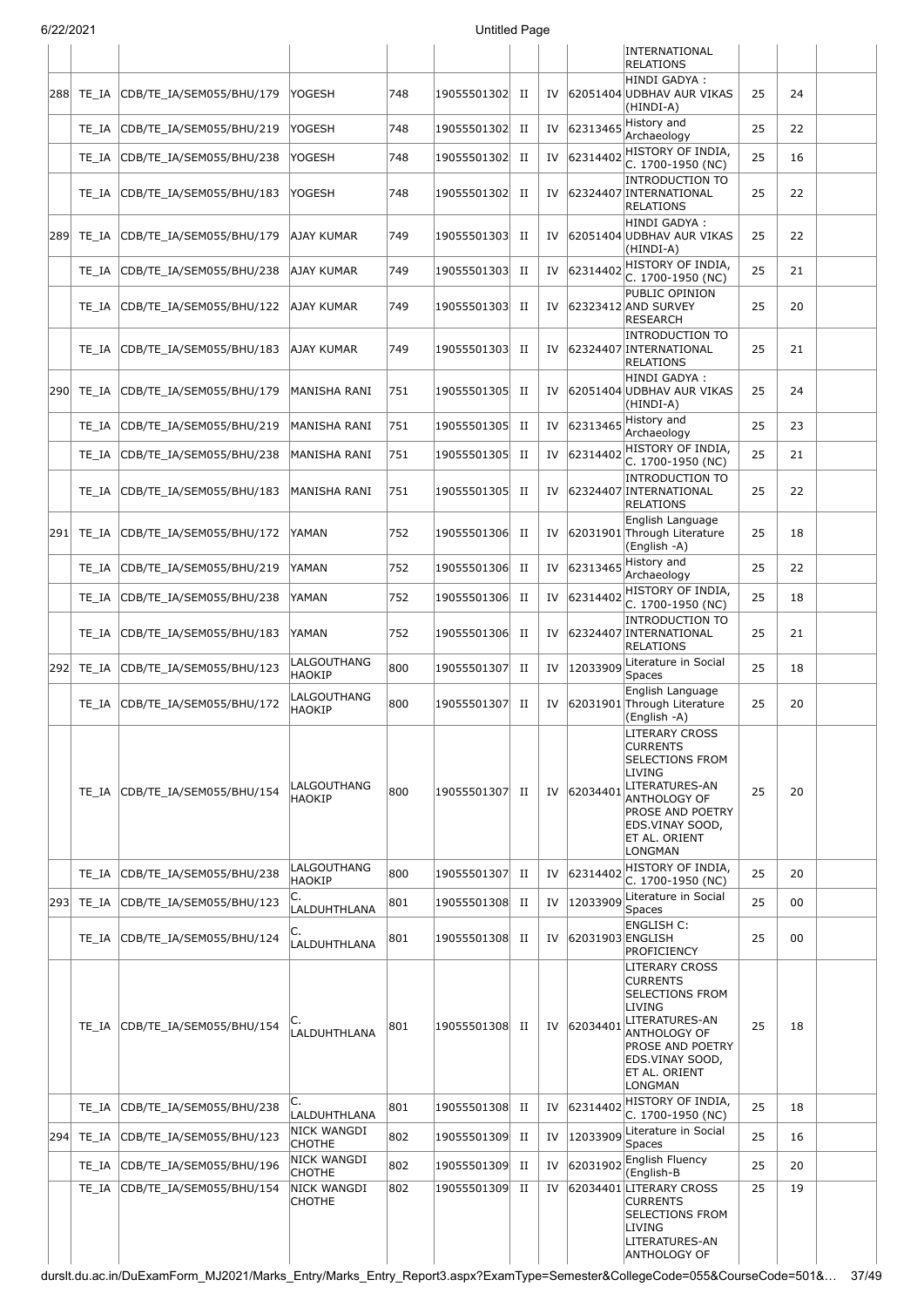| 6/22/2021 |       |                                | <b>Untitled Page</b>         |     |                |             |    |             |                                                                                                                                                                            |    |    |  |
|-----------|-------|--------------------------------|------------------------------|-----|----------------|-------------|----|-------------|----------------------------------------------------------------------------------------------------------------------------------------------------------------------------|----|----|--|
|           |       |                                |                              |     |                |             |    |             | PROSE AND POETRY<br>EDS.VINAY SOOD,<br>ET AL. ORIENT<br>LONGMAN                                                                                                            |    |    |  |
|           | TE IA | CDB/TE_IA/SEM055/BHU/238       | NICK WANGDI<br><b>CHOTHE</b> | 802 | 19055501309    | $_{\rm II}$ | IV | 62314402    | HISTORY OF INDIA,<br>C. 1700-1950 (NC)                                                                                                                                     | 25 | 16 |  |
| 295       | TE_IA | CDB/TE_IA/SEM055/BHU/123       | A KAPUO LEVI                 | 803 | 19055501310    | П           | IV | 12033909    | Literature in Social<br>Spaces                                                                                                                                             | 25 | 16 |  |
|           | TE_IA | CDB/TE IA/SEM055/BHU/196       | A KAPUO LEVI                 | 803 | 19055501310    | $_{\rm II}$ | IV | 62031902    | English Fluency<br>(English-B                                                                                                                                              | 25 | 20 |  |
|           | TE IA | CDB/TE_IA/SEM055/BHU/154       | A KAPUO LEVI                 | 803 | 19055501310 II |             |    | IV 62034401 | <b>LITERARY CROSS</b><br><b>CURRENTS</b><br>SELECTIONS FROM<br>LIVING<br>LITERATURES-AN<br>ANTHOLOGY OF<br>PROSE AND POETRY<br>EDS.VINAY SOOD,<br>ET AL. ORIENT<br>LONGMAN | 25 | 19 |  |
|           | TE IA | CDB/TE_IA/SEM055/BHU/238       | A KAPUO LEVI                 | 803 | 19055501310    | п           | IV | 62314402    | HISTORY OF INDIA,<br>C. 1700-1950 (NC)                                                                                                                                     | 25 | 17 |  |
| 296       | TE IA | CDB/TE_IA/SEM055/BHU/196       | NIENGNUNHOI<br><b>KIPGEN</b> | 804 | 19055501311    | П           | IV | 62031902    | English Fluency<br>(English-B                                                                                                                                              | 25 | 20 |  |
|           | TE IA | CDB/TE IA/SEM055/BHU/154       | NIENGNUNHOI<br><b>KIPGEN</b> | 804 | 19055501311    | П           | IV | 62034401    | LITERARY CROSS<br><b>CURRENTS</b><br><b>SELECTIONS FROM</b><br>LIVING<br>LITERATURES-AN<br>ANTHOLOGY OF<br>PROSE AND POETRY<br>EDS.VINAY SOOD,<br>ET AL. ORIENT<br>LONGMAN | 25 | 20 |  |
|           | TE IA | CDB/TE_IA/SEM055/BHU/238       | NIENGNUNHOI<br><b>KIPGEN</b> | 804 | 19055501311    | П           |    | IV 62314402 | HISTORY OF INDIA,<br>C. 1700-1950 (NC)                                                                                                                                     | 25 | 19 |  |
|           | TE IA | CDB/TE_IA/SEM055/BHU/122       | NIENGNUNHOI<br><b>KIPGEN</b> | 804 | 19055501311    | П           | IV |             | PUBLIC OPINION<br>62323412 AND SURVEY<br>RESEARCH                                                                                                                          | 25 | 22 |  |
| 297       | TE_IA | CDB/TE_IA/SEM055/BHU/123       | SINGTITLA<br>SANGKHRO        | 805 | 19055501312    | $_{\rm II}$ | IV | 12033909    | Literature in Social<br>Spaces                                                                                                                                             | 25 | 16 |  |
|           | TE IA | CDB/TE_IA/SEM055/BHU/196       | SINGTITLA<br>SANGKHRO        | 805 | 19055501312    | $_{\rm II}$ | IV | 62031902    | English Fluency<br>(English-B                                                                                                                                              | 25 | 20 |  |
|           |       | TE_IA CDB/TE_IA/SEM055/BHU/154 | SINGTITLA<br>SANGKHRO        | 805 | 19055501312 II |             |    | IV 62034401 | LITERARY CROSS<br><b>CURRENTS</b><br><b>SELECTIONS FROM</b><br>LIVING<br>LITERATURES-AN<br>ANTHOLOGY OF<br>PROSE AND POETRY<br>EDS.VINAY SOOD,<br>ET AL. ORIENT<br>LONGMAN | 25 | 20 |  |
|           | TE IA | CDB/TE_IA/SEM055/BHU/238       | SINGTITLA<br>SANGKHRO        | 805 | 19055501312    | П           | IV | 62314402    | HISTORY OF INDIA,<br>C. 1700-1950 (NC)                                                                                                                                     | 25 | 20 |  |
| 298       | TE IA | CDB/TE_IA/SEM055/BHU/196       | THOTREINGAM<br>HL            | 808 | 19055501315    | H           | IV | 62031902    | English Fluency<br>(English-B                                                                                                                                              | 25 | 19 |  |
|           |       | TE IA CDB/TE IA/SEM055/BHU/154 | THOTREINGAM<br>HL            | 808 | 19055501315 II |             |    | IV 62034401 | LITERARY CROSS<br><b>CURRENTS</b><br><b>SELECTIONS FROM</b><br>LIVING<br>LITERATURES-AN<br>ANTHOLOGY OF<br>PROSE AND POETRY<br>EDS.VINAY SOOD,<br>ET AL. ORIENT<br>LONGMAN | 25 | 19 |  |
|           | TE IA | CDB/TE_IA/SEM055/BHU/219       | THOTREINGAM<br>HL            | 808 | 19055501315    | П           | IV | 62313465    | History and<br>Archaeology                                                                                                                                                 | 25 | 21 |  |
|           | TE IA | CDB/TE_IA/SEM055/BHU/238       | THOTREINGAM<br>HL            | 808 | 19055501315    | $_{\rm II}$ | IV | 62314402    | HISTORY OF INDIA,<br>C. 1700-1950 (NC)                                                                                                                                     | 25 | 17 |  |
| 299       |       | TE_IA CDB/TE_IA/SEM055/BHU/196 | PAOTINMANG<br><b>BAITE</b>   | 810 | 19055501317    | $_{\rm II}$ |    | IV 62031902 | English Fluency<br>(English-B                                                                                                                                              | 25 | 20 |  |
|           | TE IA | CDB/TE_IA/SEM055/BHU/154       | PAOTINMANG<br><b>BAITE</b>   | 810 | 19055501317    | П           |    | IV 62034401 | LITERARY CROSS<br><b>CURRENTS</b><br>SELECTIONS FROM<br>LIVING<br>LITERATURES-AN<br>ANTHOLOGY OF<br>PROSE AND POETRY<br>EDS.VINAY SOOD,<br>ET AL. ORIENT<br>LONGMAN        | 25 | 20 |  |
|           | TE IA | CDB/TE_IA/SEM055/BHU/238       | PAOTINMANG<br><b>BAITE</b>   | 810 | 19055501317    | $_{\rm II}$ | IV | 62314402    | HISTORY OF INDIA,<br>C. 1700-1950 (NC)                                                                                                                                     | 25 | 19 |  |
|           |       | TE IA CDB/TE IA/SEM055/BHU/122 | PAOTINMANG<br><b>BAITE</b>   | 810 | 19055501317    | П           | IV |             | PUBLIC OPINION<br>62323412 AND SURVEY<br>RESEARCH                                                                                                                          | 25 | 21 |  |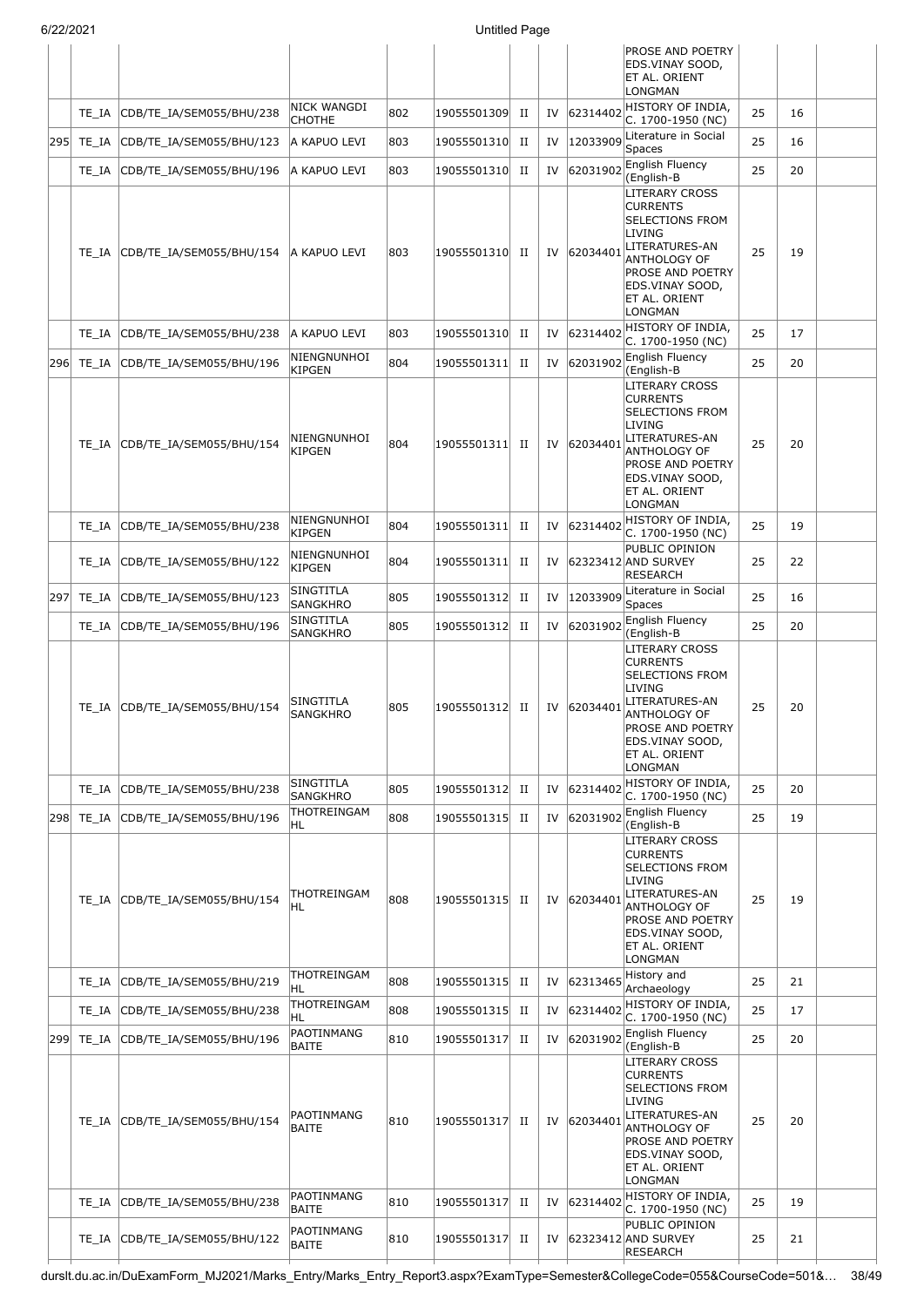| 6/22/2021 |       |                                                |                                     |     | <b>Untitled Page</b> |             |    |             |                                                                                                                                                                                          |    |    |  |
|-----------|-------|------------------------------------------------|-------------------------------------|-----|----------------------|-------------|----|-------------|------------------------------------------------------------------------------------------------------------------------------------------------------------------------------------------|----|----|--|
|           |       | 300 TE_IA CDB/TE_IA/SEM055/BHU/124 SANGE DROMA |                                     | 811 | 19055501318 II       |             |    |             | IV 62031903 ENGLISH C:<br><b>ENGLISH</b><br><b>PROFICIENCY</b>                                                                                                                           | 25 | 22 |  |
|           | TE_IA | CDB/TE_IA/SEM055/BHU/154                       | <b>SANGE DROMA</b>                  | 811 | 19055501318          | П           | IV | 62034401    | LITERARY CROSS<br><b>CURRENTS</b><br><b>SELECTIONS FROM</b><br>LIVING<br>LITERATURES-AN<br>ANTHOLOGY OF<br><b>PROSE AND POETRY</b><br>EDS.VINAY SOOD,<br>ET AL. ORIENT<br>LONGMAN        | 25 | 20 |  |
|           | TE IA | CDB/TE_IA/SEM055/BHU/238                       | <b>SANGE DROMA</b>                  | 811 | 19055501318          | $_{\rm II}$ | IV | 62314402    | HISTORY OF INDIA,<br>C. 1700-1950 (NC)                                                                                                                                                   | 25 | 20 |  |
|           | TE IA | CDB/TE_IA/SEM055/BHU/122                       | <b>SANGE DROMA</b>                  | 811 | 19055501318          | П           | IV |             | PUBLIC OPINION<br>62323412 AND SURVEY<br><b>RESEARCH</b>                                                                                                                                 | 25 | 23 |  |
| 301       | TE IA | CDB/TE_IA/SEM055/BHU/196                       | HOILALNEI HMAR 812                  |     | 19055501319          | П           | IV | 62031902    | English Fluency<br>(English-B                                                                                                                                                            | 25 | 20 |  |
|           | TE IA | CDB/TE_IA/SEM055/BHU/154                       | HOILALNEI HMAR 812                  |     | 19055501319          | П           |    | IV 62034401 | LITERARY CROSS<br><b>CURRENTS</b><br><b>SELECTIONS FROM</b><br>LIVING<br>LITERATURES-AN<br><b>ANTHOLOGY OF</b><br><b>PROSE AND POETRY</b><br>EDS.VINAY SOOD,<br>ET AL. ORIENT<br>LONGMAN | 25 | 20 |  |
|           | TE IA | CDB/TE_IA/SEM055/BHU/238                       | HOILALNEI HMAR 812                  |     | 19055501319          | П           | IV | 62314402    | HISTORY OF INDIA,<br>C. 1700-1950 (NC)                                                                                                                                                   | 25 | 19 |  |
|           | TE IA | CDB/TE_IA/SEM055/BHU/122                       | HOILALNEI HMAR 812                  |     | 19055501319          | П           | IV |             | PUBLIC OPINION<br>62323412 AND SURVEY<br><b>RESEARCH</b>                                                                                                                                 | 25 | 22 |  |
| 302       | TE_IA | CDB/TE_IA/SEM055/BHU/123                       | CHUIMIRIN<br><b>RAMSHANG</b>        | 813 | 19055501320          | П           | IV | 12033909    | Literature in Social<br>Spaces                                                                                                                                                           | 25 | 21 |  |
|           | TE IA | CDB/TE_IA/SEM055/BHU/172                       | CHUIMIRIN<br><b>RAMSHANG</b>        | 813 | 19055501320          | H           | IV |             | English Language<br>62031901 Through Literature<br>(English -A)                                                                                                                          | 25 | 20 |  |
|           | TE IA | CDB/TE_IA/SEM055/BHU/154                       | CHUIMIRIN<br><b>RAMSHANG</b>        | 813 | 19055501320          | П           |    | IV 62034401 | <b>LITERARY CROSS</b><br><b>CURRENTS</b><br><b>SELECTIONS FROM</b><br><b>LIVING</b><br>LITERATURES-AN<br>ANTHOLOGY OF<br>PROSE AND POETRY<br>EDS.VINAY SOOD,<br>ET AL. ORIENT<br>LONGMAN | 25 | 20 |  |
|           | TE IA | CDB/TE_IA/SEM055/BHU/191                       | CHUIMIRIN                           | 813 | 19055501320          | П           | IV | 62074412    | LANGUAGE, MIND                                                                                                                                                                           | 25 | 13 |  |
| 303       | TE_IA | CDB/TE_IA/SEM055/BHU/123                       | RAMSHANG<br>MARINGMEI<br>KAJAIGAIPU | 814 | 19055501321          | $_{\rm II}$ | IV |             | <b>AND BRAIN</b><br>12033909 Literature in Social<br>Spaces                                                                                                                              | 25 | 20 |  |
|           | TE IA | CDB/TE_IA/SEM055/BHU/172                       | MARINGMEI<br>KAJAIGAIPU             | 814 | 19055501321          | П           | IV |             | English Language<br>62031901 Through Literature<br>(English -A)                                                                                                                          | 25 | 18 |  |
|           | TE IA | CDB/TE_IA/SEM055/BHU/154                       | MARINGMEI<br><b>KAJAIGAIPU</b>      | 814 | 19055501321          | п           |    | IV 62034401 | <b>LITERARY CROSS</b><br><b>CURRENTS</b><br><b>SELECTIONS FROM</b><br>LIVING<br>LITERATURES-AN<br>ANTHOLOGY OF<br><b>PROSE AND POETRY</b><br>EDS.VINAY SOOD,<br>ET AL. ORIENT<br>LONGMAN | 25 | 19 |  |
|           | TE IA | CDB/TE_IA/SEM055/BHU/191                       | MARINGMEI<br>KAJAIGAIPU             | 814 | 19055501321          | $_{\rm II}$ | IV | 62074412    | LANGUAGE, MIND<br><b>AND BRAIN</b>                                                                                                                                                       | 25 | 18 |  |
| 304       | TE_IA | CDB/TE_IA/SEM055/BHU/123                       | P. HEIDOYIVILE<br><b>HAIDING</b>    | 815 | 19055501322          | $_{\rm II}$ | IV | 12033909    | Literature in Social<br><b>Spaces</b>                                                                                                                                                    | 25 | 19 |  |
|           | TE_IA | CDB/TE_IA/SEM055/BHU/172                       | P. HEIDOYIVILE<br><b>HAIDING</b>    | 815 | 19055501322          | П           | IV |             | English Language<br>62031901 Through Literature<br>(English -A)                                                                                                                          | 25 | 20 |  |
|           | TE IA | CDB/TE_IA/SEM055/BHU/154                       | P. HEIDOYIVILE<br><b>HAIDING</b>    | 815 | 19055501322          | П           | IV | 62034401    | LITERARY CROSS<br><b>CURRENTS</b><br><b>SELECTIONS FROM</b><br>LIVING<br>LITERATURES-AN<br><b>ANTHOLOGY OF</b><br><b>PROSE AND POETRY</b><br>EDS.VINAY SOOD,<br>ET AL. ORIENT<br>LONGMAN | 25 | 19 |  |
|           | TE IA | CDB/TE_IA/SEM055/BHU/191                       | P. HEIDOYIVILE<br><b>HAIDING</b>    | 815 | 19055501322          | $_{\rm II}$ | IV | 62074412    | LANGUAGE, MIND<br><b>AND BRAIN</b>                                                                                                                                                       | 25 | 17 |  |
| 305       | TE_IA | CDB/TE_IA/SEM055/BHU/123                       | GOLDSON KUAME 816                   |     | 19055501323          | П           | IV | 12033909    | Literature in Social<br>Spaces                                                                                                                                                           | 25 | 17 |  |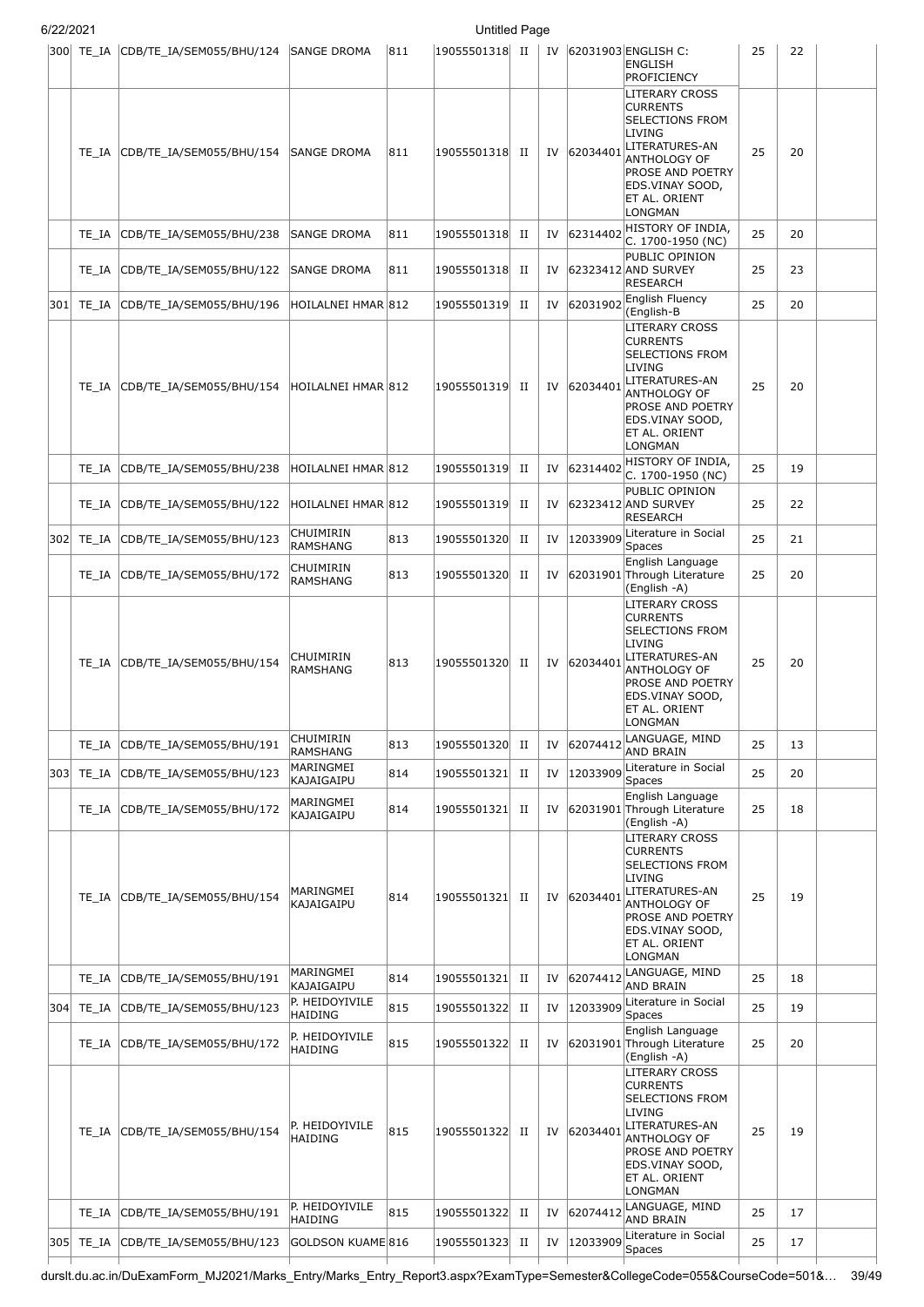|      | TE IA     | CDB/TE_IA/SEM055/BHU/196 | GOLDSON KUAME 816             |     | 19055501323  II |             |    |          | IV 62031902 English Fluency<br>(English-B                                                                                                                                                        | 25 | 19 |  |
|------|-----------|--------------------------|-------------------------------|-----|-----------------|-------------|----|----------|--------------------------------------------------------------------------------------------------------------------------------------------------------------------------------------------------|----|----|--|
|      | TE IA     | CDB/TE_IA/SEM055/BHU/154 | GOLDSON KUAME 816             |     | 19055501323     | П           | IV | 62034401 | LITERARY CROSS<br><b>CURRENTS</b><br><b>SELECTIONS FROM</b><br>LIVING<br>LITERATURES-AN<br>ANTHOLOGY OF<br><b>PROSE AND POETRY</b><br>EDS.VINAY SOOD,<br>ET AL. ORIENT<br>LONGMAN                | 25 | 19 |  |
|      | TE IA     | CDB/TE_IA/SEM055/BHU/191 | GOLDSON KUAME 816             |     | 19055501323     | П           | IV | 62074412 | LANGUAGE, MIND<br>AND BRAIN                                                                                                                                                                      | 25 | 09 |  |
|      | 306 TE_IA | CDB/TE_IA/SEM055/BHU/123 | THANGJALUN<br>HAOKIP          | 817 | 19055501324     | П           | IV | 12033909 | Literature in Social<br>Spaces                                                                                                                                                                   | 25 | 17 |  |
|      | TE_IA     | CDB/TE_IA/SEM055/BHU/196 | THANGJALUN<br>HAOKIP          | 817 | 19055501324     | П           | IV | 62031902 | English Fluency<br>(English-B                                                                                                                                                                    | 25 | 20 |  |
|      | TE IA     | CDB/TE_IA/SEM055/BHU/154 | THANGJALUN<br><b>HAOKIP</b>   | 817 | 19055501324     | П           | IV | 62034401 | LITERARY CROSS<br><b>CURRENTS</b><br>SELECTIONS FROM<br><b>LIVING</b><br>LITERATURES-AN<br>ANTHOLOGY OF<br><b>PROSE AND POETRY</b><br>EDS.VINAY SOOD,<br><b>ET AL. ORIENT</b><br>LONGMAN         | 25 | 18 |  |
|      | TE_IA     | CDB/TE IA/SEM055/BHU/191 | THANGJALUN<br>HAOKIP          | 817 | 19055501324     | П           | IV | 62074412 | LANGUAGE, MIND<br><b>AND BRAIN</b>                                                                                                                                                               | 25 | 01 |  |
| 307  | TE_IA     | CDB/TE IA/SEM055/BHU/123 | T. LAMMINLAL<br>HAOKIP        | 818 | 19055501325     | П           | IV | 12033909 | Literature in Social<br><b>Spaces</b>                                                                                                                                                            | 25 | 18 |  |
|      | TE_IA     | CDB/TE_IA/SEM055/BHU/196 | T. LAMMINLAL<br>HAOKIP        | 818 | 19055501325     | П           | IV | 62031902 | English Fluency<br>(English-B                                                                                                                                                                    | 25 | 20 |  |
|      | TE IA     | CDB/TE_IA/SEM055/BHU/154 | T. LAMMINLAL<br><b>HAOKIP</b> | 818 | 19055501325     | П           | IV | 62034401 | LITERARY CROSS<br><b>CURRENTS</b><br><b>SELECTIONS FROM</b><br>LIVING<br>LITERATURES-AN<br>ANTHOLOGY OF<br><b>PROSE AND POETRY</b><br>EDS.VINAY SOOD,<br><b>ET AL. ORIENT</b><br>LONGMAN         | 25 | 20 |  |
|      | TE_IA     | CDB/TE IA/SEM055/BHU/191 | T. LAMMINLAL<br>HAOKIP        | 818 | 19055501325     | П           | IV | 62074412 | LANGUAGE, MIND<br>AND BRAIN                                                                                                                                                                      | 25 | 09 |  |
| 308  | TE_IA     | CDB/TE_IA/SEM055/BHU/123 | LAMTHIANPAO<br>HAOKIP         | 819 | 19055501326     | П           | IV | 12033909 | Literature in Social<br>Spaces                                                                                                                                                                   | 25 | 16 |  |
|      | TE_IA     | CDB/TE_IA/SEM055/BHU/196 | LAMTHIANPAO<br>HAOKIP         | 819 | 19055501326     | П           | IV | 62031902 | English Fluency<br>(English-B                                                                                                                                                                    | 25 | 19 |  |
|      | TE IA     | CDB/TE IA/SEM055/BHU/154 | LAMTHIANPAO<br><b>HAOKIP</b>  | 819 | 19055501326     | П           | IV | 62034401 | <b>LITERARY CROSS</b><br><b>CURRENTS</b><br><b>ISELECTIONS FROM</b><br>LIVING<br>LITERATURES-AN<br>ANTHOLOGY OF<br><b>PROSE AND POETRY</b><br>EDS.VINAY SOOD,<br><b>ET AL. ORIENT</b><br>LONGMAN | 25 | 19 |  |
|      | TE IA     | CDB/TE IA/SEM055/BHU/191 | LAMTHIANPAO<br><b>HAOKIP</b>  | 819 | 19055501326     | П           | IV | 62074412 | LANGUAGE, MIND<br>AND BRAIN                                                                                                                                                                      | 25 | 09 |  |
| 3091 | TE_IA     | CDB/TE_IA/SEM055/BHU/196 | <b>KALOPU</b><br>ROTAOMAI B   | 820 | 19055501327     | П           | IV | 62031902 | English Fluency<br>(English-B                                                                                                                                                                    | 25 | 19 |  |
|      | TE IA     | CDB/TE_IA/SEM055/BHU/197 | <b>KALOPU</b><br>ROTAOMAI B   | 820 | 19055501327     | П           | IV |          | PRINCIPLES OF<br>62274403 MACROECONOMICS-<br>IΗ                                                                                                                                                  | 25 | 24 |  |
|      | TE IA     | CDB/TE_IA/SEM055/BHU/219 | KALOPU<br>ROTAOMAI B          | 820 | 19055501327     | П           | IV | 62313465 | History and<br>Archaeology                                                                                                                                                                       | 25 | 23 |  |
|      | TE IA     | CDB/TE_IA/SEM055/BHU/238 | <b>KALOPU</b><br>ROTAOMAI B   | 820 | 19055501327     | П           | IV | 62314402 | HISTORY OF INDIA,<br>C. 1700-1950 (NC)                                                                                                                                                           | 25 | 19 |  |
|      | 310 TE_IA | CDB/TE_IA/SEM055/BHU/196 | EDWIN SORO                    | 821 | 19055501328     | П           | IV | 62031902 | English Fluency<br>English-B)                                                                                                                                                                    | 25 | 19 |  |
|      | TE IA     | CDB/TE_IA/SEM055/BHU/197 | <b>EDWIN SORO</b>             | 821 | 19055501328     | П           | IV |          | PRINCIPLES OF<br>62274403 MACROECONOMICS-<br>ΙI                                                                                                                                                  | 25 | 24 |  |
|      | TE IA     | CDB/TE_IA/SEM055/BHU/219 | EDWIN SORO                    | 821 | 19055501328     | П           | IV | 62313465 | History and<br>Archaeology                                                                                                                                                                       | 25 | 21 |  |
|      | TE_IA     | CDB/TE_IA/SEM055/BHU/238 | EDWIN SORO                    | 821 | 19055501328     | П           | IV | 62314402 | HISTORY OF INDIA,<br>C. 1700-1950 (NC)                                                                                                                                                           | 25 | 17 |  |
| 311  | TE_IA     | CDB/TE_IA/SEM055/BHU/196 | <b>SONMUANSANG</b>            | 822 | 19055501329     | П           | IV | 62031902 | English Fluency<br>(English-B                                                                                                                                                                    | 25 | 19 |  |
|      | TE_IA     | CDB/TE_IA/SEM055/BHU/197 | <b>SONMUANSANG</b>            | 822 | 19055501329     | П           | IV |          | PRINCIPLES OF<br>62274403 MACROECONOMICS-<br>IΗ                                                                                                                                                  | 25 | 24 |  |
|      | TE_IA     | CDB/TE_IA/SEM055/BHU/219 | SONMUANSANG                   | 822 | 19055501329     | $_{\rm II}$ | IV | 62313465 | History and<br>Archaeology                                                                                                                                                                       | 25 | 22 |  |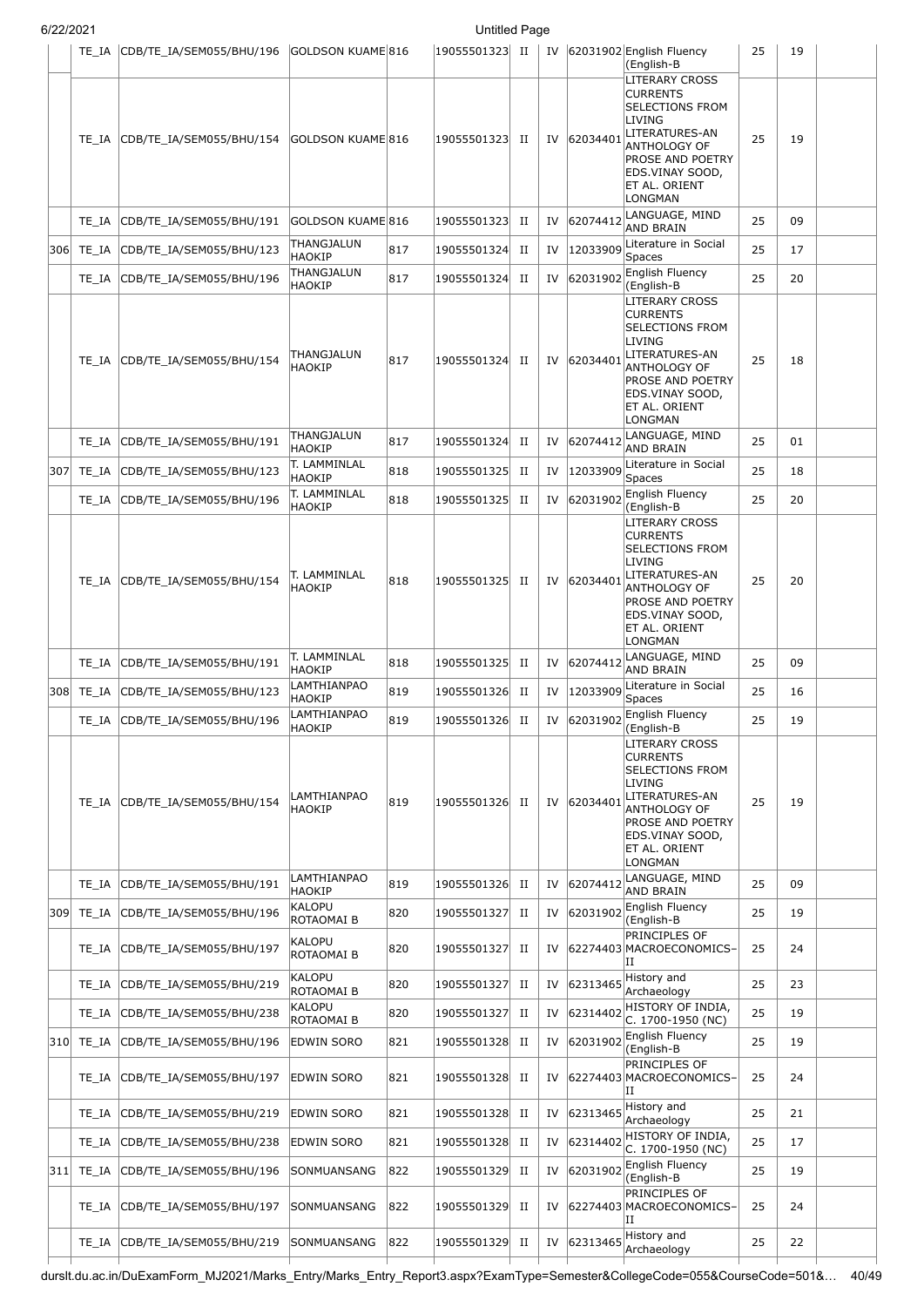|     | TE IA     | CDB/TE_IA/SEM055/BHU/238 | <b>SONMUANSANG</b>                  | 822 | 19055501329 | H           |    |                  | IV 62314402 HISTORY OF INDIA,<br>C. 1700-1950 (NC)                   | 25 | 19 |  |
|-----|-----------|--------------------------|-------------------------------------|-----|-------------|-------------|----|------------------|----------------------------------------------------------------------|----|----|--|
| 312 | TE IA     | CDB/TE_IA/SEM055/BHU/123 | AMON T<br><b>BEIHROHNEI</b>         | 824 | 19055501331 | $_{\rm II}$ | IV | 12033909         | Literature in Social<br>Spaces                                       | 25 | 00 |  |
|     | TE IA     | CDB/TE_IA/SEM055/BHU/124 | AMON T<br><b>BEIHROHNEI</b>         | 824 | 19055501331 | П           | IV | 62031903 ENGLISH | <b>ENGLISH C:</b><br>PROFICIENCY                                     | 25 | 00 |  |
|     | TE IA     | CDB/TE_IA/SEM055/BHU/197 | AMON T<br><b>BEIHROHNEI</b>         | 824 | 19055501331 | П           | IV |                  | PRINCIPLES OF<br>62274403 MACROECONOMICS-<br>IΙ                      | 25 | 24 |  |
|     | TE IA     | CDB/TE_IA/SEM055/BHU/238 | <b>AMON T</b><br><b>BEIHROHNEI</b>  | 824 | 19055501331 | П           | IV | 62314402         | HISTORY OF INDIA,<br>C. 1700-1950 (NC)                               | 25 | 16 |  |
| 313 | TE_IA     | CDB/TE IA/SEM055/BHU/123 | STANZIN PALDAN 825                  |     | 19055501332 | $_{\rm II}$ | IV |                  | $\vert$ 12033909 $\vert$ Literature in Social<br><b>Spaces</b>       | 25 | 21 |  |
|     | TE IA     | CDB/TE_IA/SEM055/BHU/196 | STANZIN PALDAN 825                  |     | 19055501332 | $_{\rm II}$ | IV | 62031902         | English Fluency<br>(English-B                                        | 25 | 20 |  |
|     | TE IA     | CDB/TE_IA/SEM055/BHU/197 | STANZIN PALDAN 825                  |     | 19055501332 | П           | IV |                  | PRINCIPLES OF<br>62274403 MACROECONOMICS-<br>IΙ                      | 25 | 24 |  |
|     | TE IA     | CDB/TE_IA/SEM055/BHU/238 | STANZIN PALDAN 825                  |     | 19055501332 | П           | IV | 62314402         | HISTORY OF INDIA,<br>C. 1700-1950 (NC)                               | 25 | 16 |  |
| 314 | TE_IA     | CDB/TE_IA/SEM055/BHU/123 | T.T. PHOPI                          | 826 | 19055501333 | П           | IV | 12033909         | Literature in Social<br>Spaces                                       | 25 | 17 |  |
|     | TE IA     | CDB/TE_IA/SEM055/BHU/124 | t.t. Phopi                          | 826 | 19055501333 | П           | IV | 62031903 ENGLISH | <b>ENGLISH C:</b><br>PROFICIENCY                                     | 25 | 15 |  |
|     | TE IA     | CDB/TE_IA/SEM055/BHU/197 | T.T. PHOPI                          | 826 | 19055501333 | П           | IV |                  | PRINCIPLES OF<br>62274403 MACROECONOMICS-<br>IΙ                      | 25 | 24 |  |
|     | TE IA     | CDB/TE_IA/SEM055/BHU/238 | t.t. Phopi                          | 826 | 19055501333 | $_{\rm II}$ | IV |                  | 62314402 HISTORY OF INDIA,<br>C. 1700-1950 (NC)                      | 25 | 16 |  |
| 315 | TE_IA     | CDB/TE_IA/SEM055/BHU/123 | PP. BEIMONGIA                       | 827 | 19055501334 | $_{\rm II}$ | IV | 12033909         | Literature in Social<br><b>Spaces</b>                                | 25 | 17 |  |
|     | TE IA     | CDB/TE_IA/SEM055/BHU/124 | PP. BEIMONGIA                       | 827 | 19055501334 | $_{\rm II}$ | IV | 62031903 ENGLISH | <b>ENGLISH C:</b><br>PROFICIENCY                                     | 25 | 14 |  |
|     | TE IA     | CDB/TE_IA/SEM055/BHU/197 | PP. BEIMONGIA                       | 827 | 19055501334 | П           | IV |                  | PRINCIPLES OF<br>62274403 MACROECONOMICS-<br>IΙ                      | 25 | 24 |  |
|     | TE IA     | CDB/TE_IA/SEM055/BHU/238 | PP. BEIMONGIA                       | 827 | 19055501334 | $_{\rm II}$ | IV |                  | 62314402 HISTORY OF INDIA,<br>C. 1700-1950 (NC)                      | 25 | 16 |  |
| 316 | TE_IA     | CDB/TE_IA/SEM055/BHU/196 | <b>GUANGTULUNG</b><br>KAHMEI        | 828 | 19055501335 | П           | IV | 62031902         | English Fluency<br>(English-B                                        | 25 | 19 |  |
|     | TE IA     | CDB/TE IA/SEM055/BHU/197 | <b>GUANGTULUNG</b><br><b>KAHMEI</b> | 828 | 19055501335 | П           | IV |                  | PRINCIPLES OF<br>62274403 MACROECONOMICS-<br>П                       | 25 | 23 |  |
|     | TE IA     | CDB/TE_IA/SEM055/BHU/122 | GUANGTULUNG<br><b>KAHMEI</b>        | 828 | 19055501335 | H           | IV |                  | PUBLIC OPINION<br>62323412 AND SURVEY<br>RESEARCH                    | 25 | 20 |  |
|     | TE IA     | CDB/TE_IA/SEM055/BHU/183 | <b>GUANGTULUNG</b><br><b>KAHMEI</b> | 828 | 19055501335 | П           | IV |                  | <b>INTRODUCTION TO</b><br>62324407 INTERNATIONAL<br><b>RELATIONS</b> | 25 | 20 |  |
| 317 | TE_IA     | CDB/TE IA/SEM055/BHU/123 | SHONYALA<br><b>RALENG</b>           | 831 | 19055501338 | $_{\rm II}$ | IV | 12033909         | Literature in Social<br><b>Spaces</b>                                | 25 | 17 |  |
|     | TE_IA     | CDB/TE IA/SEM055/BHU/124 | SHONYALA<br><b>RALENG</b>           | 831 | 19055501338 | П           | IV | 62031903 ENGLISH | <b>ENGLISH C:</b><br>PROFICIENCY                                     | 25 | 22 |  |
|     | TE IA     | CDB/TE IA/SEM055/BHU/197 | SHONYALA<br><b>RALENG</b>           | 831 | 19055501338 | П           | IV |                  | PRINCIPLES OF<br>62274403 MACROECONOMICS-<br>ΙI                      | 25 | 24 |  |
|     | TE IA     | CDB/TE_IA/SEM055/BHU/183 | SHONYALA<br><b>RALENG</b>           | 831 | 19055501338 | П           | IV |                  | <b>INTRODUCTION TO</b><br>62324407 INTERNATIONAL<br><b>RELATIONS</b> | 25 | 20 |  |
|     | 318 TE_IA | CDB/TE_IA/SEM055/BHU/123 | LALTLANMAWII                        | 832 | 19055501339 | П           | IV | 12033909         | Literature in Social<br>Spaces                                       | 25 | 12 |  |
|     | TE IA     | CDB/TE_IA/SEM055/BHU/124 | LALTLANMAWII                        | 832 | 19055501339 | П           | IV | 62031903 ENGLISH | <b>ENGLISH C:</b><br><b>PROFICIENCY</b>                              | 25 | 14 |  |
|     | TE_IA     | CDB/TE_IA/SEM055/BHU/197 | LALTLANMAWII                        | 832 | 19055501339 | П           | IV |                  | PRINCIPLES OF<br>62274403 MACROECONOMICS-<br>IΙ                      | 25 | 23 |  |
|     | TE IA     | CDB/TE_IA/SEM055/BHU/183 | LALTLANMAWII                        | 832 | 19055501339 | П           | IV |                  | <b>INTRODUCTION TO</b><br>62324407 INTERNATIONAL<br><b>RELATIONS</b> | 25 | 20 |  |
| 319 | TE_IA     | CDB/TE_IA/SEM055/BHU/123 | <b>JERRY</b><br>LALDINHLUA          | 833 | 19055501340 | П           | IV | 12033909         | Literature in Social<br>Spaces                                       | 25 | 17 |  |
|     | TE_IA     | CDB/TE_IA/SEM055/BHU/124 | <b>JERRY</b><br>LALDINHLUA          | 833 | 19055501340 | П           | IV | 62031903 ENGLISH | <b>ENGLISH C:</b><br>PROFICIENCY                                     | 25 | 15 |  |
|     | TE IA     | CDB/TE_IA/SEM055/BHU/197 | JERRY<br>LALDINHLUA                 | 833 | 19055501340 | П           | IV |                  | PRINCIPLES OF<br>62274403 MACROECONOMICS-<br>IΙ                      | 25 | 23 |  |
|     | TE_IA     | CDB/TE_IA/SEM055/BHU/183 | JERRY<br>LALDINHLUA                 | 833 | 19055501340 | П           | IV |                  | <b>INTRODUCTION TO</b><br>62324407 INTERNATIONAL<br><b>RELATIONS</b> | 25 | 21 |  |
|     | 320 TE_IA | CDB/TE_IA/SEM055/BHU/123 | DAWA SINGAY                         | 834 | 19055501341 | $_{\rm II}$ |    |                  | IV  12033909 Literature in Social                                    | 25 | 20 |  |

durslt.du.ac.in/DuExamForm\_MJ2021/Marks\_Entry/Marks\_Entry\_Report3.aspx?ExamType=Semester&CollegeCode=055&CourseCode=501&… 41/49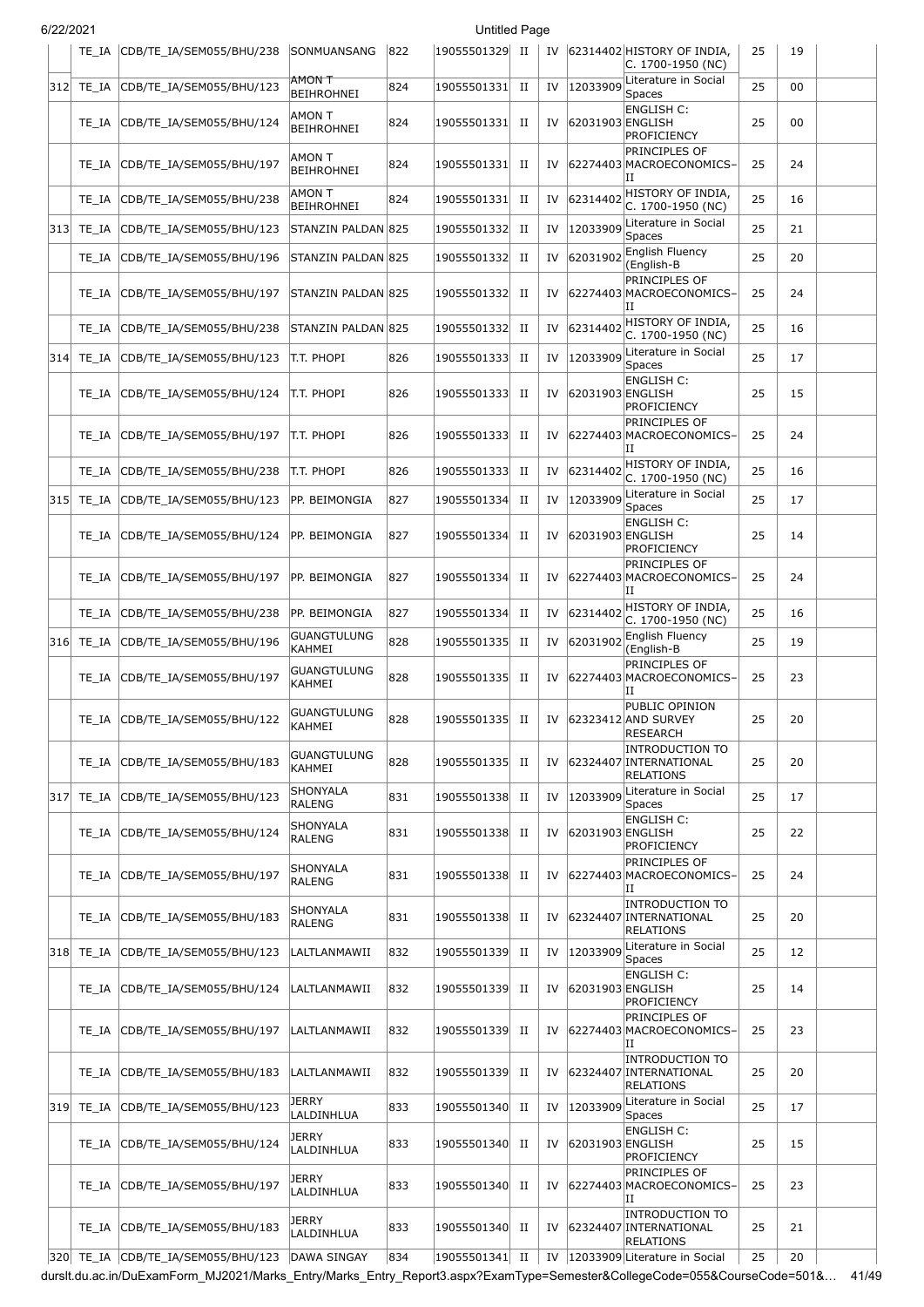| 6/22/2021 |           |                          |                                             |     | <b>Untitled Page</b> |             |    |                  |                                                                      |    |    |  |
|-----------|-----------|--------------------------|---------------------------------------------|-----|----------------------|-------------|----|------------------|----------------------------------------------------------------------|----|----|--|
|           |           |                          | <b>NAMGYAL</b>                              |     |                      |             |    |                  | Spaces                                                               |    |    |  |
|           | TE IA     | CDB/TE_IA/SEM055/BHU/196 | <b>DAWA SINGAY</b><br><b>NAMGYAL</b>        | 834 | 19055501341          | П           | IV | 62031902         | English Fluency<br>(English-B                                        | 25 | 20 |  |
|           | TE IA     | CDB/TE_IA/SEM055/BHU/197 | DAWA SINGAY<br><b>NAMGYAL</b>               | 834 | 19055501341          | П           | IV |                  | PRINCIPLES OF<br>62274403 MACROECONOMICS-<br>IΙ                      | 25 | 24 |  |
|           | TE IA     | CDB/TE_IA/SEM055/BHU/183 | DAWA SINGAY<br>NAMGYAL                      | 834 | 19055501341          | п           | IV |                  | <b>INTRODUCTION TO</b><br>62324407 INTERNATIONAL<br><b>RELATIONS</b> | 25 | 22 |  |
| 321       | TE IA     | CDB/TE_IA/SEM055/BHU/179 | YASH                                        | 835 | 19055501342          | П           | IV |                  | HINDI GADYA:<br>62051404 UDBHAV AUR VIKAS<br>(HINDI-A)               | 25 | 18 |  |
|           | TE IA     | CDB/TE IA/SEM055/BHU/171 | YASH                                        | 835 | 19055501342          | П           | IV | 62273426         | RESEARCH<br><b>METHODOLOGY</b>                                       | 25 | 23 |  |
|           | TE IA     | CDB/TE_IA/SEM055/BHU/197 | YASH                                        | 835 | 19055501342          | п           | IV |                  | <b>PRINCIPLES OF</b><br>62274403 MACROECONOMICS-<br>IΙ               | 25 | 24 |  |
|           | TE IA     | CDB/TE_IA/SEM055/BHU/183 | YASH                                        | 835 | 19055501342          | П           | IV |                  | <b>INTRODUCTION TO</b><br>62324407 INTERNATIONAL<br><b>RELATIONS</b> | 25 | 20 |  |
|           | 322 TE_IA | CDB/TE IA/SEM055/BHU/123 | <b>SHANSO</b><br>KASHUNG                    | 836 | 19055501343          | $_{\rm II}$ | IV | 12033909         | Literature in Social<br>Spaces                                       | 25 | 19 |  |
|           | TE IA     | CDB/TE IA/SEM055/BHU/124 | <b>SHANSO</b><br><b>KASHUNG</b>             | 836 | 19055501343          | П           | IV | 62031903 ENGLISH | <b>ENGLISH C:</b><br>PROFICIENCY                                     | 25 | 22 |  |
|           | TE IA     | CDB/TE_IA/SEM055/BHU/197 | <b>SHANSO</b><br><b>KASHUNG</b>             | 836 | 19055501343          | П           | IV |                  | <b>PRINCIPLES OF</b><br>62274403 MACROECONOMICS-<br>IΙ               | 25 | 25 |  |
|           | TE IA     | CDB/TE_IA/SEM055/BHU/183 | <b>SHANSO</b><br>KASHUNG                    | 836 | 19055501343          | П           | IV |                  | <b>INTRODUCTION TO</b><br>62324407 INTERNATIONAL<br><b>RELATIONS</b> | 25 | 22 |  |
| 323       | TE IA     | CDB/TE_IA/SEM055/BHU/124 | IMANUEL<br>LALREMSANGPUII                   | 837 | 19055501344          | П           | IV | 62031903 ENGLISH | <b>ENGLISH C:</b><br>PROFICIENCY                                     | 25 | 00 |  |
|           | TE IA     | CDB/TE_IA/SEM055/BHU/197 | IMANUEL<br>LALREMSANGPUII <sup>837</sup>    |     | 19055501344          | П           | IV |                  | <b>PRINCIPLES OF</b><br>62274403 MACROECONOMICS-<br>IΙ               | 25 | 24 |  |
|           | TE IA     | CDB/TE_IA/SEM055/BHU/122 | IMANUEL<br>LALREMSANGPUII                   | 837 | 19055501344          | П           | IV |                  | PUBLIC OPINION<br>62323412 AND SURVEY<br><b>RESEARCH</b>             | 25 | 21 |  |
|           | TE IA     | CDB/TE_IA/SEM055/BHU/183 | IMANUEL<br>LALREMSANGPUII                   | 837 | 19055501344          | П           | IV |                  | <b>INTRODUCTION TO</b><br>62324407 INTERNATIONAL<br>RELATIONS        | 25 | 21 |  |
| 324       | TE_IA     | CDB/TE_IA/SEM055/BHU/196 | K LALNUNSIAMI                               | 838 | 19055501345          | П           | IV | 62031902         | English Fluency<br>(English-B                                        | 25 | 20 |  |
|           | TE IA     | CDB/TE_IA/SEM055/BHU/197 | K LALNUNSIAMI                               | 838 | 19055501345          | П           | IV |                  | PRINCIPLES OF<br>62274403 MACROECONOMICS<br>Ш                        | 25 | 24 |  |
|           | TE IA     | CDB/TE_IA/SEM055/BHU/122 | İK LALNUNSIAMI                              | 838 | 19055501345          | H           | IV |                  | PUBLIC OPINION<br>62323412 AND SURVEY<br><b>RESEARCH</b>             | 25 | 21 |  |
|           | TE IA     | CDB/TE_IA/SEM055/BHU/183 | K LALNUNSIAMI                               | 838 | 19055501345          | П           | IV |                  | <b>INTRODUCTION TO</b><br>62324407 INTERNATIONAL<br><b>RELATIONS</b> | 25 | 20 |  |
| 325       | TE IA     | CDB/TE_IA/SEM055/BHU/1   | ABHISHEK<br>MEENA                           | 840 | 19055501347          | П           | IV |                  | HINDI GADYA KA<br>62051413 UDBHAV AUR VIKAS<br>(HINDI-C)             | 25 | 23 |  |
|           | TE IA     | CDB/TE_IA/SEM055/BHU/197 | ABHISHEK<br>MEENA                           | 840 | 19055501347          | П           | IV |                  | PRINCIPLES OF<br>62274403 MACROECONOMICS-<br>ΙI                      | 25 | 24 |  |
|           | TE IA     | CDB/TE_IA/SEM055/BHU/122 | ABHISHEK<br>MEENA                           | 840 | 19055501347          | П           | IV |                  | PUBLIC OPINION<br>62323412 AND SURVEY<br><b>RESEARCH</b>             | 25 | 18 |  |
|           | TE IA     | CDB/TE_IA/SEM055/BHU/183 | ABHISHEK<br><b>MEENA</b>                    | 840 | 19055501347          | П           | IV |                  | <b>INTRODUCTION TO</b><br>62324407 INTERNATIONAL<br><b>RELATIONS</b> | 25 | 22 |  |
|           | 326 TE_IA | CDB/TE_IA/SEM055/BHU/123 | W. LONGSAH                                  | 841 | 19055501348          | П           | IV | 12033909         | Literature in Social<br>Spaces                                       | 25 | 16 |  |
|           | TE_IA     | CDB/TE_IA/SEM055/BHU/196 | W. LONGSAH                                  | 841 | 19055501348          | П           | IV | 62031902         | English Fluency<br>(English-B                                        | 25 | 20 |  |
|           | TE_IA     | CDB/TE_IA/SEM055/BHU/197 | W. LONGSAH                                  | 841 | 19055501348          | П           | IV |                  | PRINCIPLES OF<br>62274403 MACROECONOMICS-<br>IΙ                      | 25 | 24 |  |
|           | TE_IA     | CDB/TE_IA/SEM055/BHU/183 | W. LONGSAH                                  | 841 | 19055501348          | п           | IV |                  | <b>INTRODUCTION TO</b><br>62324407 INTERNATIONAL<br><b>RELATIONS</b> | 25 | 20 |  |
| 327       | TE_IA     | CDB/TE_IA/SEM055/BHU/123 | PAPA<br><b>CHRISTOPHER</b><br>CHOZAH        | 842 | 19055501349          | П           | IV | 12033909         | Literature in Social<br>Spaces                                       | 25 | 16 |  |
|           | TE IA     | CDB/TE_IA/SEM055/BHU/196 | PAPA<br><b>CHRISTOPHER</b><br><b>CHOZAH</b> | 842 | 19055501349          | П           | IV | 62031902         | English Fluency<br>(English-B                                        | 25 | 19 |  |
|           | TE IA     | CDB/TE IA/SEM055/BHU/197 | PAPA<br>CHRISTOPHER<br>CHOZAH               | 842 | 19055501349          | П           | IV |                  | PRINCIPLES OF<br>62274403 MACROECONOMICS-<br>IΙ                      | 25 | 24 |  |
|           | TE_IA     | CDB/TE_IA/SEM055/BHU/183 | PAPA                                        | 842 | 19055501349          | $_{\rm II}$ | IV |                  | 62324407 INTRODUCTION TO                                             | 25 | 21 |  |

durslt.du.ac.in/DuExamForm\_MJ2021/Marks\_Entry/Marks\_Entry\_Report3.aspx?ExamType=Semester&CollegeCode=055&CourseCode=501&… 42/49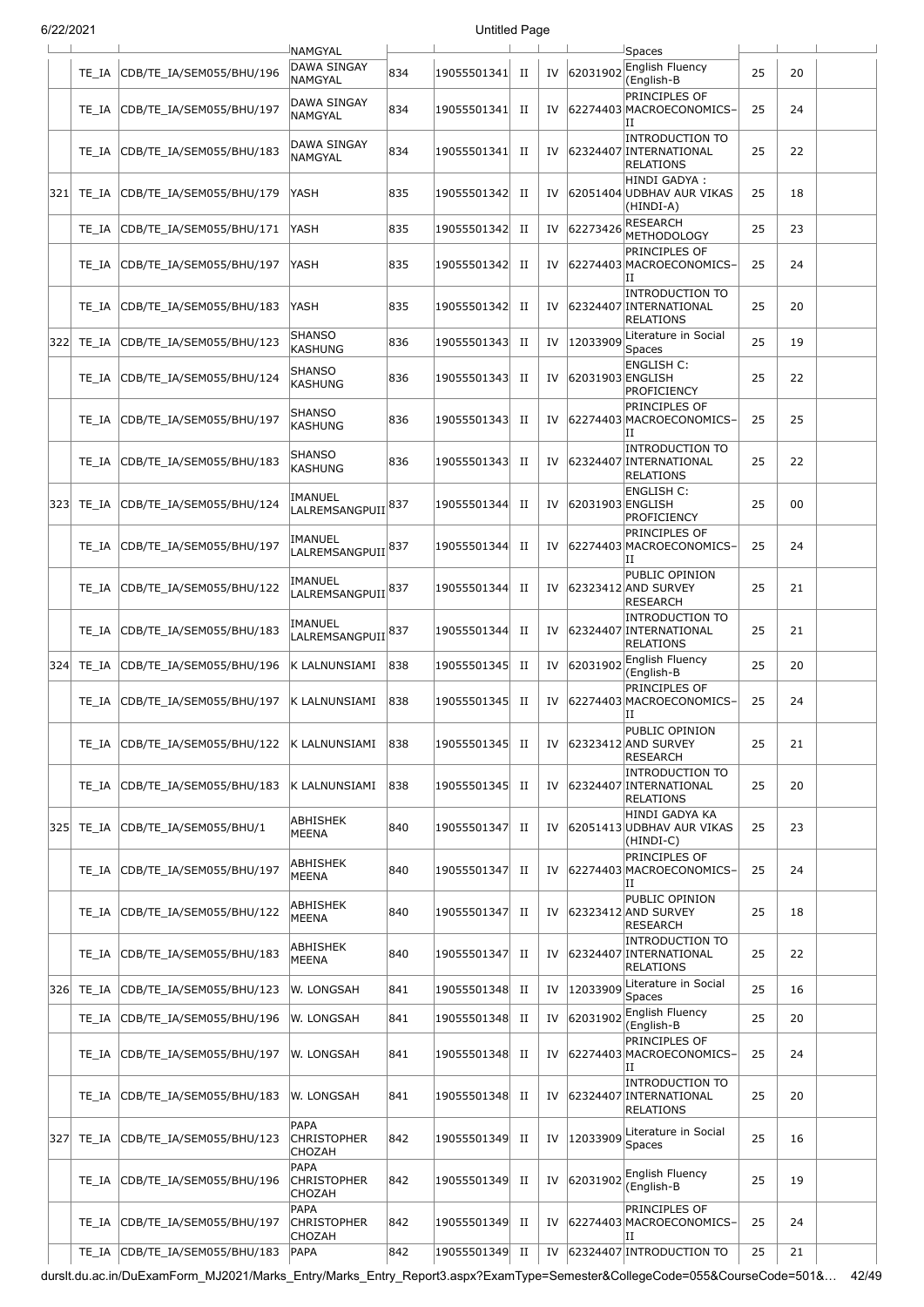|      | 31 L L I L V L I |                                                   |                                     |     | ommou i ayo    |         |    |                  |                                                                      |    |    |  |
|------|------------------|---------------------------------------------------|-------------------------------------|-----|----------------|---------|----|------------------|----------------------------------------------------------------------|----|----|--|
|      |                  |                                                   | <b>CHRISTOPHER</b><br><b>CHOZAH</b> |     |                |         |    |                  | INTERNATIONAL<br><b>RELATIONS</b>                                    |    |    |  |
| 328  | TE IA            | CDB/TE_IA/SEM055/BHU/123                          | M. VABEIVU                          | 843 | 19055501350    | П       | IV | 12033909         | Literature in Social<br><b>Spaces</b>                                | 25 | 16 |  |
|      | TE IA            | CDB/TE_IA/SEM055/BHU/124                          | M. VABEIVU                          | 843 | 19055501350    | П       | IV | 62031903 ENGLISH | <b>ENGLISH C:</b><br><b>PROFICIENCY</b>                              | 25 | 16 |  |
|      | TE IA            | CDB/TE_IA/SEM055/BHU/197                          | M. VABEIVU                          | 843 | 19055501350    | П       | IV |                  | PRINCIPLES OF<br>62274403 MACROECONOMICS-<br>IΙ                      | 25 | 23 |  |
|      | TE_IA            | CDB/TE IA/SEM055/BHU/183                          | M. VABEIVU                          | 843 | 19055501350    | П       | IV |                  | <b>INTRODUCTION TO</b><br>62324407 INTERNATIONAL<br><b>RELATIONS</b> | 25 | 00 |  |
| 329  | TE IA            | CDB/TE_IA/SEM055/BHU/196                          | CH. JERRYSON<br><b>CHAWANG</b>      | 844 | 19055501351    | П       | IV | 62031902         | <b>English Fluency</b><br>(English-B                                 | 25 | 20 |  |
|      | TE_IA            | CDB/TE_IA/SEM055/BHU/197                          | CH. JERRYSON<br><b>CHAWANG</b>      | 844 | 19055501351    | П       | IV |                  | PRINCIPLES OF<br>62274403 MACROECONOMICS-<br>IΙ                      | 25 | 23 |  |
|      | TE IA            | CDB/TE_IA/SEM055/BHU/122                          | CH. JERRYSON<br><b>CHAWANG</b>      | 844 | 19055501351    | П       | IV |                  | PUBLIC OPINION<br>62323412 AND SURVEY<br><b>RESEARCH</b>             | 25 | 21 |  |
|      | TE IA            | CDB/TE_IA/SEM055/BHU/183                          | CH. JERRYSON<br><b>CHAWANG</b>      | 844 | 19055501351    | П       | IV |                  | <b>INTRODUCTION TO</b><br>62324407 INTERNATIONAL<br><b>RELATIONS</b> | 25 | 20 |  |
| 330  | TE IA            | CDB/TE IA/SEM055/BHU/123                          | PEIMI SHARON                        | 845 | 19055501352    | П       | IV | 12033909         | Literature in Social<br>Spaces                                       | 25 | 21 |  |
|      | TE_IA            | CDB/TE_IA/SEM055/BHU/196                          | PEIMI SHARON                        | 845 | 19055501352    | П       | IV | 62031902         | English Fluency<br>(English-B                                        | 25 | 22 |  |
|      | TE IA            | CDB/TE_IA/SEM055/BHU/197                          | PEIMI SHARON                        | 845 | 19055501352    | П       | IV |                  | PRINCIPLES OF<br>62274403 MACROECONOMICS-<br>IΙ                      | 25 | 23 |  |
|      | TE IA            | CDB/TE_IA/SEM055/BHU/183                          | PEIMI SHARON                        | 845 | 19055501352    | П       | IV |                  | <b>INTRODUCTION TO</b><br>62324407 INTERNATIONAL<br><b>RELATIONS</b> | 25 | 22 |  |
| 331  | TE_IA            | CDB/TE_IA/SEM055/BHU/123                          | SOLOMON K.<br><b>BEIRAHCHHITHA</b>  | 846 | 19055501353    | П       | IV | 12033909         | Literature in Social<br>Spaces                                       | 25 | 17 |  |
|      | TE_IA            | CDB/TE_IA/SEM055/BHU/196                          | SOLOMON K.<br><b>BEIRAHCHHITHA</b>  | 846 | 19055501353    | П       | IV | 62031902         | English Fluency<br>(English-B                                        | 25 | 19 |  |
|      | TE IA            | CDB/TE_IA/SEM055/BHU/197                          | SOLOMON K.<br><b>BEIRAHCHHITHA</b>  | 846 | 19055501353    | П       | IV |                  | PRINCIPLES OF<br>62274403 MACROECONOMICS-<br>IΙ                      | 25 | 23 |  |
|      | TE IA            | CDB/TE_IA/SEM055/BHU/183                          | SOLOMON K.<br><b>BEIRAHCHHITHA</b>  | 846 | 19055501353    | П       | IV |                  | <b>INTRODUCTION TO</b><br>62324407 INTERNATIONAL<br><b>RELATIONS</b> | 25 | 21 |  |
| 332  | TE_IA            | CDB/TE_IA/SEM055/BHU/179                          | <b>SACHIN MEENA</b>                 | 847 | 19055501354    | П       | IV |                  | HINDI GADYA :<br>62051404 UDBHAV AUR VIKAS<br>(HINDI-A)              | 25 | 19 |  |
|      | $TE\_IA$         | CDB/TE_IA/SEM055/BHU/197                          | SACHIN MEENA                        | 847 | 19055501354    | $\;$ II | IV |                  | PRINCIPLES OF<br>62274403 MACROECONOMICS-<br>IΗ                      | 25 | 24 |  |
|      | TE IA            | CDB/TE_IA/SEM055/BHU/122                          | <b>SACHIN MEENA</b>                 | 847 | 19055501354    | П       | IV |                  | PUBLIC OPINION<br>62323412 AND SURVEY<br>RESEARCH                    | 25 | 18 |  |
|      | TE_IA            | CDB/TE IA/SEM055/BHU/183                          | SACHIN MEENA                        | 847 | 19055501354    | П       | IV |                  | <b>INTRODUCTION TO</b><br>62324407 INTERNATIONAL<br><b>RELATIONS</b> | 25 | 22 |  |
| 3331 | TE_IA            | CDB/TE_IA/SEM055/BHU/123                          | SUHIL JEBISOW                       | 848 | 19055501355    | П       | IV | 12033909         | Literature in Social<br>Spaces                                       | 25 | 19 |  |
|      | TE_IA            | CDB/TE_IA/SEM055/BHU/196                          | SUHIL JEBISOW                       | 848 | 19055501355    | П       | IV | 62031902         | <b>English Fluency</b><br>(English-B                                 | 25 | 20 |  |
|      | TE IA            | CDB/TE IA/SEM055/BHU/197                          | SUHIL JEBISOW                       | 848 | 19055501355    | П       | IV |                  | PRINCIPLES OF<br>62274403 MACROECONOMICS-<br>IΙ                      | 25 | 23 |  |
|      | TE IA            | CDB/TE_IA/SEM055/BHU/183                          | SUHIL JEBISOW                       | 848 | 19055501355    | П       | IV |                  | <b>INTRODUCTION TO</b><br>62324407 INTERNATIONAL<br><b>RELATIONS</b> | 25 | 22 |  |
| 3341 | TE_IA            | CDB/TE_IA/SEM055/BHU/123                          | THEMMAYO<br>ZIMIK                   | 849 | 19055501356    | П       | IV | 12033909         | Literature in Social<br>Spaces                                       | 25 | 21 |  |
|      | TE IA            | CDB/TE_IA/SEM055/BHU/124                          | THEMMAYO<br>ZIMIK                   | 849 | 19055501356    | П       | IV | 62031903 ENGLISH | ENGLISH C:<br><b>PROFICIENCY</b>                                     | 25 | 16 |  |
|      | TE_IA            | CDB/TE_IA/SEM055/BHU/197                          | THEMMAYO<br>ZIMIK                   | 849 | 19055501356    | П       | IV |                  | PRINCIPLES OF<br>62274403 MACROECONOMICS-<br>IΙ                      | 25 | 25 |  |
|      | TE_IA            | CDB/TE_IA/SEM055/BHU/183                          | THEMMAYO<br>ZIMIK                   | 849 | 19055501356    | П       | IV |                  | <b>INTRODUCTION TO</b><br>62324407 INTERNATIONAL<br><b>RELATIONS</b> | 25 | 22 |  |
| 335  | TE_IA            | CDB/TE_IA/SEM055/BHU/196                          | PAVEI BASHO. H                      | 850 | 19055501357    | П       | IV | 62031902         | English Fluency<br>(English-B                                        | 25 | 20 |  |
|      | TE_IA            | CDB/TE_IA/SEM055/BHU/197                          | PAVEI BASHO. H                      | 850 | 19055501357    | П       | IV |                  | PRINCIPLES OF<br>62274403 MACROECONOMICS-<br>IΙ                      | 25 | 23 |  |
|      | TE IA            | CDB/TE_IA/SEM055/BHU/122                          | PAVEI BASHO. H 850                  |     | 19055501357    | П       | IV |                  | PUBLIC OPINION<br>62323412 AND SURVEY<br><b>RESEARCH</b>             | 25 | 21 |  |
|      |                  | TE_IA CDB/TE_IA/SEM055/BHU/183 PAVEI BASHO. H 850 |                                     |     | 19055501357 II |         | IV |                  | 62324407 INTRODUCTION TO                                             | 25 | 21 |  |

durslt.du.ac.in/DuExamForm\_MJ2021/Marks\_Entry/Marks\_Entry\_Report3.aspx?ExamType=Semester&CollegeCode=055&CourseCode=501&… 43/49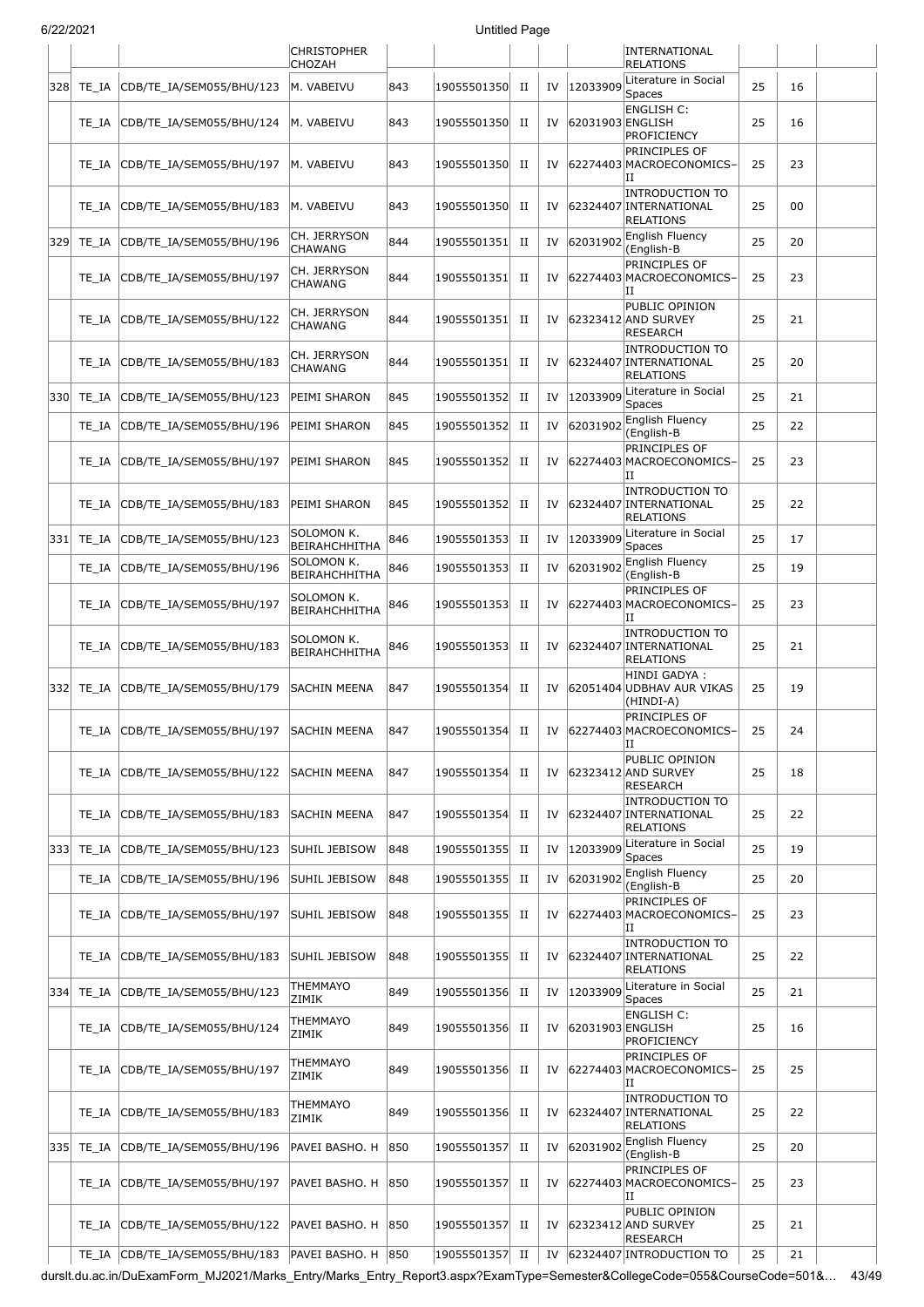|     |           |                                         |                     |     |             |             |    |                   | INTERNATIONAL<br><b>RELATIONS</b>                                    |    |    |  |
|-----|-----------|-----------------------------------------|---------------------|-----|-------------|-------------|----|-------------------|----------------------------------------------------------------------|----|----|--|
|     | 336 TE_IA | CDB/TE_IA/SEM055/BHU/179                | N HARISH            | 851 | 19055501358 | П           | IV |                   | HINDI GADYA:<br>62051404 UDBHAV AUR VIKAS<br>(HINDI-A)               | 25 | 24 |  |
|     | TE_IA     | CDB/TE_IA/SEM055/BHU/225                | N HARISH            | 851 | 19055501358 | П           | IV | 62054408          | <b>ANYA GADYA</b><br>VIDHAYEN                                        | 25 | 23 |  |
|     | TE_IA     | CDB/TE_IA/SEM055/BHU/238                | N HARISH            | 851 | 19055501358 | П           | IV | 62314402          | HISTORY OF INDIA,<br>C. 1700-1950 (NC)                               | 25 | 23 |  |
|     | TE_IA     | CDB/TE_IA/SEM055/BHU/122                | N HARISH            | 851 | 19055501358 | П           | IV |                   | PUBLIC OPINION<br>62323412 AND SURVEY<br><b>RESEARCH</b>             | 25 | 23 |  |
| 337 | TE_IA     | CDB/TE_IA/SEM055/BHU/179                | PADMA ANGMO         | 852 | 19055501359 | П           | IV |                   | HINDI GADYA :<br>62051404 UDBHAV AUR VIKAS<br>(HINDI-A)              | 25 | 21 |  |
|     | TE_IA     | CDB/TE_IA/SEM055/BHU/225                | PADMA ANGMO         | 852 | 19055501359 | П           | IV | 62054408          | ANYA GADYA<br>VIDHAYEN                                               | 25 | 23 |  |
|     | TE_IA     | CDB/TE_IA/SEM055/BHU/122                | PADMA ANGMO         | 852 | 19055501359 | П           | IV |                   | PUBLIC OPINION<br>62323412 AND SURVEY<br>RESEARCH                    | 25 | 23 |  |
|     | TE_IA     | CDB/TE_IA/SEM055/BHU/183                | PADMA ANGMO         | 852 | 19055501359 | П           | IV |                   | <b>INTRODUCTION TO</b><br>62324407 INTERNATIONAL<br><b>RELATIONS</b> | 25 | 22 |  |
|     | 338 TE IA | CDB/TE IA/SEM055/BHU/124                | <b>GOURAV MEENA</b> | 853 | 19055501360 | П           | IV | 62031903 ENGLISH  | <b>ENGLISH C:</b><br>PROFICIENCY                                     | 25 | 15 |  |
|     | TE_IA     | CDB/TE_IA/SEM055/BHU/228                | GOURAV MEENA        | 853 | 19055501360 | П           | IV | 62053408          | VIGYAPAN OR HINDI<br><b>BHASHA</b>                                   | 25 | 13 |  |
|     | TE_IA     | CDB/TE_IA/SEM055/BHU/225                | GOURAV MEENA        | 853 | 19055501360 | H           | IV | 62054408          | ANYA GADYA<br>VIDHAYEN                                               | 25 | 22 |  |
|     | TE_IA     | CDB/TE IA/SEM055/BHU/183                | <b>GOURAV MEENA</b> | 853 | 19055501360 | П           | IV |                   | <b>INTRODUCTION TO</b><br>62324407 INTERNATIONAL<br><b>RELATIONS</b> | 25 | 00 |  |
| 339 | TE_IA     | CDB/TE_IA/SEM055/BHU/179                | ASHISH KUMAR        | 854 | 19055501361 | П           | IV |                   | HINDI GADYA :<br>62051404 UDBHAV AUR VIKAS<br>(HINDI-A)              | 25 | 19 |  |
|     | TE_IA     | CDB/TE_IA/SEM055/BHU/197                | ASHISH KUMAR        | 854 | 19055501361 | П           | IV |                   | PRINCIPLES OF<br>62274403 MACROECONOMICS-<br>ΠI                      | 25 | 23 |  |
|     | TE IA     | CDB/TE_IA/SEM055/BHU/122                | ASHISH KUMAR        | 854 | 19055501361 | П           | IV |                   | PUBLIC OPINION<br>62323412 AND SURVEY<br>RESEARCH                    | 25 | 22 |  |
|     | TE IA     | CDB/TE_IA/SEM055/BHU/29                 | ASHISH KUMAR        | 854 | 19055501361 | $_{\rm II}$ | IV | 62354443 ANALYSIS | English Fluency                                                      | 25 | 19 |  |
| 340 | TE_IA     | CDB/TE_IA/SEM055/BHU/196                | AJAY RAJ            | 855 | 19055501362 | П           | IV | 62031902          | (English-B                                                           | 25 | 20 |  |
|     | TE_IA     | CDB/TE_IA/SEM055/BHU/191                | AJAY RAJ            | 855 | 19055501362 | П           | IV | 62074412          | LANGUAGE, MIND<br>AND BRAIN                                          | 25 | 15 |  |
|     |           | TE IA CDB/TE IA/SEM055/BHU/122 AJAY RAJ |                     | 855 | 19055501362 | П           | IV |                   | PUBLIC OPINION<br>62323412 AND SURVEY<br><b>RESEARCH</b>             | 25 | 20 |  |
|     | TE_IA     | CDB/TE_IA/SEM055/BHU/183                | AJAY RAJ            | 855 | 19055501362 | П           | IV |                   | <b>INTRODUCTION TO</b><br>62324407 INTERNATIONAL<br><b>RELATIONS</b> | 25 | 20 |  |
| 341 | TE_IA     | CDB/TE IA/SEM055/BHU/196                | SUJAAN GURJAR       | 856 | 19055501363 | П           | IV | 62031902          | English Fluency<br>(English-B                                        | 25 | 17 |  |
|     | TE_IA     | CDB/TE IA/SEM055/BHU/191                | SUJAAN GURJAR       | 856 | 19055501363 | П           | IV | 62074412          | LANGUAGE, MIND<br><b>AND BRAIN</b>                                   | 25 | 08 |  |
|     | TE_IA     | CDB/TE_IA/SEM055/BHU/122                | SUJAAN GURJAR       | 856 | 19055501363 | П           | IV |                   | PUBLIC OPINION<br>62323412 AND SURVEY<br>RESEARCH                    | 25 | 20 |  |
|     | TE_IA     | CDB/TE_IA/SEM055/BHU/183                | SUJAAN GURJAR       | 856 | 19055501363 | П           | IV |                   | INTRODUCTION TO<br>62324407 INTERNATIONAL<br>RELATIONS               | 25 | 20 |  |
|     | 342 TE_IA | CDB/TE_IA/SEM055/BHU/179                | POOJA               | 753 | 19055501364 | П           | IV |                   | HINDI GADYA :<br>62051404 UDBHAV AUR VIKAS<br>(HINDI-A)              | 25 | 24 |  |
|     | TE_IA     | CDB/TE_IA/SEM055/BHU/238                | POOJA               | 753 | 19055501364 | П           | IV | 62314402          | HISTORY OF INDIA,<br>C. 1700-1950 (NC)                               | 25 | 16 |  |
|     | TE_IA     | CDB/TE_IA/SEM055/BHU/122                | POOJA               | 753 | 19055501364 | П           | IV |                   | PUBLIC OPINION<br>62323412 AND SURVEY<br><b>RESEARCH</b>             | 25 | 23 |  |
|     | TE_IA     | CDB/TE_IA/SEM055/BHU/183                | POOJA               | 753 | 19055501364 | П           | IV |                   | <b>INTRODUCTION TO</b><br>62324407 INTERNATIONAL<br><b>RELATIONS</b> | 25 | 20 |  |
|     | 343 TE_IA | CDB/TE_IA/SEM055/BHU/179                | AMAN                | 754 | 19055501365 | П           | IV |                   | HINDI GADYA :<br>62051404 UDBHAV AUR VIKAS<br>(HINDI-A)              | 25 | 19 |  |
|     | TE_IA     | CDB/TE_IA/SEM055/BHU/238                | AMAN                | 754 | 19055501365 | П           | IV | 62314402          | HISTORY OF INDIA,<br>C. 1700-1950 (NC)                               | 25 | 16 |  |
|     | TE_IA     | CDB/TE_IA/SEM055/BHU/122                | AMAN                | 754 | 19055501365 | П           | IV |                   | PUBLIC OPINION<br>62323412 AND SURVEY<br>RESEARCH                    | 25 | 22 |  |
|     | TE_IA     | CDB/TE_IA/SEM055/BHU/183                | AMAN                | 754 | 19055501365 | H           | IV |                   | INTRODUCTION TO<br>62324407 INTERNATIONAL<br><b>RELATIONS</b>        | 25 | 23 |  |

durslt.du.ac.in/DuExamForm\_MJ2021/Marks\_Entry/Marks\_Entry\_Report3.aspx?ExamType=Semester&CollegeCode=055&CourseCode=501&… 44/49 19055501366 II IV 62031901 English Language 344 TE\_IA CDB/TE\_IA/SEM055/BHU/172 RUDERKANT 755 19055501366 II IV 62031901 English Language 25 20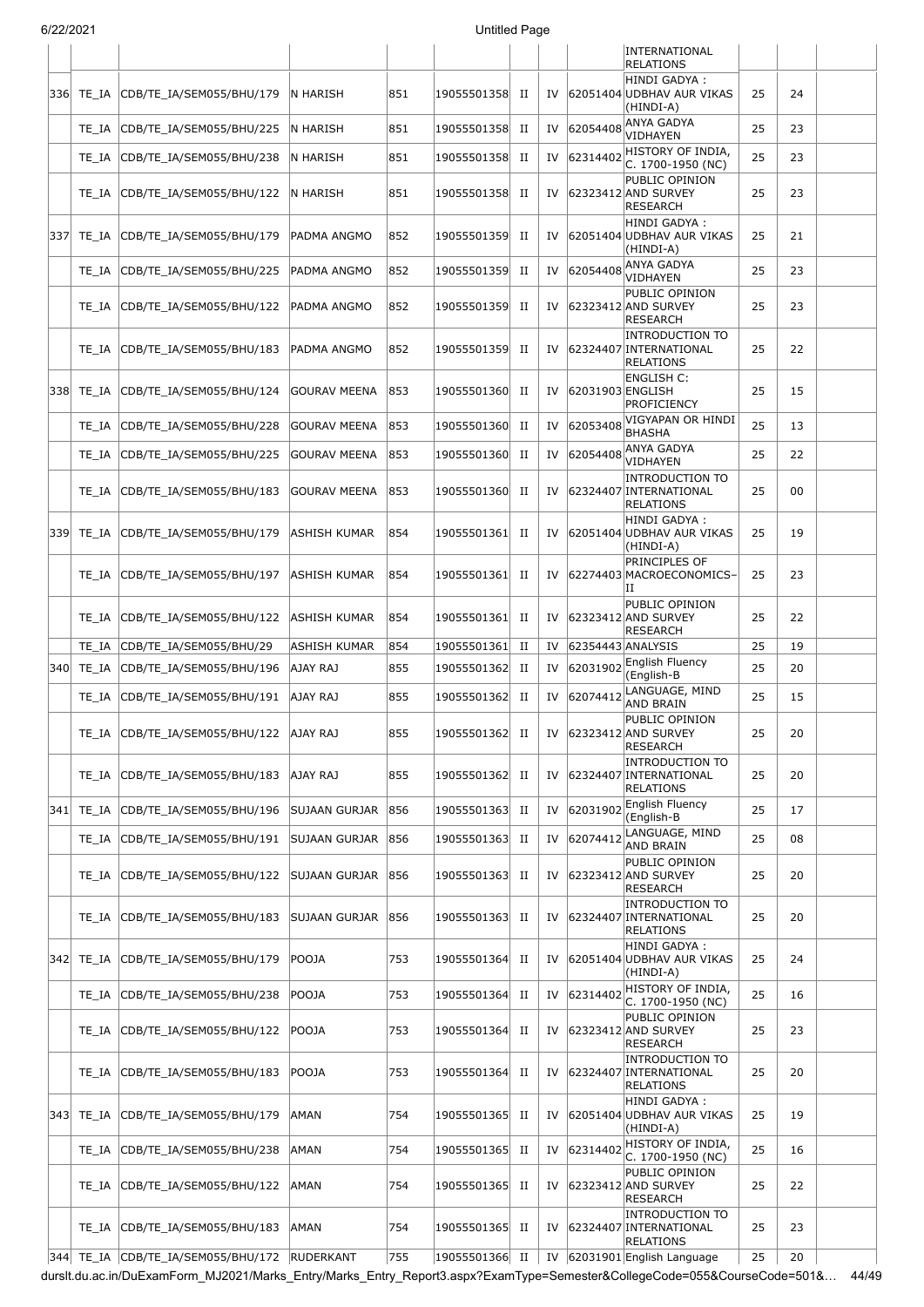| 31 Z Z I Z U Z T |           |                                |                     |     | onuucu rayc    |             |    |          |                                                                             |    |    |  |
|------------------|-----------|--------------------------------|---------------------|-----|----------------|-------------|----|----------|-----------------------------------------------------------------------------|----|----|--|
|                  |           |                                |                     |     |                |             |    |          | Through Literature<br>(English -A)                                          |    |    |  |
|                  | TE IA     | CDB/TE IA/SEM055/BHU/238       | RUDERKANT           | 755 | 19055501366 II |             | IV | 62314402 | HISTORY OF INDIA,<br>C. 1700-1950 (NC)                                      | 25 | 19 |  |
|                  | TE_IA     | CDB/TE IA/SEM055/BHU/122       | RUDERKANT           | 755 | 19055501366    | П           | IV |          | PUBLIC OPINION<br>62323412 AND SURVEY<br><b>RESEARCH</b>                    | 25 | 21 |  |
|                  | TE IA     | CDB/TE_IA/SEM055/BHU/183       | <b>RUDERKANT</b>    | 755 | 19055501366    | П           | IV |          | <b>INTRODUCTION TO</b><br>62324407 INTERNATIONAL<br><b>RELATIONS</b>        | 25 | 21 |  |
| 345              | TE_IA     | CDB/TE_IA/SEM055/BHU/123       | <b>BADAL KUMAR</b>  | 756 | 19055501367    | П           | IV | 12033909 | Literature in Social<br>Spaces                                              | 25 | 20 |  |
|                  | TE IA     | CDB/TE_IA/SEM055/BHU/179       | <b>BADAL KUMAR</b>  | 756 | 19055501367    | П           | IV |          | HINDI GADYA:<br>62051404 UDBHAV AUR VIKAS<br>(HINDI-A)                      | 25 | 18 |  |
|                  | TE_IA     | CDB/TE_IA/SEM055/BHU/238       | <b>BADAL KUMAR</b>  | 756 | 19055501367    | П           | IV | 62314402 | HISTORY OF INDIA,<br>C. 1700-1950 (NC)                                      | 25 | 18 |  |
|                  | TE_IA     | CDB/TE_IA/SEM055/BHU/183       | <b>BADAL KUMAR</b>  | 756 | 19055501367    | П           | IV |          | <b>INTRODUCTION TO</b><br>62324407 INTERNATIONAL<br><b>RELATIONS</b>        | 25 | 21 |  |
| 3461             | TE_IA     | CDB/TE IA/SEM055/BHU/179       | <b>ANKUR MALIK</b>  | 757 | 19055501368    | П           | IV |          | HINDI GADYA :<br>62051404 UDBHAV AUR VIKAS<br>(HINDI-A)                     | 25 | 24 |  |
|                  | TE_IA     | CDB/TE_IA/SEM055/BHU/238       | <b>ANKUR MALIK</b>  | 757 | 19055501368    | $_{\rm II}$ | IV | 62314402 | HISTORY OF INDIA,<br>C. 1700-1950 (NC)                                      | 25 | 16 |  |
|                  | TE_IA     | CDB/TE_IA/SEM055/BHU/122       | ANKUR MALIK         | 757 | 19055501368    | П           | IV |          | PUBLIC OPINION<br>62323412 AND SURVEY<br>RESEARCH                           | 25 | 21 |  |
|                  | TE_IA     | CDB/TE_IA/SEM055/BHU/183       | ANKUR MALIK         | 757 | 19055501368    | П           | IV |          | <b>INTRODUCTION TO</b><br>62324407 INTERNATIONAL<br><b>RELATIONS</b>        | 25 | 22 |  |
| 347              | TE_IA     | CDB/TE_IA/SEM055/BHU/179       | DINESH              | 759 | 19055501369    | П           | IV |          | HINDI GADYA:<br>62051404 UDBHAV AUR VIKAS<br>(HINDI-A)                      | 25 | 24 |  |
|                  | TE_IA     | CDB/TE_IA/SEM055/BHU/228       | <b>DINESH</b>       | 759 | 19055501369    | П           | IV | 62053408 | VIGYAPAN OR HINDI<br><b>BHASHA</b>                                          | 25 | 18 |  |
|                  | TE_IA     | CDB/TE_IA/SEM055/BHU/238       | <b>DINESH</b>       | 759 | 19055501369    | $_{\rm II}$ | IV | 62314402 | HISTORY OF INDIA,<br>C. 1700-1950 (NC)                                      | 25 | 16 |  |
|                  | TE_IA     | CDB/TE_IA/SEM055/BHU/183       | <b>DINESH</b>       | 759 | 19055501369    | П           | IV |          | <b>INTRODUCTION TO</b><br>62324407 INTERNATIONAL<br><b>RELATIONS</b>        | 25 | 21 |  |
| 348              | TE_IA     | CDB/TE_IA/SEM055/BHU/179       | PREETI NEGI         | 760 | 19055501370    | П           | IV |          | HINDI GADYA :<br>62051404 UDBHAV AUR VIKAS<br>(HINDI-A)                     | 25 | 24 |  |
|                  | TE_IA     | CDB/TE_IA/SEM055/BHU/238       | PREETI NEGI         | 760 | 19055501370    | П           | IV | 62314402 | HISTORY OF INDIA,<br>C. 1700-1950 (NC)                                      | 25 | 17 |  |
|                  |           | TE IA CDB/TE IA/SEM055/BHU/122 | <b>PREETI NEGI</b>  | 760 | 19055501370    | П           | IV |          | PUBLIC OPINION<br>62323412 AND SURVEY<br> RESEARCH                          | 25 | 23 |  |
|                  | TE IA     | CDB/TE_IA/SEM055/BHU/183       | PREETI NEGI         | 760 | 19055501370    | П           | IV |          | INTRODUCTION TO<br>62324407 INTERNATIONAL<br><b>RELATIONS</b>               | 25 | 20 |  |
| 349              | TE_IA     | CDB/TE_IA/SEM055/BHU/172       | DILEEP YADAV        | 761 | 19055501371    | П           | IV |          | English Language<br>62031901 Through Literature<br>(English -A)             | 25 | 16 |  |
|                  | TE_IA     | CDB/TE_IA/SEM055/BHU/238       | DILEEP YADAV        | 761 | 19055501371    | П           | IV | 62314402 | HISTORY OF INDIA,<br>C. 1700-1950 (NC)                                      | 25 | 16 |  |
|                  | TE_IA     | CDB/TE_IA/SEM055/BHU/122       | DILEEP YADAV        | 761 | 19055501371    | П           | IV |          | PUBLIC OPINION<br>62323412 AND SURVEY<br>RESEARCH<br><b>INTRODUCTION TO</b> | 25 | 18 |  |
|                  | TE IA     | CDB/TE_IA/SEM055/BHU/183       | <b>DILEEP YADAV</b> | 761 | 19055501371    | П           | IV |          | 62324407 INTERNATIONAL<br><b>RELATIONS</b><br>Literature in Social          | 25 | 22 |  |
| 350              | TE_IA     | CDB/TE_IA/SEM055/BHU/123       | <b>MEGHA</b>        | 762 | 19055501372    | П           | IV | 12033909 | Spaces                                                                      | 25 | 18 |  |
|                  | TE_IA     | CDB/TE_IA/SEM055/BHU/179       | MEGHA               | 762 | 19055501372    | П           | IV |          | HINDI GADYA :<br>62051404 UDBHAV AUR VIKAS<br>(HINDI-A)                     | 25 | 23 |  |
|                  | TE_IA     | CDB/TE_IA/SEM055/BHU/238       | MEGHA               | 762 | 19055501372    | П           | IV | 62314402 | HISTORY OF INDIA,<br>C. 1700-1950 (NC)                                      | 25 | 17 |  |
|                  | TE IA     | CDB/TE_IA/SEM055/BHU/183       | <b>MEGHA</b>        | 762 | 19055501372    | П           | IV |          | <b>INTRODUCTION TO</b><br>62324407 INTERNATIONAL<br><b>RELATIONS</b>        | 25 | 22 |  |
| 351              | TE_IA     | CDB/TE_IA/SEM055/BHU/179       | <b>DEEPAK</b>       | 763 | 19055501373    | П           | IV |          | HINDI GADYA :<br>62051404 UDBHAV AUR VIKAS<br>(HINDI-A)                     | 25 | 23 |  |
|                  | TE_IA     | CDB/TE_IA/SEM055/BHU/171       | <b>DEEPAK</b>       | 763 | 19055501373    | $_{\rm II}$ | IV | 62273426 | <b>RESEARCH</b><br><b>METHODOLOGY</b>                                       | 25 | 17 |  |
|                  | TE_IA     | CDB/TE_IA/SEM055/BHU/238       | <b>DEEPAK</b>       | 763 | 19055501373    | П           | IV | 62314402 | HISTORY OF INDIA,<br>C. 1700-1950 (NC)                                      | 25 | 19 |  |
|                  | TE_IA     | CDB/TE_IA/SEM055/BHU/183       | <b>DEEPAK</b>       | 763 | 19055501373    | П           | IV |          | INTRODUCTION TO<br>62324407 INTERNATIONAL<br>RELATIONS                      | 25 | 22 |  |
|                  | 352 TE_IA | CDB/TE_IA/SEM055/BHU/179       | FARHAT              | 764 | 19055501374    | П           | IV |          | HINDI GADYA :<br>62051404 UDBHAV AUR VIKAS<br>(HINDI-A)                     | 25 | 24 |  |

durslt.du.ac.in/DuExamForm\_MJ2021/Marks\_Entry/Marks\_Entry\_Report3.aspx?ExamType=Semester&CollegeCode=055&CourseCode=501&… 45/49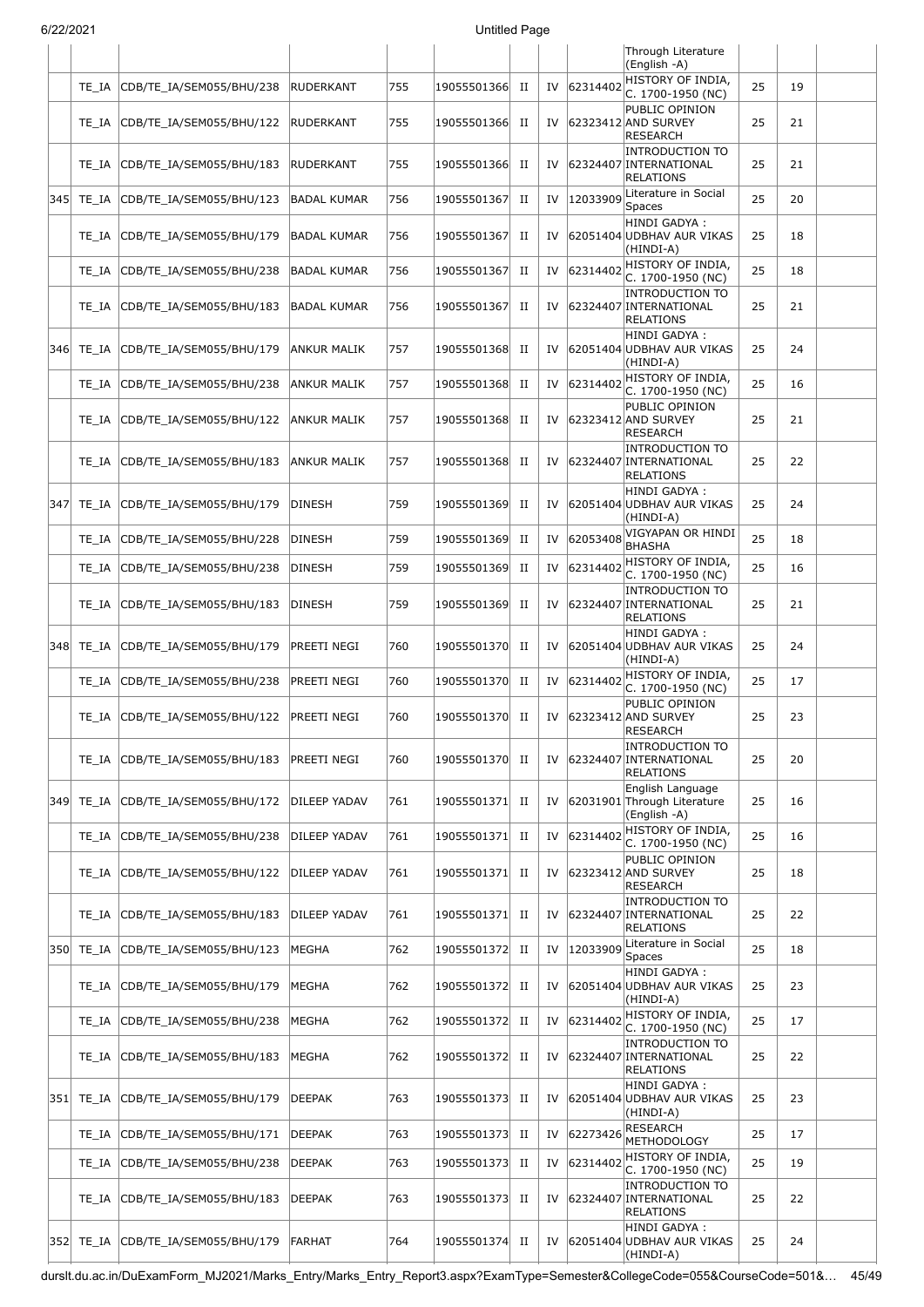|      | TE IA     | CDB/TE_IA/SEM055/BHU/191  FARHAT |                                   | 764 | 19055501374  II |             |    |          | IV 62074412 LANGUAGE, MIND<br><b>AND BRAIN</b>                       | 25 | 19 |  |
|------|-----------|----------------------------------|-----------------------------------|-----|-----------------|-------------|----|----------|----------------------------------------------------------------------|----|----|--|
|      | TE IA     | CDB/TE_IA/SEM055/BHU/122         | <b>FARHAT</b>                     | 764 | 19055501374     | П           |    |          | PUBLIC OPINION<br>IV 62323412 AND SURVEY<br><b>RESEARCH</b>          | 25 | 22 |  |
|      | TE IA     | CDB/TE_IA/SEM055/BHU/183         | FARHAT                            | 764 | 19055501374     | $_{\rm II}$ | IV |          | <b>INTRODUCTION TO</b><br>62324407 INTERNATIONAL<br><b>RELATIONS</b> | 25 | 21 |  |
| 3531 | TE IA     | CDB/TE_IA/SEM055/BHU/179         | <b>AMIT SHUKLA</b>                | 765 | 19055501375     | П           | IV |          | HINDI GADYA:<br>62051404 UDBHAV AUR VIKAS<br>(HINDI-A)               | 25 | 23 |  |
|      | TE IA     | CDB/TE IA/SEM055/BHU/191         | <b>AMIT SHUKLA</b>                | 765 | 19055501375     | П           | IV | 62074412 | LANGUAGE, MIND<br>AND BRAIN                                          | 25 | 20 |  |
|      | TE IA     | CDB/TE_IA/SEM055/BHU/122         | <b>AMIT SHUKLA</b>                | 765 | 19055501375     | П           | IV |          | PUBLIC OPINION<br>62323412 AND SURVEY<br><b>RESEARCH</b>             | 25 | 22 |  |
|      | TE IA     | CDB/TE_IA/SEM055/BHU/183         | <b>AMIT SHUKLA</b>                | 765 | 19055501375     | П           | IV |          | <b>INTRODUCTION TO</b><br>62324407 INTERNATIONAL<br><b>RELATIONS</b> | 25 | 23 |  |
| 354  | TE IA     | CDB/TE_IA/SEM055/BHU/179         | MUKUL                             | 766 | 19055501376     | H           | IV |          | HINDI GADYA:<br>62051404 UDBHAV AUR VIKAS<br>(HINDI-A)               | 25 | 24 |  |
|      | TE_IA     | CDB/TE_IA/SEM055/BHU/191         | <b>MUKUL</b>                      | 766 | 19055501376     | $_{\rm II}$ | IV | 62074412 | LANGUAGE, MIND<br>AND BRAIN                                          | 25 | 15 |  |
|      | TE IA     | CDB/TE_IA/SEM055/BHU/122         | <b>MUKUL</b>                      | 766 | 19055501376     | П           | IV |          | PUBLIC OPINION<br>62323412 AND SURVEY<br><b>RESEARCH</b>             | 25 | 22 |  |
|      | TE IA     | CDB/TE_IA/SEM055/BHU/183         | MUKUL                             | 766 | 19055501376     | П           | IV |          | <b>INTRODUCTION TO</b><br>62324407 INTERNATIONAL<br>RELATIONS        | 25 | 20 |  |
| 355  | TE IA     | CDB/TE_IA/SEM055/BHU/179         | SAURABH KUMAR 768<br><b>GUPTA</b> |     | 19055501377     | П           | IV |          | HINDI GADYA:<br>62051404 UDBHAV AUR VIKAS<br>(HINDI-A)               | 25 | 24 |  |
|      | TE IA     | CDB/TE_IA/SEM055/BHU/191         | SAURABH KUMAR 768<br><b>GUPTA</b> |     | 19055501377     | $_{\rm II}$ | IV | 62074412 | LANGUAGE, MIND<br>AND BRAIN                                          | 25 | 01 |  |
|      | TE IA     | CDB/TE_IA/SEM055/BHU/122         | SAURABH KUMAR 768<br><b>GUPTA</b> |     | 19055501377     | $_{\rm II}$ | IV |          | PUBLIC OPINION<br>62323412 AND SURVEY<br><b>RESEARCH</b>             | 25 | 21 |  |
|      | TE IA     | CDB/TE_IA/SEM055/BHU/183         | SAURABH KUMAR 768<br><b>GUPTA</b> |     | 19055501377     | П           | IV |          | <b>INTRODUCTION TO</b><br>62324407 INTERNATIONAL<br><b>RELATIONS</b> | 25 | 20 |  |
| 3561 | TE_IA     | CDB/TE_IA/SEM055/BHU/196         | MAMTA SINGH                       | 770 | 19055501378     | П           | IV | 62031902 | English Fluency<br>(English-B                                        | 25 | 21 |  |
|      | TE_IA     | CDB/TE_IA/SEM055/BHU/191         | MAMTA SINGH                       | 770 | 19055501378     | $_{\rm II}$ | IV | 62074412 | LANGUAGE, MIND<br>AND BRAIN                                          | 25 | 22 |  |
|      | TE IA     | CDB/TE_IA/SEM055/BHU/122         | MAMTA SINGH                       | 770 | 19055501378     | П           | IV |          | PUBLIC OPINION<br>62323412 AND SURVEY<br><b>RESEARCH</b>             | 25 | 23 |  |
|      | TE_IA     | CDB/TE IA/SEM055/BHU/183         | MAMTA SINGH                       | 770 | 19055501378     | П           |    |          | <b>INTRODUCTION TO</b><br>IV 62324407 INTERNATIONAL<br>RELATIONS     | 25 | 22 |  |
|      | 357 TE_IA | CDB/TE_IA/SEM055/BHU/1           | AMAN KUNDU                        | 771 | 19055501379     | П           | IV |          | HINDI GADYA KA<br>62051413 UDBHAV AUR VIKAS<br>(HINDI-C)             | 25 | 22 |  |
|      | TE IA     | CDB/TE_IA/SEM055/BHU/191         | <b>AMAN KUNDU</b>                 | 771 | 19055501379     | П           | IV | 62074412 | LANGUAGE, MIND<br>AND BRAIN                                          | 25 | 08 |  |
|      | TE IA     | CDB/TE_IA/SEM055/BHU/122         | <b>AMAN KUNDU</b>                 | 771 | 19055501379     | П           | IV |          | PUBLIC OPINION<br>62323412 AND SURVEY<br><b>RESEARCH</b>             | 25 | 22 |  |
|      | TE IA     | CDB/TE_IA/SEM055/BHU/183         | AMAN KUNDU                        | 771 | 19055501379     | П           | IV |          | <b>INTRODUCTION TO</b><br>62324407 INTERNATIONAL<br><b>RELATIONS</b> | 25 | 22 |  |
|      | 358 TE IA | CDB/TE_IA/SEM055/BHU/229         | DAKSH<br>BARGUJAR                 | 773 | 19055501380     | П           | IV |          | HINDI GADYA KA<br>62051412 UDBHAV AUR VIKAS<br>(HINDI-B)             | 25 | 22 |  |
|      | TE_IA     | CDB/TE_IA/SEM055/BHU/191         | DAKSH<br>BARGUJAR                 | 773 | 19055501380     | П           | IV | 62074412 | LANGUAGE, MIND<br>AND BRAIN                                          | 25 | 08 |  |
|      | TE IA     | CDB/TE_IA/SEM055/BHU/122         | DAKSH<br><b>BARGUJAR</b>          | 773 | 19055501380     | П           | IV |          | PUBLIC OPINION<br>62323412 AND SURVEY<br><b>RESEARCH</b>             | 25 | 21 |  |
|      | TE IA     | CDB/TE_IA/SEM055/BHU/183         | DAKSH<br>BARGUJAR                 | 773 | 19055501380     | H           | IV |          | <b>INTRODUCTION TO</b><br>62324407 INTERNATIONAL<br><b>RELATIONS</b> | 25 | 19 |  |
| 359  | TE_IA     | CDB/TE_IA/SEM055/BHU/179         | KETAN KUMAR                       | 774 | 19055501381     | П           | IV |          | HINDI GADYA :<br>62051404 UDBHAV AUR VIKAS<br>(HINDI-A)              | 25 | 18 |  |
|      | TE_IA     | CDB/TE_IA/SEM055/BHU/228         | <b>KETAN KUMAR</b>                | 774 | 19055501381     | $_{\rm II}$ | IV | 62053408 | VIGYAPAN OR HINDI<br><b>BHASHA</b>                                   | 25 | 18 |  |
|      | TE_IA     | CDB/TE_IA/SEM055/BHU/191         | KETAN KUMAR                       | 774 | 19055501381     | П           | IV | 62074412 | LANGUAGE, MIND<br>AND BRAIN                                          | 25 | 13 |  |
|      | TE IA     | CDB/TE_IA/SEM055/BHU/183         | KETAN KUMAR                       | 774 | 19055501381     | П           | IV |          | <b>INTRODUCTION TO</b><br>62324407 INTERNATIONAL<br><b>RELATIONS</b> | 25 | 20 |  |
|      | 360 TE IA | CDB/TE IA/SEM055/BHU/179         | <b>CHIRAG</b>                     | 776 | 19055501382     | П           | IV |          | HINDI GADYA :<br>62051404 UDBHAV AUR VIKAS<br>(HINDI-A)              | 25 | 18 |  |

durslt.du.ac.in/DuExamForm\_MJ2021/Marks\_Entry/Marks\_Entry\_Report3.aspx?ExamType=Semester&CollegeCode=055&CourseCode=501&… 46/49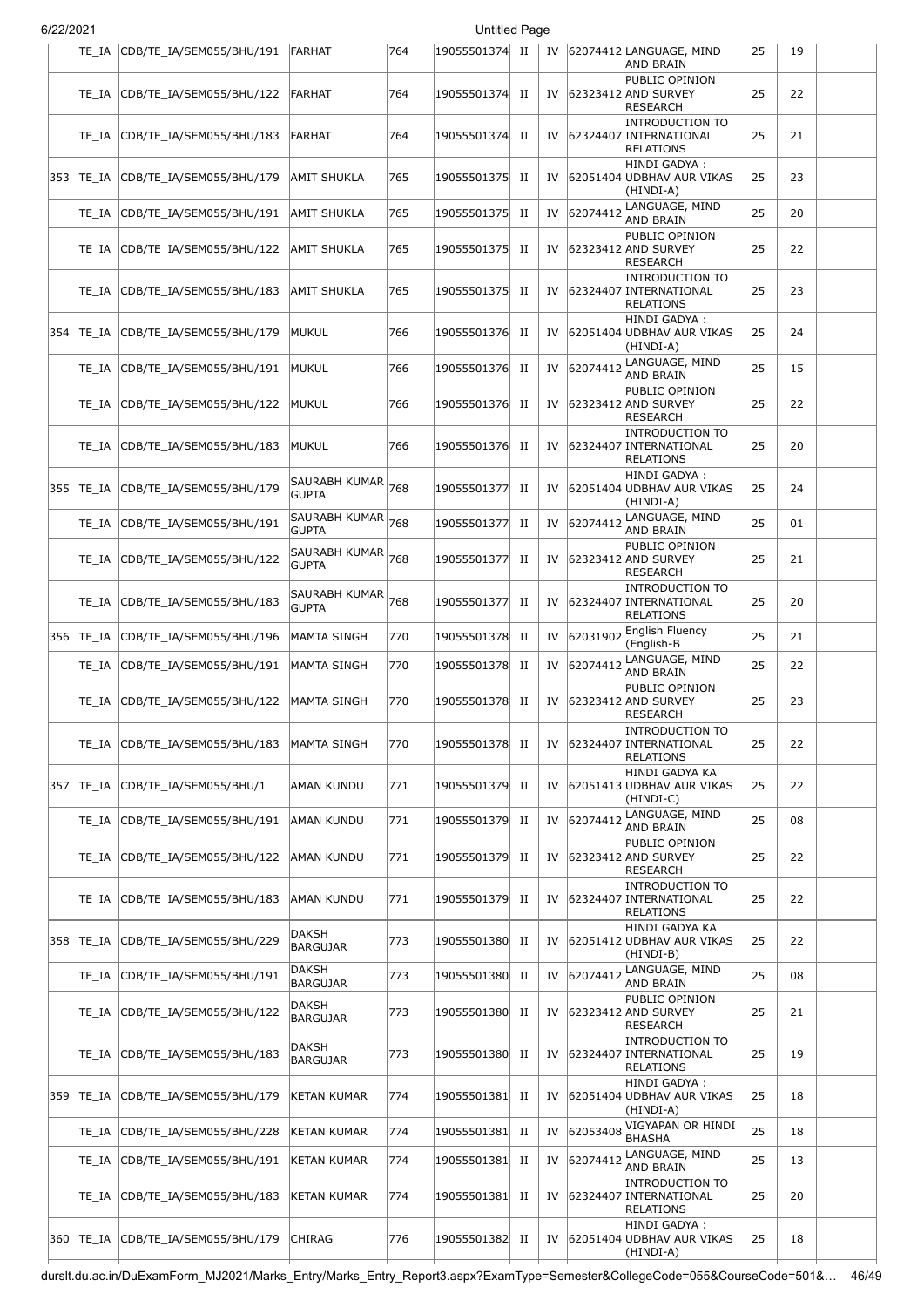|      | 6/22/2021      |                                                      |                                     |            | <b>Untitled Page</b>       |             |          |                   |                                                                      |          |          |  |
|------|----------------|------------------------------------------------------|-------------------------------------|------------|----------------------------|-------------|----------|-------------------|----------------------------------------------------------------------|----------|----------|--|
|      | TE IA          | CDB/TE_IA/SEM055/BHU/191                             | <b>CHIRAG</b>                       | 776        | 19055501382 II             |             |          |                   | IV 62074412 LANGUAGE, MIND<br><b>AND BRAIN</b>                       | 25       | 08       |  |
|      | TE IA          | CDB/TE_IA/SEM055/BHU/122                             | <b>CHIRAG</b>                       | 776        | 19055501382                | П           | IV       |                   | PUBLIC OPINION<br>62323412 AND SURVEY<br><b>RESEARCH</b>             | 25       | 21       |  |
|      | TE IA          | CDB/TE_IA/SEM055/BHU/183                             | <b>CHIRAG</b>                       | 776        | 19055501382                | П           | IV       |                   | <b>INTRODUCTION TO</b><br>62324407 INTERNATIONAL<br><b>RELATIONS</b> | 25       | 20       |  |
| 3611 | TE IA          | CDB/TE_IA/SEM055/BHU/124                             | AKASH                               | 777        | 19055501383                | П           | IV       | 62031903 ENGLISH  | <b>ENGLISH C:</b><br><b>PROFICIENCY</b>                              | 25       | 19       |  |
|      | TE IA          | CDB/TE_IA/SEM055/BHU/191                             | AKASH                               | 777        | 19055501383                | п           | IV       | 62074412          | LANGUAGE, MIND<br>AND BRAIN                                          | 25       | 11       |  |
|      | TE IA          | CDB/TE_IA/SEM055/BHU/122                             | AKASH                               | 777        | 19055501383                | п           | IV       |                   | PUBLIC OPINION<br>62323412 AND SURVEY<br>RESEARCH                    | 25       | 21       |  |
|      | TE IA          | CDB/TE_IA/SEM055/BHU/183                             | AKASH                               | 777        | 19055501383                | п           | IV       |                   | <b>INTRODUCTION TO</b><br>62324407 INTERNATIONAL<br><b>RELATIONS</b> | 25       | 21       |  |
|      | 362  TE IA     | CDB/TE_IA/SEM055/BHU/179                             | ANTIMA SHUKLA                       | 778        | 19055501384                | П           | IV       |                   | HINDI GADYA :<br>62051404 UDBHAV AUR VIKAS<br>(HINDI-A)              | 25       | 24       |  |
|      | TE IA          | CDB/TE_IA/SEM055/BHU/191                             | ANTIMA SHUKLA                       | 778        | 19055501384                | П           | IV       | 62074412          | LANGUAGE, MIND<br><b>AND BRAIN</b>                                   | 25       | 19       |  |
|      | TE IA          | CDB/TE_IA/SEM055/BHU/219                             | ANTIMA SHUKLA                       | 778        | 19055501384                | П           | IV       | 62313465          | History and<br>Archaeology                                           | 25       | 20       |  |
|      | TE IA          | CDB/TE_IA/SEM055/BHU/183                             | ANTIMA SHUKLA                       | 778        | 19055501384                | П           | IV       |                   | <b>INTRODUCTION TO</b><br>62324407 INTERNATIONAL<br>RELATIONS        | 25       | 23       |  |
|      | 363 TE IA      | CDB/TE_IA/SEM055/BHU/179                             | <b>GUNJA</b>                        | 779        | 19055501385                | П           | IV       |                   | HINDI GADYA :<br>62051404 UDBHAV AUR VIKAS<br>(HINDI-A)              | 25       | 24       |  |
|      | TE IA          | CDB/TE_IA/SEM055/BHU/191                             | <b>GUNJA</b>                        | 779        | 19055501385                | $_{\rm II}$ | IV       | 62074412          | LANGUAGE, MIND<br>AND BRAIN                                          | 25       | 19       |  |
|      | TE IA          | CDB/TE_IA/SEM055/BHU/122                             | <b>GUNJA</b>                        | 779        | 19055501385                | П           | IV       |                   | PUBLIC OPINION<br>62323412 AND SURVEY<br>RESEARCH                    | 25       | 23       |  |
|      | TE IA          | CDB/TE_IA/SEM055/BHU/183                             | <b>GUNJA</b>                        | 779        | 19055501385                | П           | IV       |                   | <b>INTRODUCTION TO</b><br>62324407 INTERNATIONAL<br><b>RELATIONS</b> | 25       | 21       |  |
| 364  | TE IA          | CDB/TE IA/SEM055/BHU/179                             | <b>NEHA PAL</b>                     | 780        | 19055501386                | П           | IV       |                   | HINDI GADYA:<br>62051404 UDBHAV AUR VIKAS<br>(HINDI-A)               | 25       | 24       |  |
|      | TE IA          | CDB/TE_IA/SEM055/BHU/228                             | <b>NEHA PAL</b>                     | 780        | 19055501386                | П           | IV       | 62053408          | VIGYAPAN OR HINDI<br><b>BHASHA</b>                                   | 25       | 19       |  |
|      | TE IA          | CDB/TE_IA/SEM055/BHU/191                             | <b>NEHA PAL</b>                     | 780        | 19055501386                | П           | IV       | 62074412          | LANGUAGE, MIND<br><b>AND BRAIN</b>                                   | 25       | 21       |  |
|      | TE IA          | CDB/TE_IA/SEM055/BHU/183                             | NEHA PAL                            | 780        | 19055501386                | П           | IV       |                   | <b>INTRODUCTION TO</b><br>62324407 INTERNATIONAL<br><b>RELATIONS</b> | 25       | 22       |  |
|      | 365 TE IA      | CDB/TE_IA/SEM055/BHU/179                             | LOKESH MALIK                        | 782        | 19055501388                | П           | IV       |                   | HINDI GADYA:<br>62051404 UDBHAV AUR VIKAS<br>(HINDI-A)               | 25       | 18       |  |
|      | TE IA          | CDB/TE_IA/SEM055/BHU/191                             | LOKESH MALIK                        | 782        | 19055501388                | П           | IV       | 62074412          | LANGUAGE, MIND<br><b>AND BRAIN</b>                                   | 25       | 07       |  |
|      | TE IA          | CDB/TE_IA/SEM055/BHU/122                             | LOKESH MALIK                        | 782        | 19055501388                | П           | IV       |                   | PUBLIC OPINION<br>62323412 AND SURVEY<br><b>RESEARCH</b>             | 25       | 21       |  |
|      | TE IA          | CDB/TE IA/SEM055/BHU/183                             | LOKESH MALIK                        | 782        | 19055501388                | п           | IV       |                   | <b>INTRODUCTION TO</b><br>62324407 INTERNATIONAL<br><b>RELATIONS</b> | 25       | 21       |  |
|      | 366 TE_IA      | CDB/TE_IA/SEM055/BHU/123                             | <b>GAGANDEEP</b>                    | 785        | 19055501391                | $_{\rm II}$ |          | IV 12033909       | Literature in Social<br><b>Spaces</b>                                | 25       | 19       |  |
|      | TE IA          | CDB/TE_IA/SEM055/BHU/172                             | GAGANDEEP                           | 785        | 19055501391                | П           | IV       |                   | English Language<br>62031901 Through Literature<br>(English -A)      | 25       | 20       |  |
|      | TE IA          | CDB/TE_IA/SEM055/BHU/197                             | GAGANDEEP                           | 785        | 19055501391                | П           | IV       |                   | PRINCIPLES OF<br>62274403 MACROECONOMICS-<br>н                       | 25       | 23       |  |
|      | TE IA          | CDB/TE_IA/SEM055/BHU/29                              | <b>GAGANDEEP</b>                    | 785        | 19055501391                | $_{\rm II}$ | IV       | 62354443 ANALYSIS | English Language                                                     | 25       | 15       |  |
| 367  | TE_IA          | CDB/TE_IA/SEM055/BHU/172                             | PRACHI                              | 786        | 19055501392                | П           | IV       |                   | 62031901 Through Literature<br>(English -A)                          | 25       | 18       |  |
|      | TE_IA          | CDB/TE_IA/SEM055/BHU/171                             | PRACHI                              | 786        | 19055501392                | П           | IV       | 62273426          | <b>RESEARCH</b><br>METHODOLOGY                                       | 25       | 24       |  |
|      | TE IA          | CDB/TE_IA/SEM055/BHU/197                             | PRACHI                              | 786        | 19055501392                | п           | IV       |                   | PRINCIPLES OF<br>62274403 MACROECONOMICS-<br>IΙ                      | 25       | 25       |  |
|      | TE IA          | CDB/TE_IA/SEM055/BHU/29                              | PRACHI                              | 786        | 19055501392                | П           | IV       | 62354443 ANALYSIS | English Fluency                                                      | 25       | 22       |  |
| 368  | TE_IA          | CDB/TE_IA/SEM055/BHU/196                             | ESHAAN SINGH                        | 787        | 19055501393                | $_{\rm II}$ | IV       | 62031902          | (English-B<br><b>RESEARCH</b>                                        | 25       | 20       |  |
|      | TE_IA<br>TE_IA | CDB/TE_IA/SEM055/BHU/171<br>CDB/TE_IA/SEM055/BHU/197 | <b>ESHAAN SINGH</b><br>ESHAAN SINGH | 787<br>787 | 19055501393<br>19055501393 | П<br>П      | IV<br>IV | 62273426          | <b>METHODOLOGY</b><br>62274403 PRINCIPLES OF                         | 25<br>25 | 22<br>25 |  |
|      |                |                                                      |                                     |            |                            |             |          |                   | MACROECONOMICS-<br>ΙI                                                |          |          |  |

durslt.du.ac.in/DuExamForm\_MJ2021/Marks\_Entry/Marks\_Entry\_Report3.aspx?ExamType=Semester&CollegeCode=055&CourseCode=501&… 47/49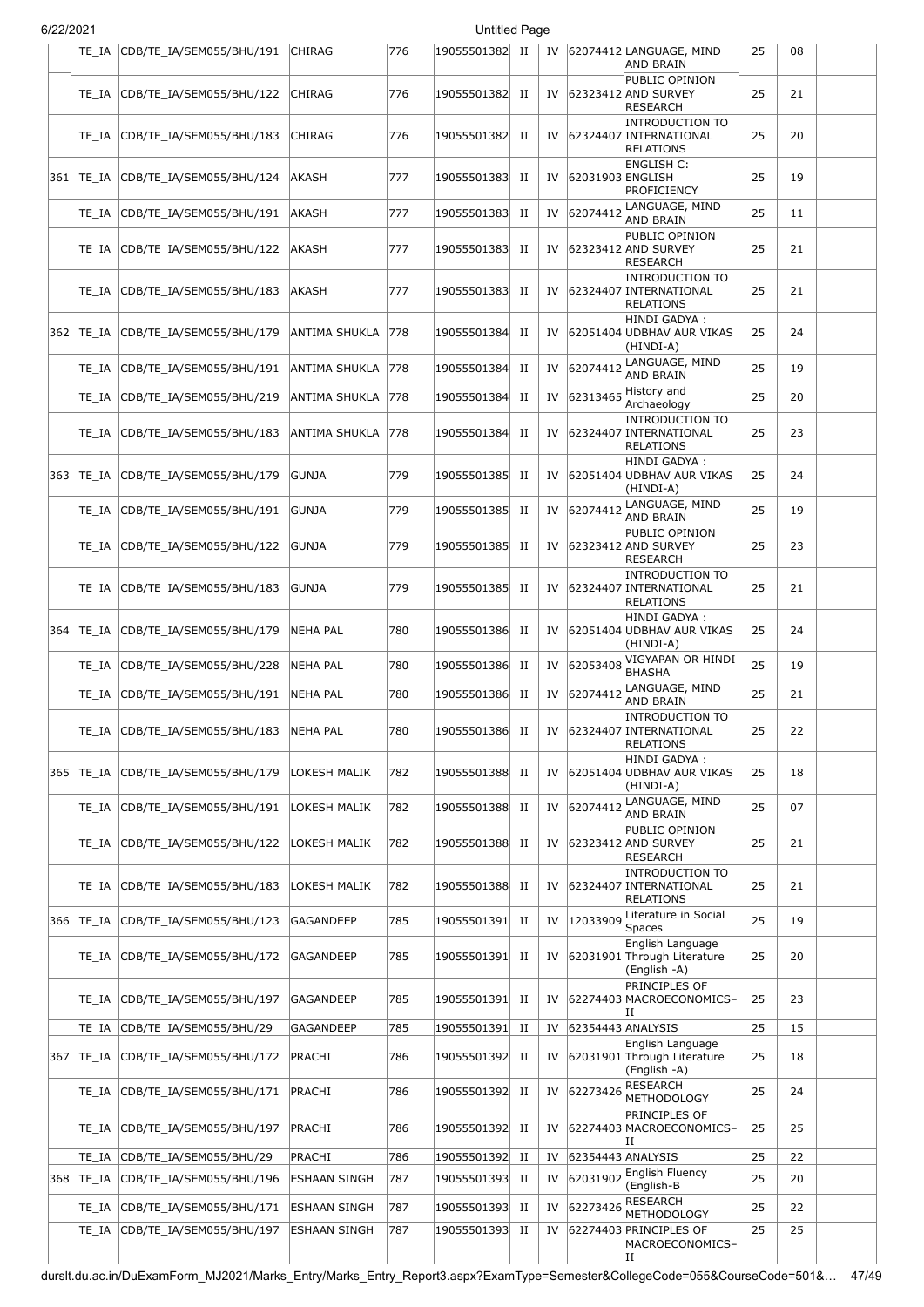|     | TE IA      | CDB/TE IA/SEM055/BHU/29  | <b>ESHAAN SINGH</b>             | 787 | 19055501393 | П           | IV | 62354443 ANALYSIS | <b>English Fluency</b>                                                                                                                                                            | 25 | 20 |  |
|-----|------------|--------------------------|---------------------------------|-----|-------------|-------------|----|-------------------|-----------------------------------------------------------------------------------------------------------------------------------------------------------------------------------|----|----|--|
| 369 | TE_IA      | CDB/TE_IA/SEM055/BHU/196 | NIKHIL                          | 788 | 19055501394 | П           | IV | 62031902          | (English-B                                                                                                                                                                        | 25 | 00 |  |
|     | TE_IA      | CDB/TE_IA/SEM055/BHU/228 | NIKHIL                          | 788 | 19055501394 | П           | IV | 62053408          | VIGYAPAN OR HINDI<br><b>BHASHA</b>                                                                                                                                                | 25 | 18 |  |
|     | TE IA      | CDB/TE IA/SEM055/BHU/191 | NIKHIL                          | 788 | 19055501394 | П           | IV | 62074412          | LANGUAGE, MIND<br><b>AND BRAIN</b>                                                                                                                                                | 25 | 08 |  |
|     | TE IA      | CDB/TE_IA/SEM055/BHU/183 | NIKHIL                          | 788 | 19055501394 | П           | IV |                   | <b>INTRODUCTION TO</b><br>62324407 INTERNATIONAL<br>RELATIONS                                                                                                                     | 25 | 21 |  |
|     | 370  TE IA | CDB/TE_IA/SEM055/BHU/154 | <b>CHANDA</b>                   | 789 | 19055501395 | П           | IV | 62034401          | <b>LITERARY CROSS</b><br><b>CURRENTS</b><br>SELECTIONS FROM<br>LIVING<br>LITERATURES-AN<br>ANTHOLOGY OF<br><b>PROSE AND POETRY</b><br>EDS.VINAY SOOD,<br>ET AL. ORIENT<br>LONGMAN | 25 | 18 |  |
|     | TE IA      | CDB/TE_IA/SEM055/BHU/179 | <b>CHANDA</b>                   | 789 | 19055501395 | П           | IV |                   | HINDI GADYA :<br>62051404 UDBHAV AUR VIKAS<br>(HINDI-A)                                                                                                                           | 25 | 18 |  |
|     | TE IA      | CDB/TE_IA/SEM055/BHU/228 | <b>CHANDA</b>                   | 789 | 19055501395 | П           | IV | 62053408          | VIGYAPAN OR HINDI<br><b>BHASHA</b>                                                                                                                                                | 25 | 20 |  |
|     | TE IA      | CDB/TE_IA/SEM055/BHU/183 | <b>CHANDA</b>                   | 789 | 19055501395 | П           | IV |                   | <b>INTRODUCTION TO</b><br>62324407 INTERNATIONAL<br><b>RELATIONS</b>                                                                                                              | 25 | 23 |  |
| 371 | TE_IA      | CDB/TE_IA/SEM055/BHU/179 | SANDEEP RAJ<br><b>CHOUHAN</b>   | 791 | 19055501396 | П           | IV |                   | HINDI GADYA :<br>62051404 UDBHAV AUR VIKAS<br>(HINDI-A)                                                                                                                           | 25 | 18 |  |
|     | TE IA      | CDB/TE_IA/SEM055/BHU/225 | SANDEEP RAJ<br><b>CHOUHAN</b>   | 791 | 19055501396 | П           | IV | 62054408          | <b>ANYA GADYA</b><br>VIDHAYEN                                                                                                                                                     | 25 | 22 |  |
|     | TE IA      | CDB/TE_IA/SEM055/BHU/122 | SANDEEP RAJ<br><b>CHOUHAN</b>   | 791 | 19055501396 | П           | IV |                   | PUBLIC OPINION<br>62323412 AND SURVEY<br><b>RESEARCH</b>                                                                                                                          | 25 | 21 |  |
|     | TE IA      | CDB/TE_IA/SEM055/BHU/183 | SANDEEP RAJ<br>CHOUHAN          | 791 | 19055501396 | П           | IV |                   | INTRODUCTION TO<br>62324407 INTERNATIONAL<br>RELATIONS                                                                                                                            | 25 | 22 |  |
| 372 | TE IA      | CDB/TE_IA/SEM055/BHU/124 | SIDDHANT<br>DOGRA               | 793 | 19055501397 | П           | IV | 62031903 ENGLISH  | ENGLISH C:<br>PROFICIENCY                                                                                                                                                         | 25 | 22 |  |
|     | TE IA      | CDB/TE_IA/SEM055/BHU/197 | SIDDHANT<br>DOGRA               | 793 | 19055501397 | П           | IV |                   | PRINCIPLES OF<br>62274403 MACROECONOMICS-<br>IΙ                                                                                                                                   | 25 | 24 |  |
|     | TE IA      | CDB/TE_IA/SEM055/BHU/122 | SIDDHANT<br><b>DOGRA</b>        | 793 | 19055501397 | П           | IV |                   | PUBLIC OPINION<br>62323412 AND SURVEY<br><b>RESEARCH</b>                                                                                                                          | 25 | 21 |  |
|     | TE_IA      | CDB/TE_IA/SEM055/BHU/183 | SIDDHANT<br>DOGRA               | 793 | 19055501397 | П           | IV |                   | INTRODUCTION TO<br>62324407 INTERNATIONAL<br>RELATIONS                                                                                                                            | 25 | 22 |  |
|     | 373 TE_IA  | CDB/TE_IA/SEM055/BHU/172 | HARDIK                          | 794 | 19055501398 | П           | IV |                   | English Language<br>62031901 Through Literature<br>(English -A)                                                                                                                   | 25 | 21 |  |
|     | TE IA      | CDB/TE_IA/SEM055/BHU/225 | HARDIK                          | 794 | 19055501398 | П           | IV |                   | 62054408 ANYA GADYA<br>VIDHAYEN                                                                                                                                                   | 25 | 23 |  |
|     | TE IA      | CDB/TE_IA/SEM055/BHU/171 | HARDIK                          | 794 | 19055501398 | П           | IV | 62273426          | <b>RESEARCH</b><br>METHODOLOGY                                                                                                                                                    | 25 | 25 |  |
|     | TE_IA      | CDB/TE IA/SEM055/BHU/238 | HARDIK                          | 794 | 19055501398 | П           | IV | 62314402          | HISTORY OF INDIA,<br>C. 1700-1950 (NC)                                                                                                                                            | 25 | 23 |  |
| 374 | TE_IA      | CDB/TE IA/SEM055/BHU/123 | <b>BHASKAR</b><br><b>BHALLA</b> | 796 | 19055501399 | П           | IV | 12033909          | Literature in Social<br>Spaces                                                                                                                                                    | 25 | 18 |  |
|     | TE IA      | CDB/TE_IA/SEM055/BHU/172 | <b>BHASKAR</b><br><b>BHALLA</b> | 796 | 19055501399 | П           | IV |                   | English Language<br>62031901 Through Literature<br>(English -A)                                                                                                                   | 25 | 15 |  |
|     | TE IA      | CDB/TE_IA/SEM055/BHU/238 | <b>BHASKAR</b><br><b>BHALLA</b> | 796 | 19055501399 | $_{\rm II}$ | IV |                   | $62314402$ HISTORY OF INDIA,<br>C. 1700-1950 (NC)                                                                                                                                 | 25 | 16 |  |
|     | TE IA      | CDB/TE_IA/SEM055/BHU/183 | <b>BHASKAR</b><br><b>BHALLA</b> | 796 | 19055501399 | П           | IV |                   | <b>INTRODUCTION TO</b><br>62324407 INTERNATIONAL<br>RELATIONS                                                                                                                     | 25 | 20 |  |
|     | 375 TE_IA  | CDB/TE_IA/SEM055/BHU/124 | LHINGHOIKIM<br>SINGSON          | 797 | 19055501400 | П           | IV | 62031903 ENGLISH  | <b>ENGLISH C:</b><br>PROFICIENCY                                                                                                                                                  | 25 | 22 |  |
|     | TE IA      | CDB/TE_IA/SEM055/BHU/154 | LHINGHOIKIM<br>SINGSON          | 797 | 19055501400 | П           | IV | 62034401          | LITERARY CROSS<br><b>CURRENTS</b><br>SELECTIONS FROM<br>LIVING<br>LITERATURES-AN<br>ANTHOLOGY OF<br>PROSE AND POETRY<br>EDS.VINAY SOOD,<br>ET AL. ORIENT<br>LONGMAN               | 25 | 19 |  |
|     | TE_IA      | CDB/TE_IA/SEM055/BHU/238 | LHINGHOIKIM<br>SINGSON          | 797 | 19055501400 | П           | IV | 62314402          | HISTORY OF INDIA,<br>C. 1700-1950 (NC)                                                                                                                                            | 25 | 18 |  |
|     | TE_IA      | CDB/TE_IA/SEM055/BHU/122 | LHINGHOIKIM                     | 797 | 19055501400 | $_{\rm II}$ | IV |                   | 62323412 PUBLIC OPINION                                                                                                                                                           | 25 | 22 |  |

durslt.du.ac.in/DuExamForm\_MJ2021/Marks\_Entry/Marks\_Entry\_Report3.aspx?ExamType=Semester&CollegeCode=055&CourseCode=501&… 48/49